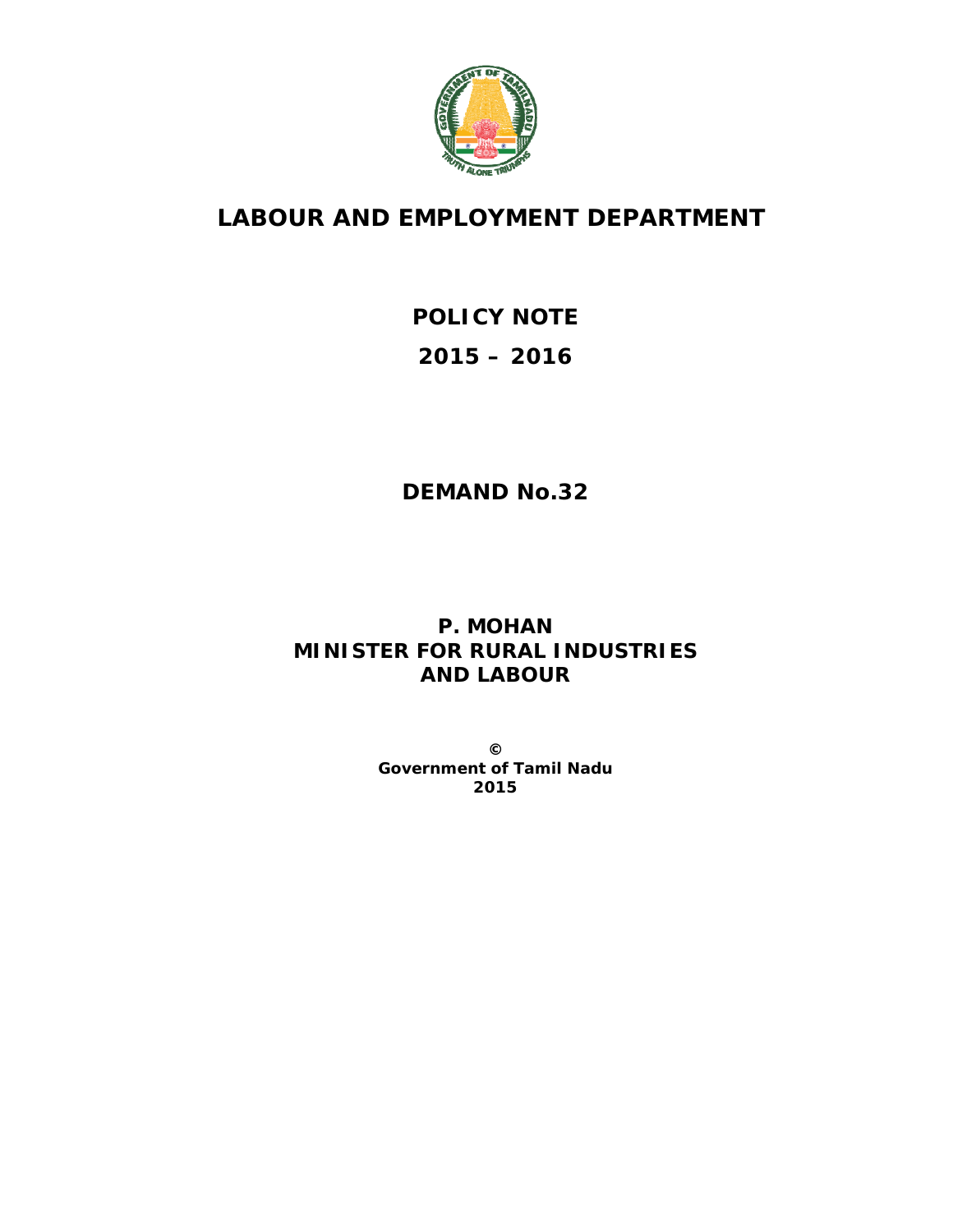| <b>INDEX</b>                                                     |                                                              |                    |  |
|------------------------------------------------------------------|--------------------------------------------------------------|--------------------|--|
| SL.<br>NO.                                                       | <b>CONTENTS</b>                                              | <b>PAGE</b><br>NO. |  |
|                                                                  | <b>I. LABOUR DEPARTMENT</b>                                  |                    |  |
| 1                                                                | <b>INDUSTRIAL RELATIONS</b>                                  | 3                  |  |
| $\overline{2}$                                                   | ENFORCEMENT OF VARIOUS LABOUR<br><b>LEGISLATIONS</b>         | $\overline{7}$     |  |
| 3                                                                | <b>ERADICATION OF CHILD LABOUR</b>                           | 15                 |  |
| 4                                                                | WELFARE OF BEEDI WORKERS                                     | 22                 |  |
| 5                                                                | WELFARE BOARDS AND SOCIAL<br><b>SECURITY SCHEMES</b>         | 23                 |  |
| 6                                                                | <b>CONSUMER PROTECTION</b>                                   | 32                 |  |
| $\overline{7}$                                                   | TAMIL NADU INSTITUTE OF LABOUR<br><b>STUDIES</b>             | 33                 |  |
| 8                                                                | <b>TAMIL NADU ACADEMY OF</b><br><b>CONSTRUCTION</b>          | 34                 |  |
| <b>II. DIRECTORATE OF INDUSTRIAL SAFETY</b><br><b>AND HEALTH</b> |                                                              |                    |  |
| 9                                                                | <b>IMPLEMENTATION OF LABOUR</b><br>LEGISLATIONS IN FACTORIES | 42                 |  |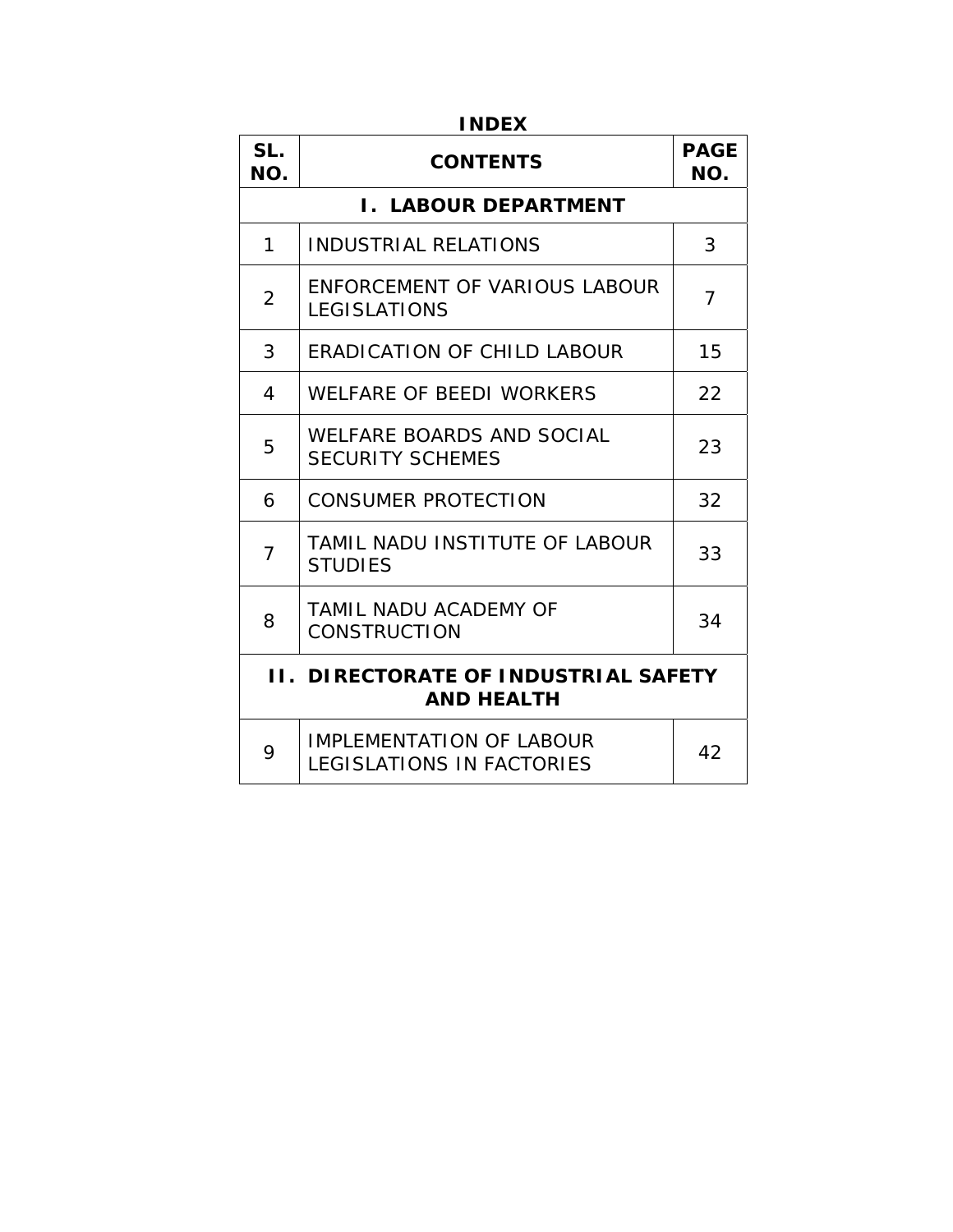| SL.<br>NO.                                               | <b>CONTENTS</b>                                                                                                                                          |    |  |
|----------------------------------------------------------|----------------------------------------------------------------------------------------------------------------------------------------------------------|----|--|
| 10                                                       | THE BUILDING AND OTHER<br><b>CONSTRUCTION WORKERS</b><br>(REGULATION OF EMPLOYMENT AND<br>CONDITIONS OF SERVICE) ACT,<br>1996 AND TAMIL NADU RULES, 2006 | 49 |  |
| 11                                                       | HEALTH, SAFETY, TRAINING AND<br>DEVELOPMENT IN BOTH FACTORIES<br>AND CONSTRUCTION SITES                                                                  | 52 |  |
| 12                                                       | <b>STATE SAFETY AWARD</b>                                                                                                                                | 58 |  |
| <b>III. EMPLOYMENT AND TRAINING</b><br><b>DEPARTMENT</b> |                                                                                                                                                          |    |  |
| 13                                                       | SPECIAL CELLS FOR DIFFERENTLY<br><b>ABLED</b>                                                                                                            | 64 |  |
| 14                                                       | SPECIAL VOCATIONAL GUIDANCE<br>CENTRE FOR TRIBAL POPULATION                                                                                              | 67 |  |
| 15                                                       | <b>ACTIVITIES OF THE EMPLOYMENT</b><br><b>OFFICES</b>                                                                                                    | 68 |  |
| 16                                                       | UNEMPLOYMENT ASSISTANCE<br><b>SCHEME</b>                                                                                                                 | 73 |  |
| 17                                                       | <b>TRANSFORMATION OF NATIONAL</b><br>EMPLOYMENT SERVICE TO NATIONAL<br><b>CAREER SERVICE</b>                                                             | 74 |  |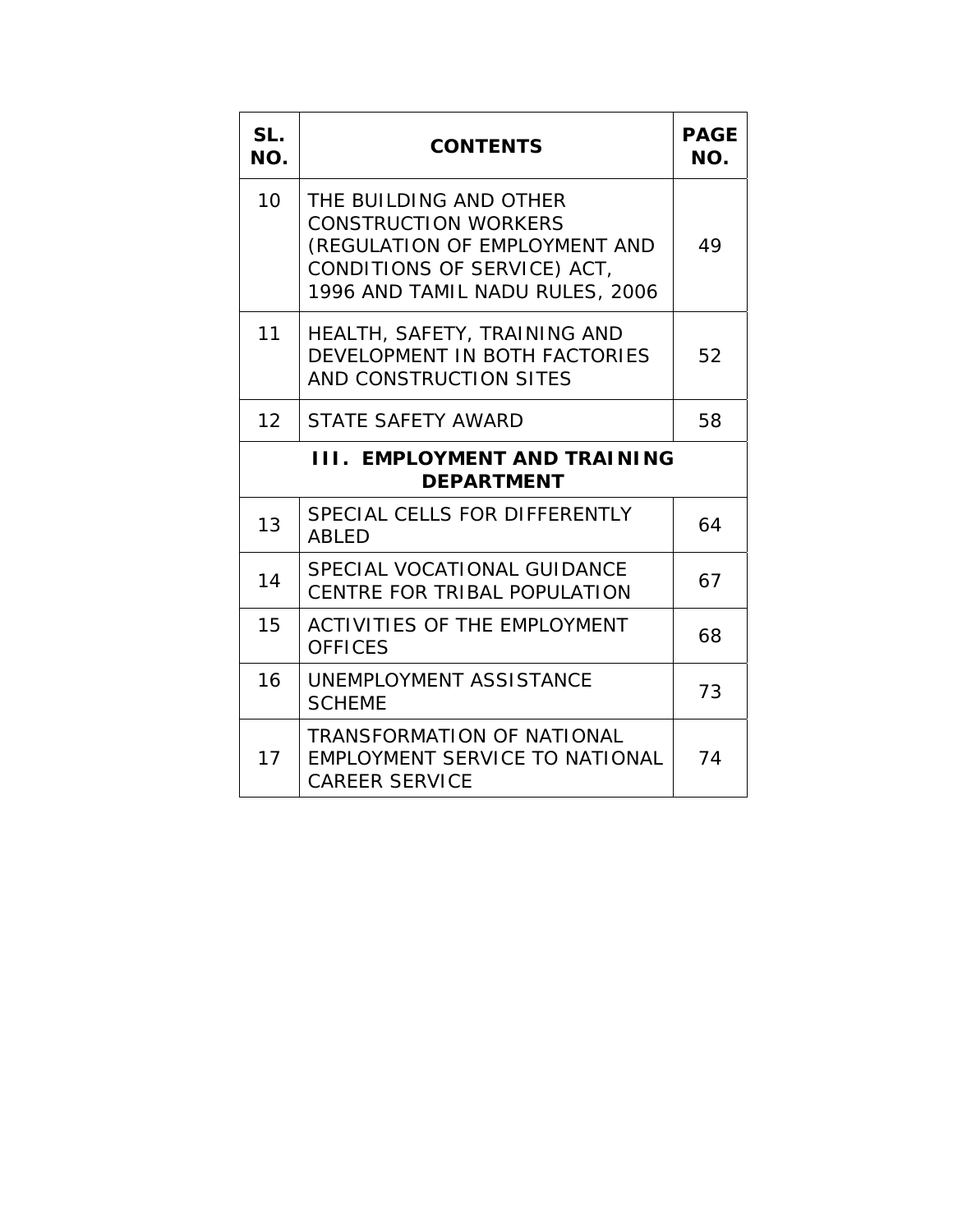| 18                                  | <b>CRAFTSMEN TRAINING SCHEME</b>                                           | 77                 |  |
|-------------------------------------|----------------------------------------------------------------------------|--------------------|--|
| SL.<br>NO.                          | <b>CONTENTS</b>                                                            | <b>PAGE</b><br>NO. |  |
| 19                                  | <b>WELFARE SCHEMES TO THE</b><br><b>TRAINEES</b>                           | 81                 |  |
| 20                                  | TRAINING FOR SCHEDULED CASTE/<br><b>SCHEDULED TRIBE</b>                    | 85                 |  |
| 21                                  | <b>PRIVATE ITIS</b>                                                        | 87                 |  |
| 22                                  | <b>CENTRES OF EXCELLENCE</b><br>(UP-GRADATION OF GOVERNMENT<br><b>ITIS</b> | 91                 |  |
| 23                                  | SKILL DEVELOPMENT INITIATIVE -<br>MODULAR EMPLOYABLE SKILL (SDI -<br>MES)  | 100                |  |
| 24                                  | <b>ACHIEVEMENTS AND INITIATIVES</b>                                        | 106                |  |
| 25                                  | TAMIL NADU SKILL DEVELOPMENT<br>CORPORATION                                | 109                |  |
| <b>IV. OVERSEAS MANPOWER</b><br>114 |                                                                            |                    |  |
|                                     | <b>CORPORATION LIMITED</b>                                                 |                    |  |
|                                     | V. DIRECTORATE OF MEDICAL AND<br><b>RURAL HEALTH SERVICES (ESIS)</b>       | 117                |  |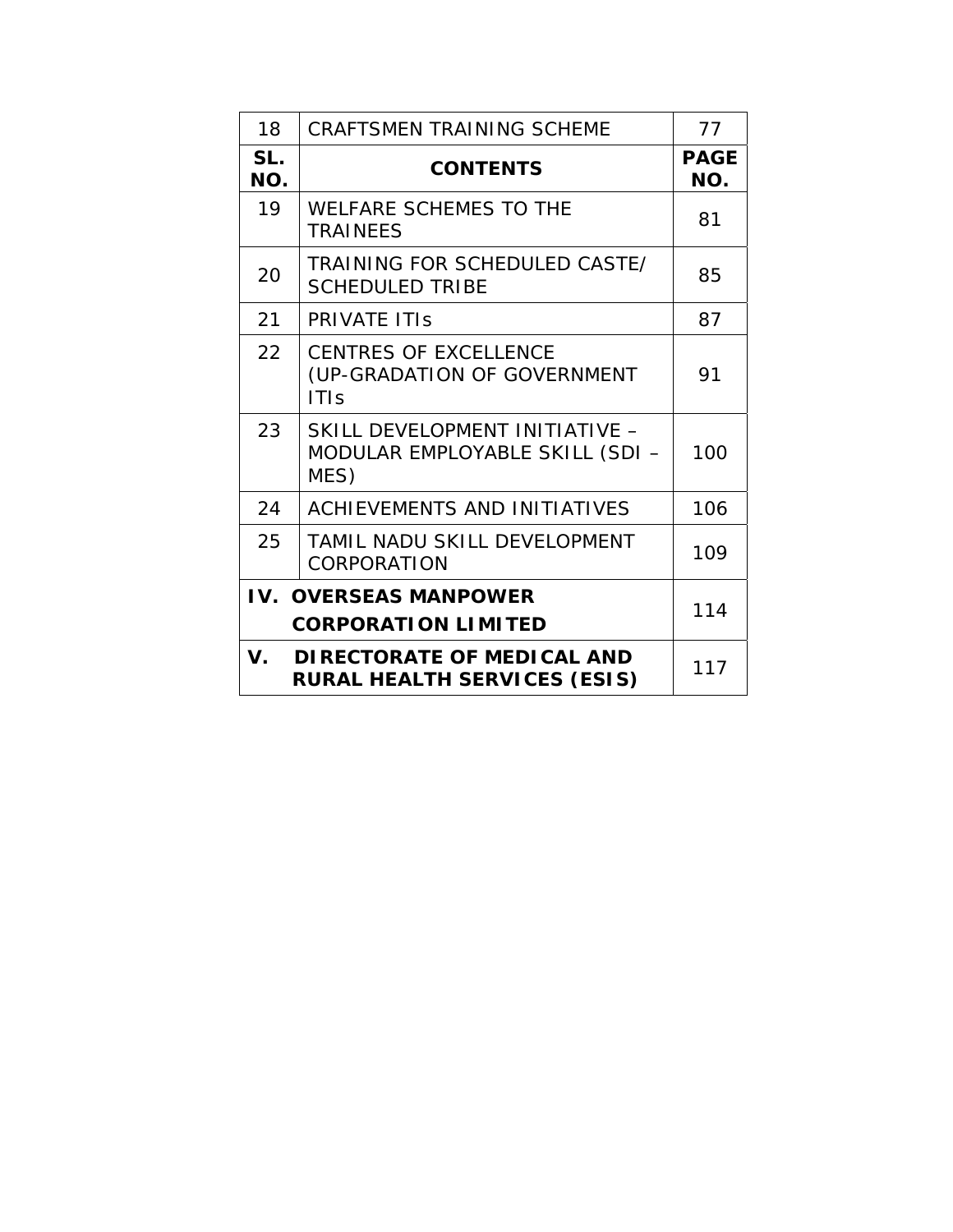#### **I. LABOUR DEPARTMENT**

Tamil Nadu has the unique distinction of maintaining harmonious industrial relations, which is the corner stone of sustained industrial growth. The labour policy of the Government seeks the overall growth and development of the industry and the individual worker who equally contributes to the success of the industry. Labour management relations are regulated to maintain economic development, social justice, industrial harmony and human resources development, improvement of living and working conditions of the workers, creation and maintenance of an atmosphere conducive for the growth and development of peaceful industrial relations and industrial peace in the State and strict enforcement of labour legislations and provisions of social security to the unorganised workers towards improving state economy.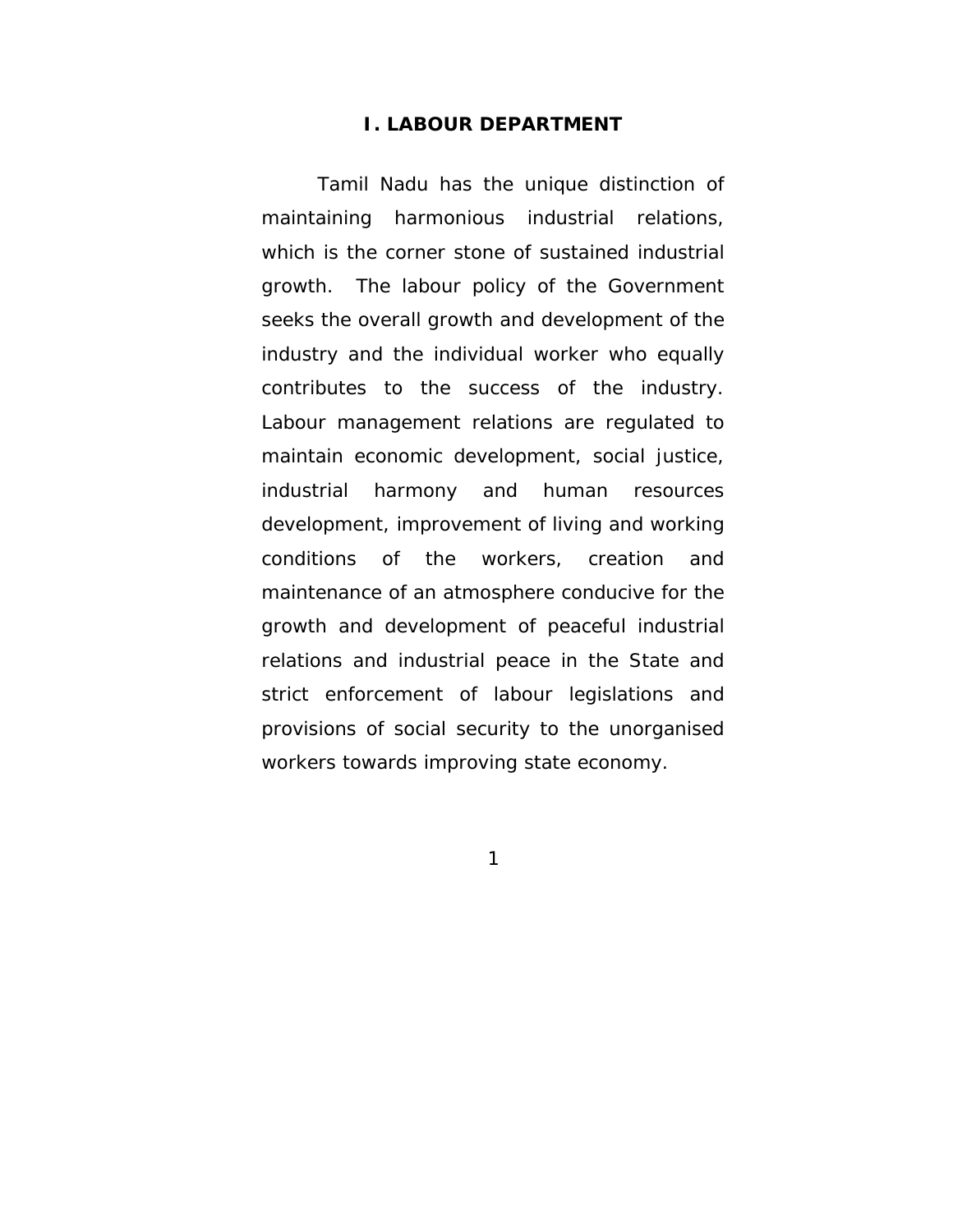#### **Functions**

Department of Labour enforces labour legislations, protects the legitimate rights of workers and ensures their welfare, so as to maintain a cordial and peaceful labour environment, leading to economic growth and prosperity. Eradication of child labour, resolving of industrial disputes, enforcing Legal Metrology Act and provision of social security to workers including unorganised sector work force are some of the predominant activities of the department.

## **Administrative Structure**

 In order to enforce various Labour Laws and for promoting harmonious relationship among the working class and the management, there are 568 officers of various categories and 2,180 staff in this department. An additional commissioner of labour coordinates the activities

 $\mathcal{P}$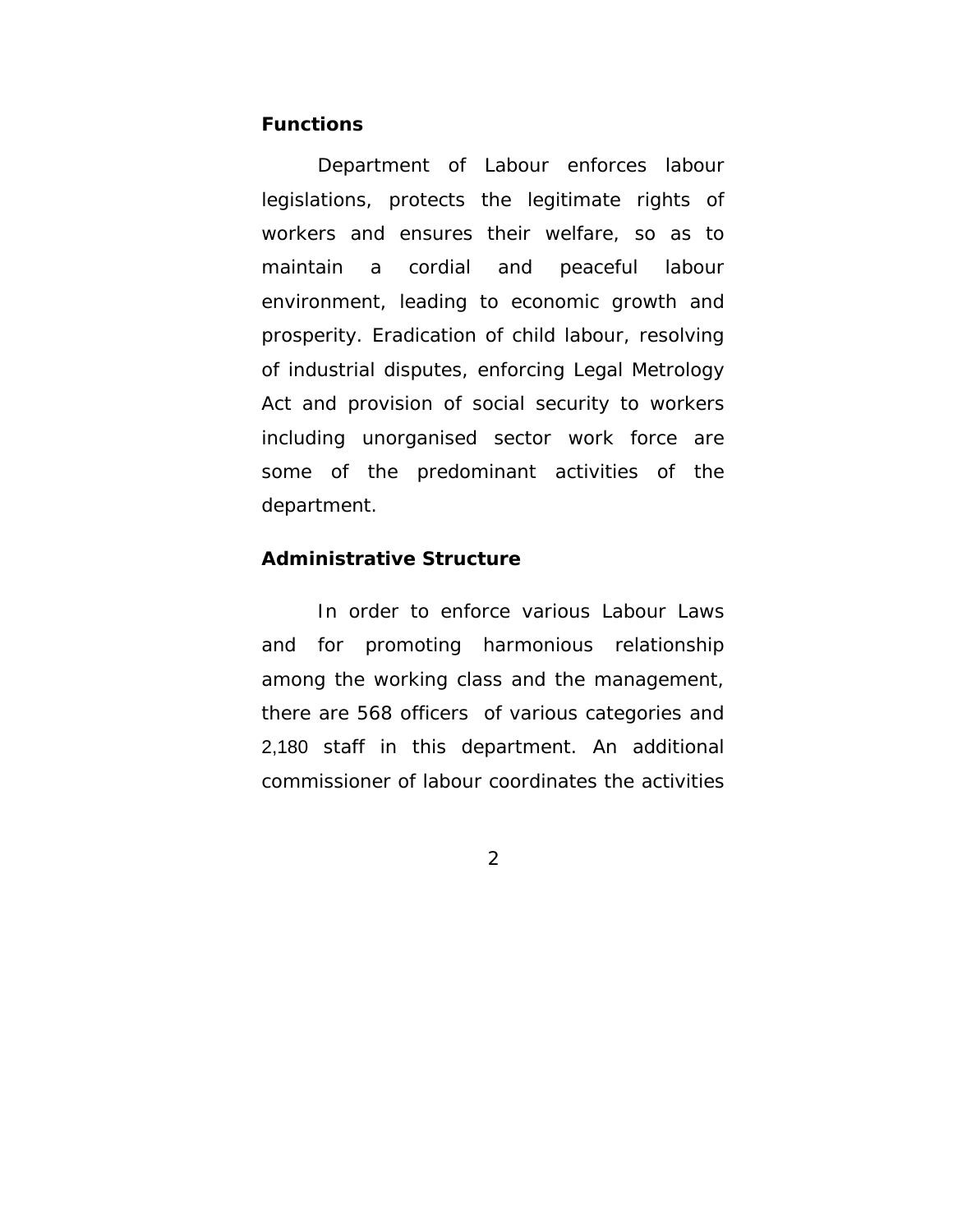of the child labour cell and welfare section. There are 12 joint commissioners of labour, 16 deputy commissioners of labour, 24 assistant commissioners of labour, 100 in the cadre of labour officer, 70 deputy inspectors of labour, 219 assistant inspectors of labour, 20 statistical inspectors, 101 stamping inspectors, two assistant surgeons (Plantations), one accounts officer and one public relations officer.

#### **INDUSTRIAL RELATIONS**

 The concept of industrial harmony postulates the existence of understanding, co-operation and a sense of partnership between the employers and employees. The social justice is the removal of socio-economic disparities and inequalities in all areas including industrial matters. It endeavours to resolve the competing claims of employers and employees by finding a solution, which is just and fair to both parties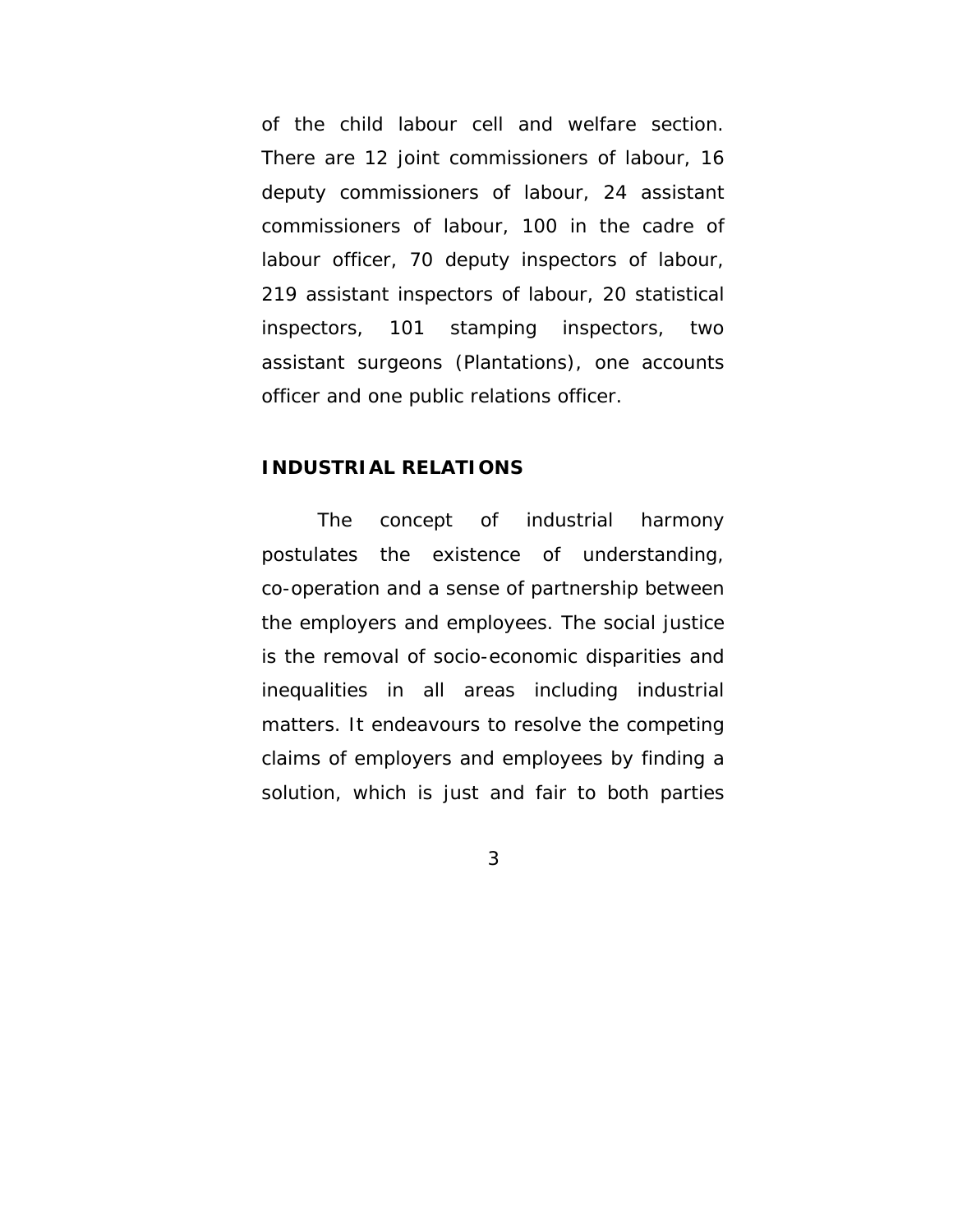with the object of establishing harmony between capital and labour and maintain a cordial relationship. The Industrial Disputes Act, 1947, arms the Government with powers, which could be used whenever it deems fit to intervene in industrial disputes through conciliation machinery of Department of Labour. This law is a benevolent measure, which seeks to pre-empt industrial tensions, provide a mechanism of dispute resolution, so that the energies of the partners in production may not be dissipated in counter-productive battles to create a climate of good will.

#### **Conciliation**

During 2014 - 2015, out of the 7,719 cases, 6,381 cases were resolved and out of which 4,062 were settled amicably. In various industries, 46 strikes and 3 lock outs were effectively resolved.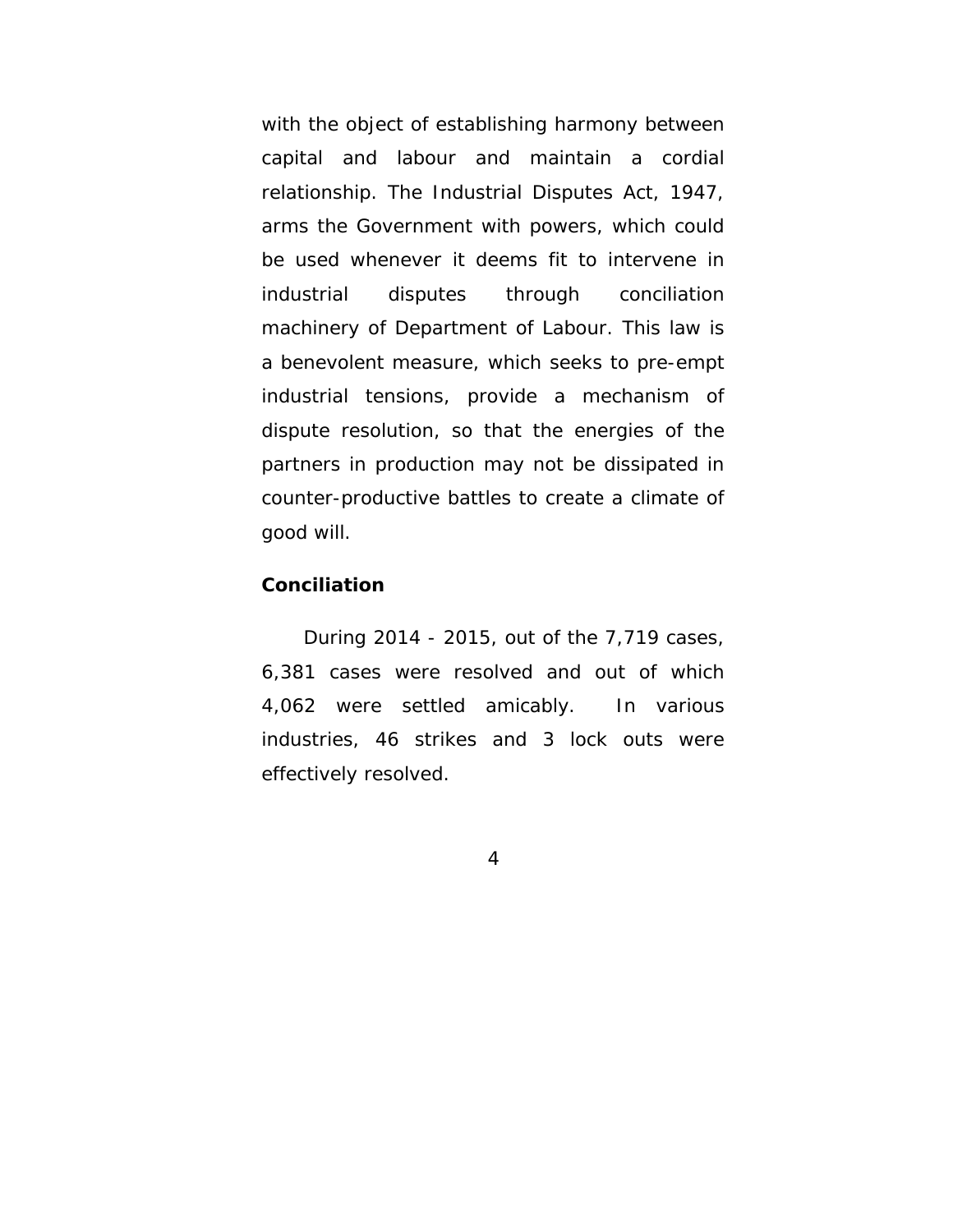The major strike issues related to 108 ambulance services, state transport corporation workers and co-operative sugar mills which were resolved by timely intervention of conciliation authorities.

#### **Labour Courts and Industrial Tribunal**

There are 12 Labour Courts in the State performing the function of adjudication in case of failure of conciliation process. Chennai has four Labour Courts, Vellore has two and Salem, Coimbatore, Cuddalore, Tiruchirappalli, Madurai and Tirunelveli have one each. Labour Courts adjudicate on matters specified in the Second Schedule appended to the Industrial Disputes Act, 1947. During 2014, the courts received 2,631 cases and 2,263 cases were disposed.

Industrial Tribunal is functioning at Chennai to adjudicate on matters specified in the Third Schedule to the Industrial Disputes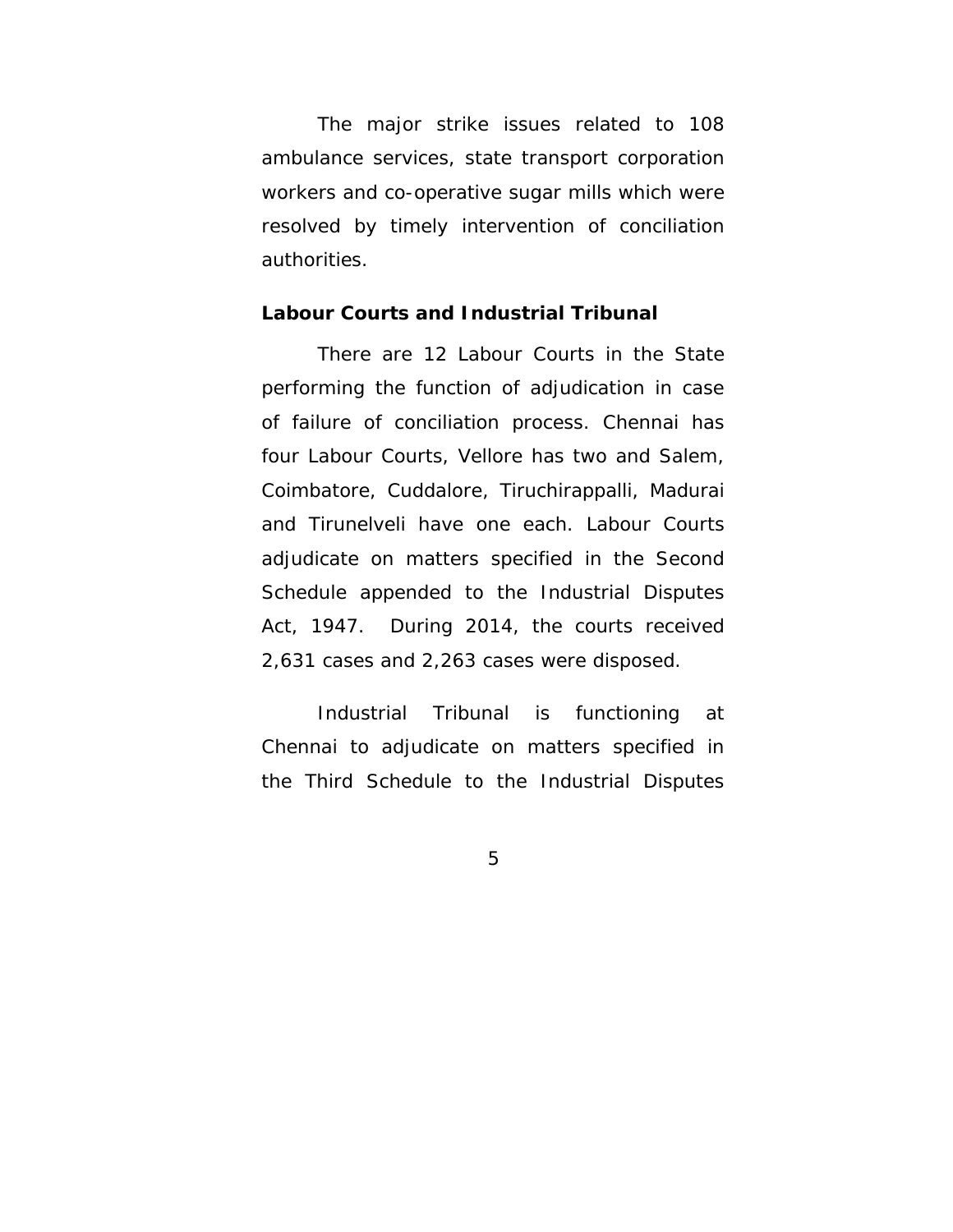Act, 1947. During 2014, the Tribunal received 42 cases and 34 cases were disposed.

## **The Industrial Employment (Standing Orders) Act, 1946**

 The Act requires employers of industrial establishments to define conditions of employment of workers under certified Standing Orders. During 2014-2015, 686 standing orders of industrial establishments were certified.

#### **The Trade Unions Act, 1926**

 The Act provides for the registration of trade unions and lays down the procedures relating to registration of trade unions. The additional registrars of Trade Unions have so far registered 12,802 trade unions. During 2014-2015, 205 Trade Unions were registered.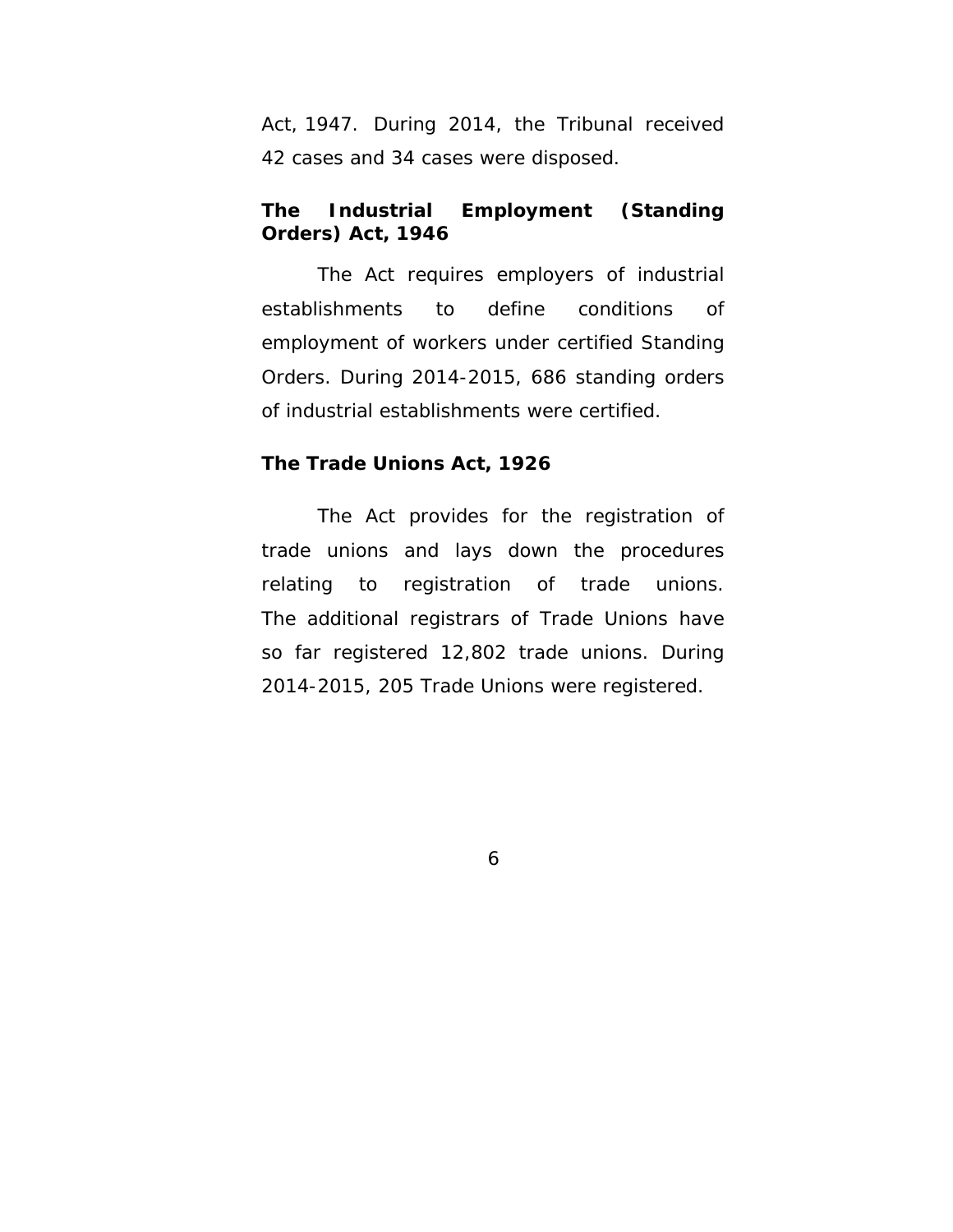## **ENFORCEMENT OF VARIOUS LABOUR LEGISLATIONS**

Enforcement of labour legislations is an important function of the Department of Labour. The enforcement machinery of the department periodically conducts inspections and organises special drives to ensure compliance of statutory requirements under various labour laws and the laws relating to legal metrology. The principal duty of the enforcement officials is to ensure that the stakeholders comply with the objectives envisaged in the statutes and thereby protect the rights of workers and interests of the consumers.

#### **Enforcement of Regulatory laws**

## **The Tamil Nadu Shops and Establishments Act, 1947**

 The Act regulates the conditions of employment of persons employed in shops and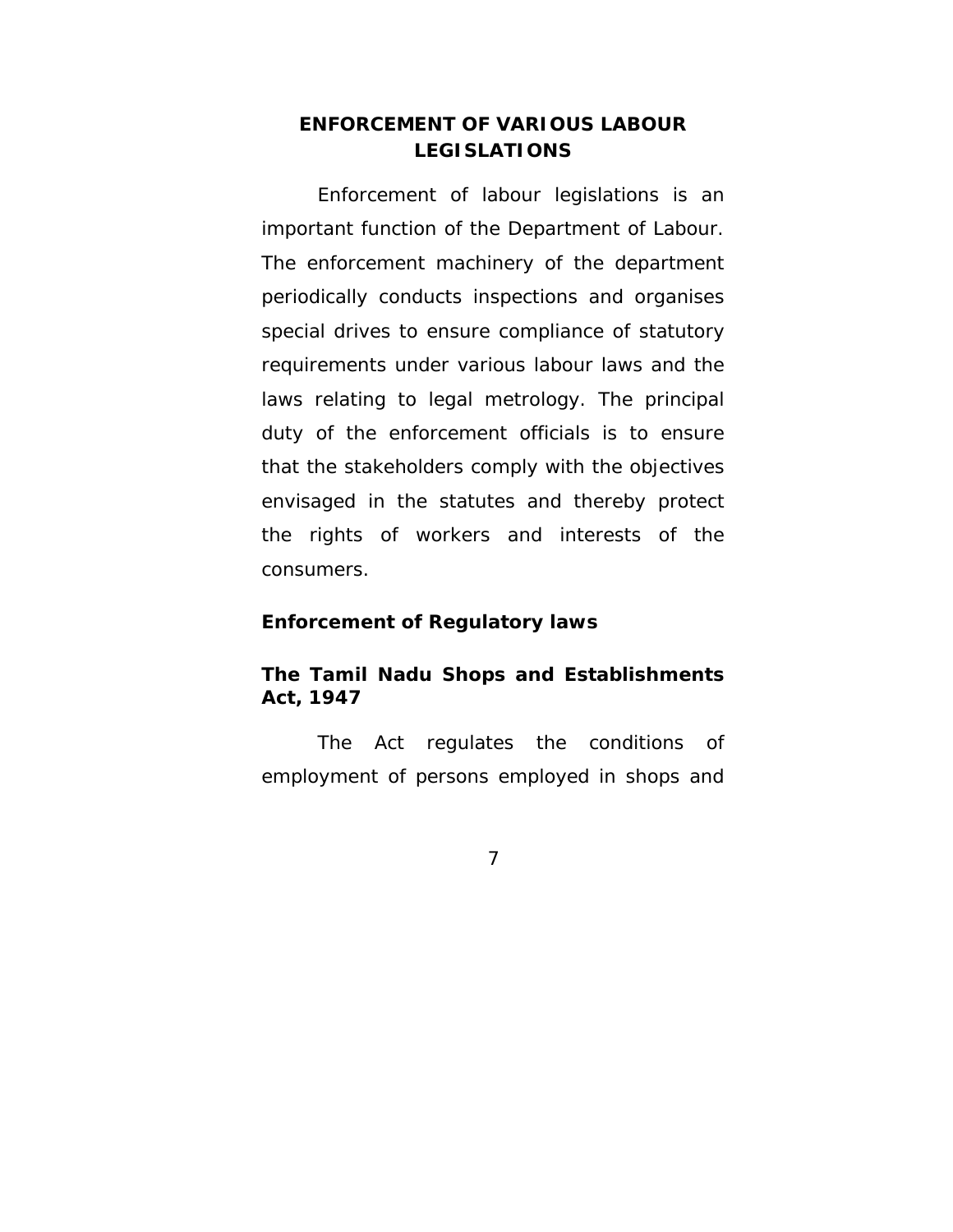commercial establishments. As per the register maintained in the department, there are 3,27,381 shops and establishments in the State. During 2014-2015, 3,21,330 inspections were made by the enforcement officers of which, 28,738 cases were compounded for various offences and a sum of Rs.24.76 lakh was collected as compounding fee. In various Magisterial Courts, 1,192 cases were disposed.

## **The Tamil Nadu Catering Establishments Act, 1958**

 The Act provides for regulating the conditions of persons working in various catering establishments, including Hotels and Restaurants. There are 32,424 catering establishments in the State. During 2014-2015, a sum of Rs.21.90 lakh was collected as registration, renewal and amendment fee from the employers of catering establishments. During the period, 43,370 inspections were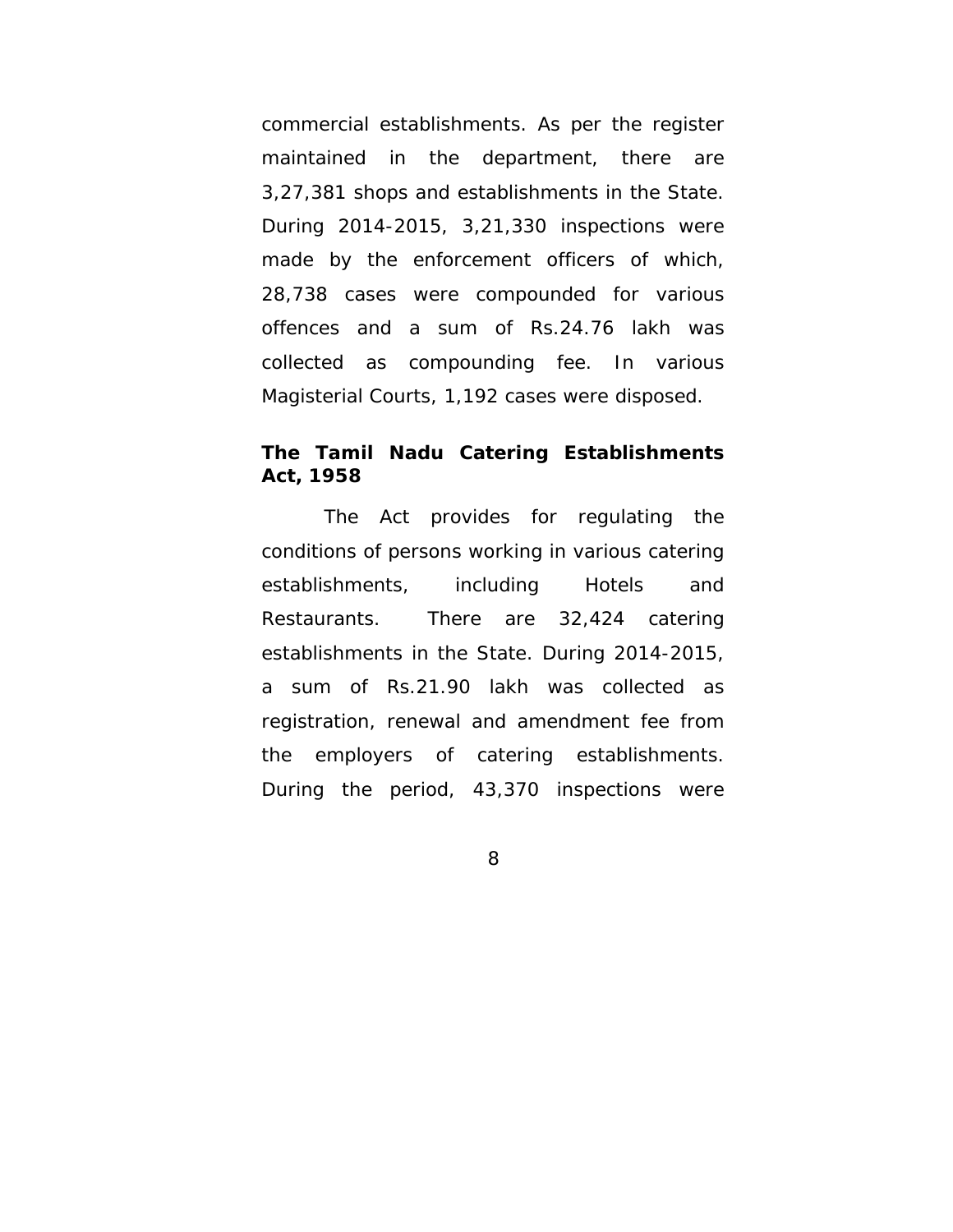made and contraventions were noticed in 6,363 cases and a sum of Rs.5.73 lakh was collected as compounding fee and 162 cases were disposed off by magisterial courts.

## **The Tamil Nadu Industrial Establishments (National and Festival Holidays) Act, 1958**

 The Act provides for grant of national and festival holidays with wages to persons employed in industrial establishments. During 2014-2015, 1,08,216 inspections were made. Contraventions were noticed in 8,845 cases and a sum of Rs.24.98 lakh was collected as compounding fee. Magisterial courts have disposed off 378 cases.

#### **The Motor Transport Workers Act, 1961**

 The Act regulates the welfare of motor transport workers and conditions of their work. The total number of registered motor transport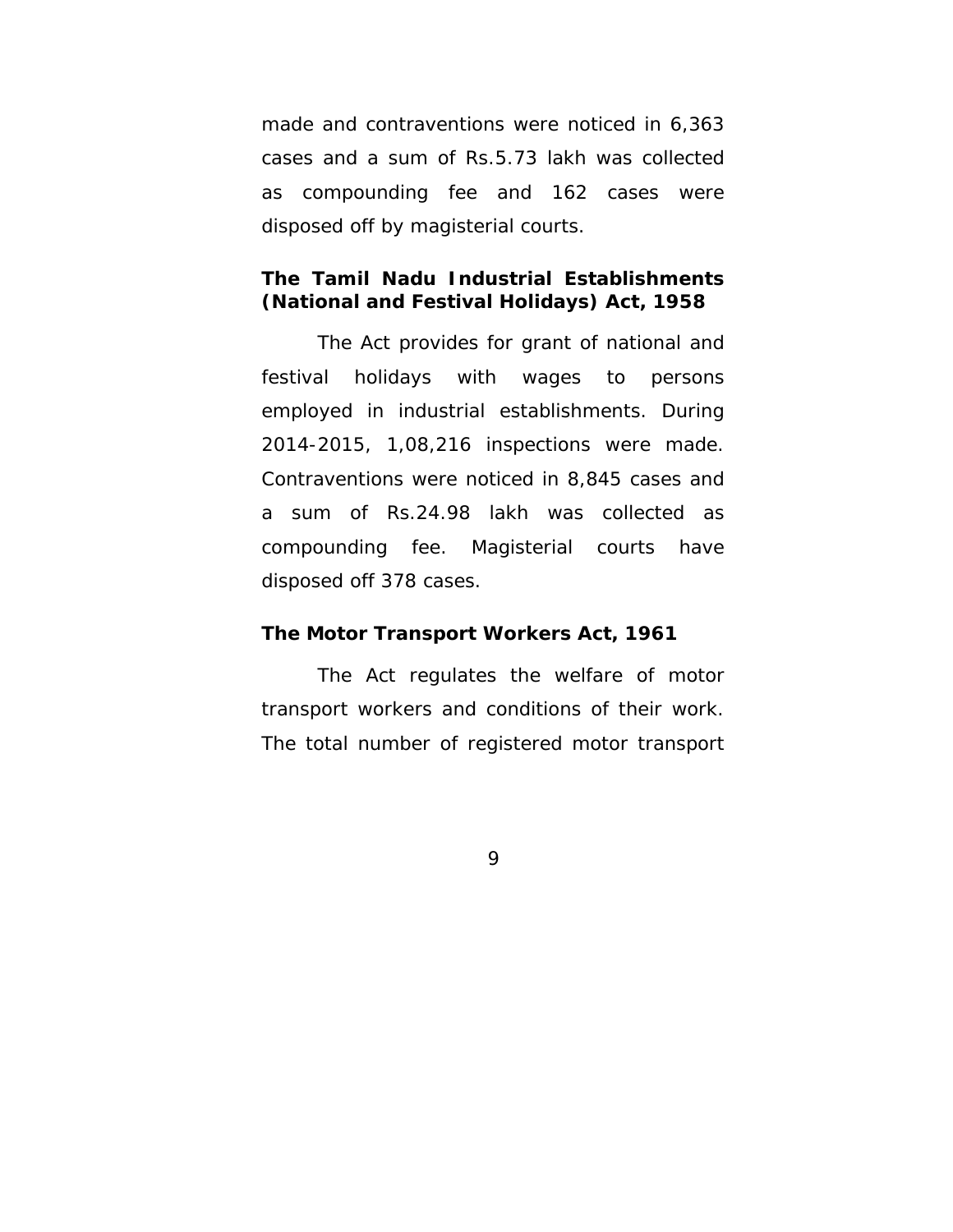undertakings in the state is 2,866 and they employ 1,38,528 workers.

 During 2014-2015, a sum of Rs.23.53 lakh was collected as registration fee. During the period 6,193 inspections were made, 1,094 cases compounded and a sum of Rs.2.83 lakh was collected as compounding fee. In addition 10 cases were disposed off in various Courts.

#### **The Plantations Labour Act, 1951**

 The Plantations Labour Act has been enacted for the welfare of the plantation labour and to regulate the conditions of work in plantations. The Act is applicable to any land used or intended to be used for growing tea, coffee, rubber and cardamom with an extent of 5 hectares or more and in which 15 or more persons are employed.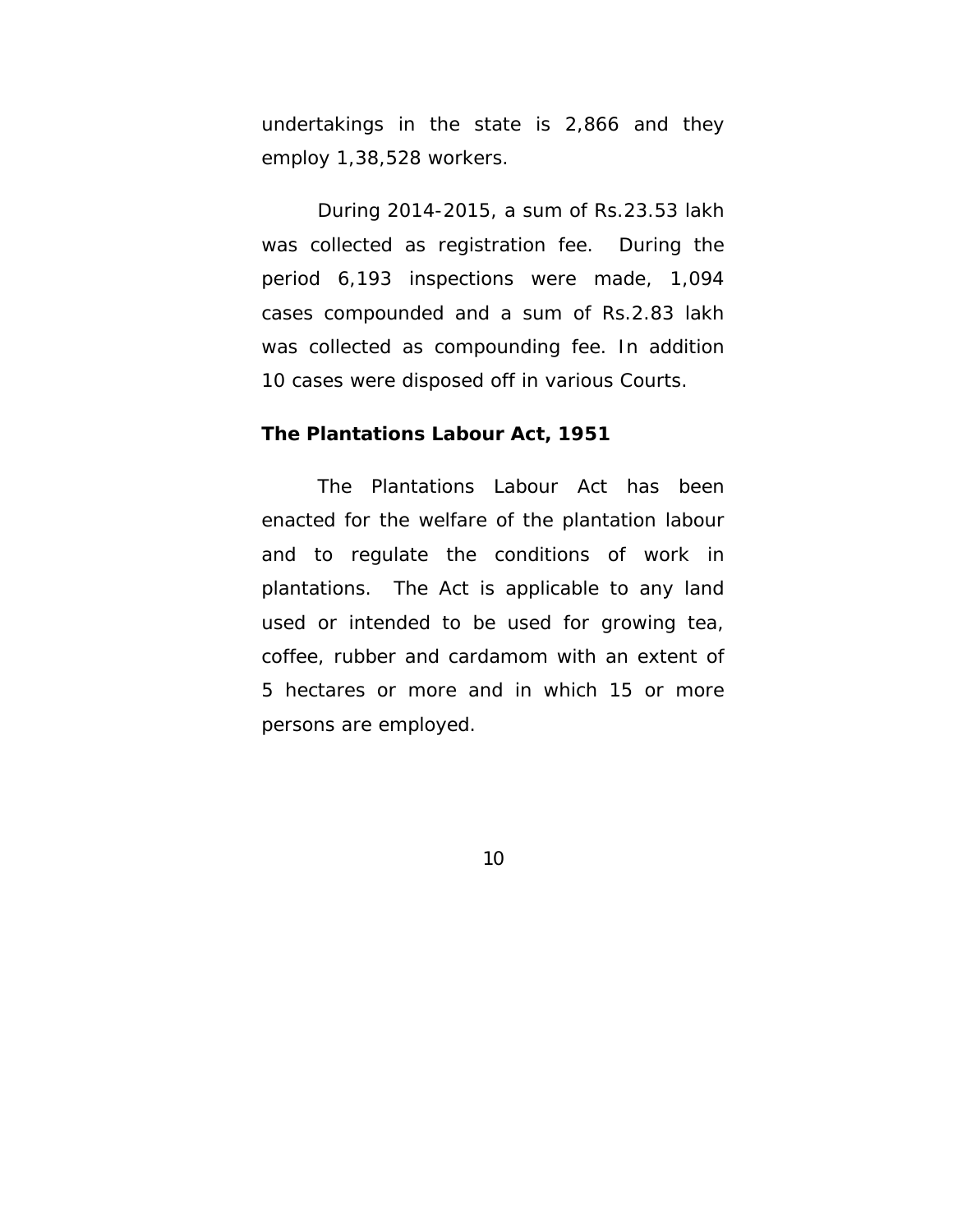Ten Inspectors of Plantations are posted in different parts of the State, one each at Ooty, Coonoor, Gudalur, Panthalur, Kothagiri, Valparai, Yercaud, Batlagundu, Theni and Nagercoil to enforce the Plantations Labour Act and allied legislations.

 The total number of plantations in Tamil Nadu are 2,223 covering an area of 62,474 hectares, of which 682 are registered plantations covering an area of 54,798 hectares and 1,541 are unregistered plantations covering an area of 7,676 hectares. The total number of workers in plantations is 61,288, of which 37,557 are women and 23,731 are men.

 The Employers / Planters are obliged to provide housing facilities, medical facilities, creches, educational facilities, protective clothing, drinking water etc. to the workers. During 2014-2015, under this Act, 4,384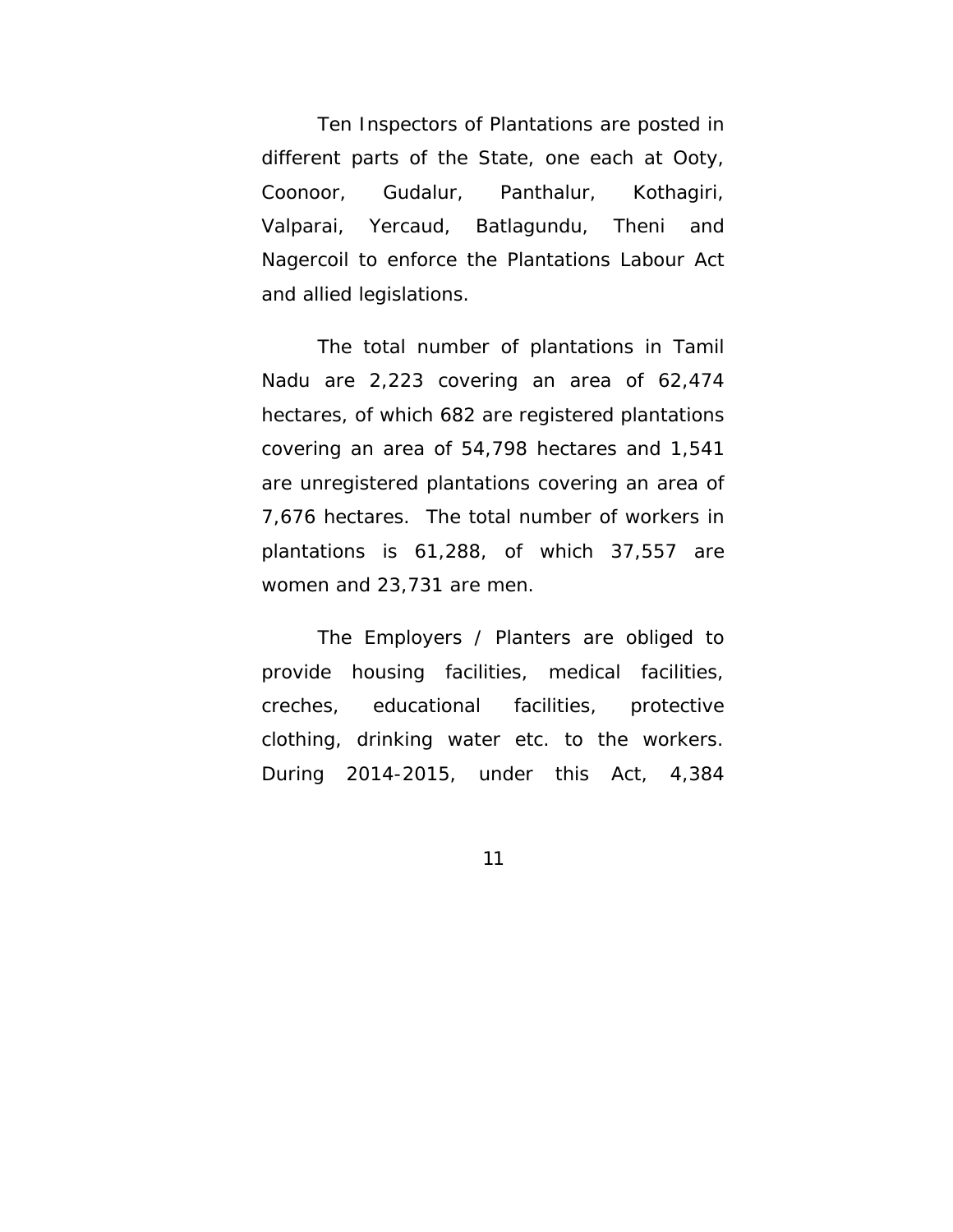inspections have been made and 259 cases have been disposed in the court and a sum of Rs.3.63 lakh was imposed as fine.

## **The Tamil Nadu Industrial Establishments (Conferment of Permanent Status to Workmen) Act, 1981**

 The Act provides for conferment of permanent status to workmen in an industrial establishment who have been in continuous service of 480 days within a period of 24 calendar months. During 2014-2015, under the Act 3,575 inspections were made and orders were issued in 118 cases.

### **Other Regulatory Laws**

The other important regulatory labour enactments being enforced by the enforcement authorities are:

1. The Contract Labour (Regulation and Abolition) Act, 1970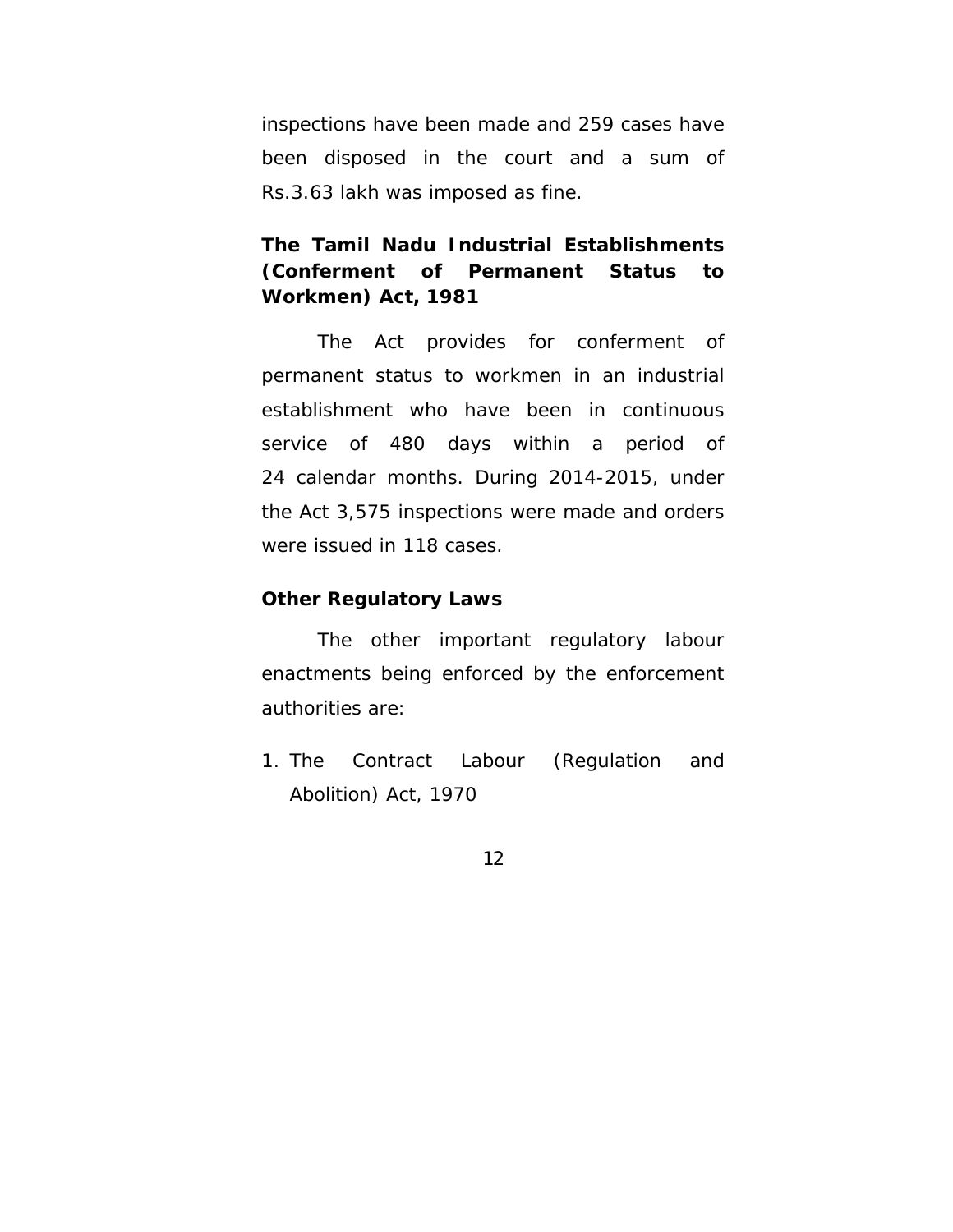- 2. The Inter-state Migrant Workmen (Regulation of employment and conditions of service) Act, 1979
- 3. The Working Journalists and other News paper Employees (Conditions of service and Miscellaneous provisions) Act, 1955.

## **Wage related Laws**

 To ensure proper payment of wages to employees by the employers, the department enforces the following:

- 1. The Payment of Wages Act, 1936
- 2. The Minimum Wages Act, 1948
- 3. The Payment of Bonus Act, 1965
- 4. The Equal Remuneration Act, 1976.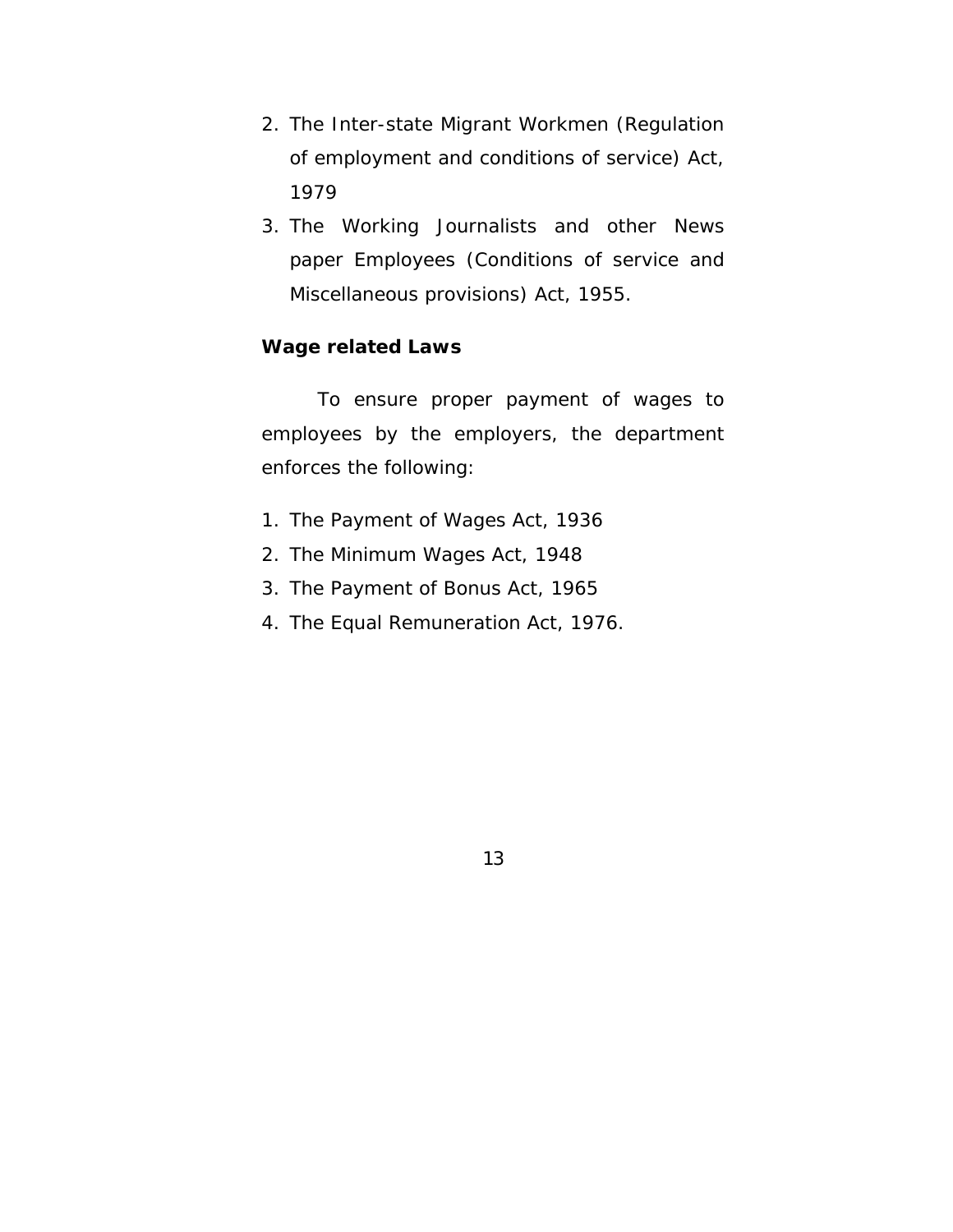#### **Social Security Laws**

#### **The Employees' Compensation Act, 1923**

 The Act provides for compensation to workers in the event of death or loss of earning capacity due to accidents in the course of their employment.

 The compensation amount awarded is to be deposited by the employers/Insurance Companies. In case of default in depositing the amount awarded, recovery action is taken through District Collectors under the Revenue Recovery Act. During 2014-2015, under the Act 3,494 cases were disposed off and a sum of Rs.57.94 crore was ordered as compensation.

#### **The Payment of Gratuity Act, 1972**

 The Act provides for the payment of gratuity to the employees. Gratuity is paid to an employee on superannuation / retirement or resignation, if he/she has put in a continuous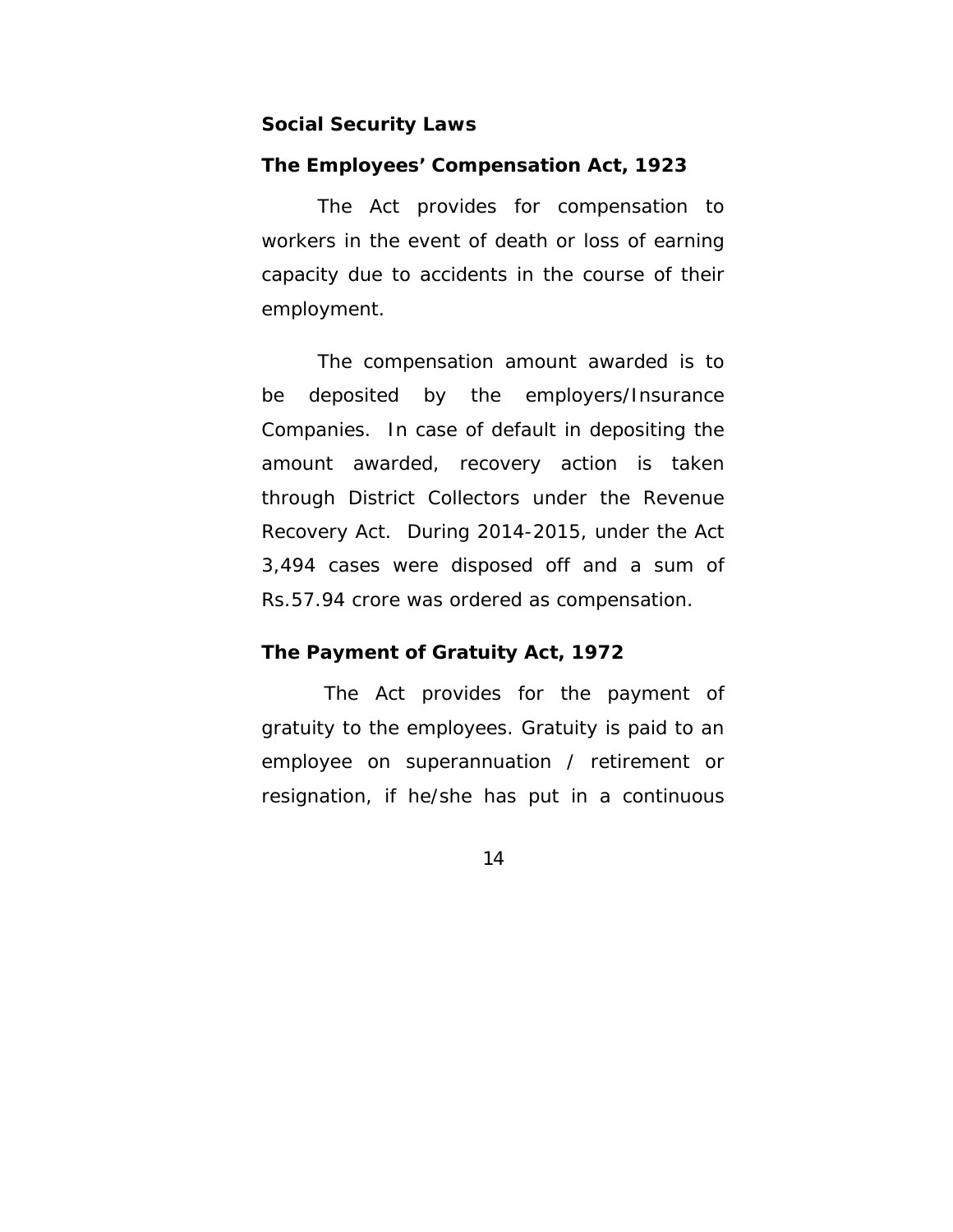service for a period of not less than five years. Gratuity is also paid on death or disablement due to accident or disease.

 In 2014-2015, under the Act 2,116 claims were disposed off and a sum of Rs.3.90 crore was ordered to be paid to the claimants and 538 appeal petitions were heard and disposed off.

## **The Tamil Nadu Payment of Subsistence Allowance Act, 1981**

 The Act provides for the payment of subsistence allowance during the period of suspension pending enquiry. During 2014-2015, under the Act 177 claims were disposed off and a sum of Rs.38.02 lakh was ordered as subsistence allowance to the claimants and 45 appeal petitions were heard and disposed off.

## **ERADICATION OF CHILD LABOUR**

 Employment of children for economic considerations affects the mental and physical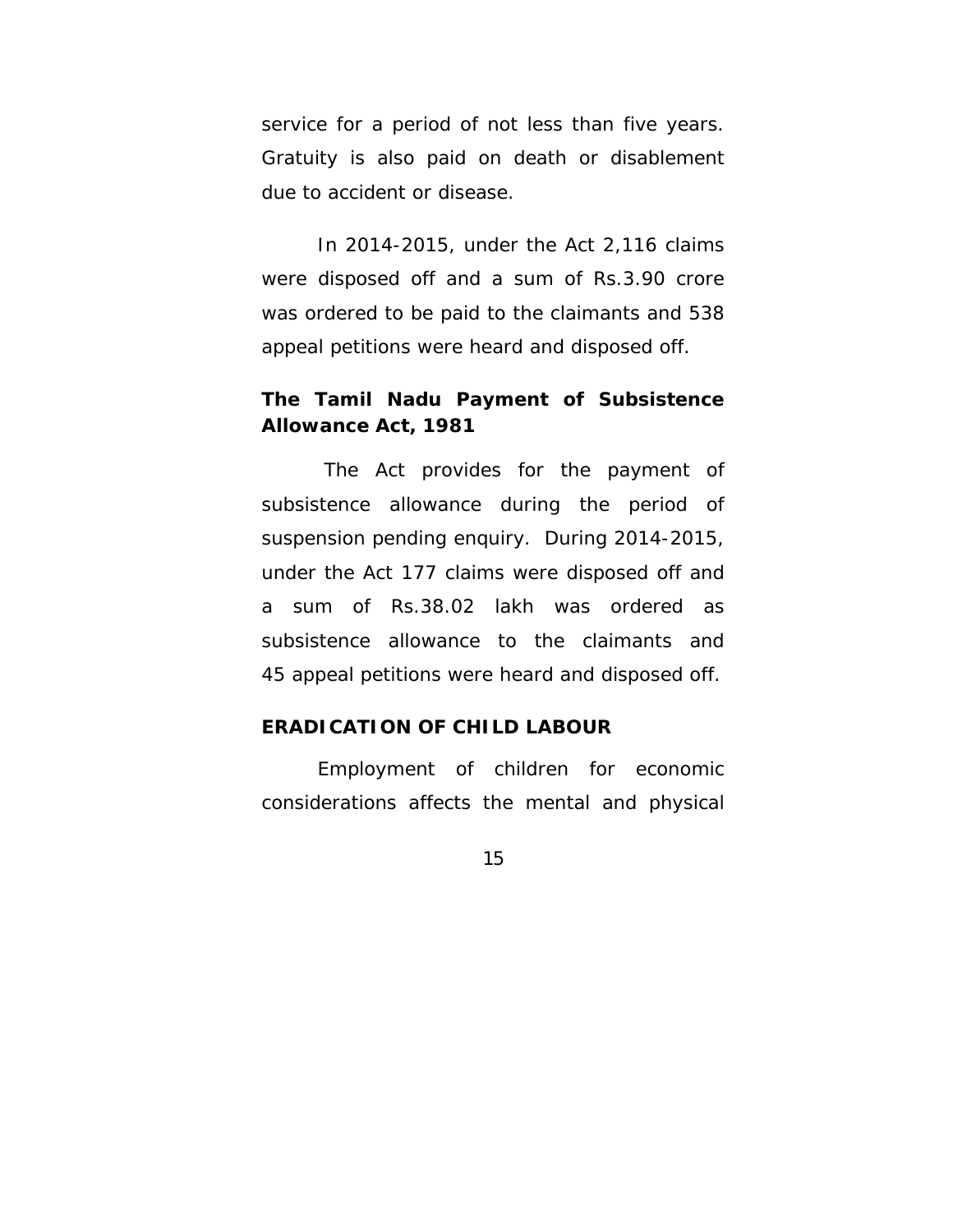growth of children. As education is denied to the children employed at an early age, their childhood and future gets ruined which in turn affects the entire society. Due to the concerted efforts taken by the State Government there is a perceptible decline in the number of child labour in the State. The State Government has adopted a multi-pronged integrated strategy for total elimination of child labour in State.

## **The Child Labour (Prohibition and Regulation) Act, 1986**

The Child Labour (Prohibition and Regulation) Act, 1986 and the allied Acts prohibiting employment of Children are implemented in the State by the officers of Department of Labour and Directorate of Industrial Safety and Health. Eradication of child labour is not possible without effective enforcement at the grass root level. District Level Task Force is functioning in every District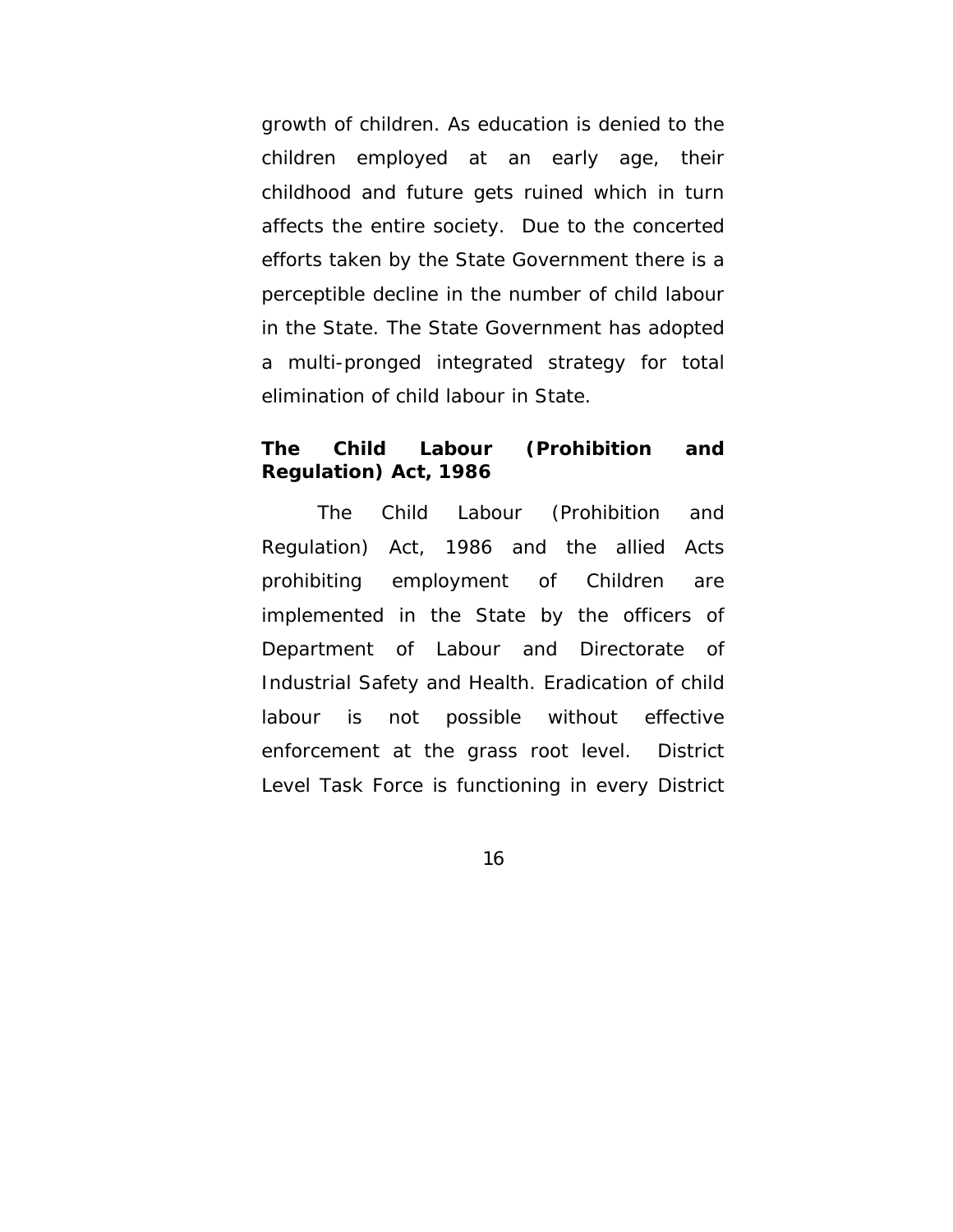under the Chairmanship of the District Collector to strengthen enforcement activities.

#### **Enforcement**

There are other laws and statutes prohibiting and regulating employment of children in the State which are enforced by the officers of Department of Labour and Directorate of Industrial Safety and Health. They are:-

- 1. The Factories Act, 1948.
- 2. The Motor Transport Workers Act, 1961.
- 3. The Beedi and Cigar Workers (Conditions of Employment) Act, 1966.
- 4. The Tamil Nadu Shops and Establishments Act, 1947.
- 5. The Tamil Nadu Catering Establishments Act, 1958.
- 6. The Plantations Labour Act, 1951.

During 2014-2015, under various statutes, 1,50,055 establishments were inspected and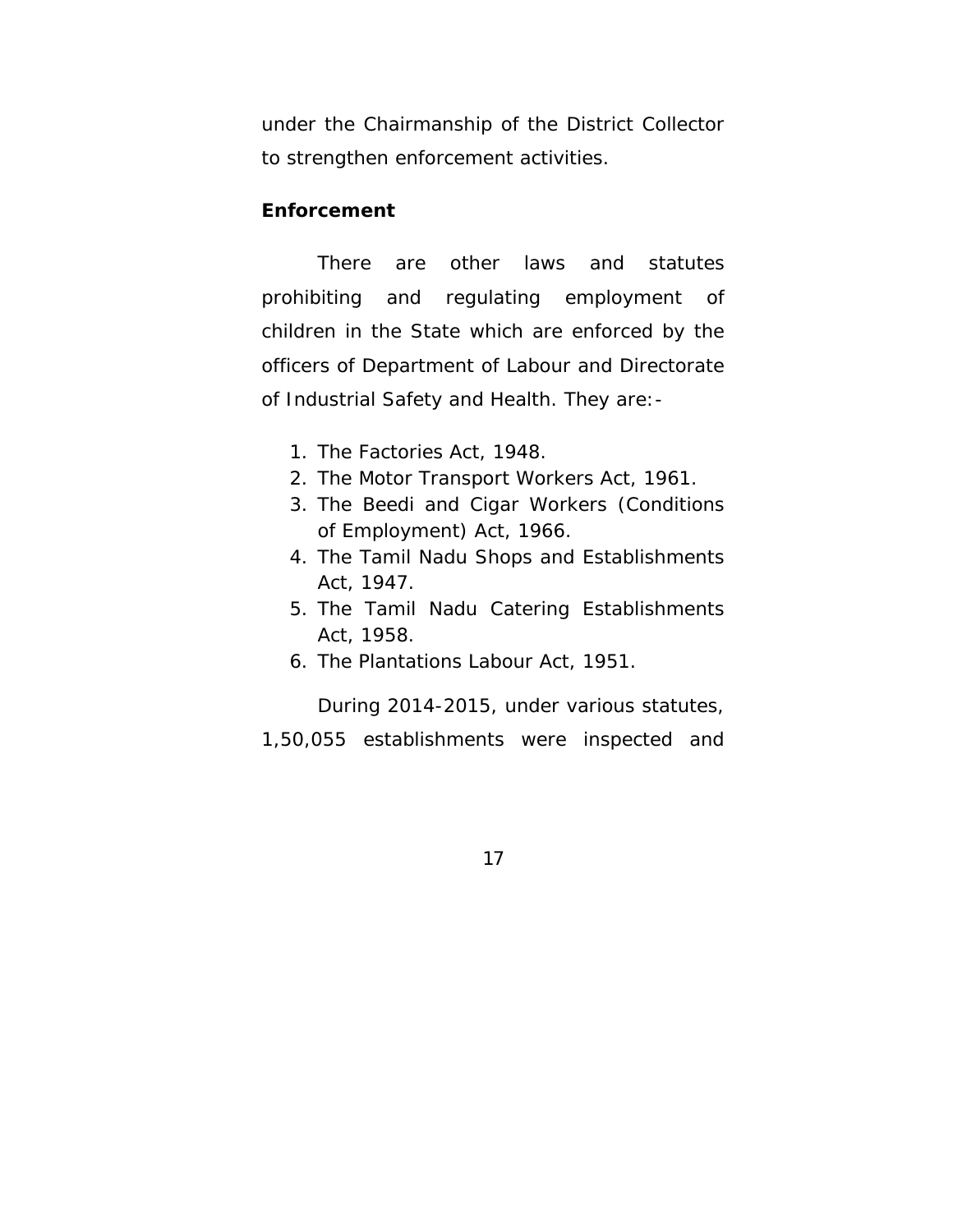wherever violations were noticed, prosecutions were launched.

#### **Status of Child Labour**

Census 2001 placed the number of child labour in the state at 4.19 lakhs while Census 2011 estimated it at 1.51 lakhs. The number of child labour has steadily reduced over the period due to rigorous enforcement, rehabilitation and developmental efforts taken by the Government. SSA survey of 2012-2013 estimated the number of out of school children due to economic compulsion as 29,656.

#### **Awareness Generation**

 The World Anti-Child Labour Day is observed every year at the state and district levels on June  $12<sup>th</sup>$  to create awareness among the general public against child labour. All district level and state level fairs and forums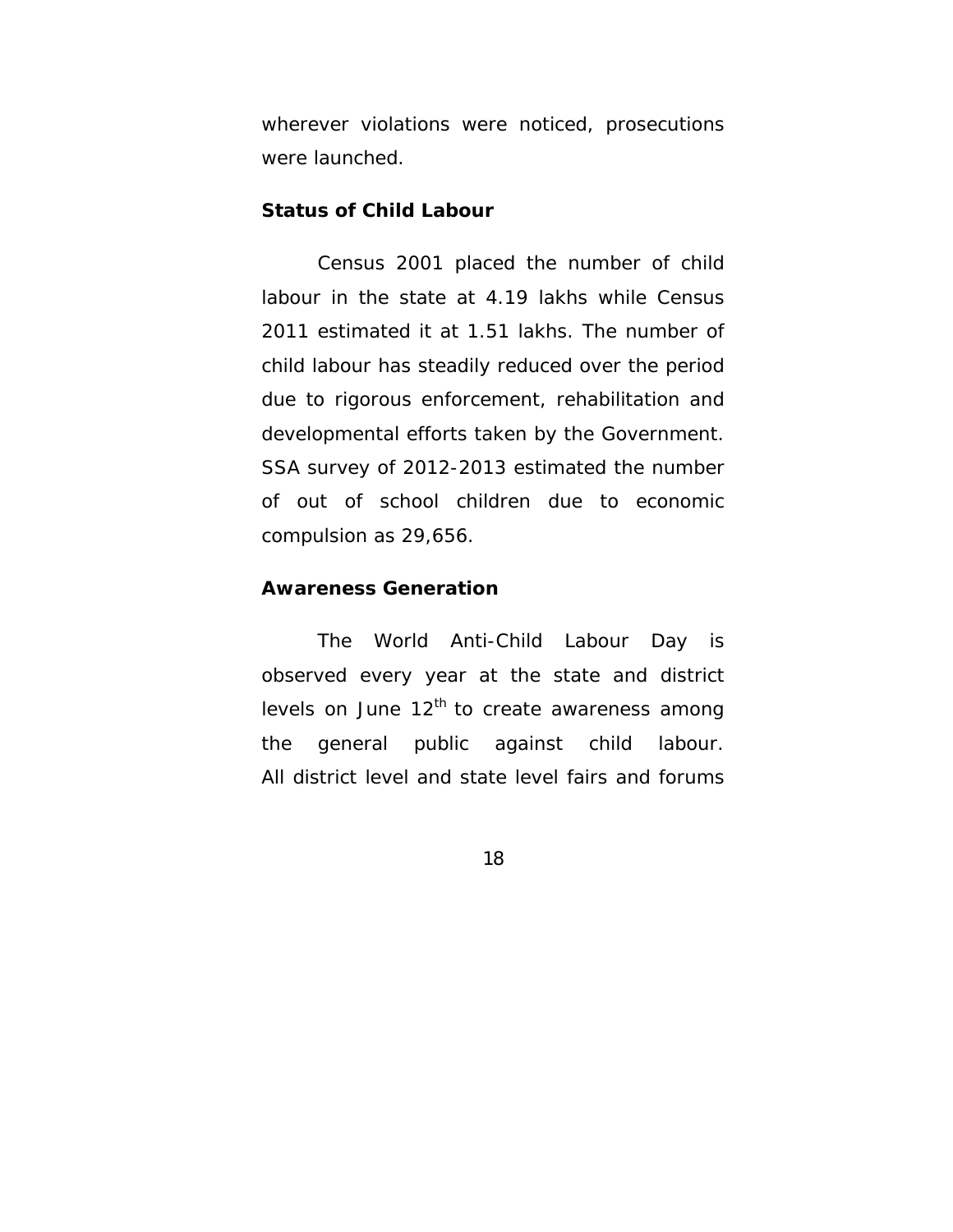are used as a platform to create awareness among all stakeholders and solicit their support in eradication of child labour. Awards are distributed to the erstwhile child labour students of the Special Training Centres of National Child Labour Projects who were mainstreamed into regular schools and secured high marks in the  $10^{th}$  and  $12^{th}$  standard public examinations. Awards are also given to a teacher, one inspector of labour, one deputy director of industrial safety and health, one NCLP project director and two field officers for their good performance in their area of work from each district.

#### **National Child Labour Project**

 In Tamil Nadu, National Child Labour Project (NCLP) are functioning in 15 Districts viz., Chennai, Coimbatore, Dindigul, Dharmapuri, Erode, Krishnagiri, Kancheepuram,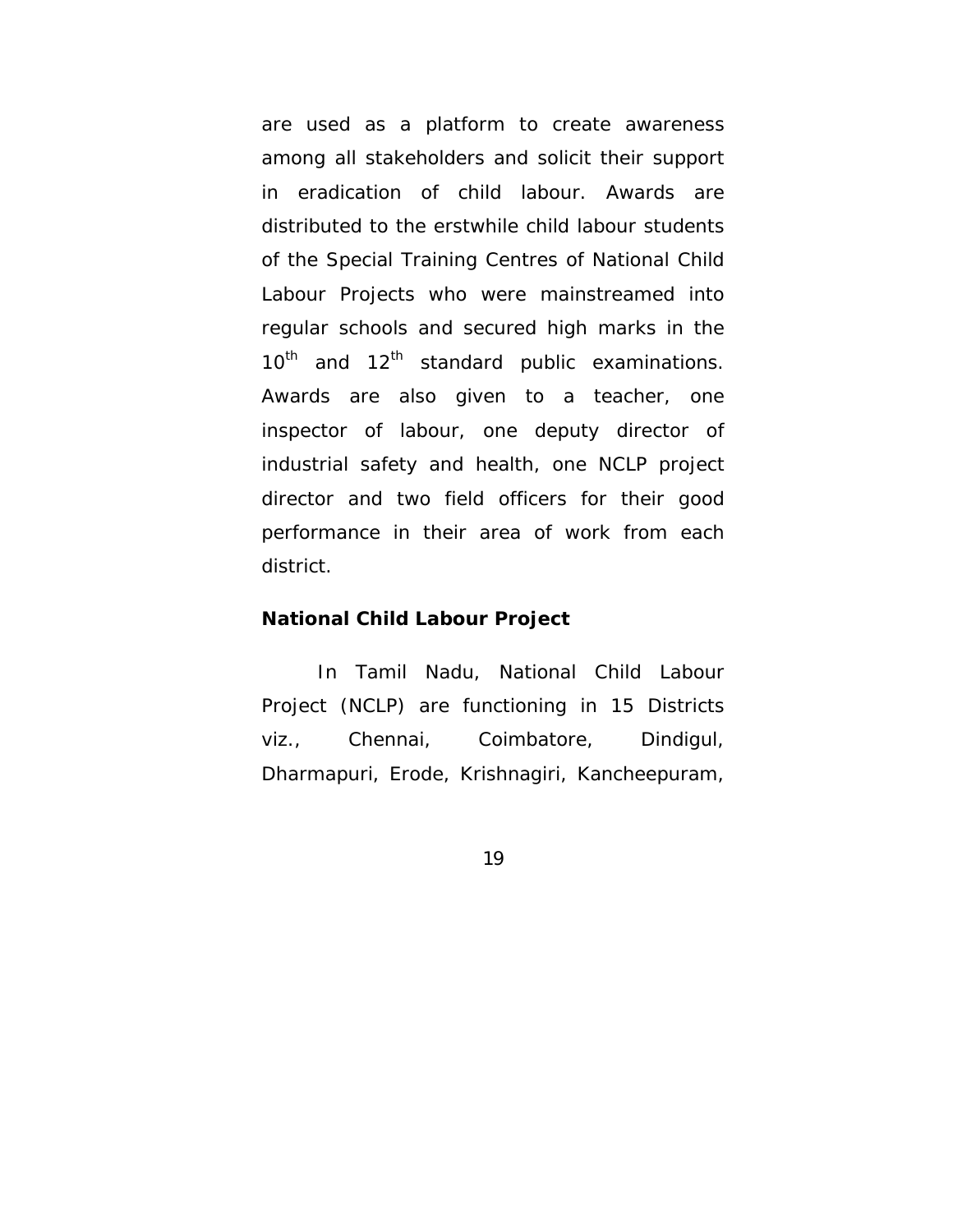Namakkal, Thoothukudi, Tirunelveli, Trichy, Tiruvannamalai, Salem, Vellore and Virudhunagar. 10,832 rescued and out of school children are studying in 259 Special Training Centres as on 31.03.2015. So far 98,155 children have been mainstreamed into regular schools from the inception of the NCLP. Stipend of Rs.150/- per month, educational materials, free medical check-up etc, are provided to children supported by NCLP.

## **Integrated Child Protection Project in Dharmapuri and Salem Districts**

 Integrated Child Protection Programme (ICPP) is being implemented in collaboration with UNICEF to improve the quality of life of children engaged in production of hybrid cotton seed and cotton farming in the Districts of Salem and Dharmapuri.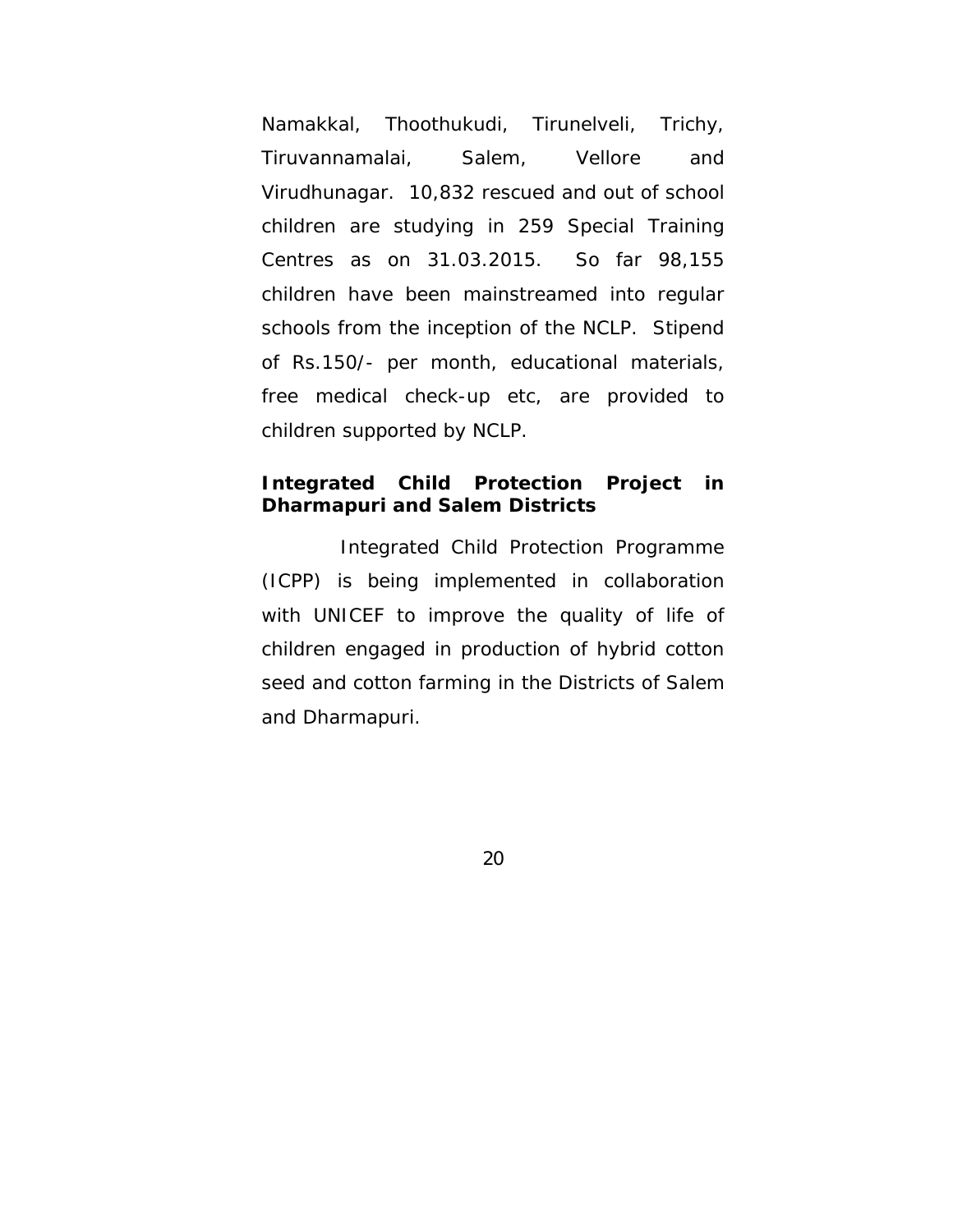Child friendly village planning exercises were undertaken in 511 village panchayats. Village level child rights committees were formed and meetings conducted every month to protect the rights of children.

### **Benefits and Welfare schemes for child labour**

 Tamil Nadu Government provides benefits such as, free uniforms, free text books, school bag, chart, atlas, geometry box, crayons, chappal, free bus pass and mid-day meal with 5 eggs per week to NCLP STC children like other students in regular schools. Government is also extending monthly cash assistance of Rs.500/ to all erstwhile NCLP STC children pursuing higher education till they complete their studies. 1,008 students have benefited under this scheme during the year 2014-2015. Currently, more than 100 such students are studying in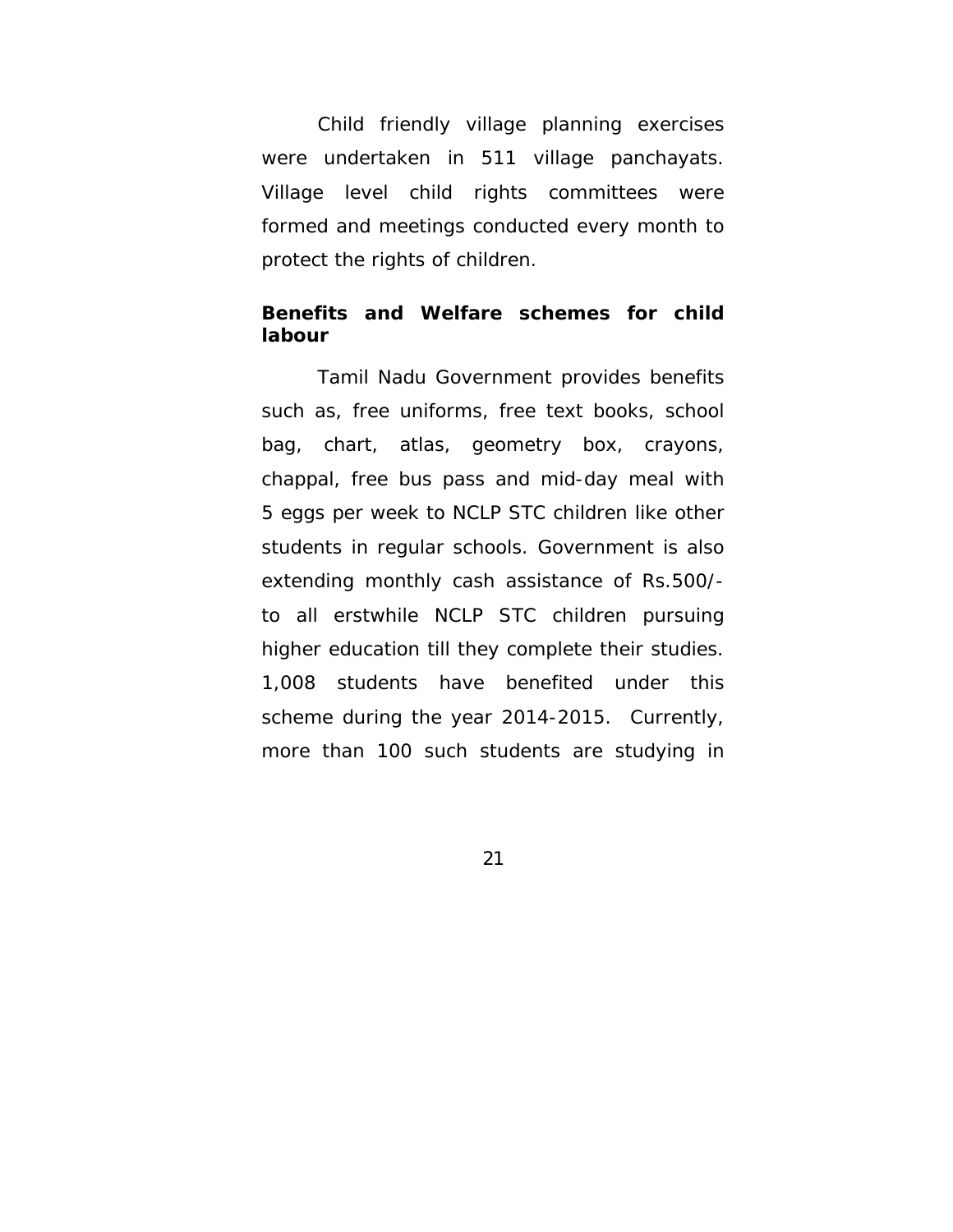engineering colleges, while 3 are pursuing Medicine.

#### **WELFARE OF BEEDI WORKERS**

It is estimated that about 2.40 lakh beedi workers are in Tamil Nadu. To enable the beedi workers to construct their own houses, the Central Government implements the Revised Integrated Housing Scheme – 2007. Under this scheme, unit cost of construction of a house is fixed at Rs.45,000/-. Out of this, Rs.40,000/- is provided as subsidy by the Central Government and Rs.5,000/- in lieu of beneficiary contribution, as subsidy by the State Government. Under the Scheme, Tamil Nadu Government has enhanced the unit cost of a house to Rs.1,00,000/- and state subsidy to Rs.60,000/-.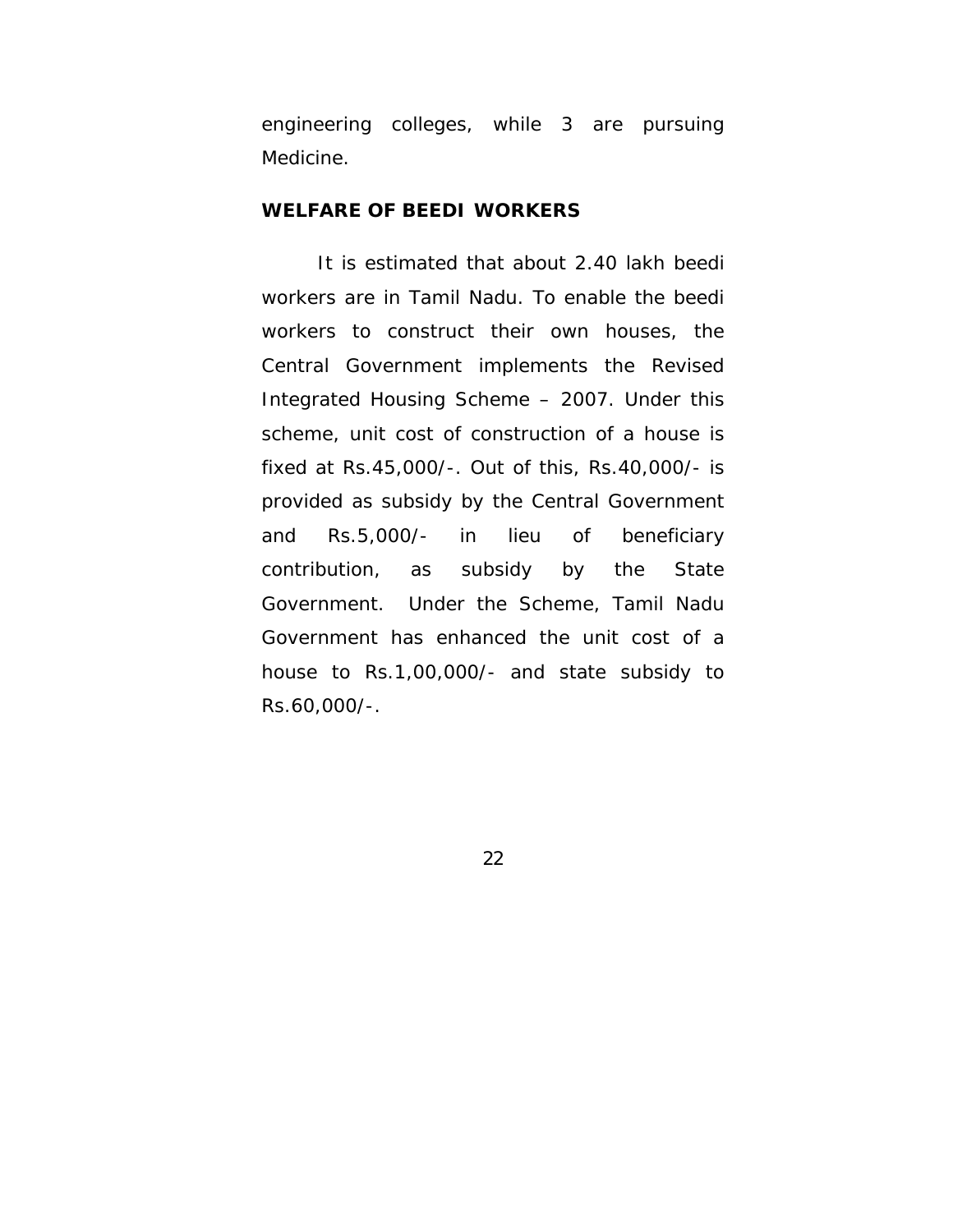### **WELFARE BOARDS AND SOCIAL SECURITY SCHEMES**

#### **TAMIL NADU LABOUR WELFARE BOARD**

 The Tamil Nadu Labour Welfare Board was constituted in 1975 as per the Tamil Nadu Labour Welfare Fund Act, 1972. It extends various Welfare Schemes for the benefit of the organised labour. In order to implement various labour welfare schemes, the Tamil Nadu Labour Welfare Board receives contribution from the employees and employers of the Factories, Plantations, Motor Transport Undertakings, Shops and Catering Establishments etc. The contribution of employees of the above establishments has been enhanced from Rs.7/ to Rs.10/- and contribution of employers has been enhanced from Rs.14/- to Rs.20/- per worker per year and the contribution of Government of Tamil Nadu from Rs.7/- to Rs.10/- with effect from January 2015. The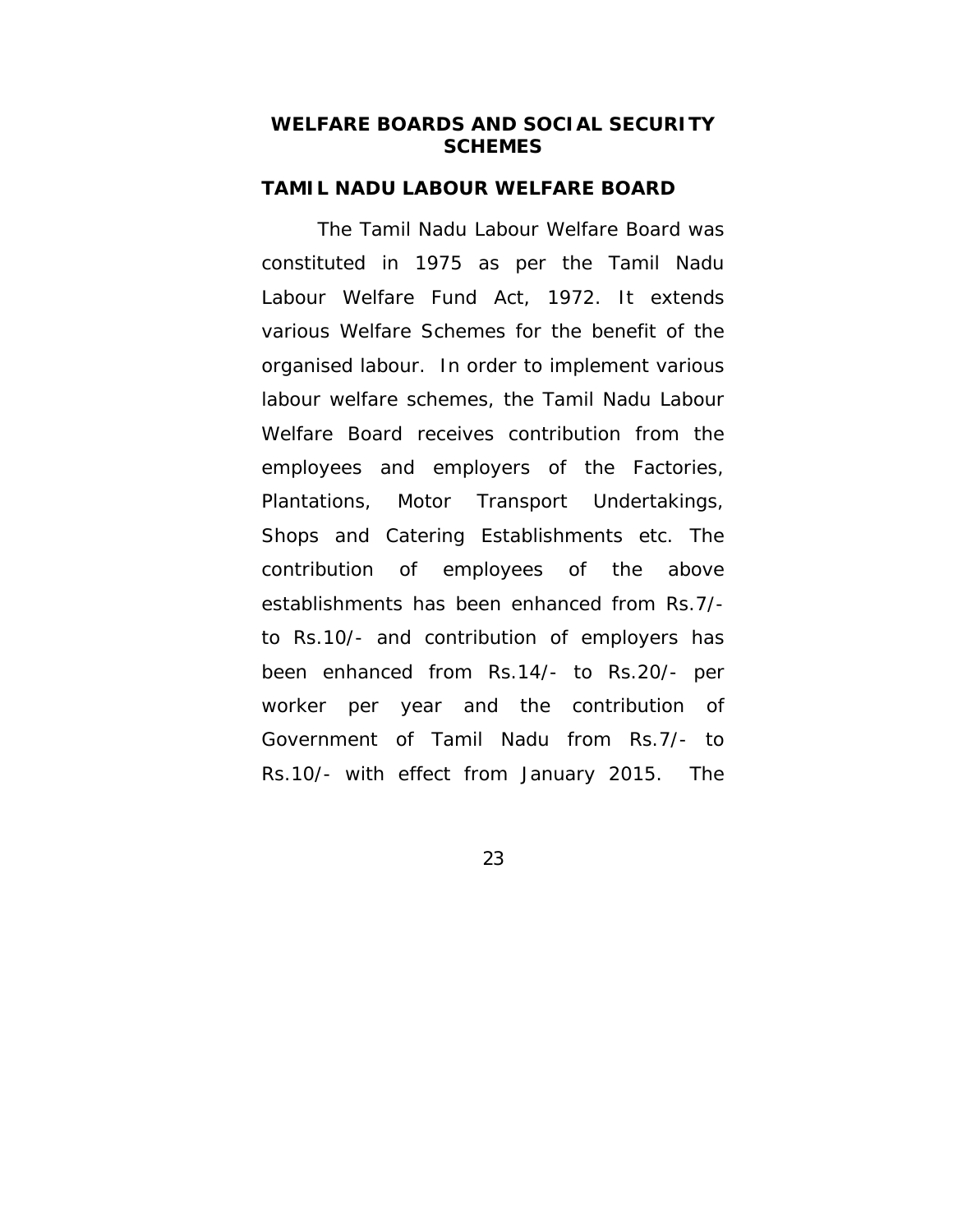Board also receives fine amount imposed by the Courts and also compounding fees collected by the enforcement officers of Labour Department against the employers for violation of various Labour Acts and Rules.

The Board runs 57 welfare centres to provide for pre-school, tailoring training and reading room facilities to the subscribers to the Board. During 2014-2015, assistance was availed by 17,229 workers and their wards to the tune of Rs.1.02 crore.

Further, the Board provides scholarships, educational incentives to rank holders, allowances for books, basic computer training, marriage, spectacles, typewriting / short-hand, hearing aid, artificial limbs, tri-cycle, natural death, accidental death, funeral expenses etc. In addition, special treatment for TB in various sanatoria, holiday homes for workers, rest house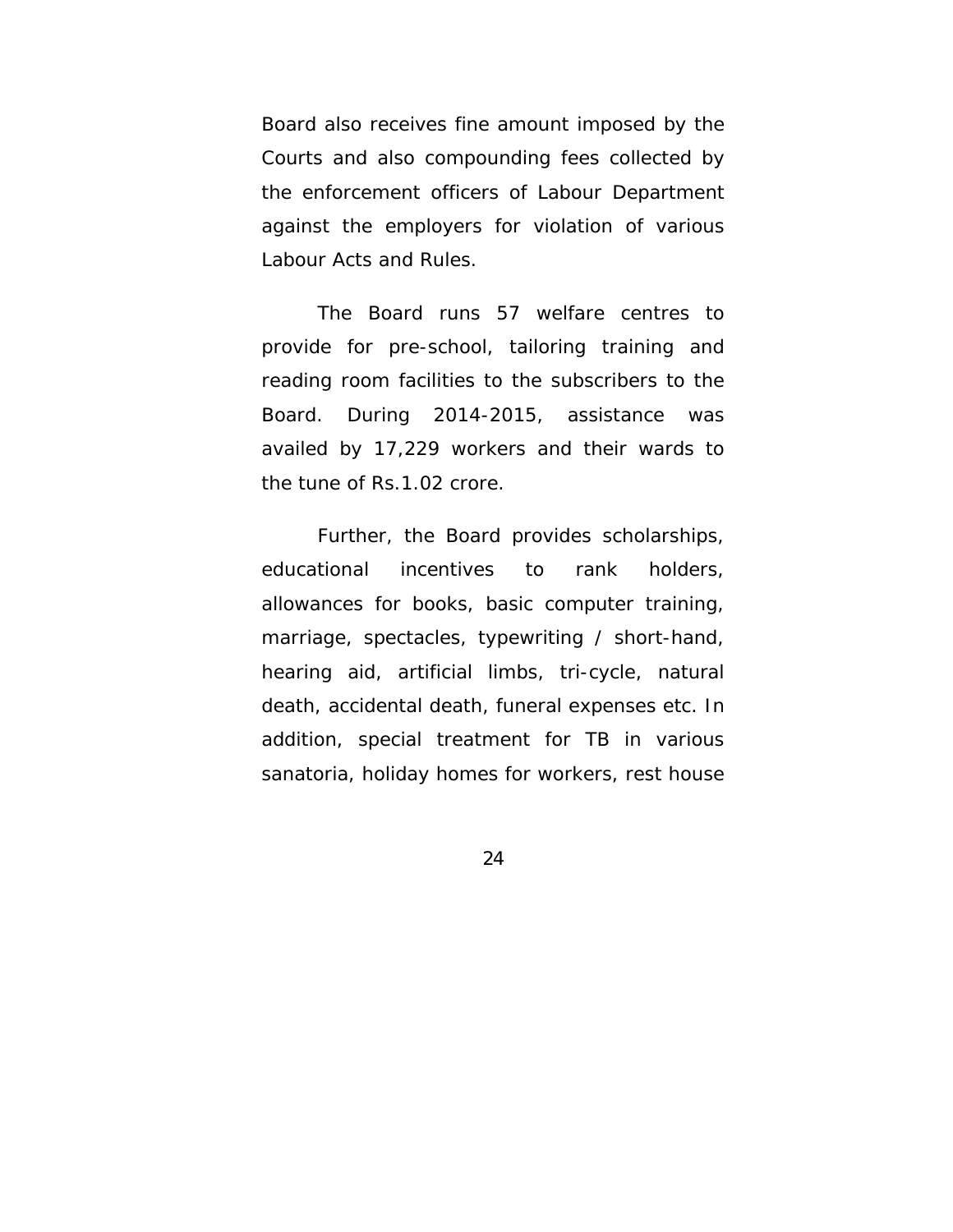for trade unionists are also provided. A monthly Magazine "Uzhaippavar Ulagam" is published for the benefit of employees and employers.

#### **UNORGANISED WORKERS WELFARE BOARDS**

Tamil Nadu is a pioneer State in providing social security to the unorganised workers and enacted The Tamil Nadu Manual Workers (Regulation of Employment and Conditions of Work) Act, 1982 ahead of many other states. Social Security Schemes are framed under this Act to provide welfare assistance to the workers engaged in 69 categories of employments. The schemes provide for assistance for education, marriage, maternity, natural death, accident death, funeral, accident disability cover and monthly old age pension.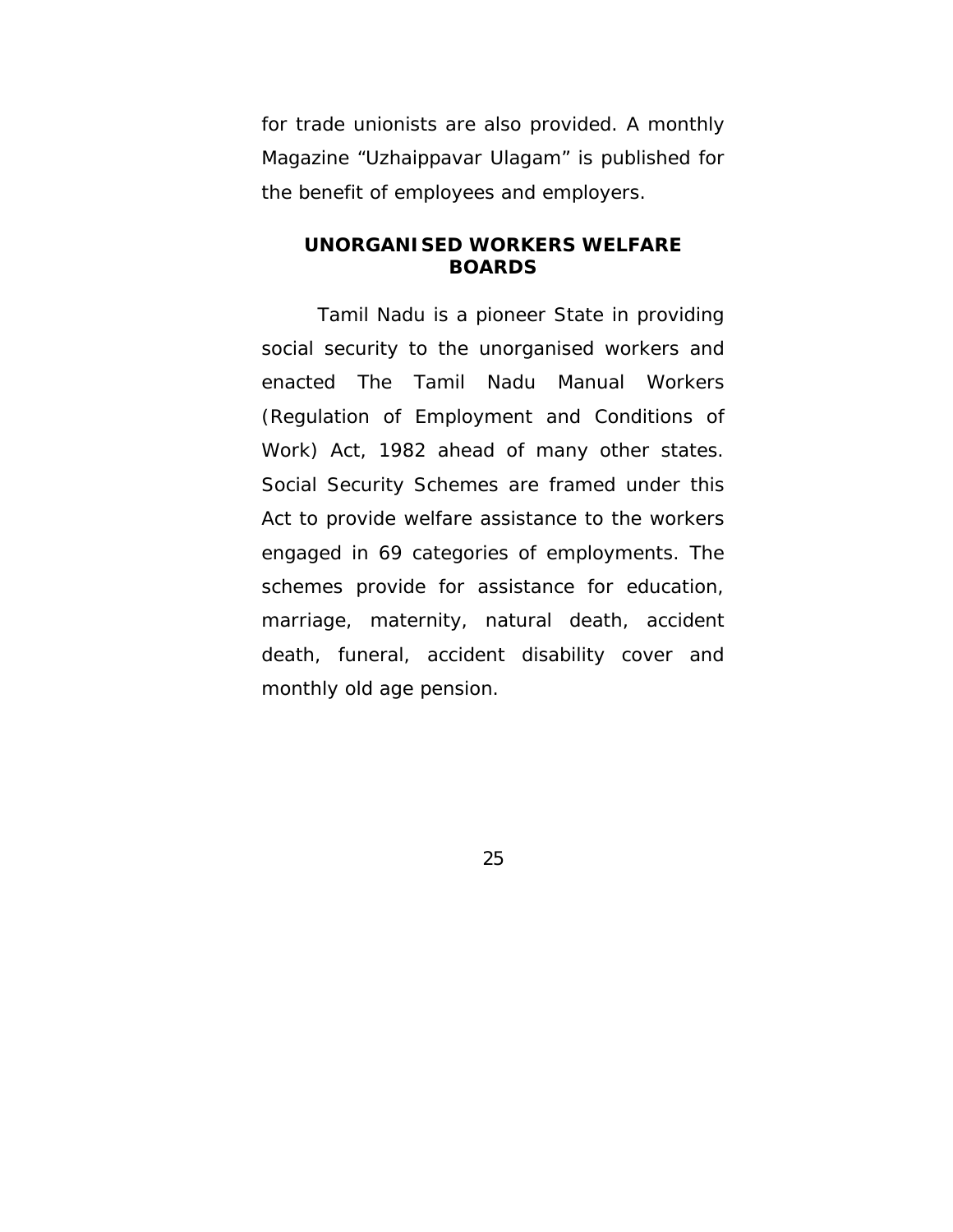The Government has so far established 17 unorganised workers welfare boards as under:

| SI.<br>No      | Name of the Board                                                                            |  |  |
|----------------|----------------------------------------------------------------------------------------------|--|--|
| 1              | <b>Tamil Nadu Construction Workers Welfare Board</b>                                         |  |  |
| $\overline{2}$ | Tamil Nadu Manual Workers Social Security and<br>Welfare Board                               |  |  |
| 3              | Tamil Nadu Unorganised Drivers Welfare Board                                                 |  |  |
| 4              | Tamil Nadu Tailoring Workers Welfare Board                                                   |  |  |
| 5              | Tamil Nadu Hair Dressers Welfare Board                                                       |  |  |
| 6              | Tamil Nadu Washermen Welfare Board                                                           |  |  |
| $\overline{7}$ | Tamil Nadu Palm Tree Workers Welfare Board                                                   |  |  |
| 8              | Tamil Nadu Handicraft Workers Welfare Board                                                  |  |  |
| 9              | Nadu Handlooms and Handlooms Silk<br>Tamil<br>Weaving Workers Welfare Board                  |  |  |
| 10             | Tamil<br>Nadu<br>Footwear and Leather Goods<br>Manufactory and Tannery Workers Welfare Board |  |  |
| 11             | Tamil Nadu Artists Welfare Board                                                             |  |  |
| 12             | <b>Tamil Nadu Goldsmiths Welfare Board</b>                                                   |  |  |
| 13             | Tamil Nadu Pottery Workers Welfare Board                                                     |  |  |
| 14             | Tamil Nadu Domestic Workers Welfare Board                                                    |  |  |
| 15             | Tamil Nadu Power loom Weaving Workers Welfare<br>Board.                                      |  |  |
| 16             | Tamil Nadu Street Vending and Shops<br>and<br>Establishments Workers Welfare Board           |  |  |
| 17             | Tamil Nadu Cooking Food Workers Welfare Board                                                |  |  |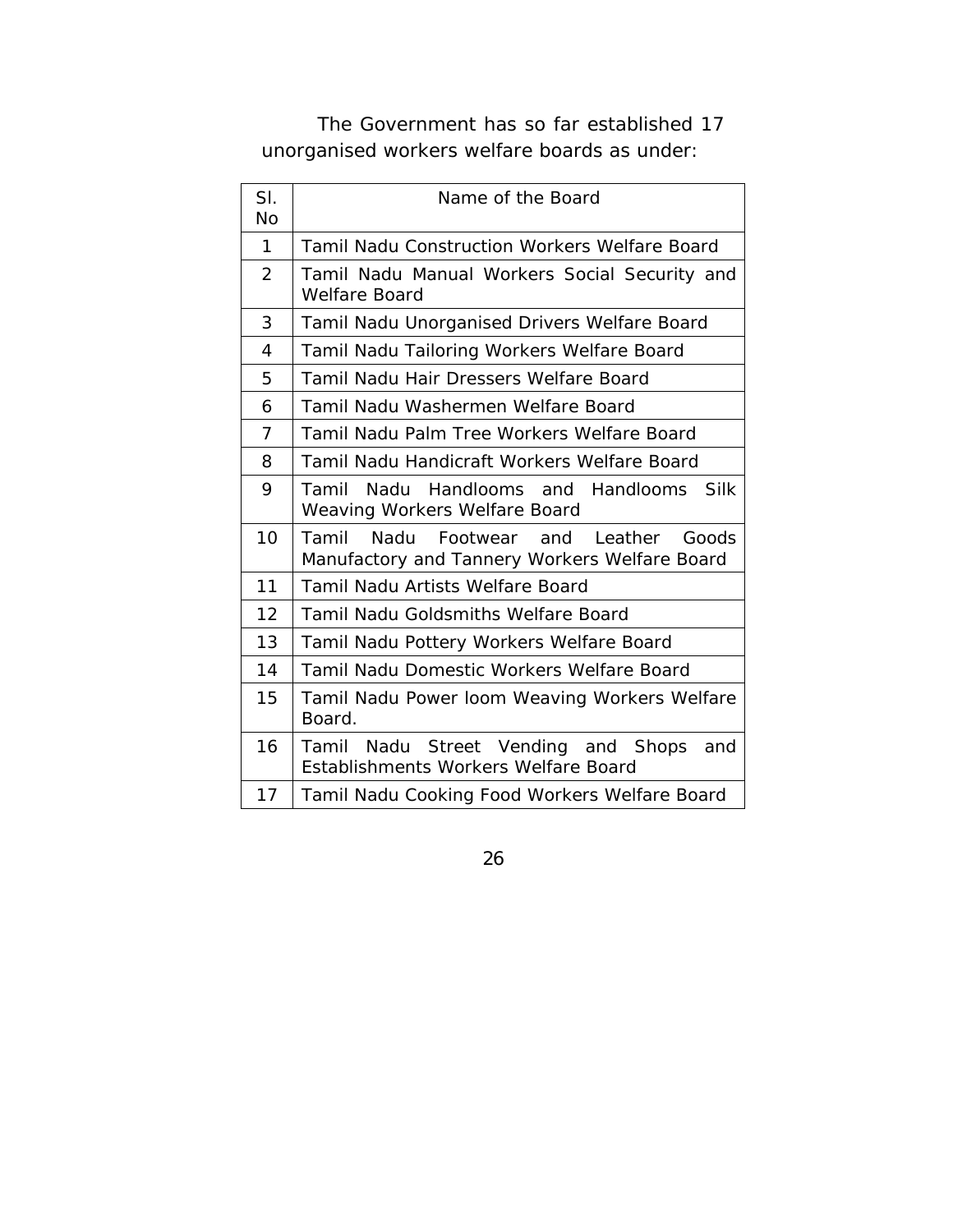#### **Administration of welfare schemes**

The functions such as registration, renewal, processing of claim applications and disbursement of assistance to the registered workers have been decentralised and are performed by the district labour officers (social security scheme) in all districts. The District Monitoring Committee headed by the District Collector monitors the performance of district office for speedy disbursement of social security assistance to the workers.

 The functions of the offices of district labour (social security scheme) and head offices of the Boards have been computerised. Further, the web based application used in the district offices captures the photo image of the worker through web camera and gets integrated along with other personal details entered in the system at the time of registration and renewal.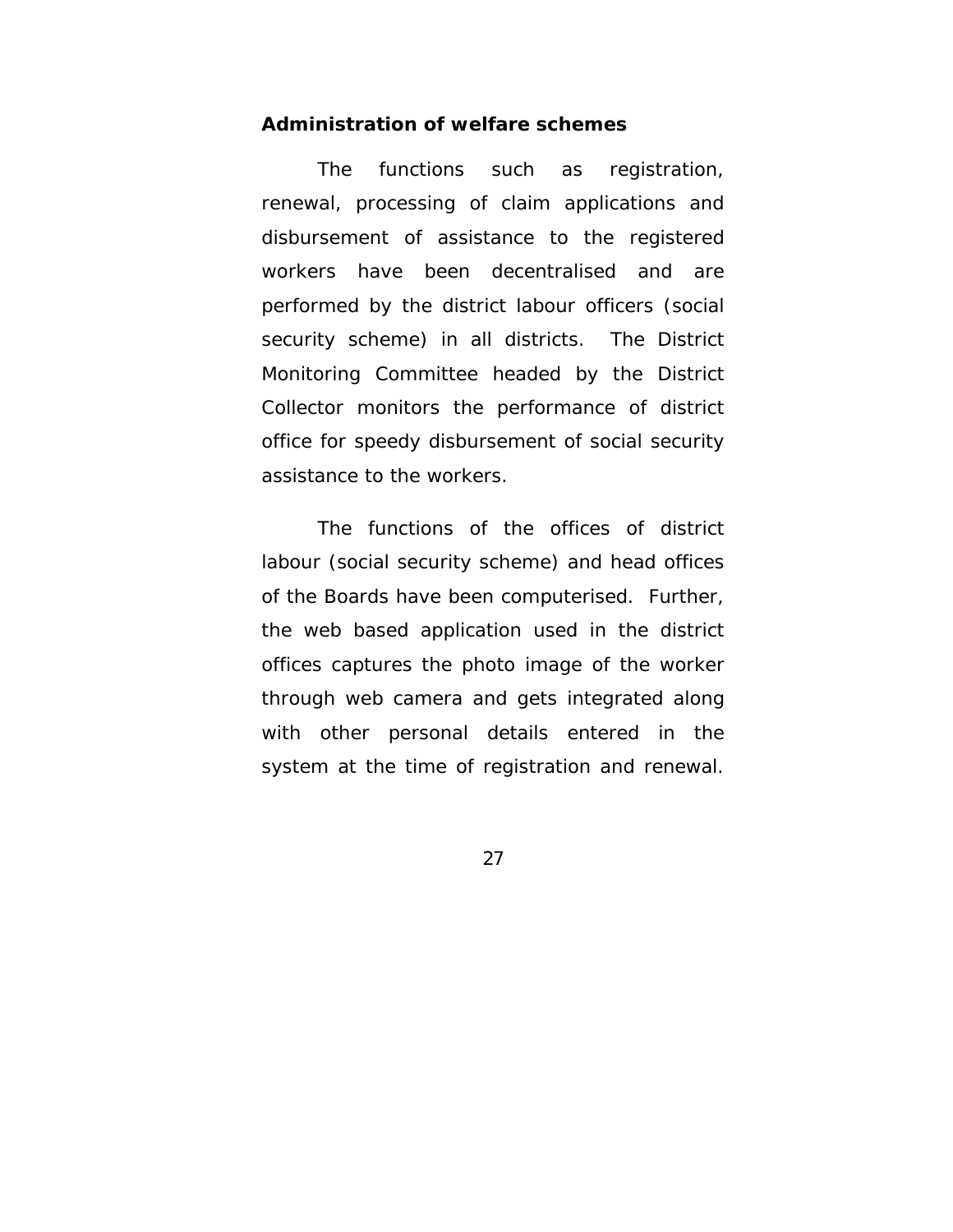The new identity cards are issued with system generated photograph since 01.09.2014.

All the scheme assistances are being paid directly to the bank account of the beneficiaries through RECS mode.

#### **Financial resources**

 Tamil Nadu Construction Workers Welfare Board receives cess @ 1% of the total estimated cost of the building or the construction work. During 2014–2015, a sum of Rs.300.74 crore was collected as cess amount.

 Tamil Nadu Unorganised Drivers Welfare Board receives 1% of additional tax collected from commercial motor transport employers carrying passengers or goods on roads, payable under the Tamil Nadu Motor Vehicle Taxation Act, 1974. During 2014 - 2015, a sum of Rs. 11.63 crore was collected as additional tax.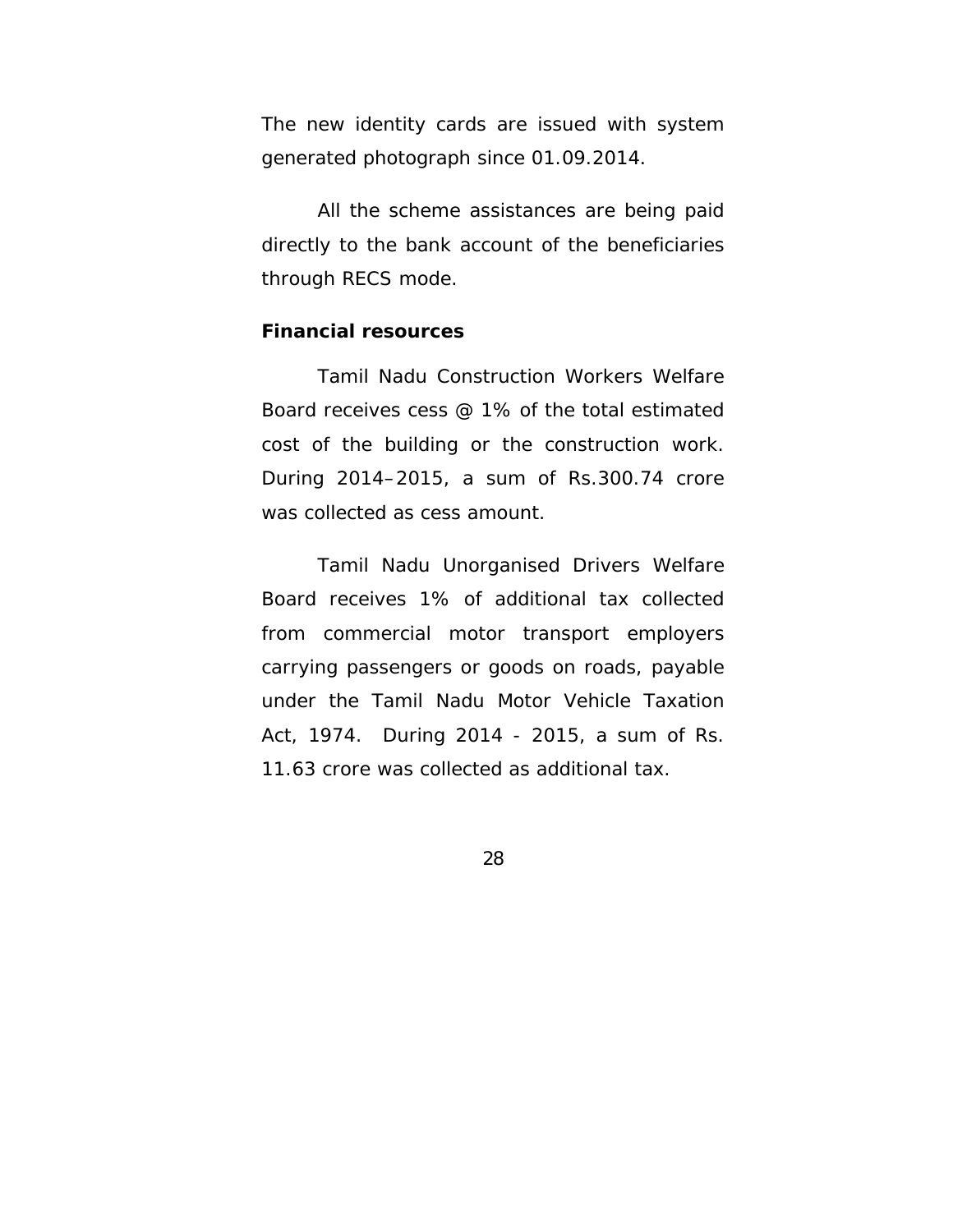The Government of Tamil Nadu extends grants to Tamil Nadu Manual Workers Social Security and Welfare Board and other 14 Welfare Boards for implementing welfare schemes. Rs.90 crore has been allotted for the year 2014-2015.

## **Types of welfare assistances:**

 The following types of welfare assistances are provided to the registered workers:

| SI.<br><b>No</b> | <b>Types of Assistance</b>             | Amount<br>(in Rs.)        |
|------------------|----------------------------------------|---------------------------|
| 1                | Accident Relief Scheme                 |                           |
|                  | a. Accident death                      | $1,00,000/-$              |
|                  | b. Accidental disability               | Upto                      |
|                  | (based on extent of<br>disability)     | $1,00,000/-$              |
|                  |                                        | At the rate               |
|                  | c. Artificial limbs and wheel<br>chair | fixed by TN<br>DAPW Board |
|                  |                                        |                           |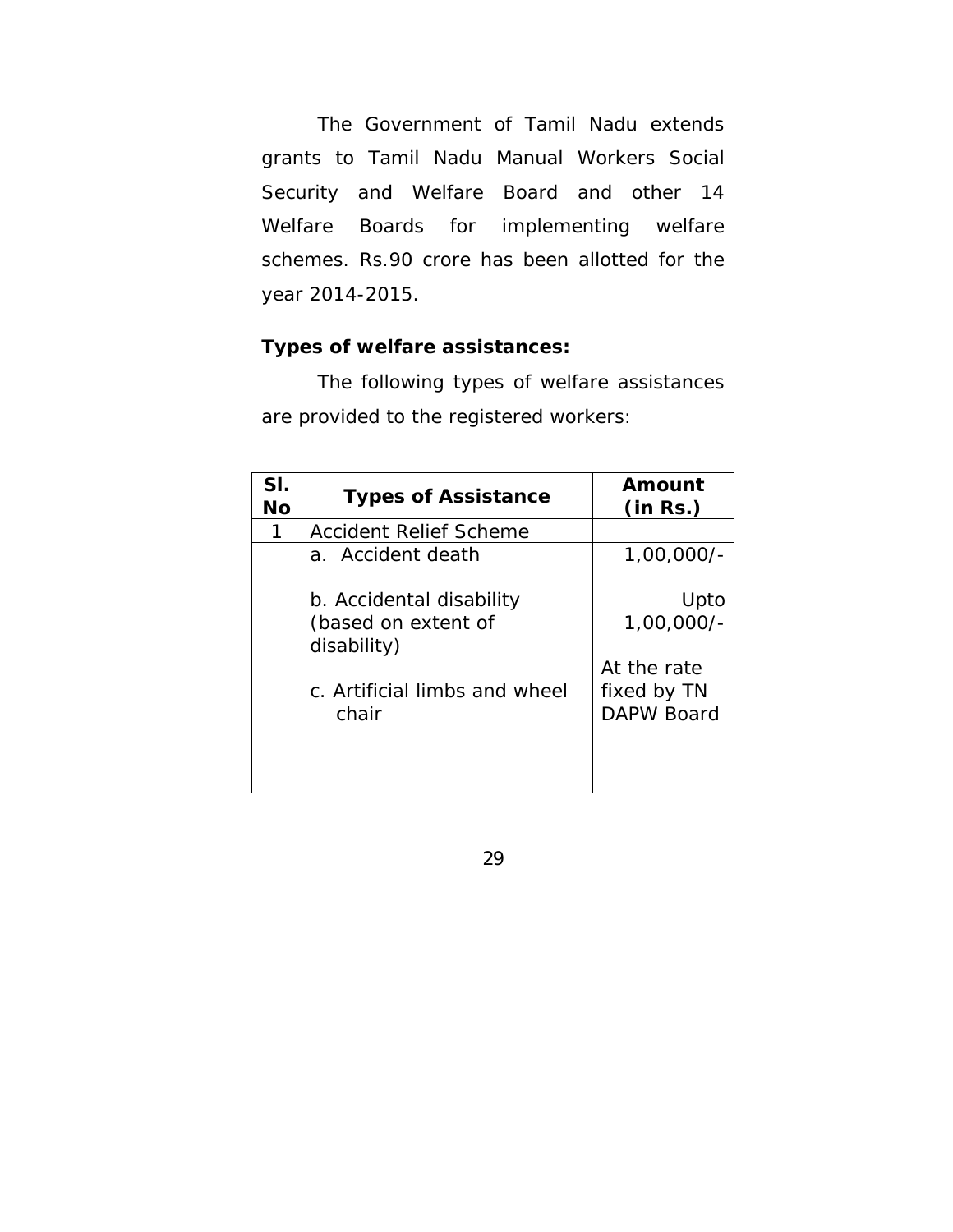|                | d. Accident death                      | Rs.5,00,000/    |
|----------------|----------------------------------------|-----------------|
|                | (applicable                            | -(Death due     |
|                | only to Tamil Nadu                     | to accident     |
|                | <b>Construction Workers</b>            | in the course   |
|                | Welfare Board)                         | $\overline{of}$ |
|                |                                        | employment      |
|                |                                        | at work site)   |
| $\overline{2}$ | Natural death assistance               | 15,000/-        |
| 3              | Funeral expenses assistance            | $2,000/-$       |
| $\overline{4}$ | <b>Educational assistance</b>          |                 |
|                | $10^{th}$<br>a) Girl children studying | $1,000/-$       |
|                | b) $10^{th}$ passed                    | $1,000/-$       |
|                | $11^{th}$<br>c) Girl children studying | $1,000/-$       |
|                | $12^{th}$<br>d) Girl children studying | $1,500/-$       |
|                | e) $12^{th}$ passed                    | $1,500/-$       |
|                | f) Regular degree course               | $1,500/-$       |
|                | with hostel facility                   | $1,750/-$       |
|                | g) Regular P.G. Course                 | $4,000/-$       |
|                | with hostel facility                   | $5,000/-$       |
|                | h) Professional Degree                 | $4,000/-$       |
|                | Course                                 | $6,000/-$       |
|                | with hostel facility                   |                 |
|                | i) Professional P.G. Course            | $6,000/-$       |
|                | with hostel facility                   | $8,000/-$       |
|                | j) ITI or Polytechnic                  | $1,000/-$       |
|                | with hostel facility                   | $1,200/-$       |
| 5              | Marriage Assistance                    |                 |
|                | (a) for men                            | $3,000/-$       |
|                | (b) for women                          | $5,000/-$       |
|                |                                        |                 |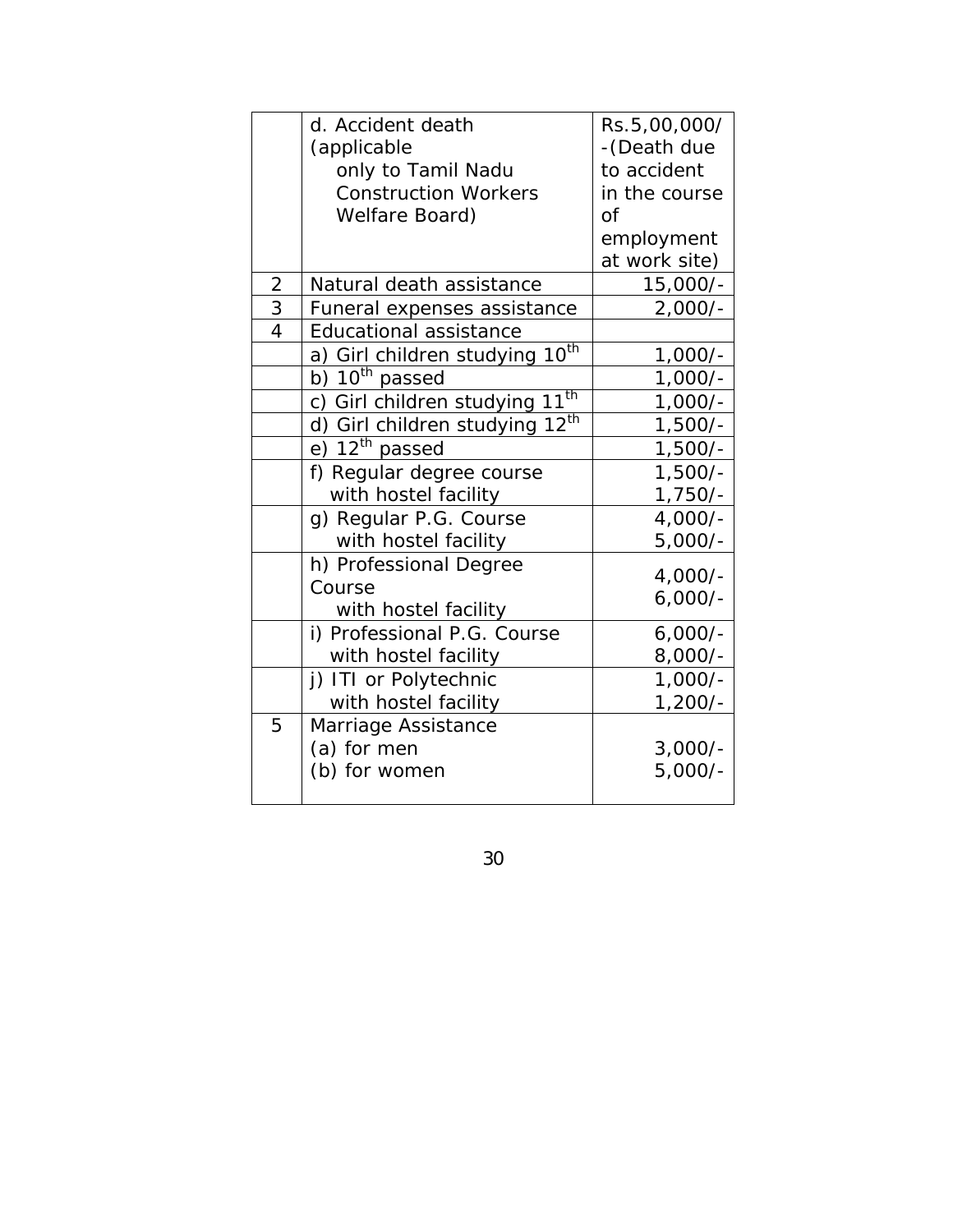| 6  | Maternity assistance                   | $6,000/-$  |
|----|----------------------------------------|------------|
|    | Miscarriage / Medical                  |            |
|    | termination of pregnancy               | $3,000/-$  |
|    | Reimbursement of cost of<br>spectacles | upto 500/- |
| 8  | Pension                                | $1000/-$   |
|    |                                        | Per month  |
| 9. | Family pension (applicable             |            |
|    | only to Tamil Nadu                     | Rs. 400/-  |
|    | <b>Construction Workers</b>            | Per month  |
|    | Welfare Board)                         |            |

## **Performance of Welfare Boards**

 The details of Registration and Claim benefits disbursed during the year 2014-2015 is furnished as below:

| Name of the<br><b>Board</b> | Registrati<br>on of new<br>members | <b>Beneficiari</b><br>es | Amount<br><b>Disburse</b><br>d (Rs. in<br>crore) |
|-----------------------------|------------------------------------|--------------------------|--------------------------------------------------|
| <b>Tamil Nadu</b>           | 87,312                             | 1,36,413                 | 43.90                                            |
| Construction                |                                    |                          |                                                  |
| Workers                     |                                    |                          |                                                  |
| <b>Welfare Board</b>        |                                    |                          |                                                  |
| <b>Tamil Nadu</b>           | 1,70,426                           | 3,55,123                 | 87.36                                            |
| <b>Manual Workers</b>       |                                    |                          |                                                  |
| Social Security             |                                    |                          |                                                  |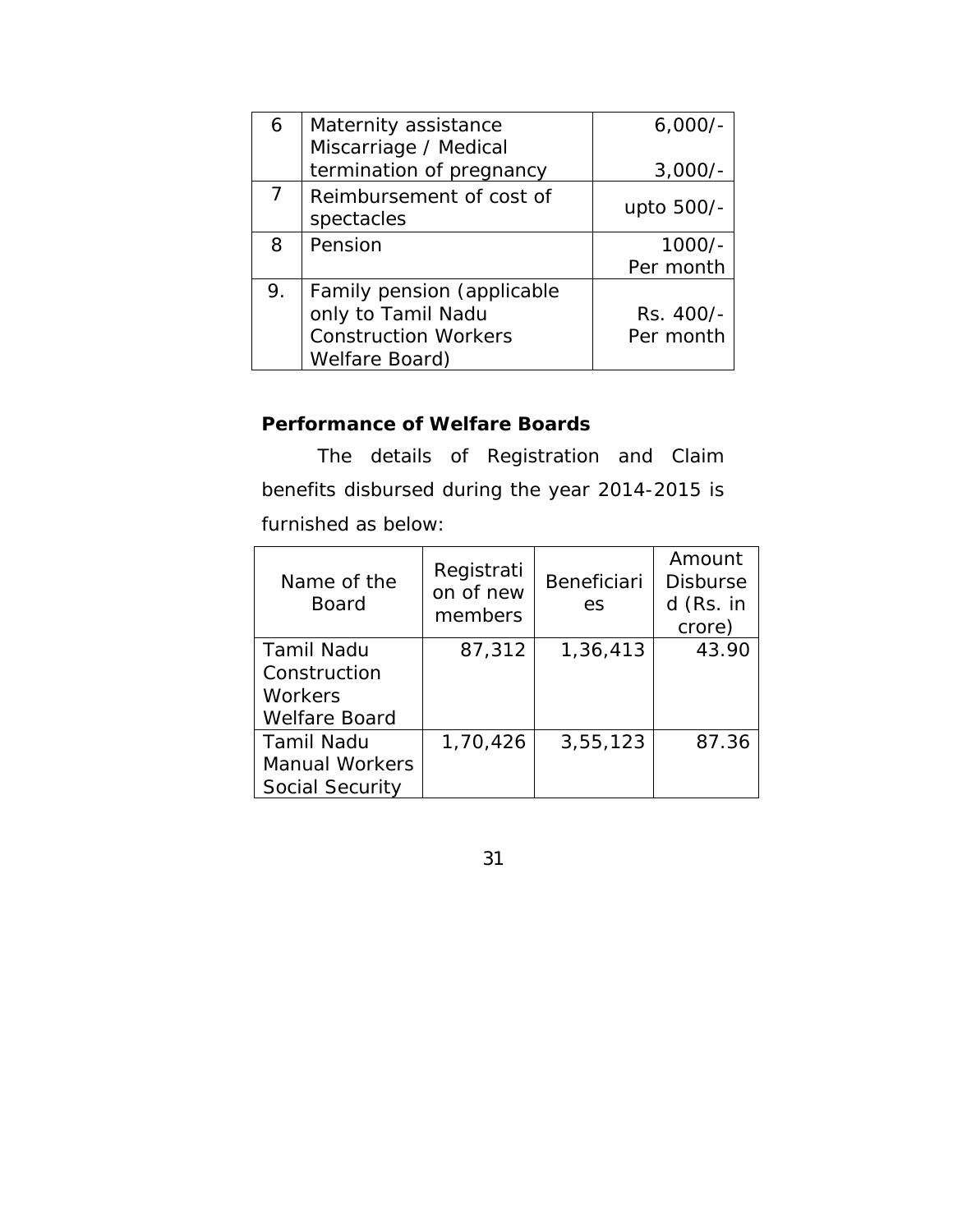| and Welfare<br>Board and 15<br>other boards |                   |        |
|---------------------------------------------|-------------------|--------|
| Total                                       | 2,57,738 4,91,536 | 131.26 |

#### **CONSUMER PROTECTION**

#### **The Legal Metrology Act, 2009**

The Legal Metrology Act, 2009 and Legal Metrology (Packaged Commodities) Rules, 2011 ensures standards of weights and measures and protects the interest of consumers. It regulates trade and business in weights, measures and other goods which are sold or distributed by weight, measure or number.

 During 2014-2015, a sum of Rs.1.44 lakh has been collected as license fee and Rs.23.48 crore has been collected as stamping fee. During the period, 3,38,463 inspections were made, 13,326 cases were compounded for various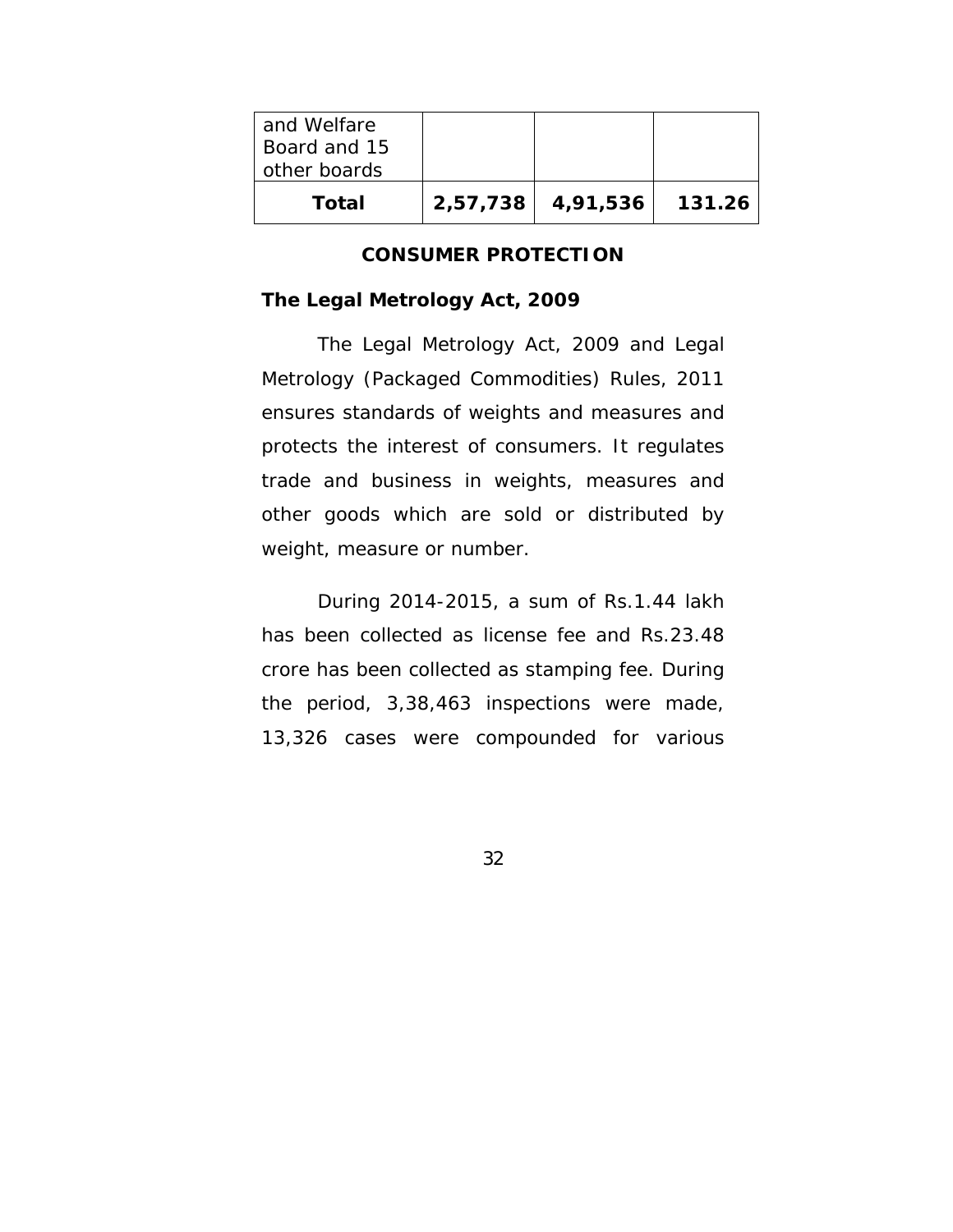offences and Rs.1.21 crore was levied as compounding fee.

# **The Legal Metrology (Packaged Commodities) Rules, 2011**

 During 2014-2015, a sum of Rs.2.23 lakh has been collected as registration fee for issue of registration certificates for packaging of commodities. In this year, 1,42,145 inspections were made. Contraventions were found in 4,105 cases and a sum of Rs.89.51 lakh was imposed as compounding fee.

## **TAMIL NADU INSTITUTE OF LABOUR STUDIES**

 Tamilnadu Institute of labour studies was established in 1973 and registered as a society in 1988. The institute functions through an annual Government grant of Rs.1.60 crore. The Institute conducts academic courses and various training programmes on labour management.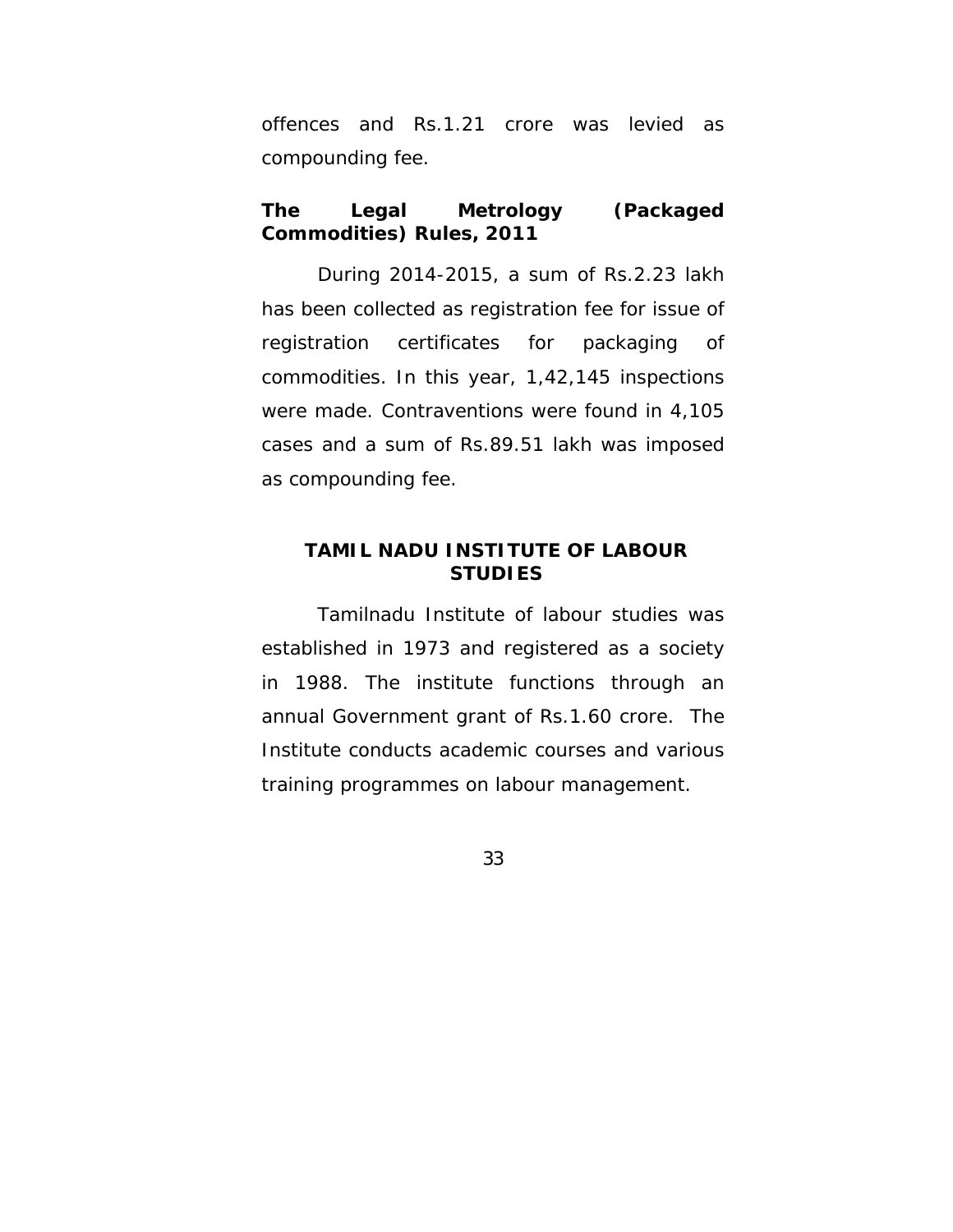The Institute conducts regular academic courses (i.e.) B.A (Labour Management), M.A (Labour Management), Ph.D Programme affiliated to the University of Madras. Part-time Post Graduate Labour Administration courses and weekend Diploma in Labour law with Administrative law courses for the working employees are also offered in smart class rooms. Erstwhile students are well placed in various private and public sector Institutions as Human Resource Executives. During 2014-2015, in the institute, 260 students are studying. TILS conducted 30 seminars and training programmes in which 2,628 persons participated.

# **TAMILNADU ACADEMY OF CONSTRUCTION (TAC)**

The Tamil Nadu Academy of Construction (TAC) was established on 04.01.2013 with a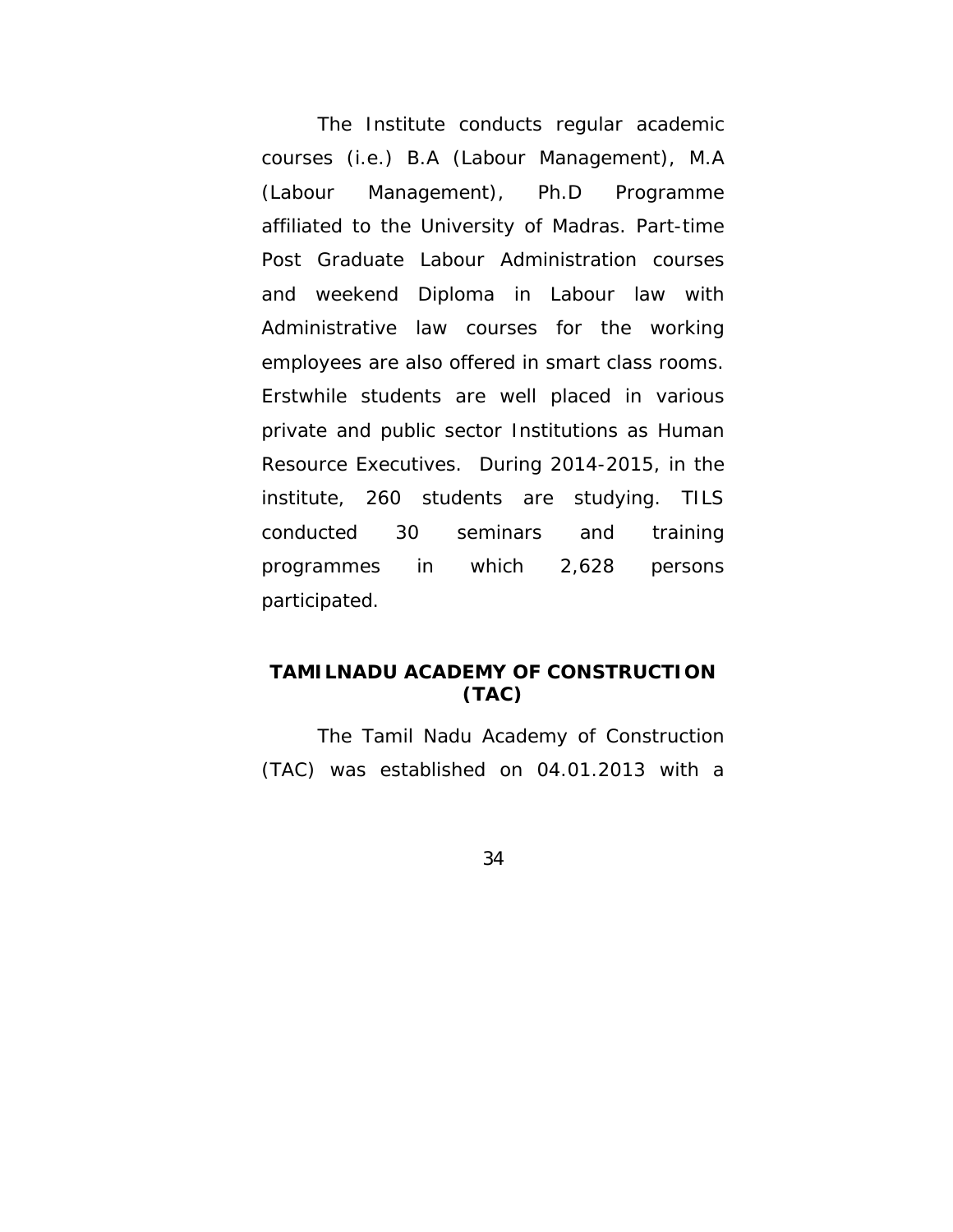view to impart free skill training to the workers in construction activities and their wards with the funds of Tamil Nadu Construction Workers Welfare Board. Skill training was imparted to 668 persons.

### **Special Initiatives**

- $\div$  The benefits of the welfare schemes for the registered unorganised workers are disbursed to the bank accounts of the beneficiaries through RECS since November 2011.
- Since 2014, the identity cards are issued on the same day with the image of the workers captured using web camera along with other details.
- ❖ In December 2011, the Government enhanced the monthly pension from Rs. 500/- to Rs. 1,000/- to the registered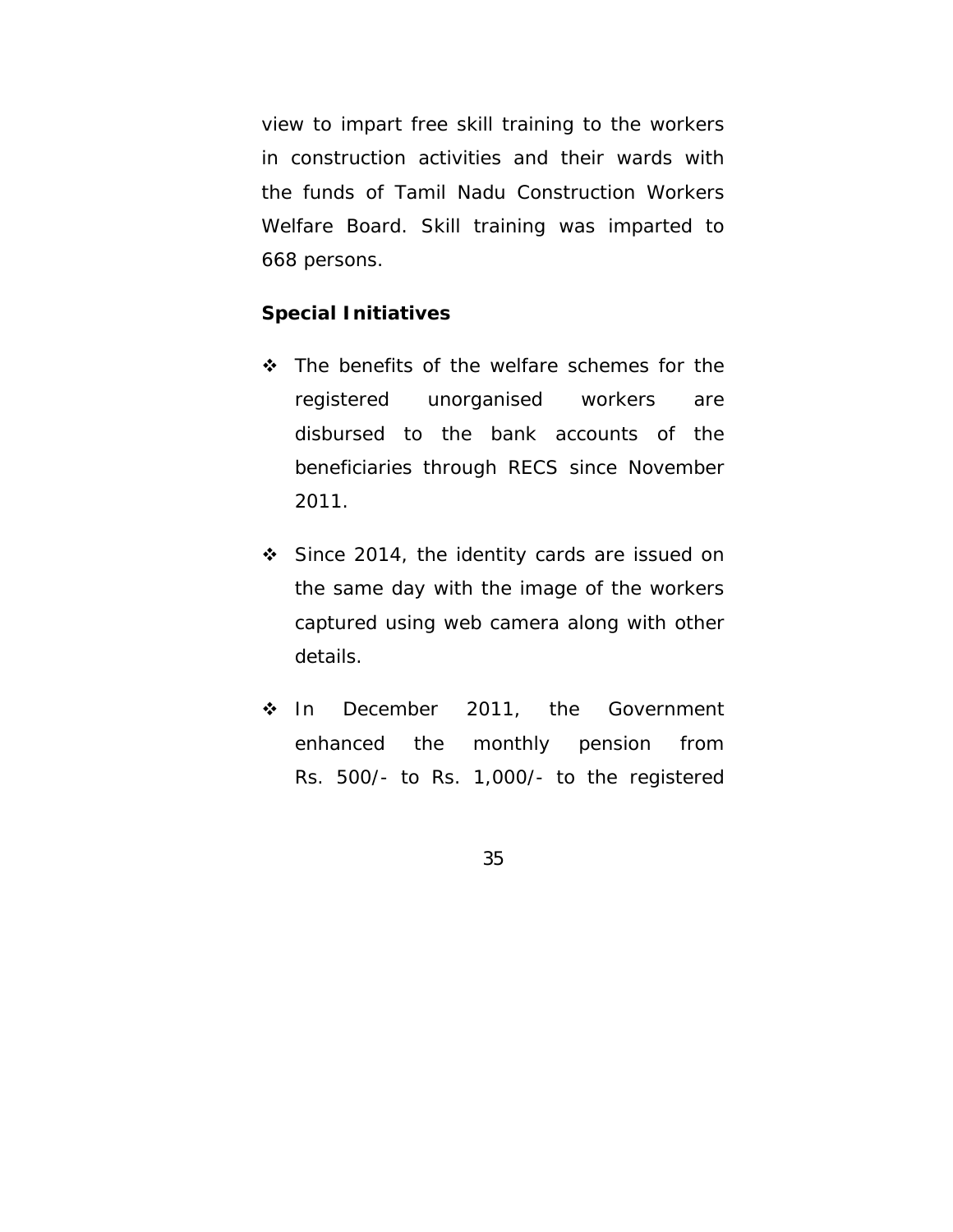workers in 17 unorganised workers welfare boards and 33,074 workers have been benefited till 31.03.2015.

- In March 2013, the Government enhanced the present educational assistance by Rs.2,000/- for a student pursuing higher education and 1,91,239 beneficiaries have so far been benefited by this measure.
- The cess collected from the builders for the Tamil Nadu Construction Workers Welfare Board has been enhanced from 0.3% to 1% with effect from 17.12.2013.
- ❖ A study on inter-state migrant workers in the state has been commissioned for mapping of migrant construction workers and issue of identity cards in Tamil Nadu.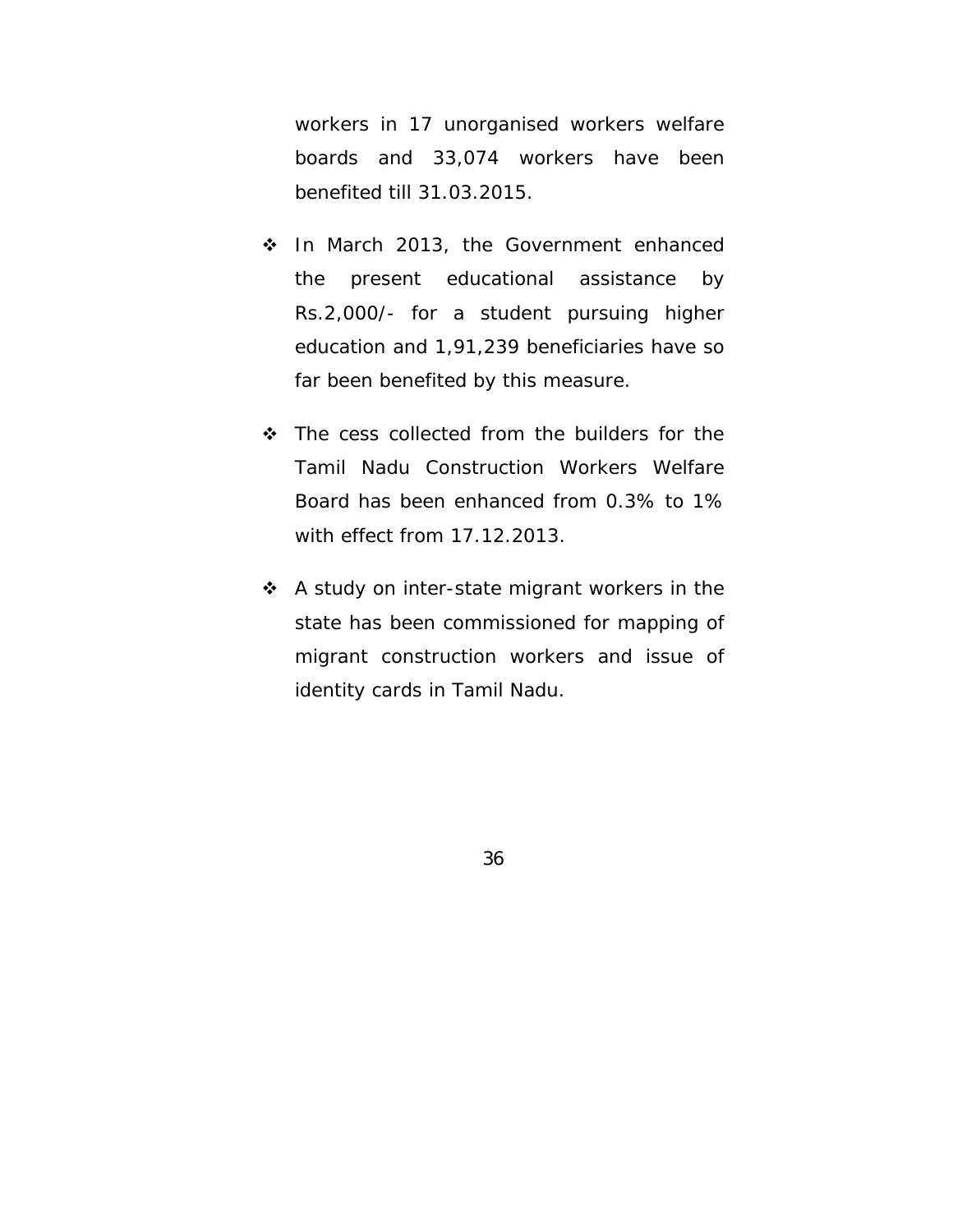- ❖ The Government ordered the renewal period for the existing membership from 2 years to 5 years for unorganised workers.
- The personal accident relief in case of death at the worksite of a registered construction worker has been enhanced from Rs.1,00,000/- to Rs.5,00,000/-.
- **❖** The 17 unorganised welfare boards have registered 11,40,578 workers and disbursed welfare assistance to 17,94,088 beneficiaries to the tune of Rs.442.39 crore from 16.05.2011 to 31.03.2015.
- \* The contribution of employees and employers to the Labour Welfare Board has been enhanced from Rs.7/- to Rs.10/- and Rs.14/- to Rs.20/- respectively with effect from January 2015.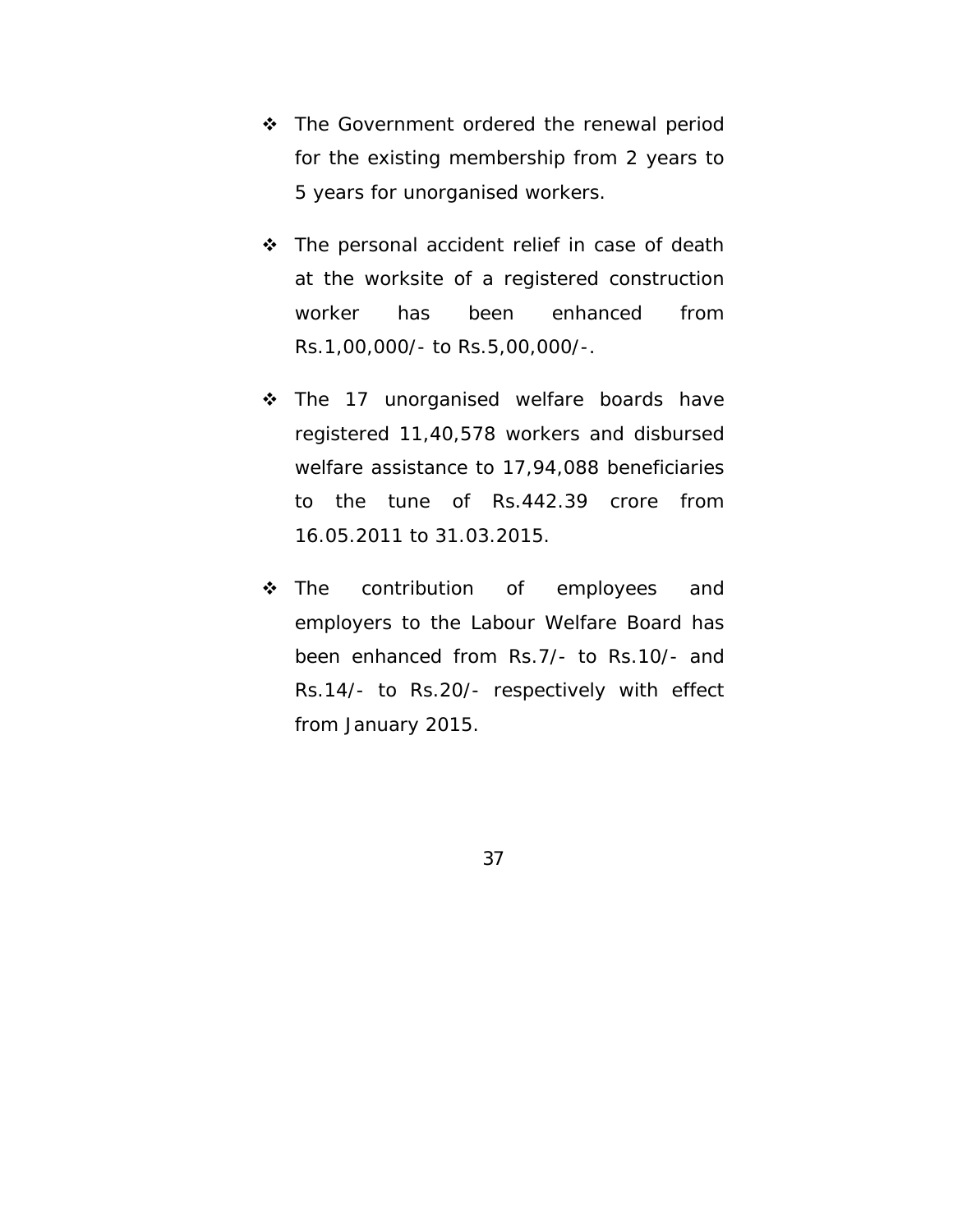- $\cdot$  In the year 2013 new initiatives have been launched for the welfare of organised workers which include accidental death assistance of Rs.1 lakh; Performance based assistance to students who participate in National / State level sports meet; Training through Modular Employable Skill in computer, hotel management and driving.
- **\*** The Government has enhanced the contribution for Beedi Workers Housing scheme from Rs. 5,000/- to Rs. 60,000/- per house.
- \* A new post of Deputy Commissioner of Labour has been created at Vellore for the welfare of workers.
- $\cdot$  In the year 2012 the Government enhanced the monthly cash assistance for the erstwhile child labour from NCLP schools who pursue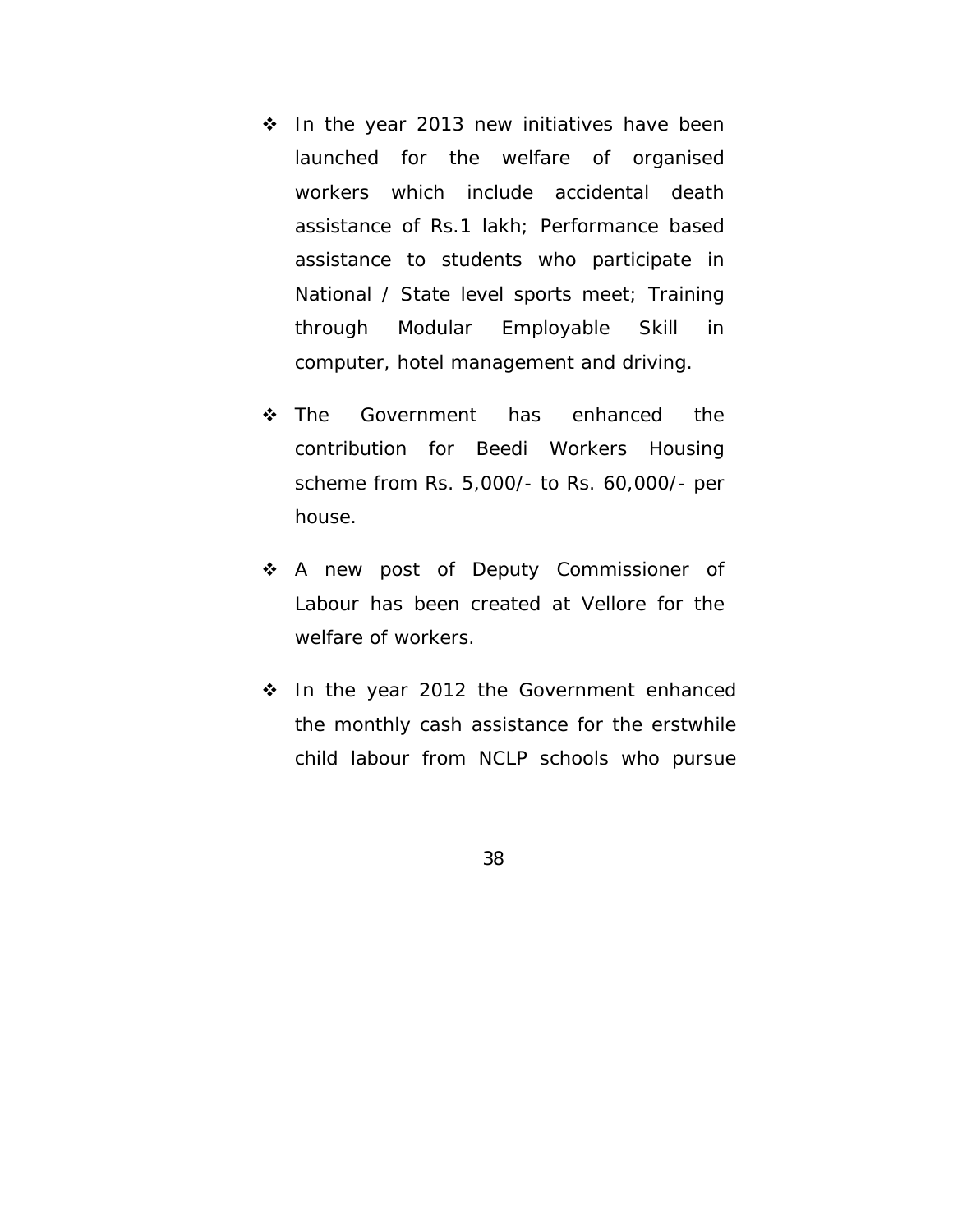higher education from Rs.250/- to Rs.500/ for the full term of their course.

 Anti-child Labour awareness programmes are being regularly conducted in All India Industrial and Tourism Trade Fair at Chennai in January 2015, 64,563 visitors have signed and taken the pledge to support eradication of child labour.

**\*\*\*\*\***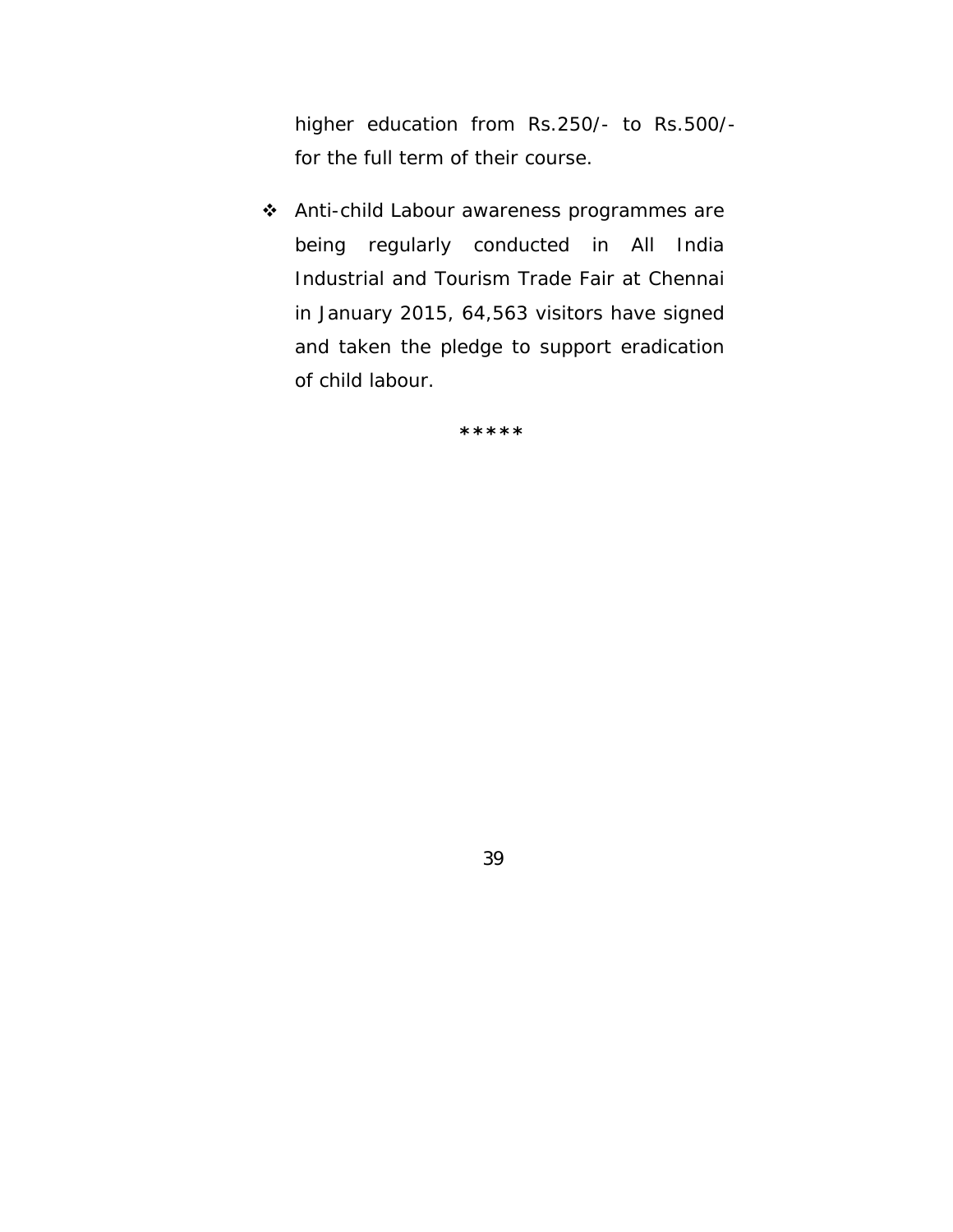## **II. DIRECTORATE OF INDUSTRIAL SAFETY AND HEALTH**

 Tamil Nadu is one among the Pioneer States in India in terms of economic and industrial growth. The rapid rate of industrial development has been achieved in our state by the provision of infrastructure facilities and abundance of well qualified and skilled manpower. The Directorate of Industrial Safety and Health plays a pivotal role in ensuring industrial peace in Tamil Nadu. The pragmatic approach in the enforcement of Factories Act and allied labour laws have culminated in a Safe and Healthy industrial climate that is conducive for many multi-national companies to establish their manufacturing units in our state.

 In Tamil Nadu, 43,576 factories have been registered under Factories Act wherein 19,37,084 workers are employed as on 31.03.2015. The whole structure of industries in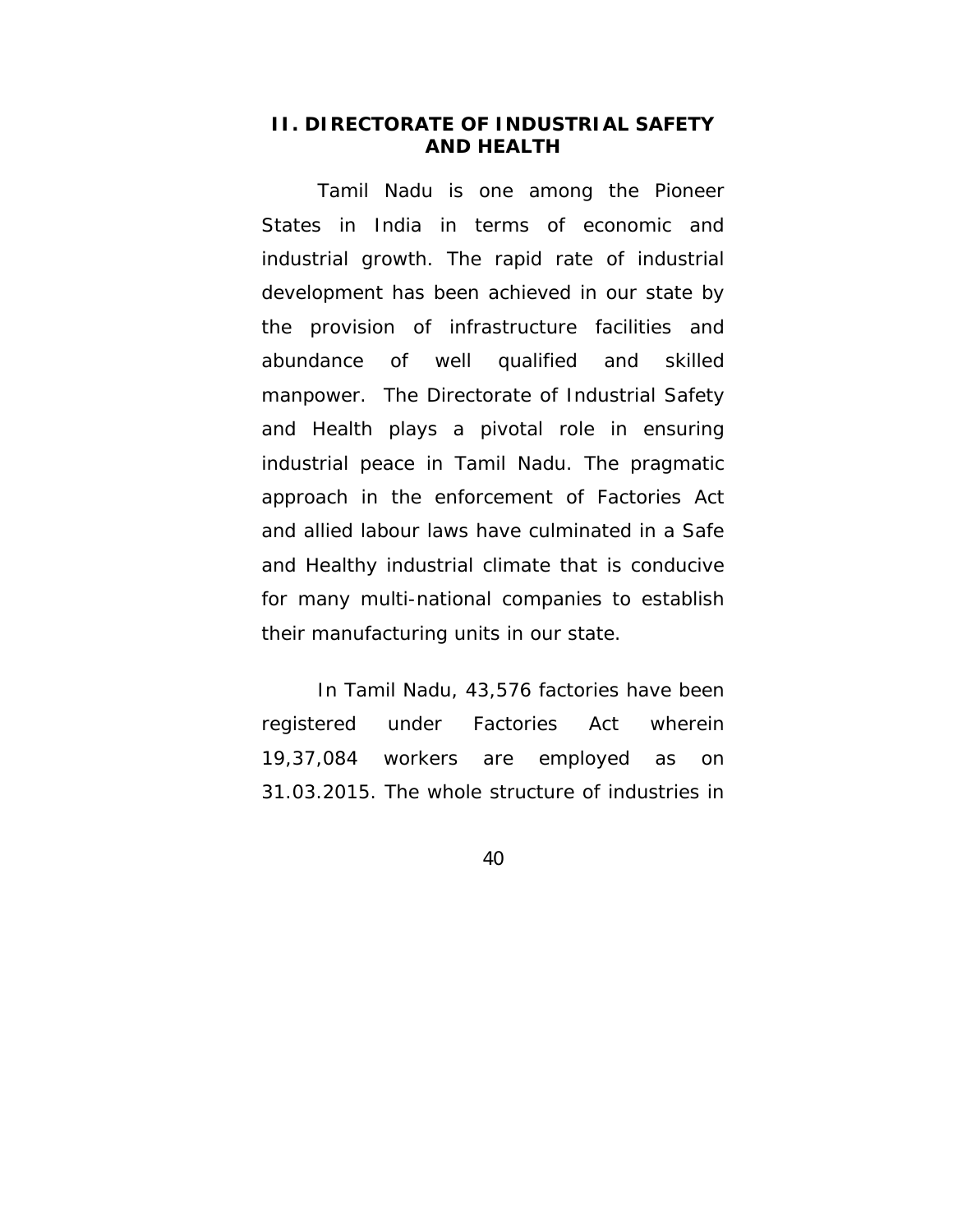Tamilnadu ranges from automobile, chemical, textile, leather, electronics, fire and match works, cement and engineering units. The functions of this Directorate involve multifarious activities contemplating the safety, health and welfare of the workers.

 This Directorate enforces the Factories Act and allied labour legislations in the registered factories and building and other construction sites and protects the interest of the workers employed, by effectively implementing the safety and Health standards.

The following functions are carried out by the Directorate of Industrial Safety and Health:

- 1. Implementation of Labour Legislations in Factories
- 2. Enforcement of Building and other Construction Workers Act.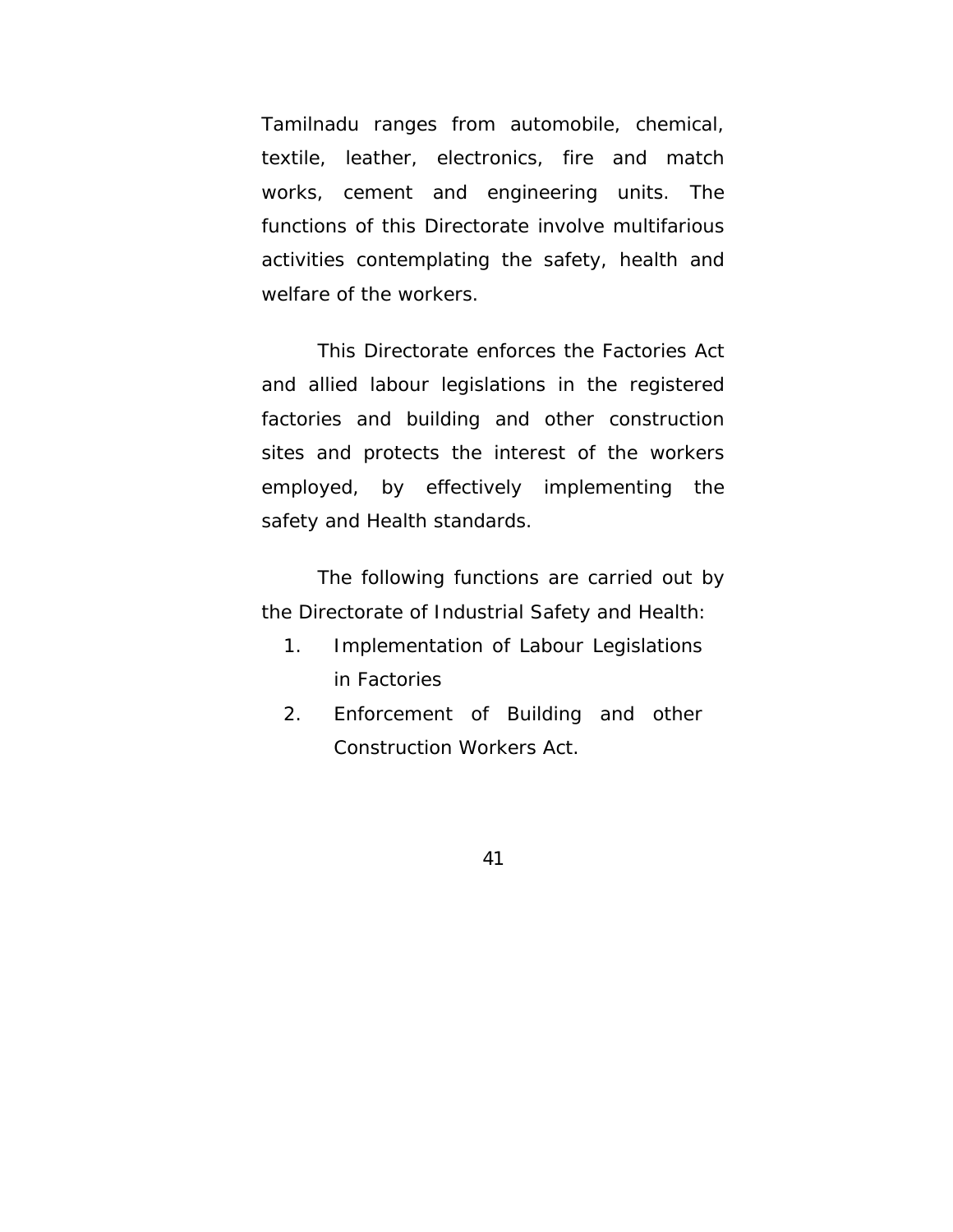3. Health, Safety, Training and Development functions in both factories and construction sites.

# **IMPLEMENTATION OF LABOUR LEGISLATIONS IN FACTORIES**

 Officials of this Directorate are carrying out inspections periodically to ensure proper implementation of various welfare measures under Factories Acts and Rules.

To minimise the frequency of inspections and also to conduct effective quality inspection and to enable the entrepreneurs to concentrate on productivity and marketing, factories are inspected by the officials of this directorate as mentioned below:-

(a) Factories certified as Small Scale Industries and not engaged in dangerous operations are inspected only once in a period of five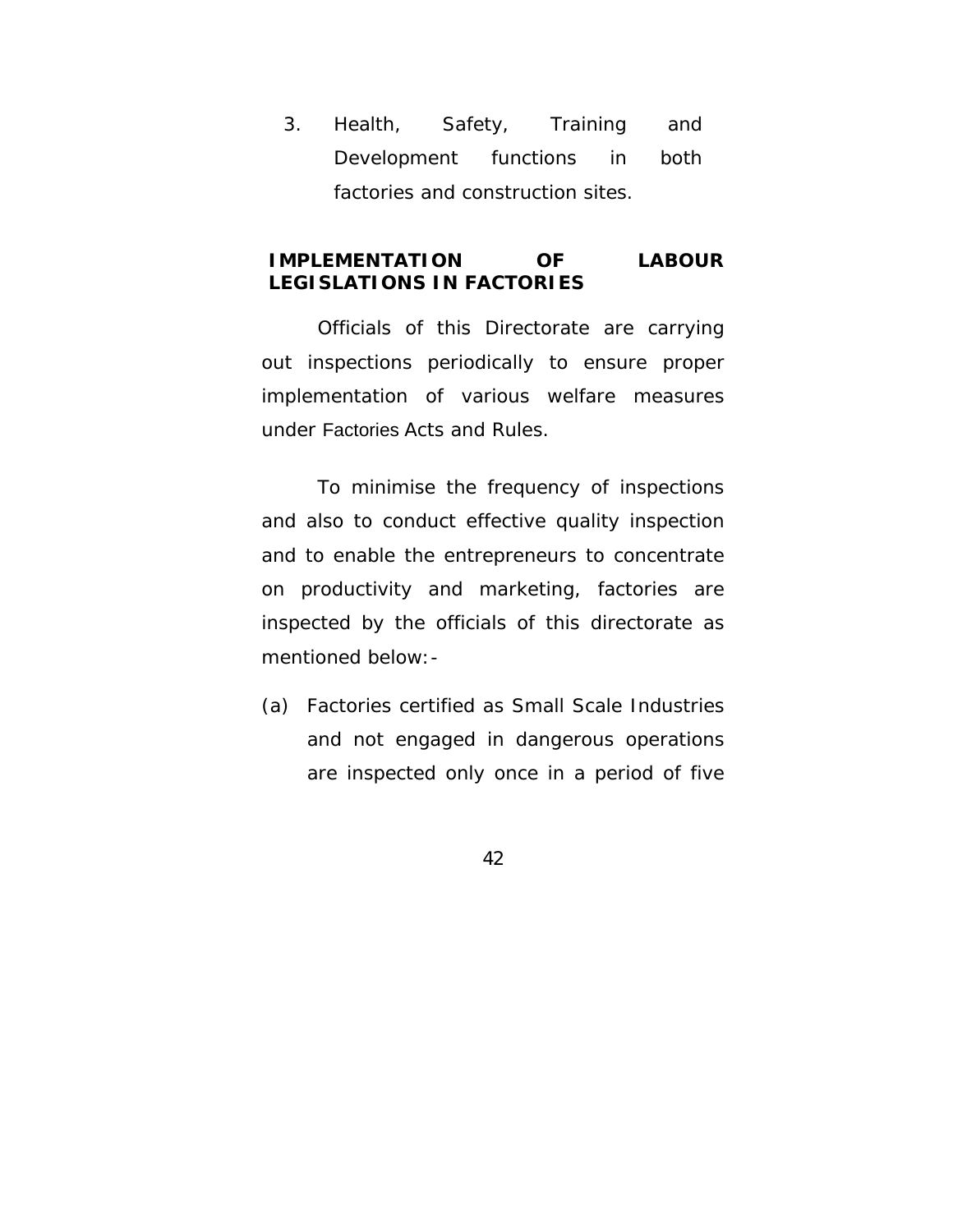years provided no accident occurs, no complaints are received either from the workers or from the Trade Unions.

- (b) Factories certified as Small Scale Industries but engaged in dangerous operations and Non–Small Scale Industries are inspected once in a period of six months as the safety and health aspects in the hazardous processes and dangerous operations have to be monitored and ensured periodically.
- (c) Match and Fire Works Factories are inspected once in every three months in order to minimize the occurrences of fire and explosion in these factories and to eradicate child labour employment.
- (d) In addition, special, holiday and check inspections are also undertaken for better monitoring of the safety, health and welfare provisions.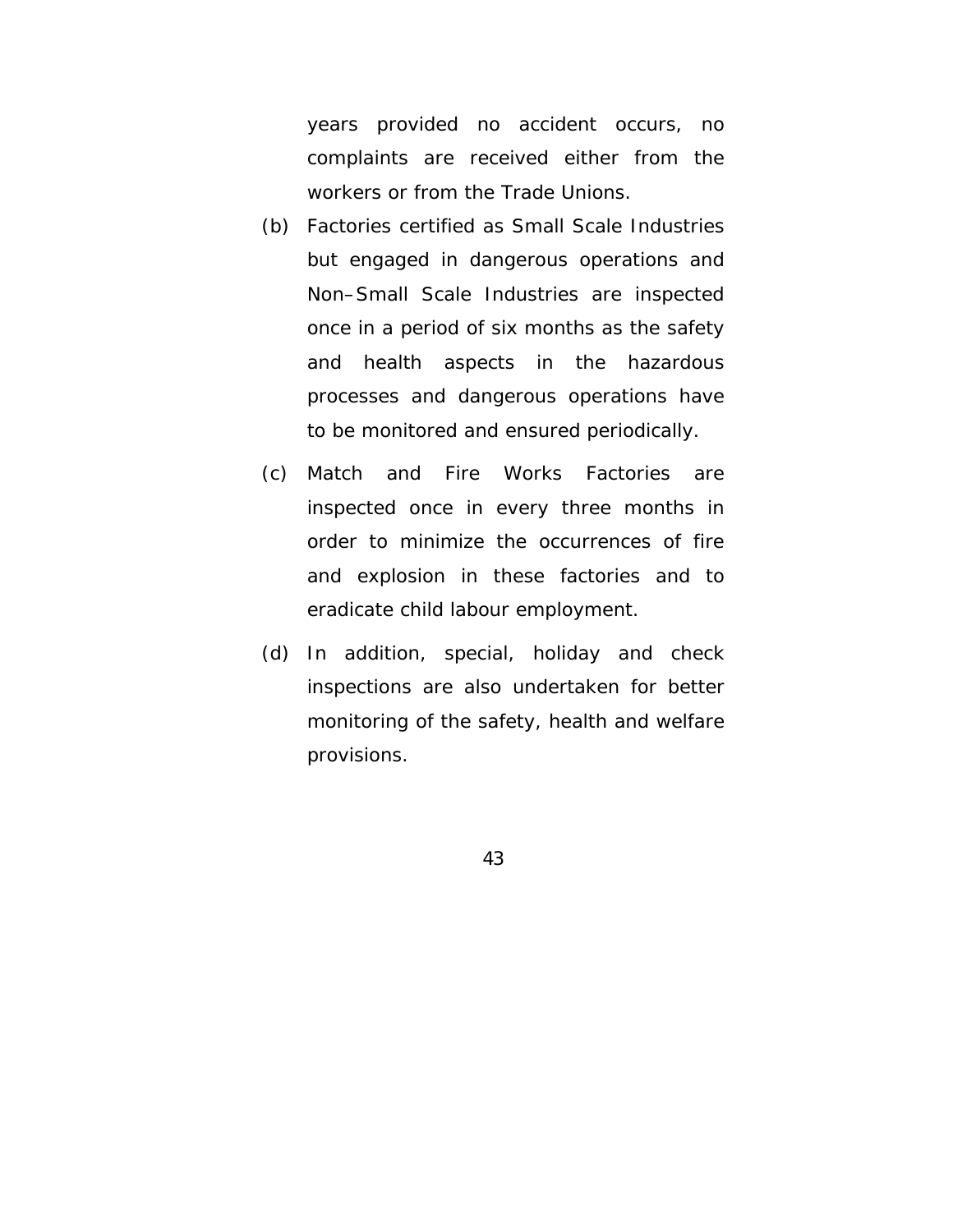In the year 2014-2015, 39,545 inspections were carried out by the officials and safety and welfare of the workers are ensured.

### **Inspection of Fire Work Factories**

Special Squads are formed every year with the officials from this directorate along with the officials of the departments of Revenue, Police, Fire and Rescue Services, to control the occurrences of accidents in the fireworks factories especially during festival seasons. These special squads conduct surprise inspections in the fireworks factories during the festive seasons when production of fire works is in large quantities.

The schedule of visit is decided only by the squad officials at the beginning of the day. During these squad inspections, compliance of safety provisions by the management is strictly monitored.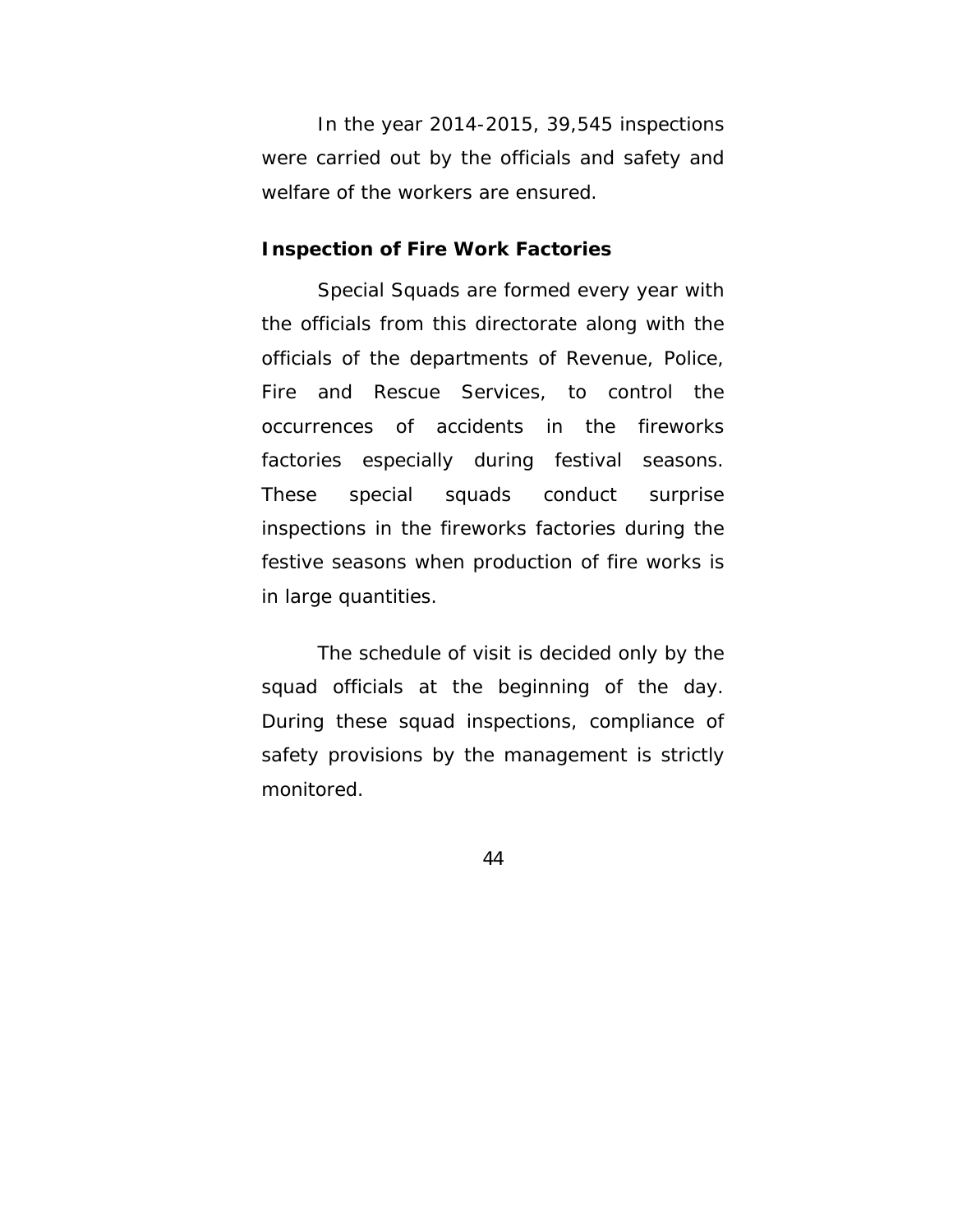During the year 2014-2015, 763 squad inspections were conducted.

### **Mobile Team**

 A Mobile Team for Fire Works Factories has been formed at Virudhunagar District on 03.01.2013, headed by the Additional Director of Industrial Safety and Health, to inspect the fireworks factories surprisingly and monitor the safety and health measures of the workers in these factories. This mobile team also educates and creates more awareness among the workers and the management by inculcating safe operating procedure in the work place.

 In the year 2014-2015, this team has conducted 753 inspections in fire work factories in and around Sivakasi and Virudhunagar district and appropriate legal action is being taken on the erring managements.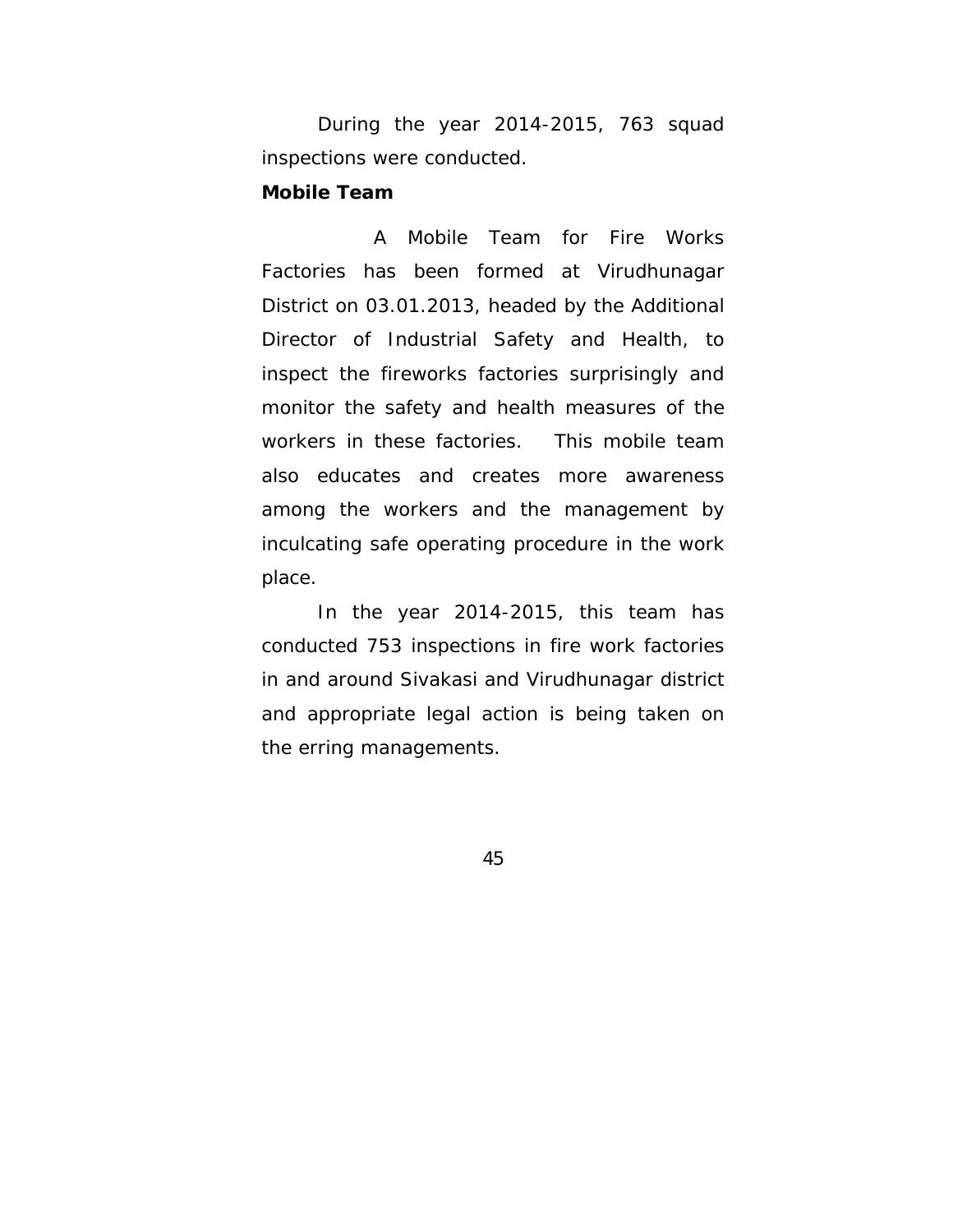# **Child Labour**

Prohibition of Child Labour in Factories, as mandated under Section 67 of Factories Act, 1948 is strictly enforced. Further, to eradicate Child Labour in hazardous industries, Squad inspections are also conducted every month along with officials of the department of Revenue, Police and members of the National Child Labour Project. In the year 2014-2015, 1,395 Squad inspections have been conducted and 18 cases have been filed against the defaulting employers and fine amount of Rs.3,21,500/- have been realised.

### **Complaint Enquiry**

 Complaints received from the workers and Trade Union leaders and public are given top priority and they are enquired into immediately and suitable actions are being initiated to settle the grievances. In the year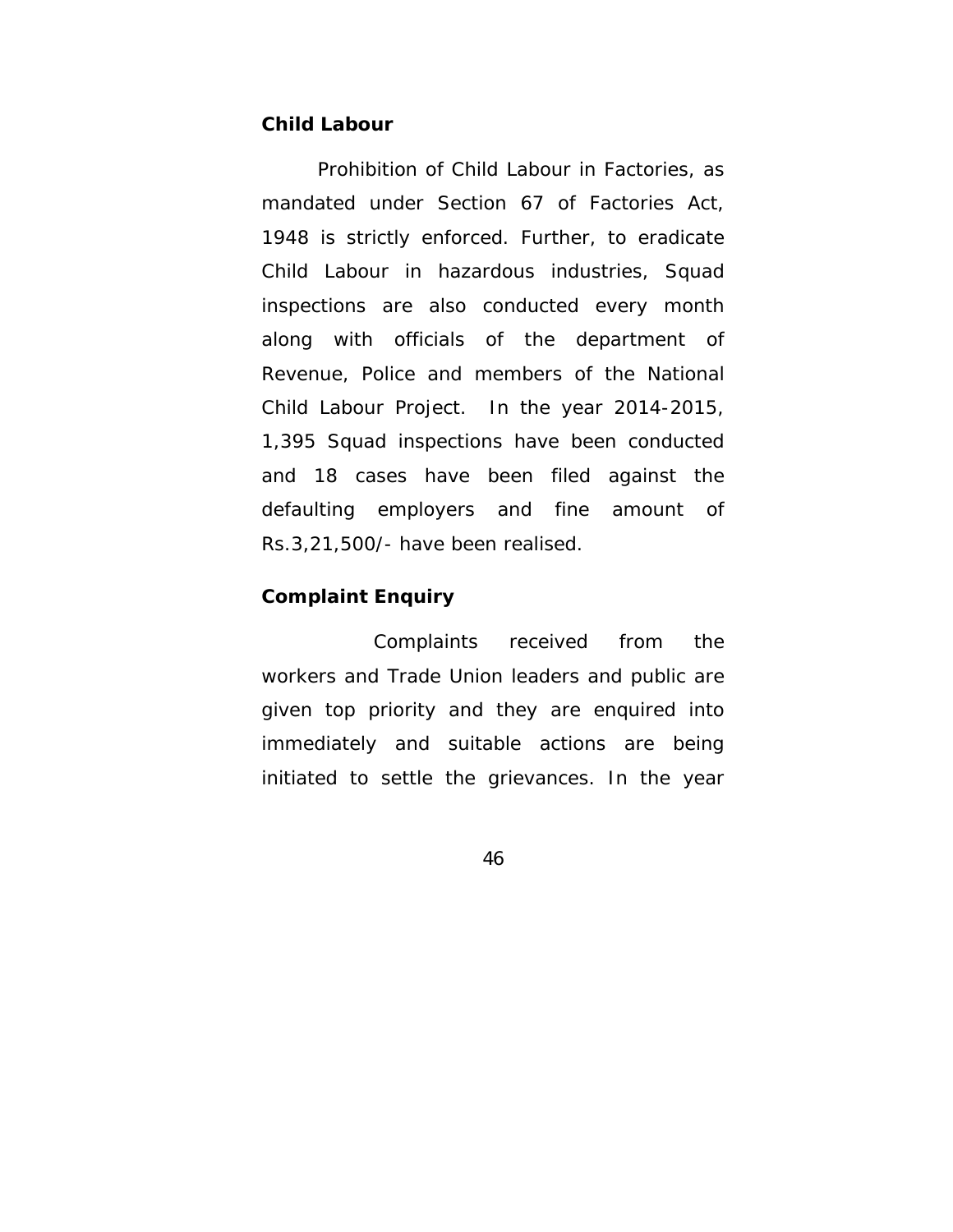2014-2015, 545 Complaints were received and 538 complaints were enquired and disposed off and the remaining complaints are being processed.

# **Hazardous Process Industries**

A Major Accident Hazard Control Cell formed at the Headquarters recommends suitable safety measures to the Major Accident Hazard Factories to prevent Industrial disasters and also monitors the compliance of the suggestions given by it.

As per the Factories Act, 29 processes have been listed as hazardous processes. As on 31.03.2015, 133 units have been classified as Major Accident Hazard units in the State.

As many as 128 On-site Emergency Plans have been received from Major Accident Hazard Units up to 31.03.2015, out of which 110 were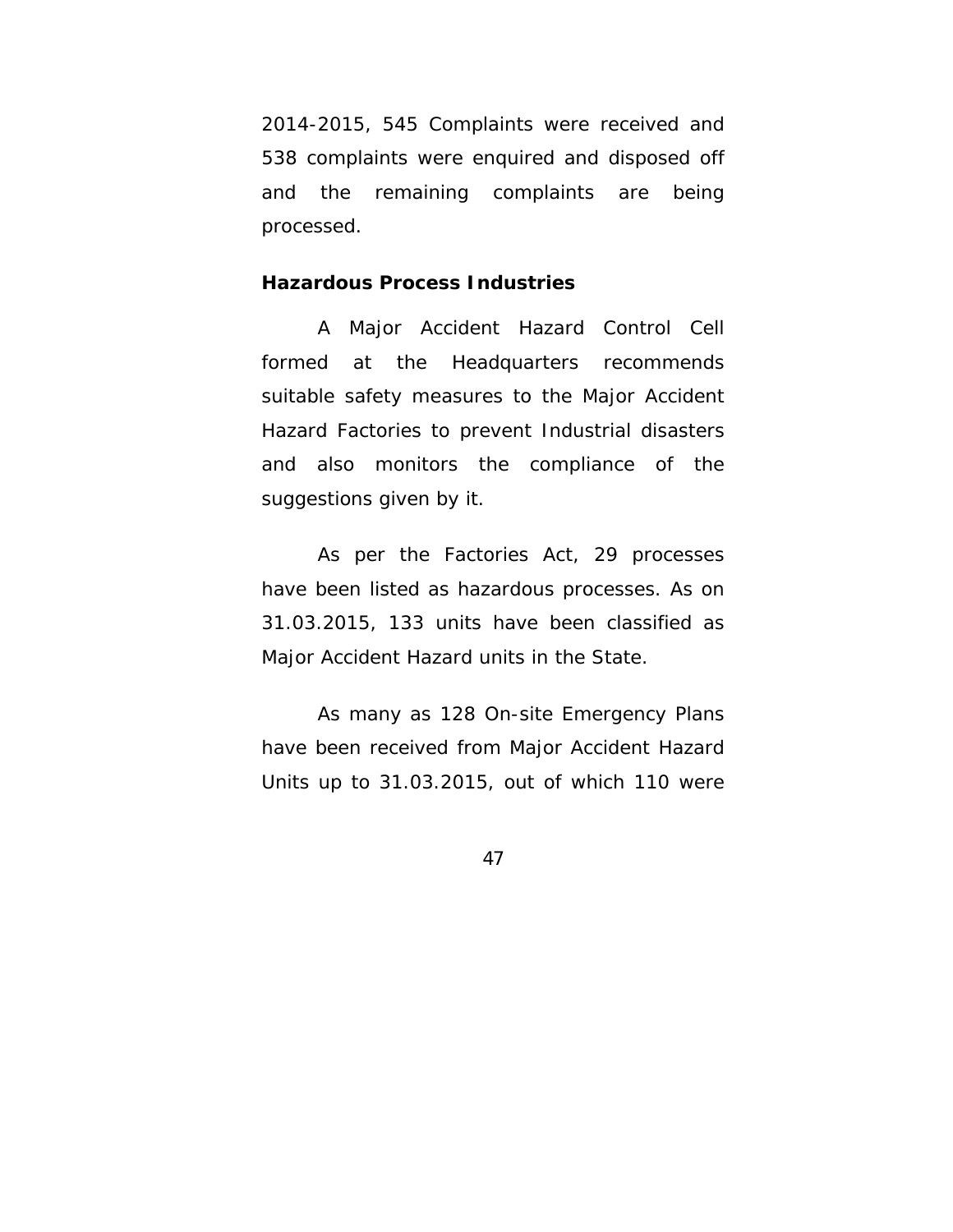recorded subject to certain conditions. Mock Drills are conducted periodically in the factories under the supervision of the Officers of the Directorate of Industrial Safety and Health to assess and update the operational efficiency in the event of real emergency. In the year 2014-2015 132 mock Drills have been conducted.

#### **Site Appraisal Committee**

A Site Appraisal Committee has been constituted as per Section 41-A of the Factories Act, 1948 for the purpose of advising the Government to consider the application for grant of permission for the initial location or expansion of the Factories involving hazardous process. This committee gives advice to the hazardous processes industries to have safe environment and safe work practices from the initial stage itself. In the year 2014-2015, 36 applications have been considered by this committee.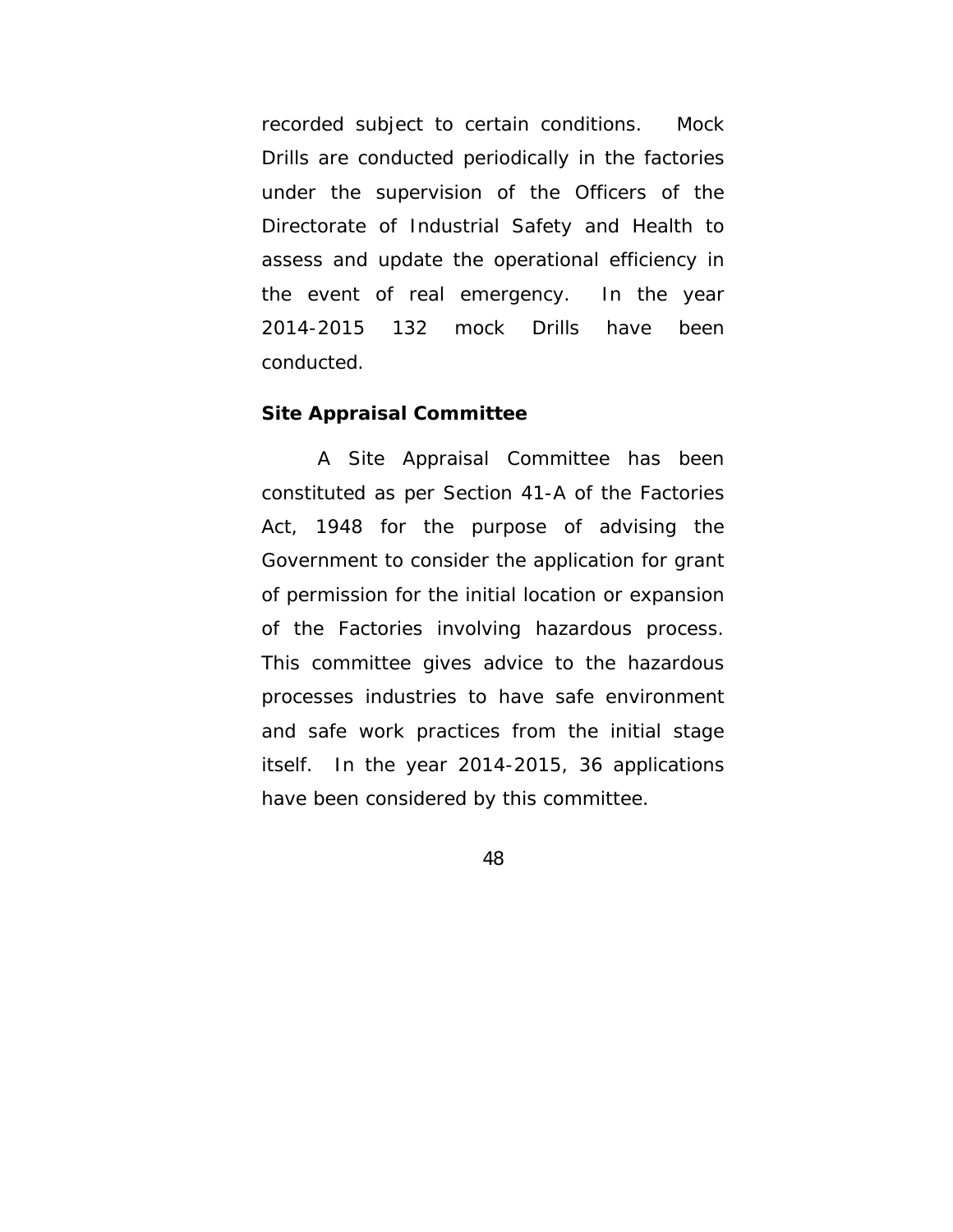# **THE BUILDING AND OTHER CONSTRUCTION WORKERS (REGULATION OF EMPLOYMENT AND CONDITIONS OF SERVICE) ACT, 1996 AND TAMIL NADU RULES, 2006**

 Tamil Nadu Building and Other Construction Workers (Regulation of Employment and Conditions of Service) Rules have been framed in the year 2006. The provisions in Act and Rules are being enforced by the Officials of the Directorate of Industrial Safety and Health from the year 2010 onwards.

 The officers of the Directorate of Industrial Safety and Health notified as Enforcement Officers are intensively enforcing the above Act and Rules so as to prevent accidents and to ensure welfare measures for the workers in the construction industry.

 A separate wing in this directorate exclusively for carrying out enforcement activities and imparting safety awareness training to management, contractors and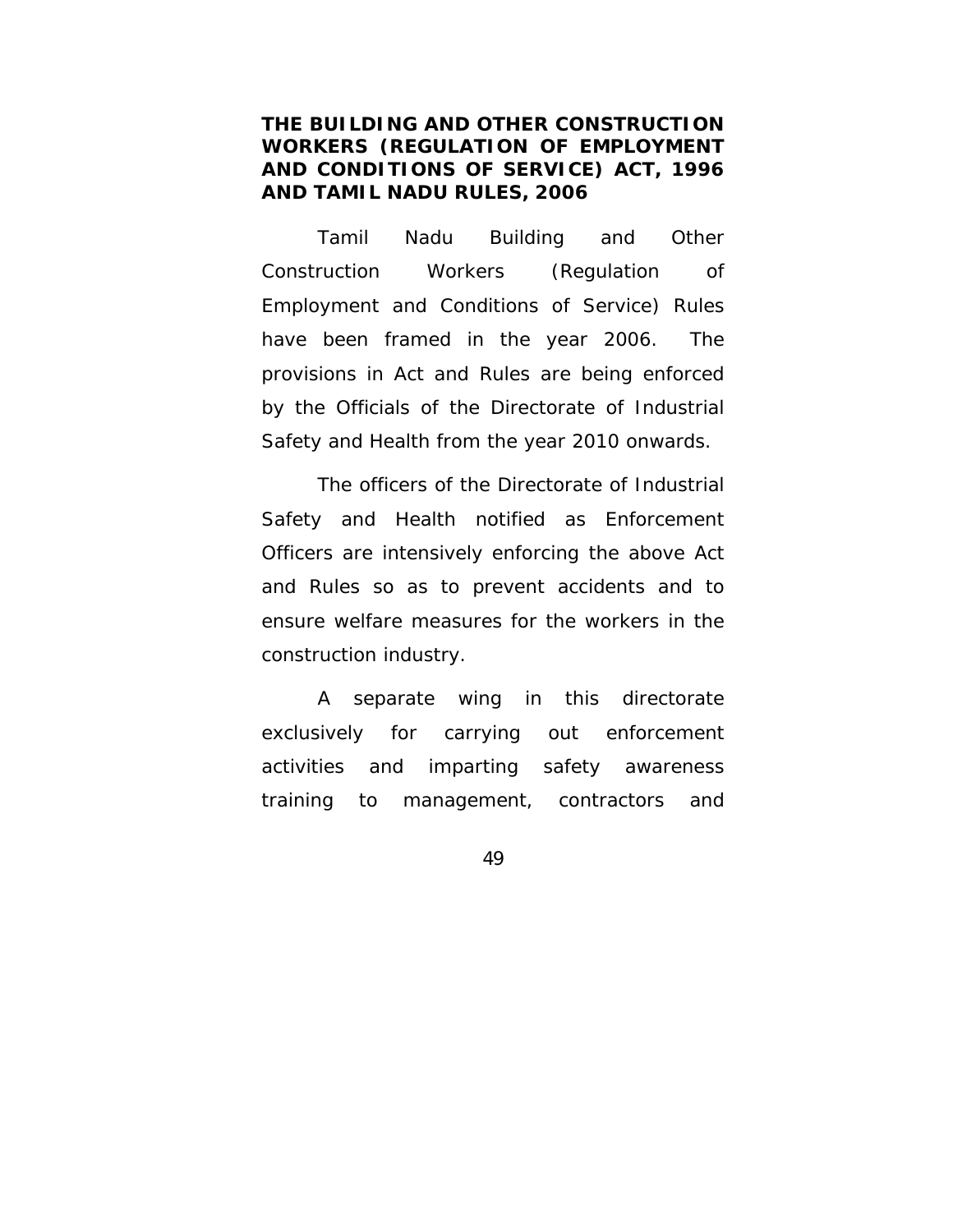workers involved in the Building and other construction works have been formed in the year 2013 and functioning in an effective manner.

 In the year 2014-2015, 1,719 Construction Establishments have been registered and 957 cases have been launched and fine amount of Rs.12,53,750/- has been collected.

#### **Safety Awareness Promotion**

 To create awareness on safety measures to be followed by the construction workers and employers of Construction Industry, Government order has been issued to conduct 2 Safety Awareness campaigns per month.

 At present, 68 Safety classes have been conducted benefiting 6,280 workers as per the fund allotted from the Tamil Nadu Construction Workers Welfare Board.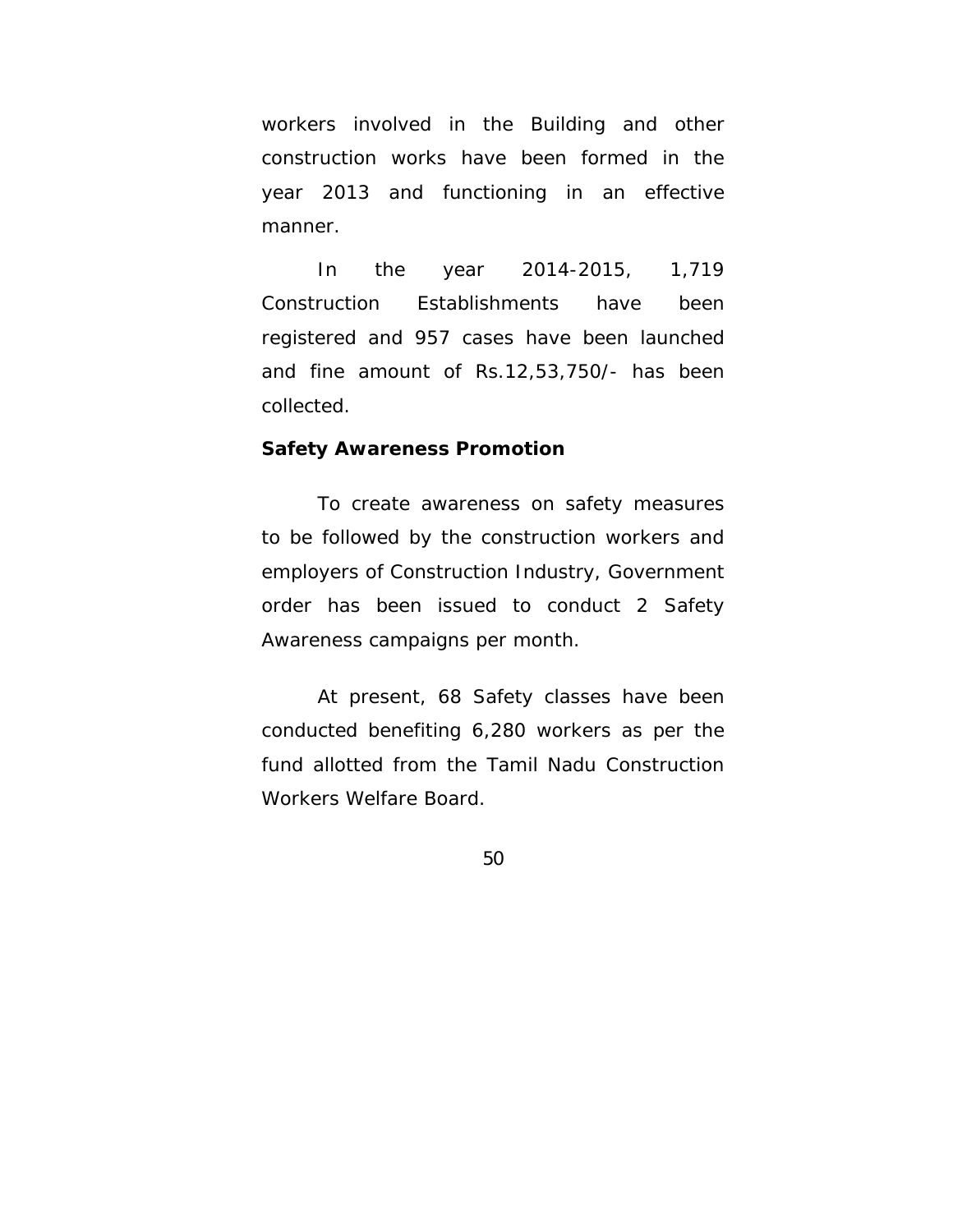On 18.11.2014 Hon'ble Minister for Rural Industries and Labour has conducted a meeting with builders, promoters and contractors to create awareness, about the Act and Rules and the procedural activity to be carried out in registering the construction establishments and also to create a better safe environment for the construction workers and emphasized on the announcement made by the Honourable Chief Minister of Tamilnadu under rule 110, to provide welfare schemes such as medical facilities, anganwadi and Dormitory for the construction workers including migrant workers.

In this meeting, all the construction employers and contractors are advised to register all their workers under the Tamil Nadu Construction Welfare Board. This Directorate is co-ordinating with the Tamil Nadu Construction Welfare Board to identify the area where cluster of construction activities are carried out.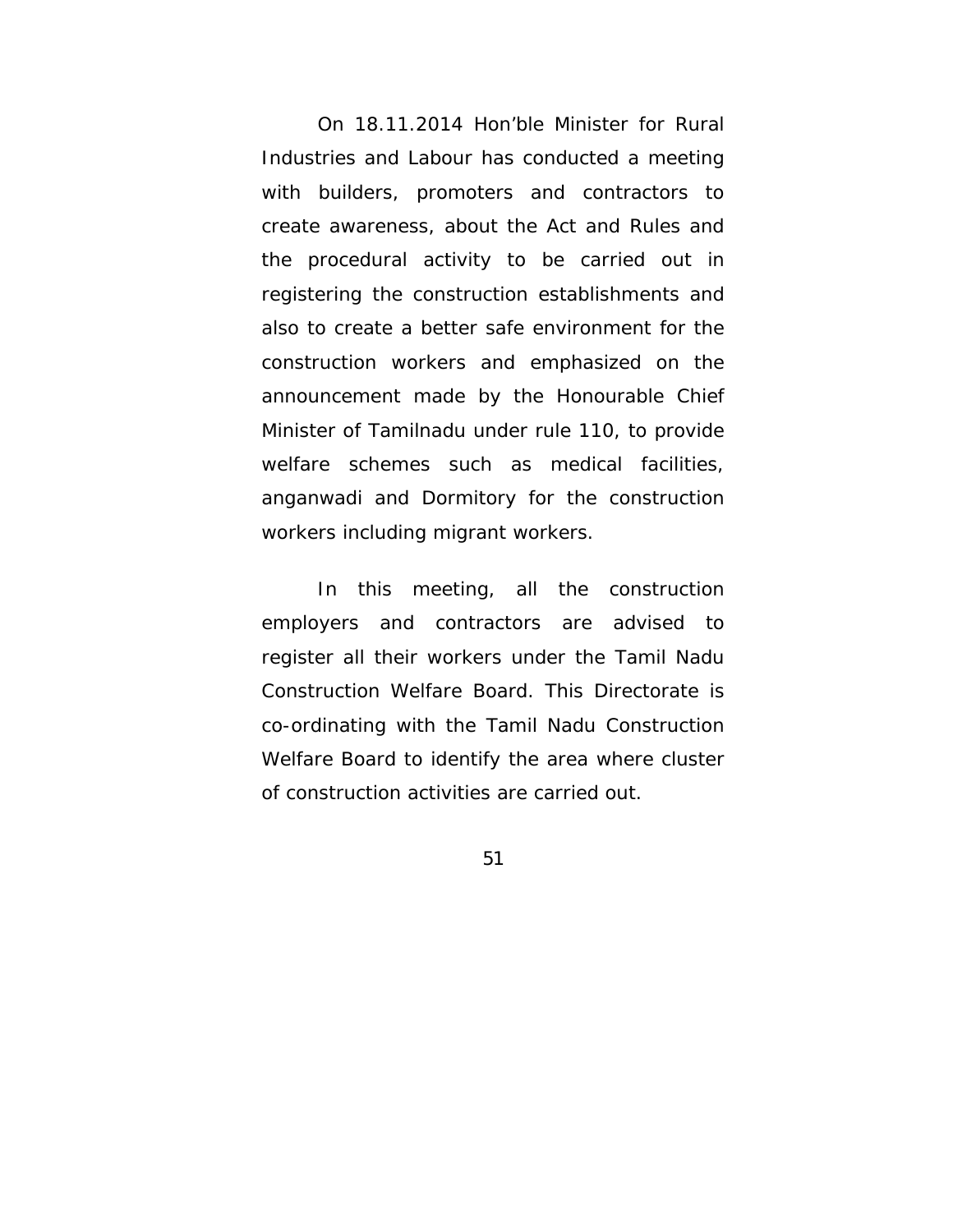# **HEALTH, SAFETY, TRAINING AND DEVELOPMENT IN BOTH FACTORIES AND CONSTRUCTION SITES**

#### **Health Promotion Functions**

 A medical wing is functioning in this Directorate with one Chief Medical Officer and eight Medical Officers. They conduct periodical medical examination for the workers engaged in hazardous processes and for the canteen workers. They also suggest both clinical and other preventive measures. Medical Fitness Certificates are issued to Adolescent workers. The Medical Officers also accompany the Child Labour Squad for ascertaining the age of the Child Labour. During the year 2014-2015, medical officers have issued 29,443 Medical Examination certificates to the workers engaged in Hazardous Process Industries and 4,837 Medical Examination Certificates to the Canteen workers and 29,197 Fitness Certificates to the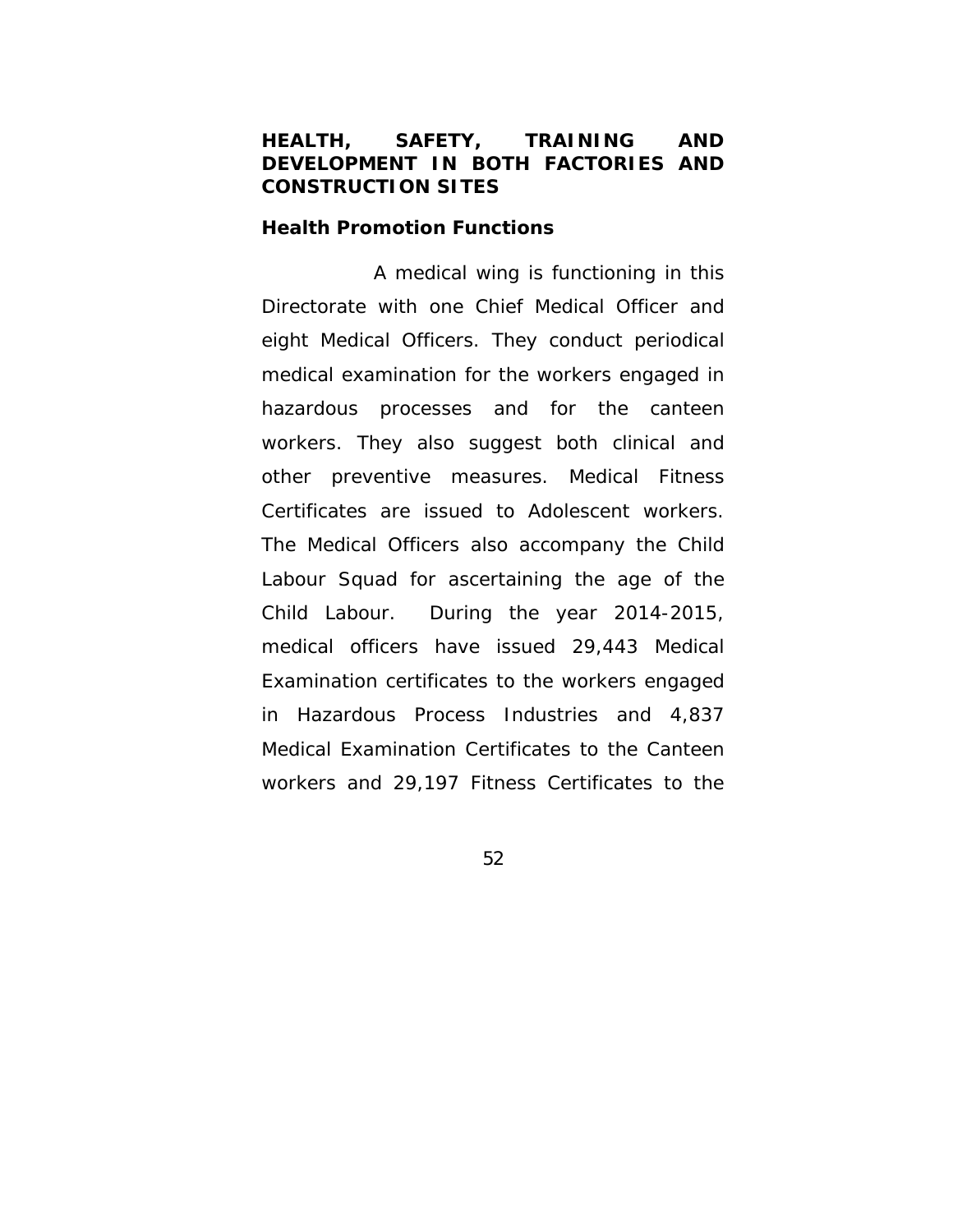Adolescent workers. An Industrial Hygiene unit which functions under the Medical Wing, primarily focuses on the health status of workers in hazardous processes and dangerous operation factories.

### **Noise Level Monitoring**

 This Directorate takes concerted efforts to combat the problems faced by the workers due to high noise pollution prevalent in certain industries. The noise level is monitored with Sound Level Meter and steps are taken to safeguard the workers from exposure to high level noise.

#### **Safety Awareness Promotion**

Occurrence of accidents are controlled by the intensive efforts of the officers of this Directorate by way of increased safety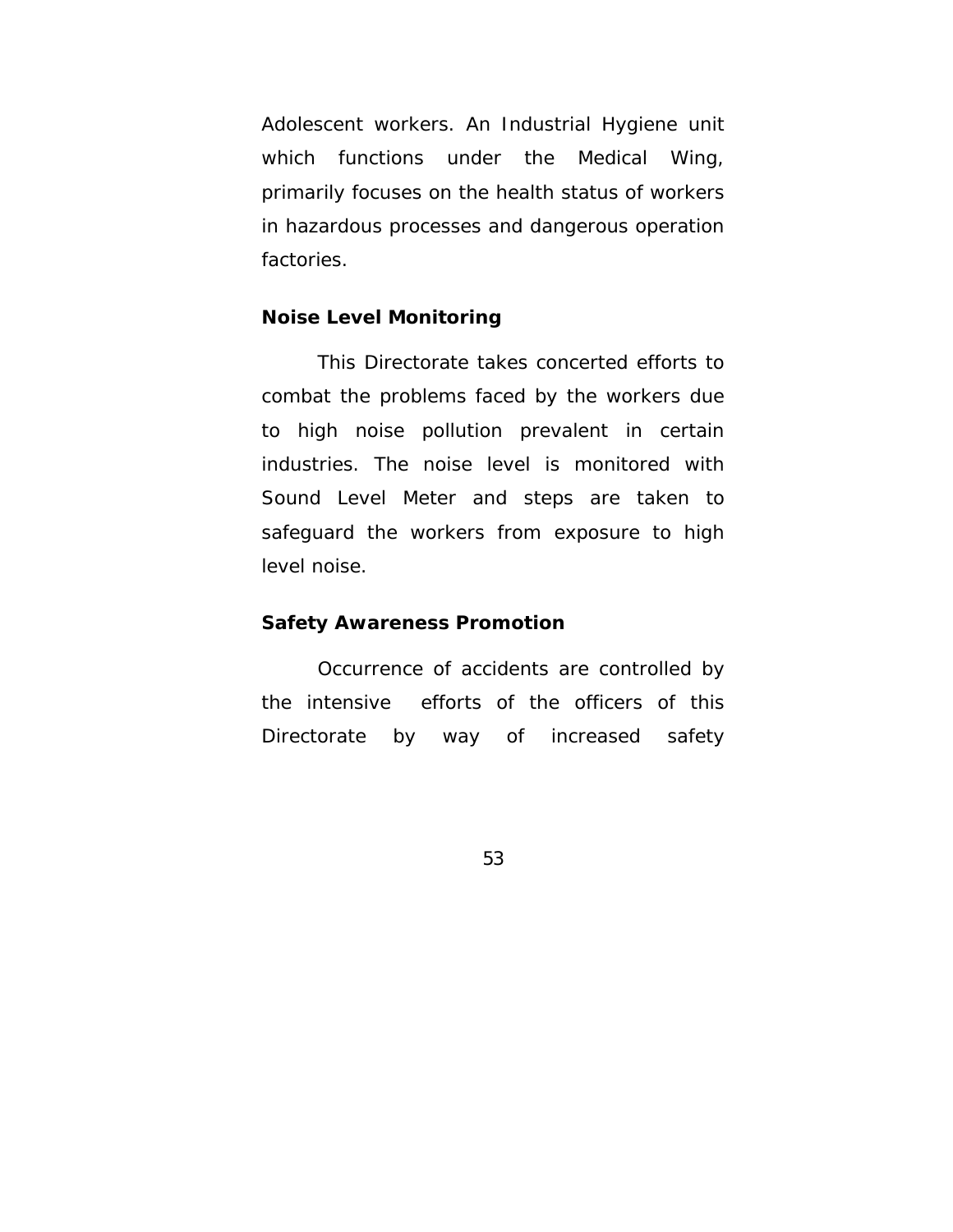promotional activities like safety courses, safety awareness campaigns and safety drills.

In this connection, three Safety Propaganda Committees have been constituted by this Directorate at Chennai, Madurai and Coimbatore regions. These committees periodically visit Chemical Factories, Fireworks, Tanneries and Bleaching & Dyeing units to review safety mechanisms and to explain hazards in these industrial units by educating the managements and workers about the safety precautions to be followed to avoid accidents. In the year 2014-2015, these committees have conducted 139 safety awareness campaigns, benefiting 7,177 workers.

Safety training classes are periodically conducted in factory premises in Tamil version at free of cost. In the year 2014-2015, 508 training classes have been conducted benefiting 24,416 persons.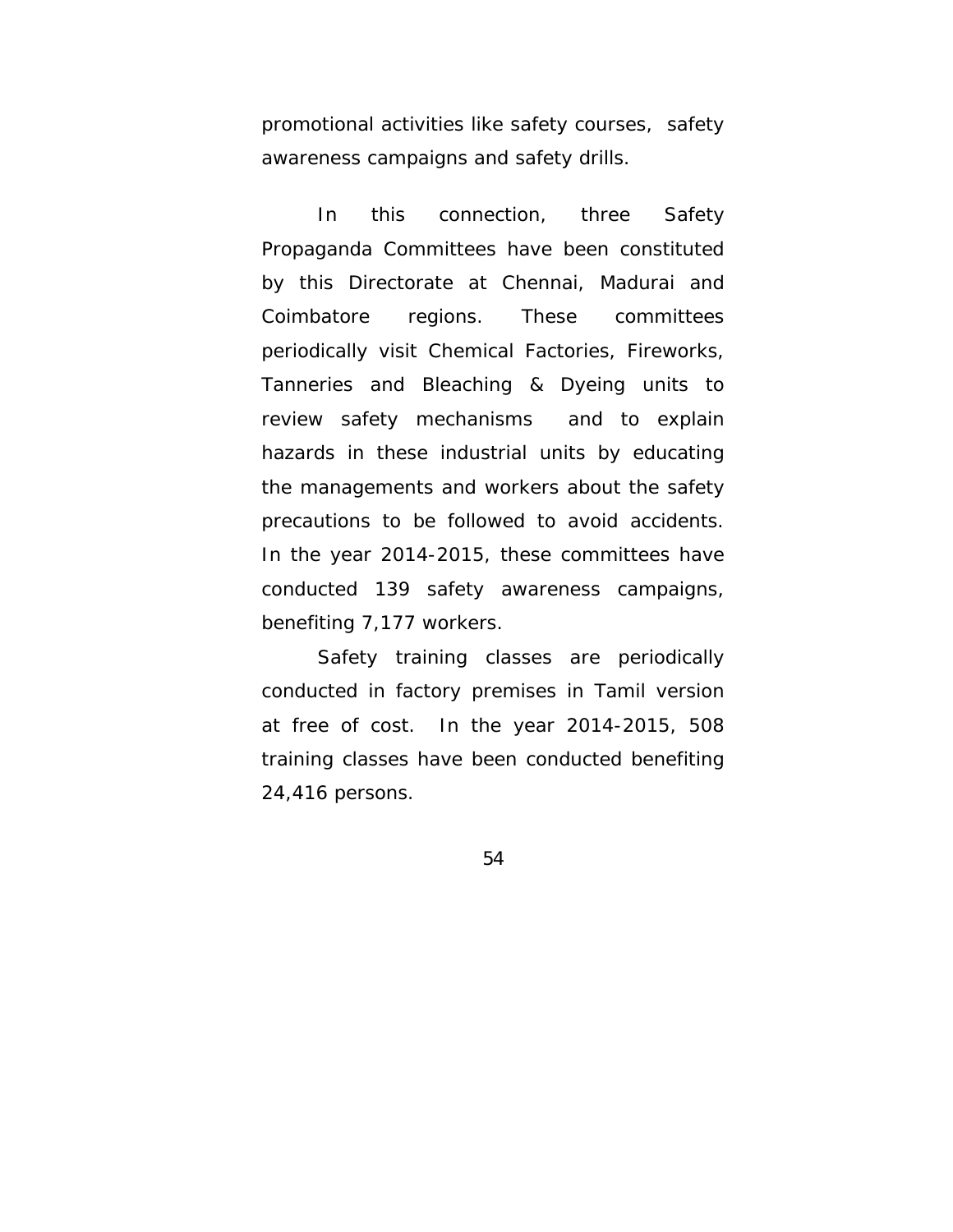The Directorate is also coordinating with the other non–Governmental voluntary organizations like National Safety Council which involved in safety promotional activities for creating safety awareness among the managements and workers including contract workers. In the year 2014-2015, 8 seminars have been conducted, benefiting 1210 persons.

#### **Pressure Vessel Safety**

Apart from regular enforcement of Factories Act, 1948 and Allied Acts, operational safety of the pressure vessels installed in the Factories is also ensured by this Directorate. All the pressure vessels operating above atmospheric pressure excluding steam boilers coming under the purview of Indian Boilers Act are examined or tested externally once in every six months, internally once in every year or hydrostatically once in every two years or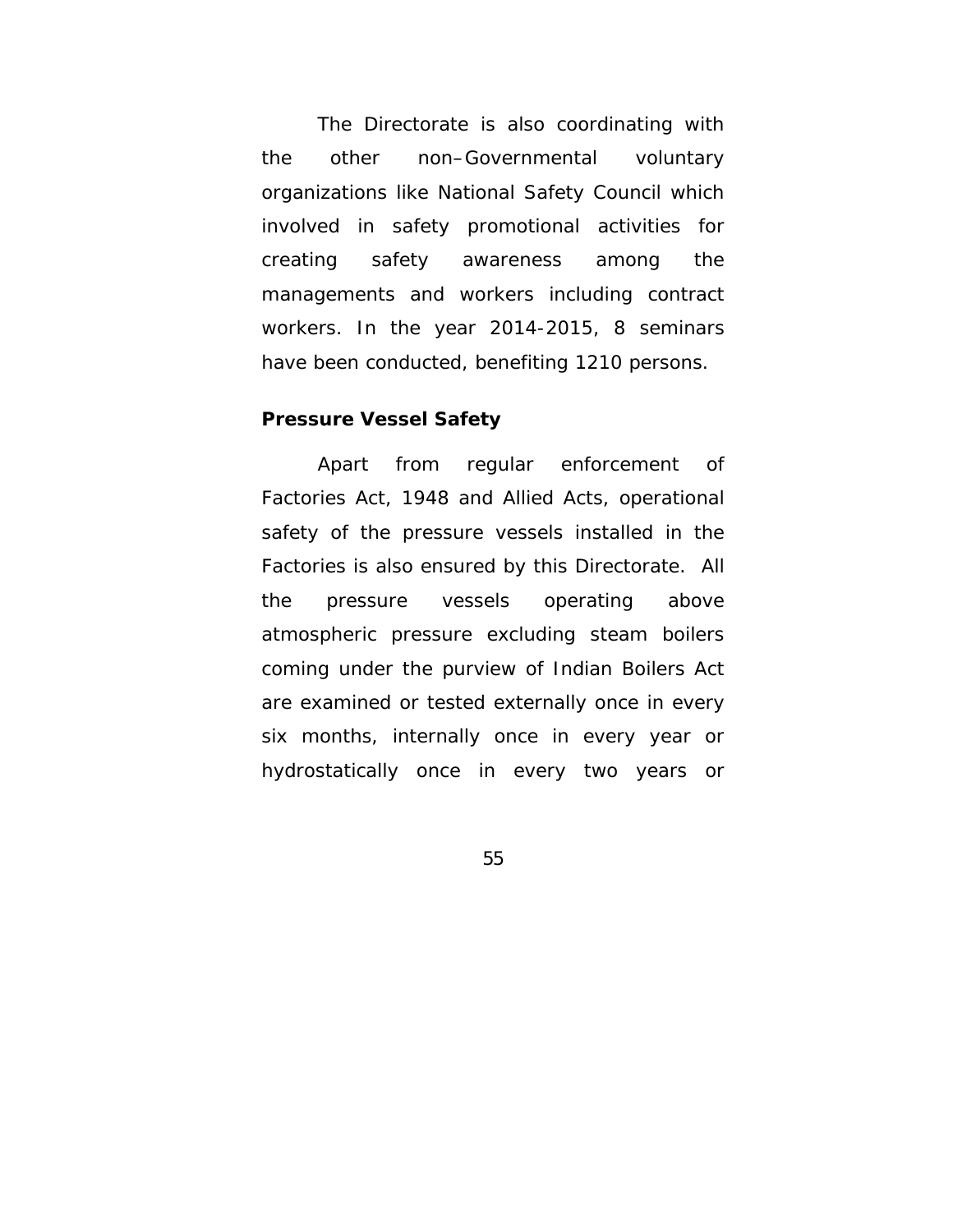subjected to ultrasonic test once in every four years. In the year 2014-2015, 1,09,210 External, 2,112 Internal, 16,015 Hydrostatic and 6,006 Ultrasonic examinations have been conducted.

### **Training Centre at Sivakasi**

 As per the announcement made by the Hon'ble Chief Minister, Training Centre at Sivakasi was started to create safety awareness to the workers working in Fireworks factories. 589 foremen were given in 18 batches in the Training Centre. Due to the concrete efforts taken by this Directorate, significant improvement has been achieved in the rate of reduction of accidents in the State.

### **Group Personal Accident Insurance Scheme**

As per the directions of the Supreme Court of India vide its order dated 31.10.1990, the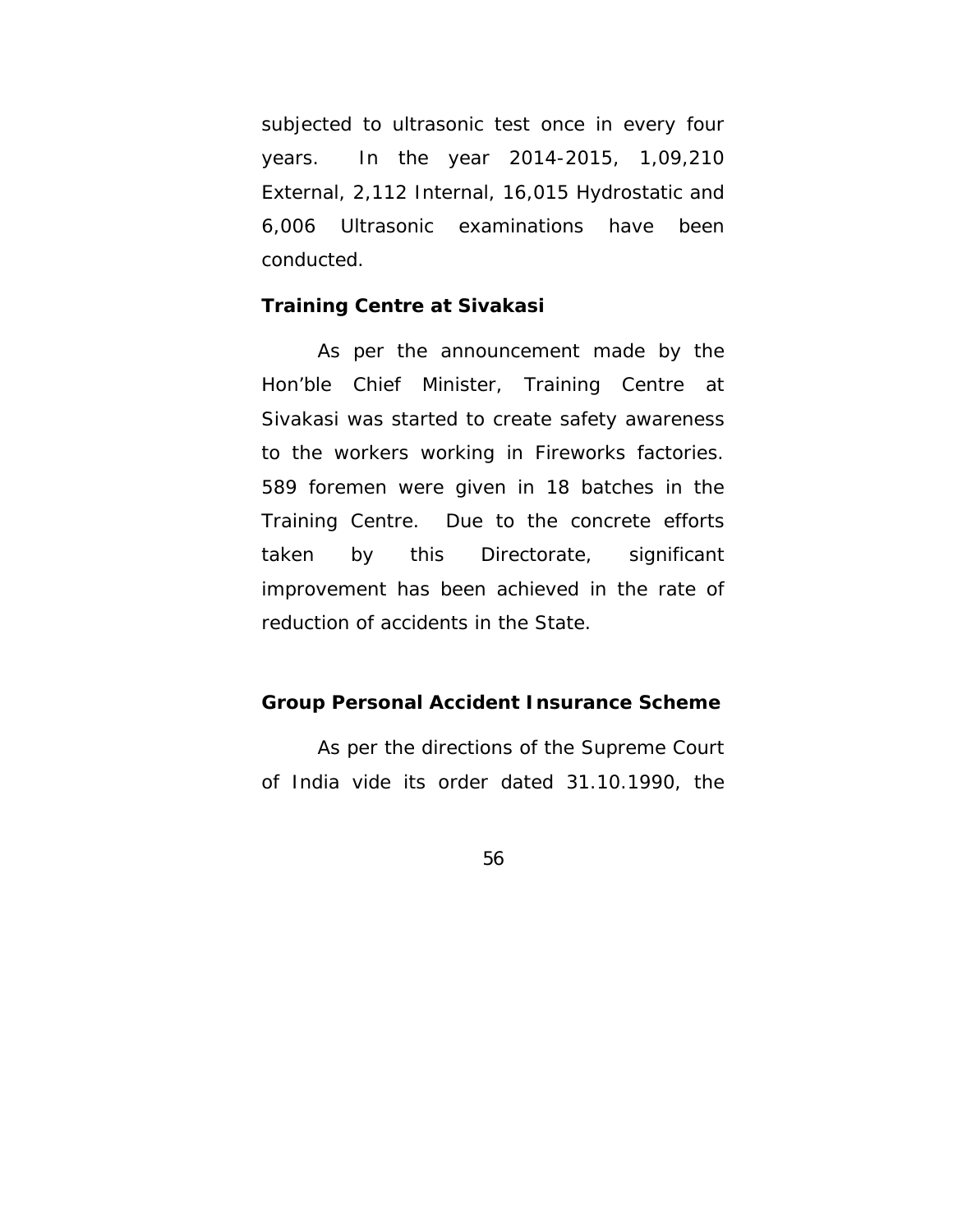Tamil Nadu Government have introduced a new Group Personal Accident Insurance Scheme for a sum of Rs. 50,000/- for every employee working in Match and Firework factories in Tamil Nadu. This scheme was made effective from 01.07.1991 onwards. The premium for the insured amount was fixed annually with the consultation of the Insurance companies and Members of Match & Fireworks Management Association. Number of persons to be covered is the maximum number of workers actually employed on any one day during the calendar year + 10% extra on the maximum number of workers actually employed. The payment of premium for each and every worker employed is the statutory liability of the employer. At present the insurance has been renewed and implemented through the Oriental Insurance Company, Sivakasi. This compensation is in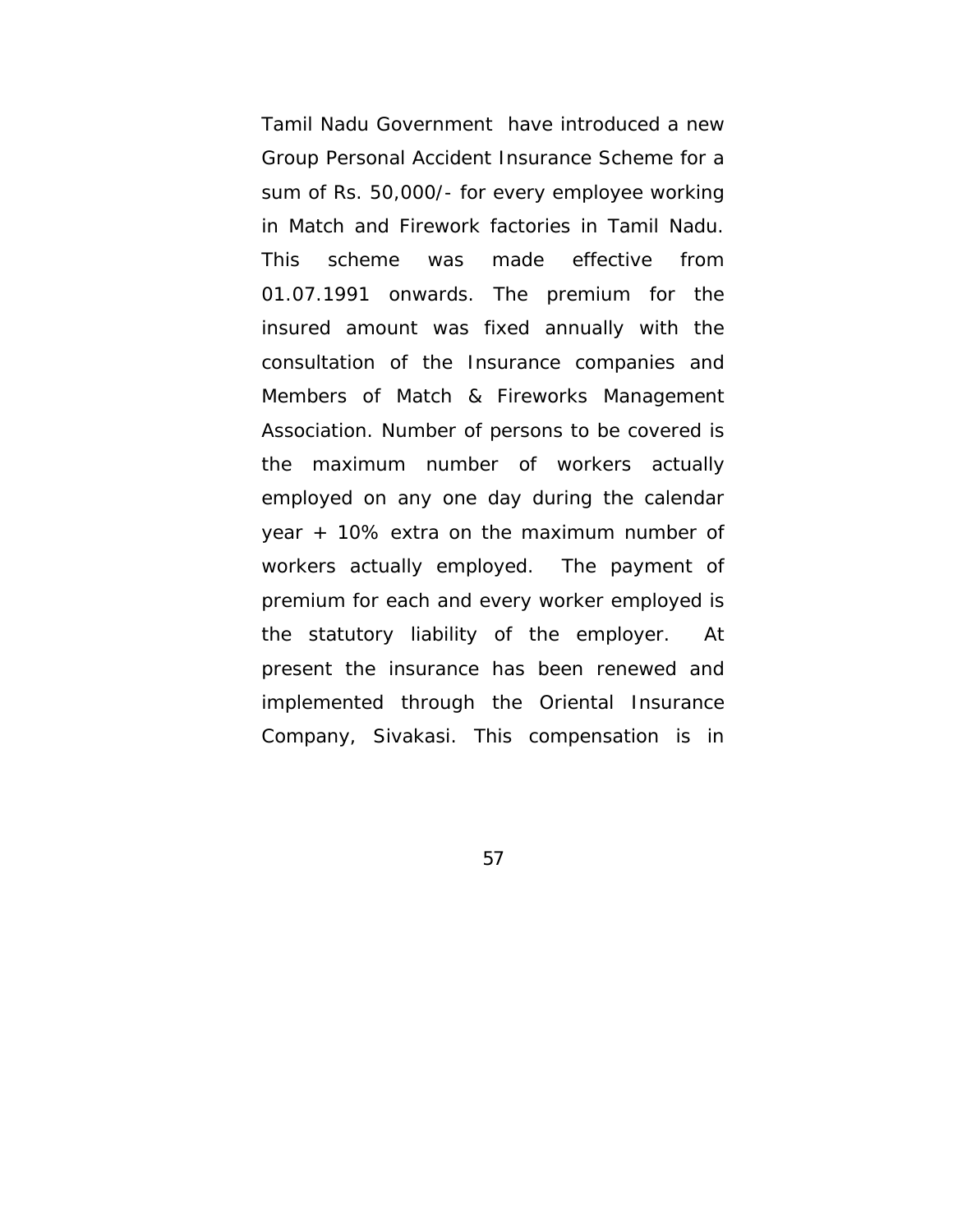addition to the compensation provided under E.S.I. Scheme or Employees Compensation Act.

### **STATE SAFETY AWARD SCHEME**

In order to motivate the managements for better safety performance, State Safety Awards are presented to the managements every year based on their performance in reducing accidents in their Factories. Under the scheme, every year 90 first prizes are awarded to the managements besides 90 second prizes and 90 third prizes.

Further to increase Safety Awareness in the Factory and to make more number of Managements to participate the value of Award has been enhanced and Orders were issued. From the year 2011, the value of  $1<sup>st</sup>$  prize silver shield awarded to 90 managements have been enhanced from Rs.2500/- to Rs.5000/- for each shield and the value of the II prize silver shield awarded to 90 managements have been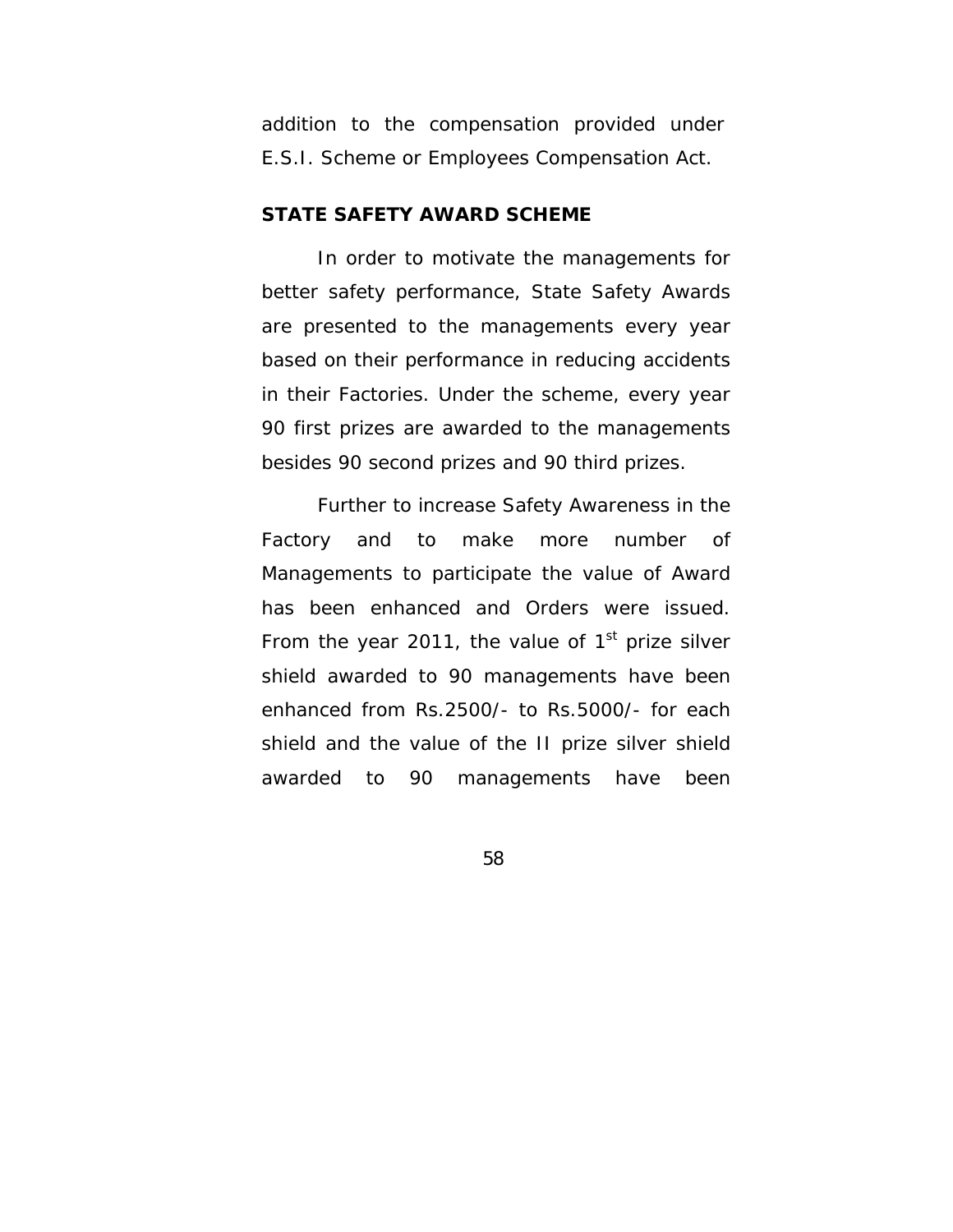enhanced from Rs.1500/- to Rs.4000/- for each shield.

From the year 2010 to 2012, 197 managements were selected and awarded State Safety Awards by the Honourable Minister for Rural Industries and Labour Department.

In order to prevent accidents and to reduce the number of accidents in the Fireworks manufacturing units, Safety Awards are awarded to the Fire Works Factory managements for showing better safety performance. Under this Scheme, every year 3 first prizes worth Rs.15,000/ each, 3 second Prizes worth Rs.12,000/-each and 3 third prizes worth Rs.10,000/ each Silver shields are given to the Managements.

### **Uyarntha Uzhaipalar Virudhu**

To encourage the workers who suggest useful and outstanding improvements in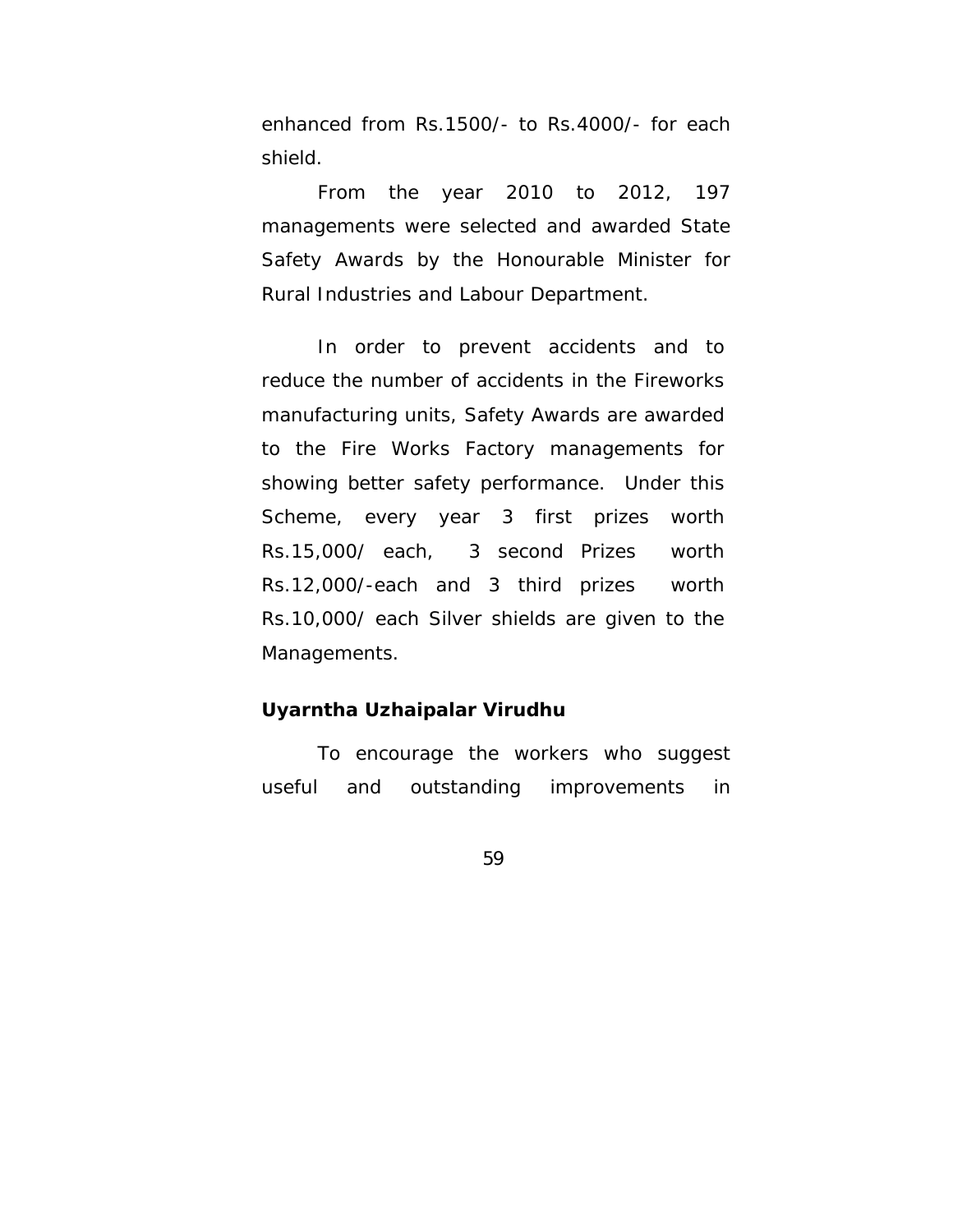productivity, better working environments and improvement in Safety Standards "Tamilaga Arasin Uyarntha Uzhaipalar Virudhu" are awarded every year.

Further, to enhance and motivate participation of more workers, orders have been issued to increase the number of awardees from 24 to 43. Due to this enhancement for the year 2012, the number of applications has been increased 100%. From the year 2010 to 2012, 169 workers from 91 factories have been selected for Uyarntha uzhaipalar Virudhugal and awarded by the Honourable Minister for Rural Industries and Labour Department.

# **Creation of online portal exclusively for this Directorate**

In the Government Order (Ms) No.167, Labour and Employment (G1) Department, dated 19.12.2014, as per the announcement made by the Honourable Chief Minister of Tamil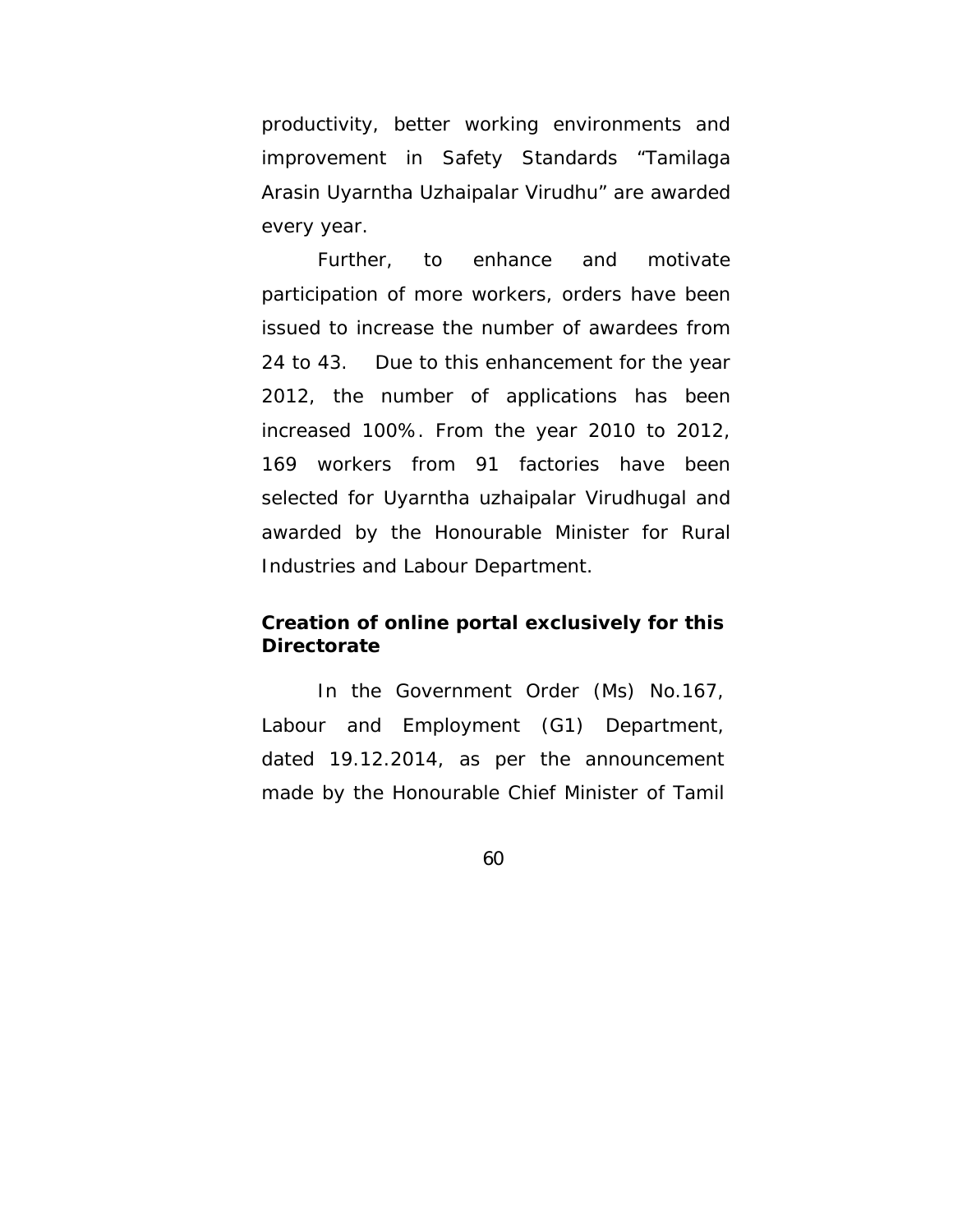Nadu, under Rule 110, in the State Assembly, during 2014-2015, sanction was accorded for the Creation of Online Portal exclusively for the Directorate of Industrial Safety and Health. Through this portal Online renewal of factory license and issue of fresh license could be implemented. Online portal could strengthen further the activities of this Directorate. Safe operating procedures for various occupation of industrial workers, relevant safety codes and recent developments could be disseminated to the workers, managements and the public.

\*\*\*\*\*\*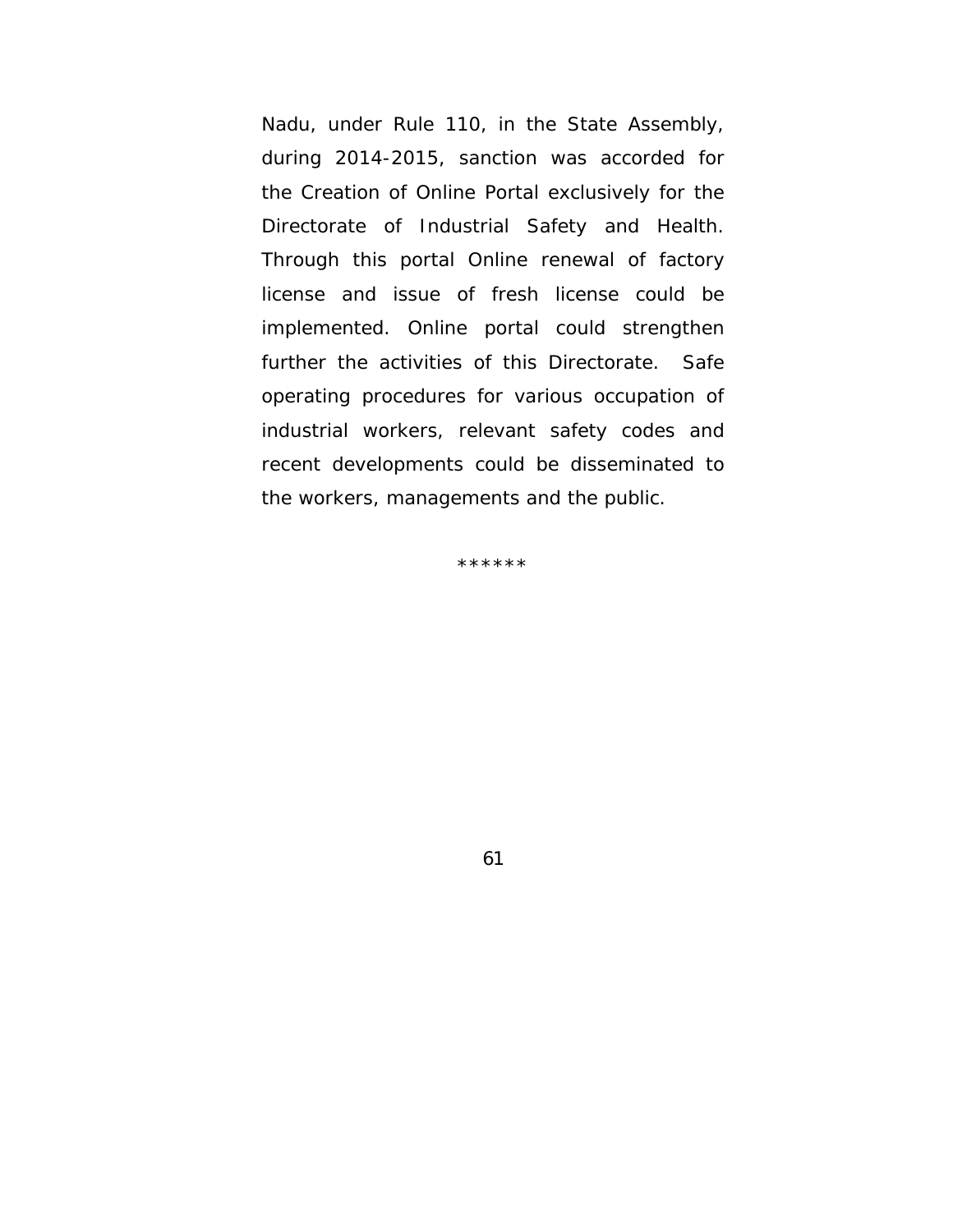### **III**. **EMPLOYMENT AND TRAINING DEPARTMENT**

### **EMPLOYMENT WING**

 The primary function of the Employment offices is to register Job seekers, render Vocational Guidance and nominate them to Employers. Apart from this they collect and compile Labour Market Information, provide them private sector placements and prepare youth for various competitive examinations. To keep pace with the modern times, the Employment Offices are fully computerized and networked. The Employment Offices undertake registration, renewal, up-dation, issue identity card and nominate the registrants to various employers as and when they notify the vacancies. All these work is done on online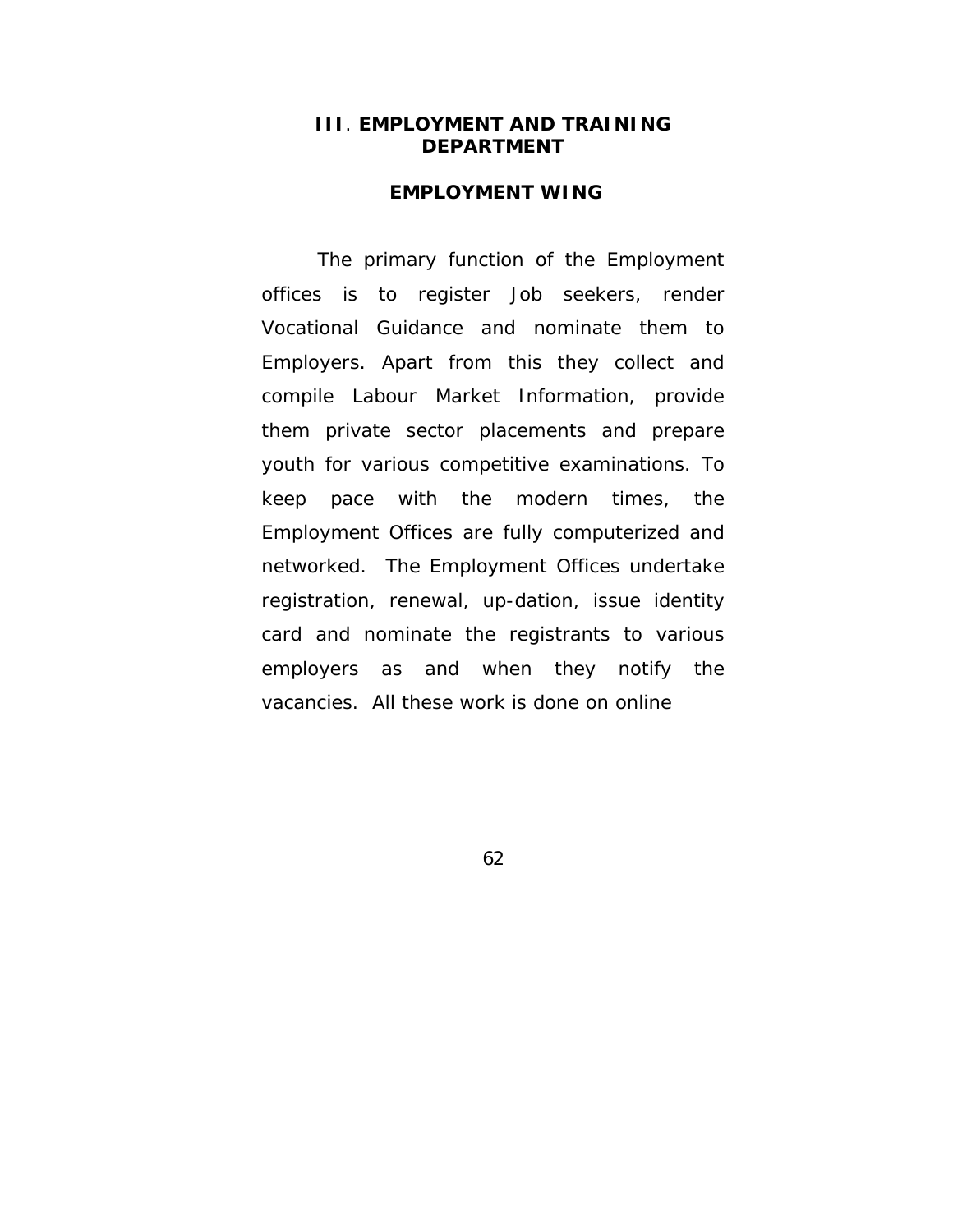#### **ORGANIZATIONAL SETUP**

 As per the policy decision of the Government, there is one Employment Office in each district which registers candidates from illiterate upto degree level. In Chennai, in addition to one District Employment Office , two more District Employment Offices namely District Employment Office for Technical Personnel and District Employment Office for Unskilled are functioning. There are two Professional and Executive Employment Offices, one in Chennai and another in Madurai. A Special Employment Office for the Differently Abled is also functioning in Chennai.

 There are five Coaching-cum-Guidance Centres functioning exclusively for Scheduled Caste/Scheduled Tribe candidates in Tiruchirappalli, Cuddalore, Coimbatore, Vellore and Tirunelveli. There is also a Special Vocational Guidance Centre for Tribal Population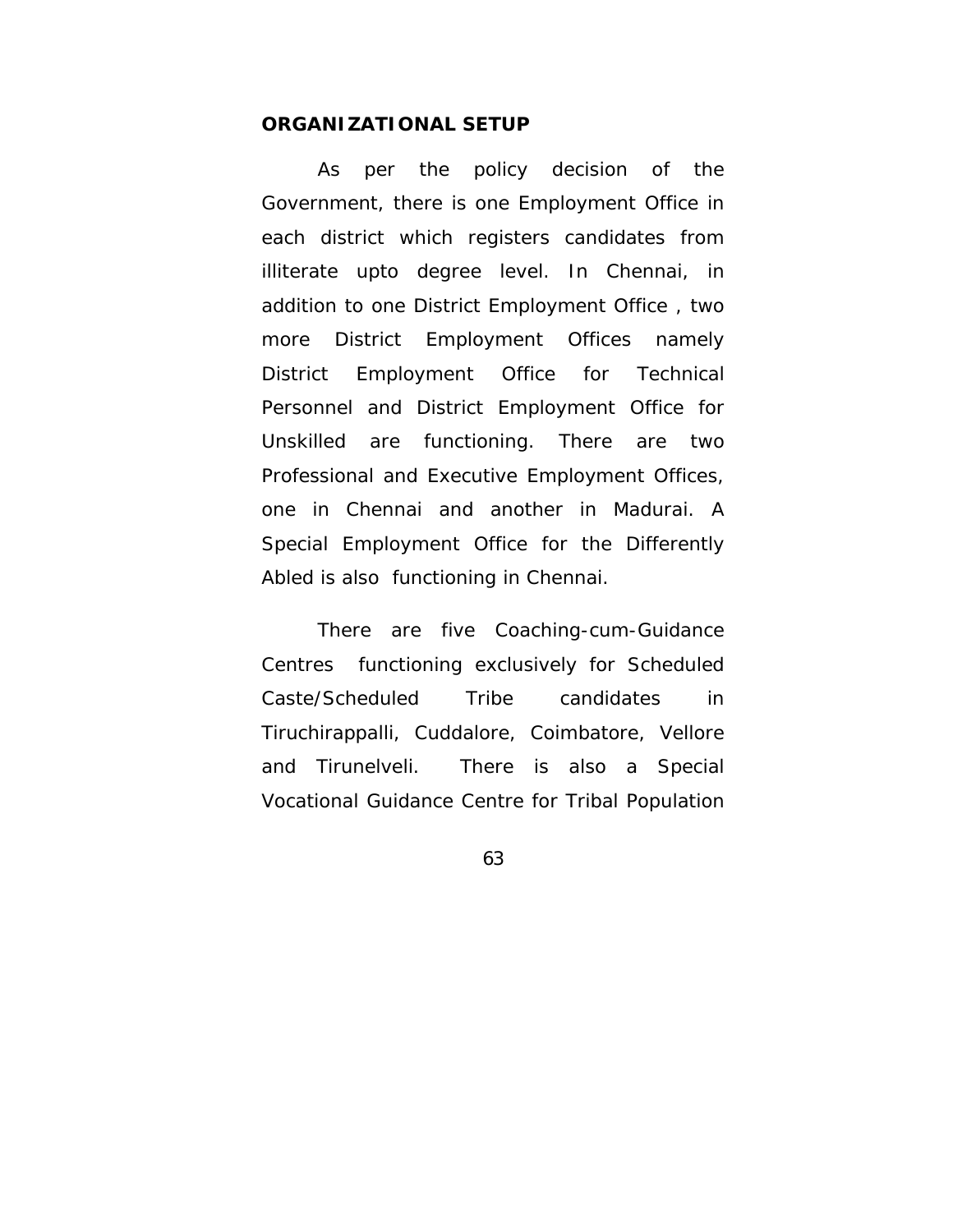functioning at Udagamandalam. Totally, there are 37 Employment Offices, 5 Coaching-cum-Guidance Centres for SC / ST and 1 Special Vocational Guidance Centre for Tribal Population functioning in Tamil Nadu.

 To monitor the functions of the Employment Offices and Special Offices, there are four Regional Joint Director (Employment) Offices functioning in Chennai, Tiruchirappalli, Madurai and Coimbatore. The overall control of the Department is vested with the Director of Employment and Training. The Director is assisted by two Joint Directors, four Deputy Directors and other Officials in the directorate.

#### **SPECIAL CELLS FOR DIFFERENTLY ABLED**

 There is a Special Employment office for the Differently Abled at Guindy, Chennai. Apart from this, 13 Special Cells for Differently Abled are functioning in Coimbatore, Erode, Cuddalore,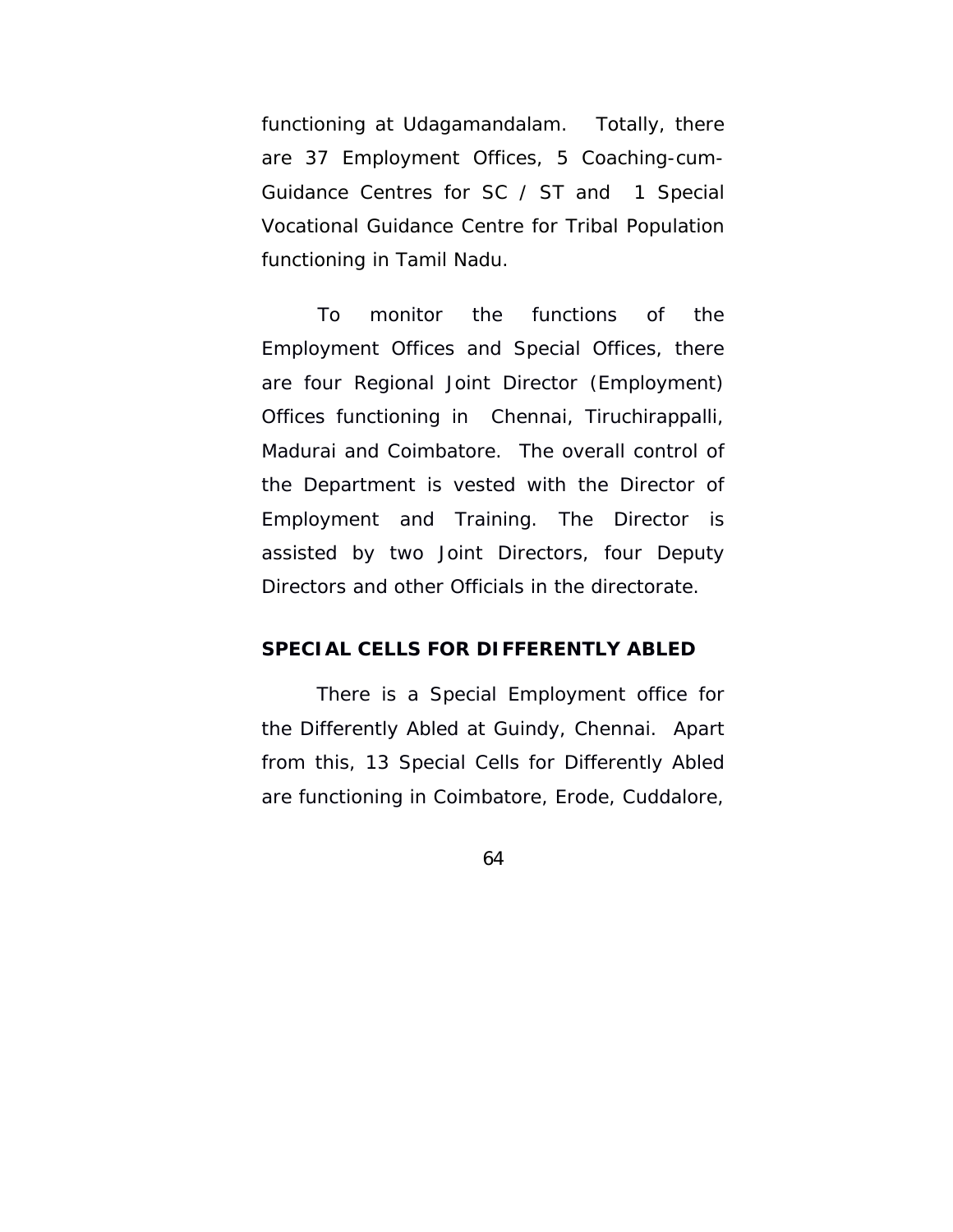Madurai, Nagercoil, Kancheepuram, Tiruchirapalli, Salem, Tuticorin, Thanjavur, Udagamandalam, Tirunelveli and Vellore Districts. These offices identify suitable placement opportunities for the Differently Abled Registrants. They also adopt selective placement techniques for the Differently Abled. There are 1,11,588 Differently Abled job seekers which includes 86,250 Orthopaedically Handicapped, 13,211 Visually Challenged and 12,127 Hearing impaired candidates are registered upto 31.03.2015.

# **COACHING-CUM-GUIDANCE CENTRE FOR SCHEDULED CASTE/ SCHEDULED TRIBE**

 There are five Coaching-cum-Guidance Centres functioning exclusively for Scheduled Caste/Scheduled Tribe candidates at Coimbatore, Cuddalore, Tiruchirappalli, Tirunelveli and Vellore. These Centres provide vocational and career guidance to youth from SC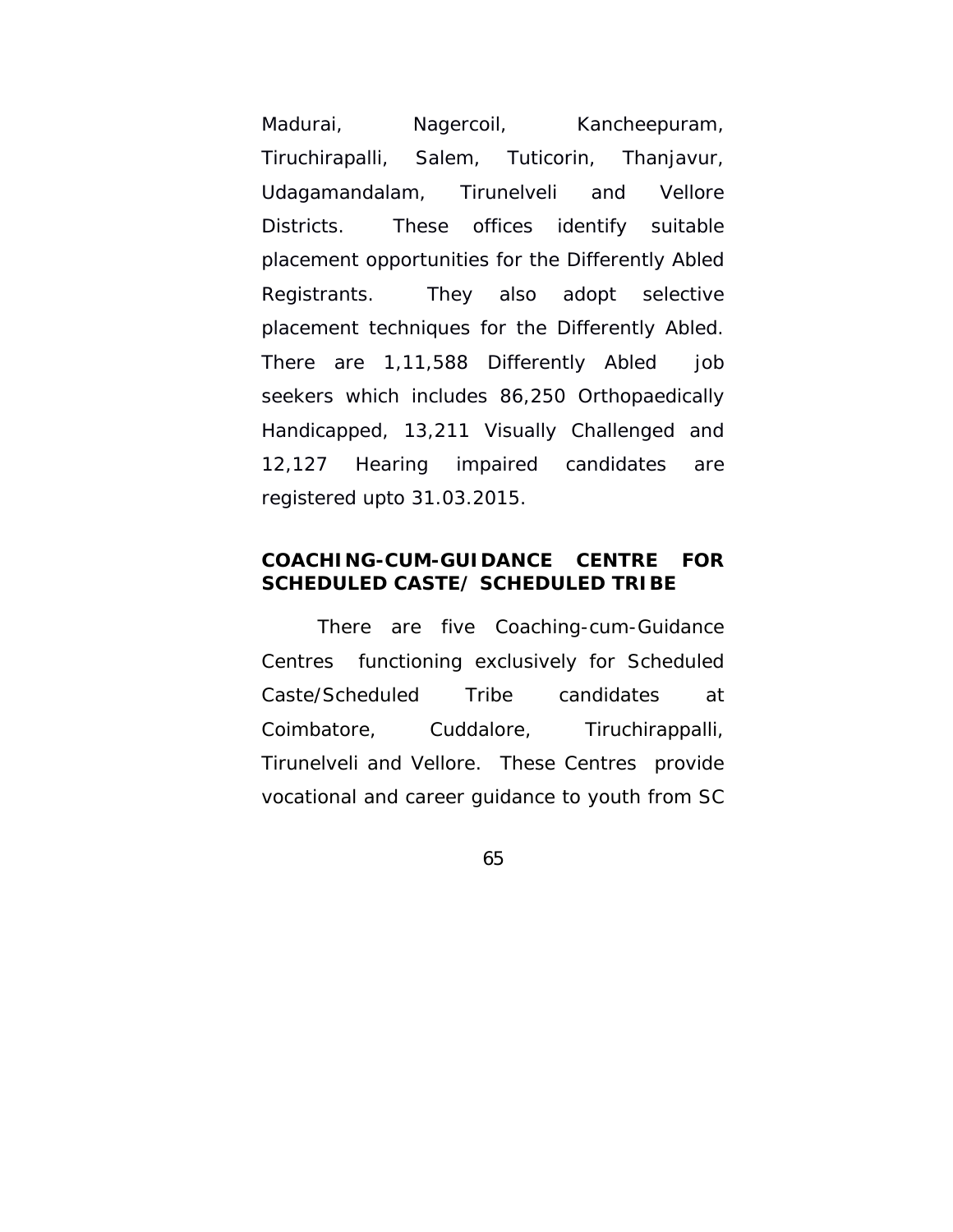and ST communities. They share the database of the District employment office in identifying candidates. They co-ordinate with the local Employment Office in organizing coaching classes for competitive examination, confidence building programme, individual information Career Exhibition and Career Guidance Programme. Camp registration and motivation of youth is organized in remote areas.

In 2014-2015, 3,686 Scheduled Caste and Scheduled Tribe candidates were benefitted from this scheme. Further, the Centre organized 137 Confidence building programmes, 221 career talks for the youth and forwarded 144 applications to the nationalized banks for self employment ventures.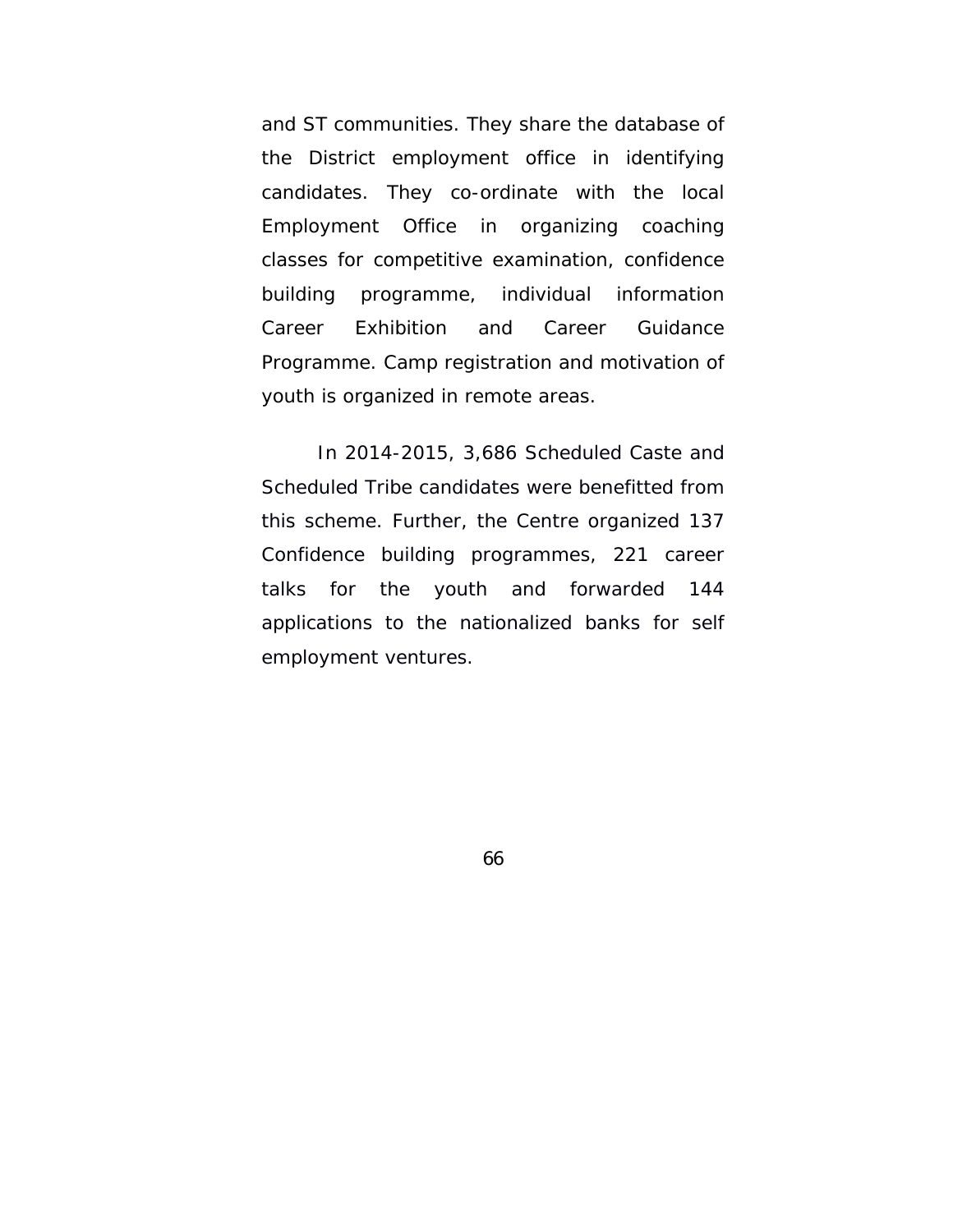# **SPECIAL VOCATIONAL GUIDANCE CENTRE FOR TRIBAL POPULATION**

 A Special Vocational Guidance Centre exclusively for Tribal Population is functioning at Udagamandalam. This center provides guidance to students and job seekers belonging to tribal community. They collect information on training facilities and publish information brochures for the benefit of tribal youth. The Vocational Guidance Officer visits the educational institutions and hostels for the benefit of the Scheduled Tribe and delivers Career Talks. The Vocational Guidance Office also provides them with information on higher education, professional courses, training facilities, scholarships and job opportunities. This centre also does camp registration for Scheduled Tribe applicants residing in remote areas.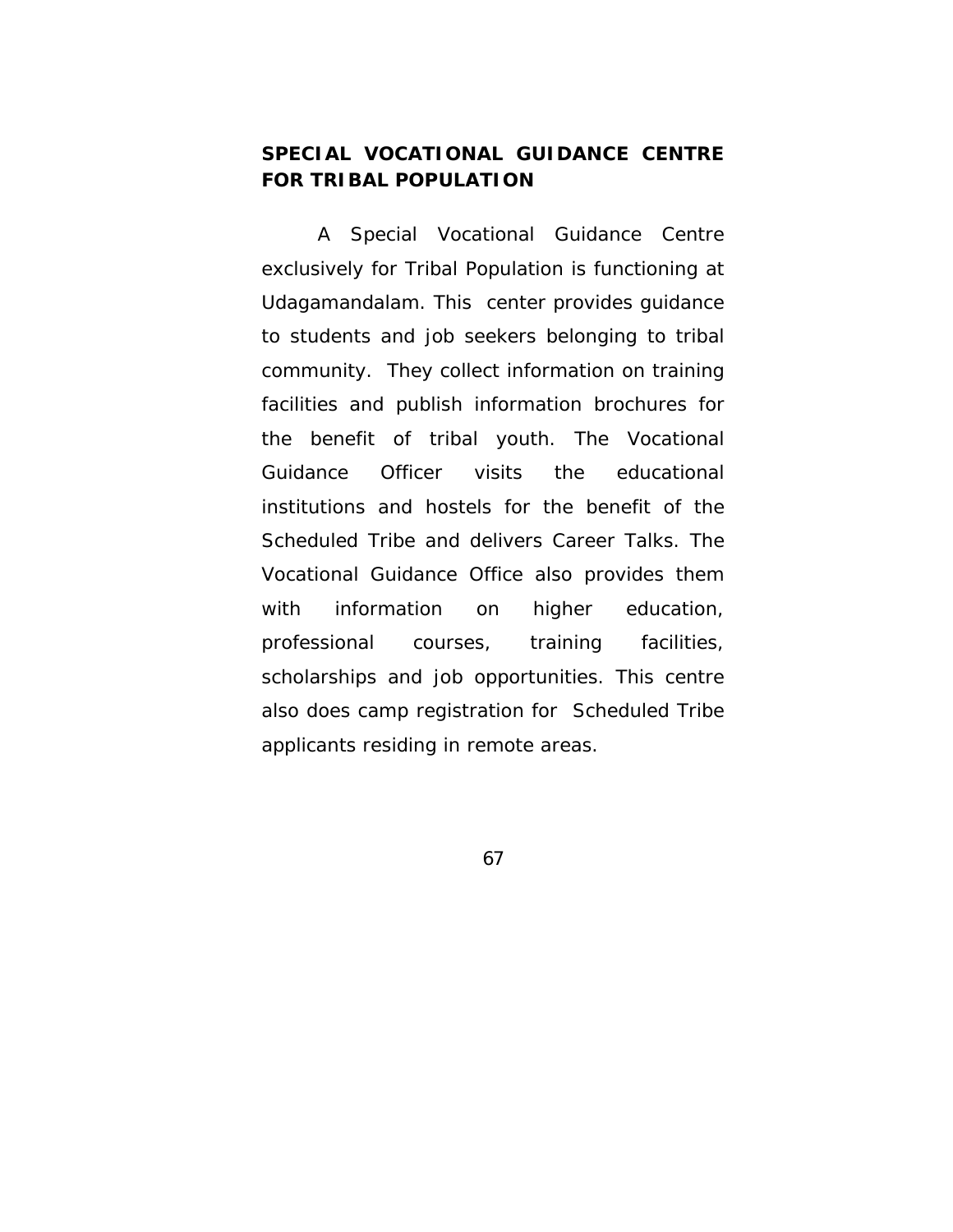In 2014-2015, 47 applicants were registered. 142 tribal youth were given guidance and 132 applicants received Individual Information. 57 Career Talks were delivered by the Vocational Guidance Officer.

### **ACTIVITIES OF THE EMPLOYMENT OFFICES**

 As on 31.03.2015, there are 84,97,402 candidates waiting in the Live Register of Employment offices. During the year 2014-2015, 16,10,760 candidates registered their qualifications with the Employment offices

# **a) Registration for Employment Through Schools**

 As per the order of the Hon'ble Chief Minister of Tamil Nadu, from the academic year 2011-2012, 12th standard and 10th Standard passed candidates could register their qualification in the employment website www.tnvelaivaaippu.gov.in using online facility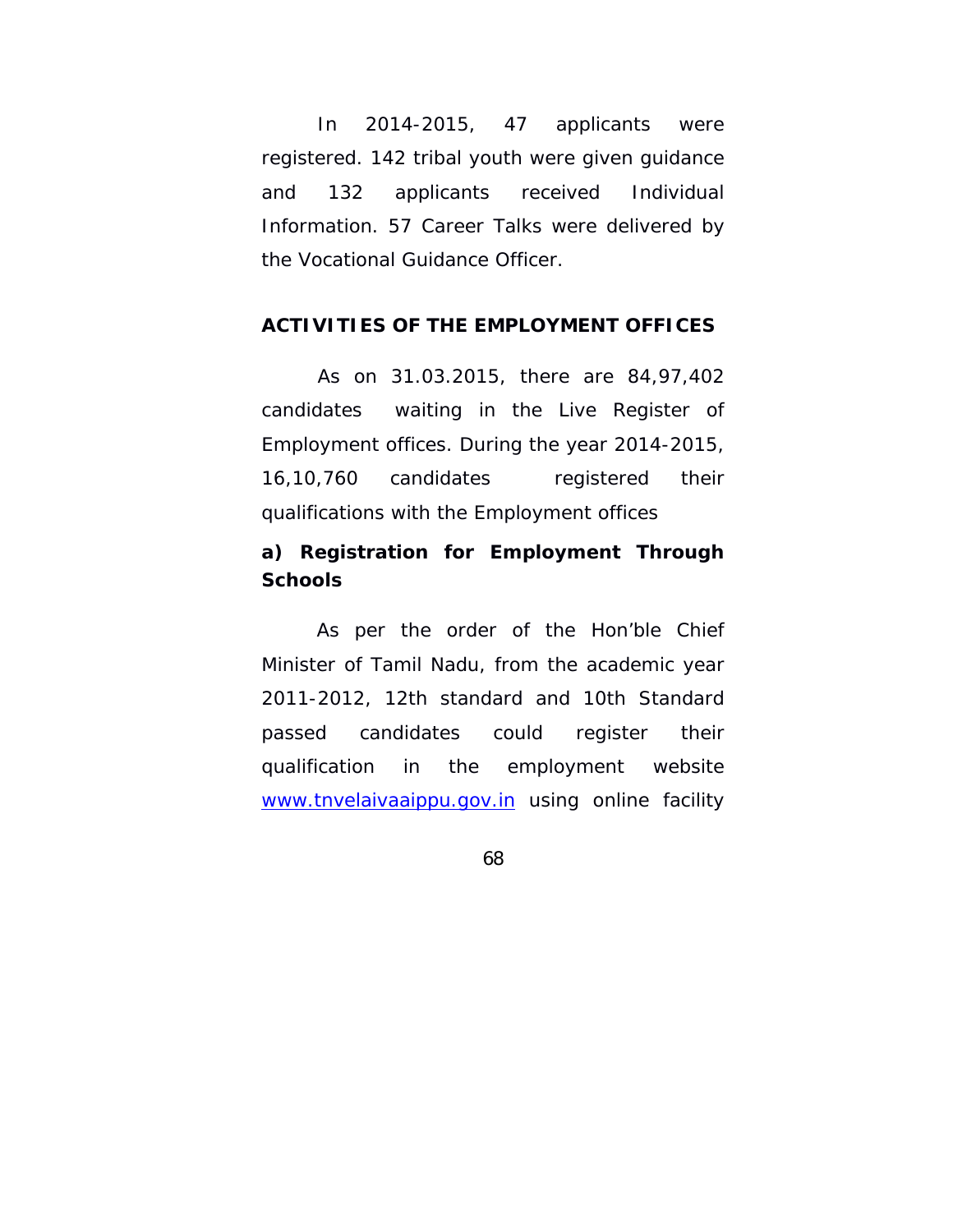from the school premises itself. In the academic year 2014-2015, 5,57,906 students who passed 12th and 7,35,071 students who passed 10th standards benefited from the above initiative.

### **b) Career Guidance Activities**

 There are 17 Vocational Guidance Units functioning in District Employment Offices in Tamilnadu. Through these units, the youth are given information on higher education, employment and self-employment opportunities. In addition to this, individual information, group discussion and apprenticeship information are provided.

 Vocational Guidance Units organize coaching classes for competitive examination, conduct career talks, contact employers for job opportunities, organise Career Guidance Exhibition and Seminars in Educational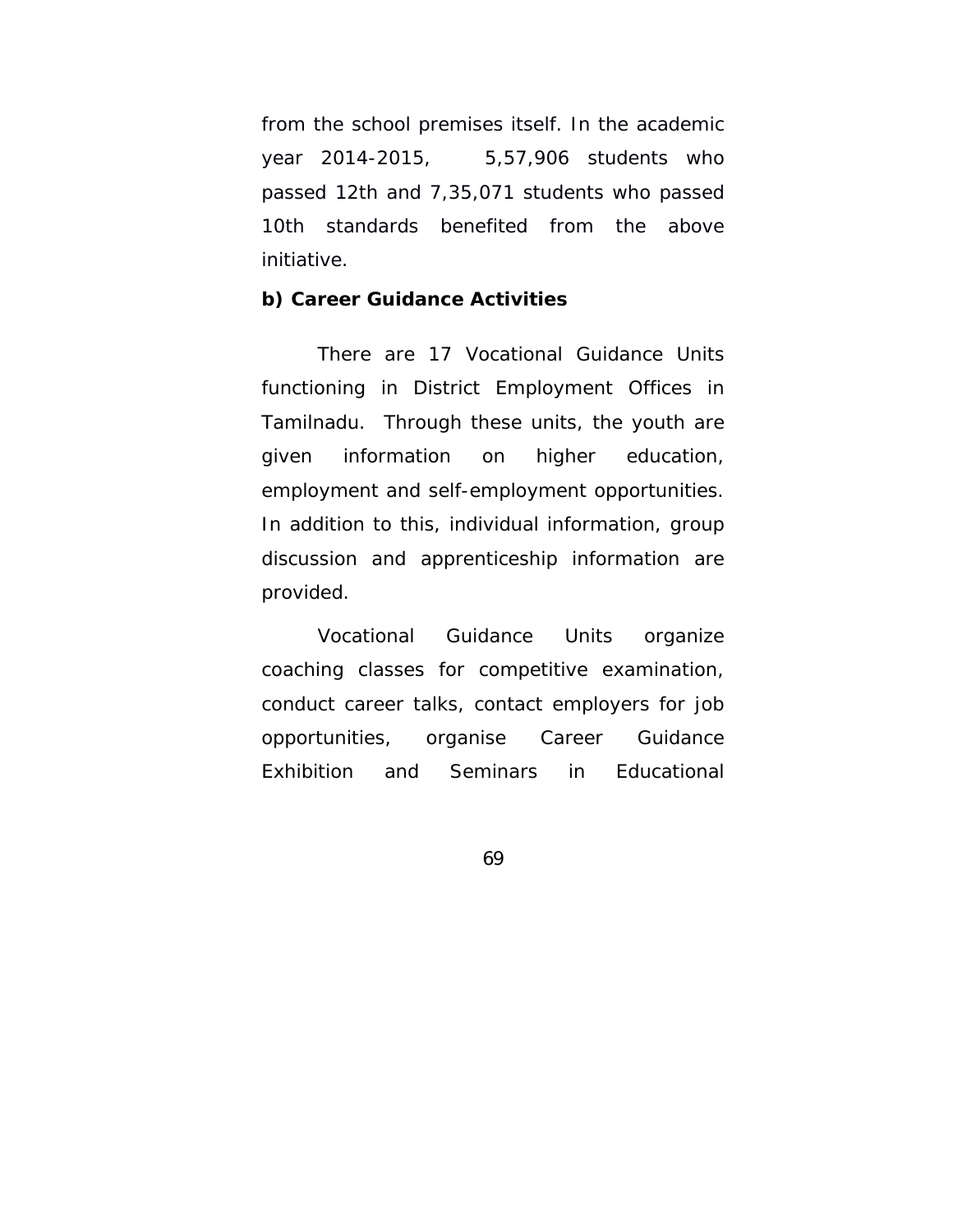Institutions. The government sanctions a sum of Rs.10,000/- (Rupees ten thousand only) to each Employment office for organizing Career Exhibition in Educational Institutions. Vocational Guidance Activities help youth to take career decision on higher education, employment and competitive examinations.

 In 2014-2015, 22,650 candidates were nominated for apprenticeship training, 924 career talks were delivered, 32 career exhibitions were conducted and 832 candidates were provided with information on self-employment.

### **c) Study Circle**

 Study Circles have been setup by the Government in all 32 District Employment Offices to help students, prepare for competitive Examinations. In 2003, the Hon'ble Chief Minister of Tamil Nadu extended the Study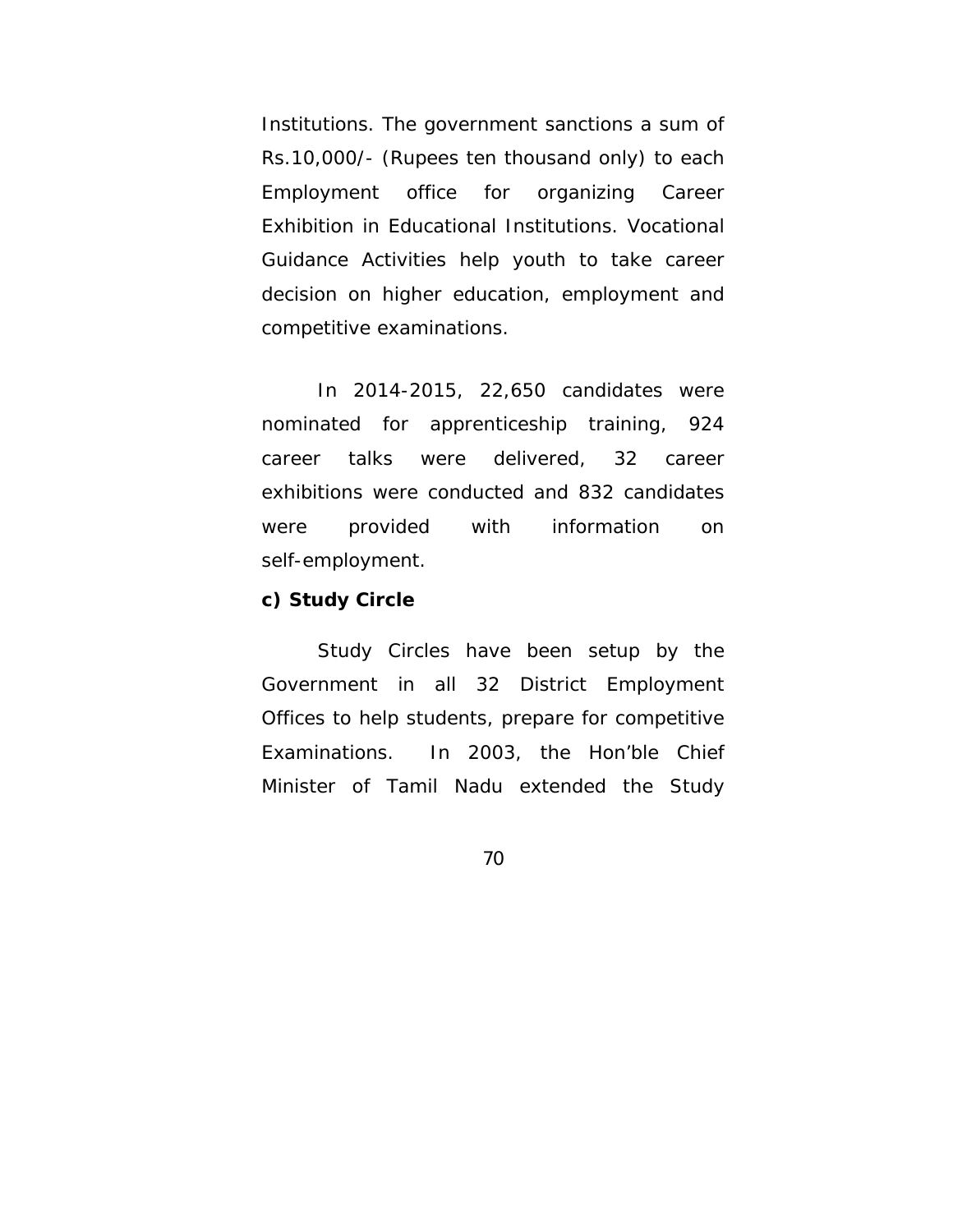Circles to 385 Panchayat Unions. The Scheme is helpful for the rural job seekers, in enhancing their competitive skills. The Study Circles conduct free coaching classes for various competitive examination advertised by various recruiting agencies. The youth are provided with Text Books, weekly / monthly Magazines, News papers and study materials intended for Competitive Examinations.

#### **d) Private Sector Placements**

 The rapid industrial growth in Tamilnadu has resulted in greater number of employment opportunities in the Private Sector. Hence, the Employment Offices help unemployed youth by organising job fair in getting placements in private sector. The District Level Private Placement Assistance Cell was set up in 2012 in 37 District Employment offices to fulfill the manpower requirements of private sector and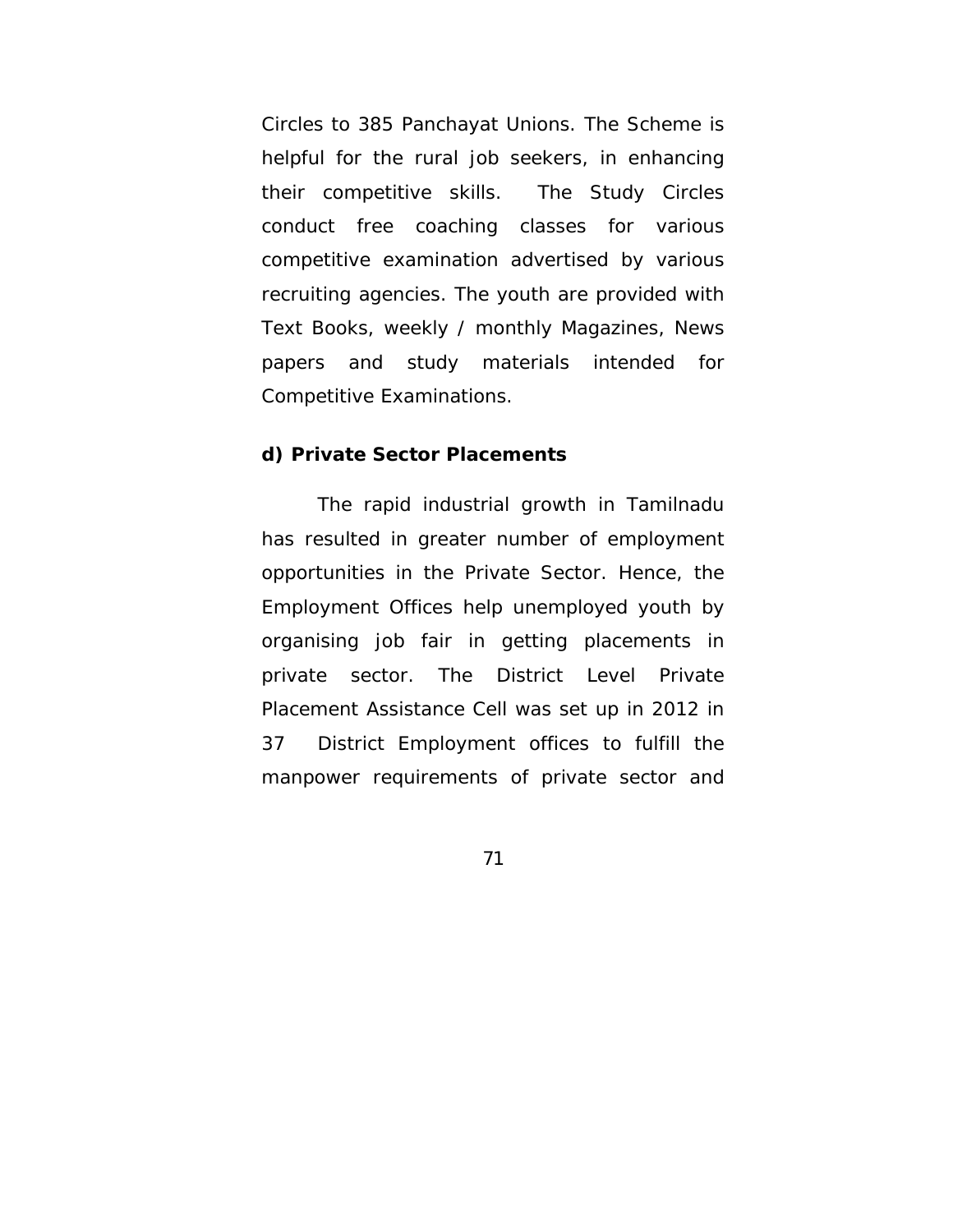help unemployed youth to seek private sector placement. The private placement job fair is being conducted in each district. During the year 2014-2015, 17,653 applicants were placed in Private Sector through these cells. Moreover these cells organize face to face interviews and provide information on various employment opportunities to job seekers.

 In addition to this Mega job fairs were organized in Sankarapuram, Kovilpatti, Madurai, Jolarpettai, Tuticorin, Chinnasalem and Orathanadu in which a total of 862 private employers and 79,758 job seekers participated. More than 15,789 job seekers were selected and placed in private industries. During the year 2014-2015,a total of 34,197 applicants were placed in Private Sector.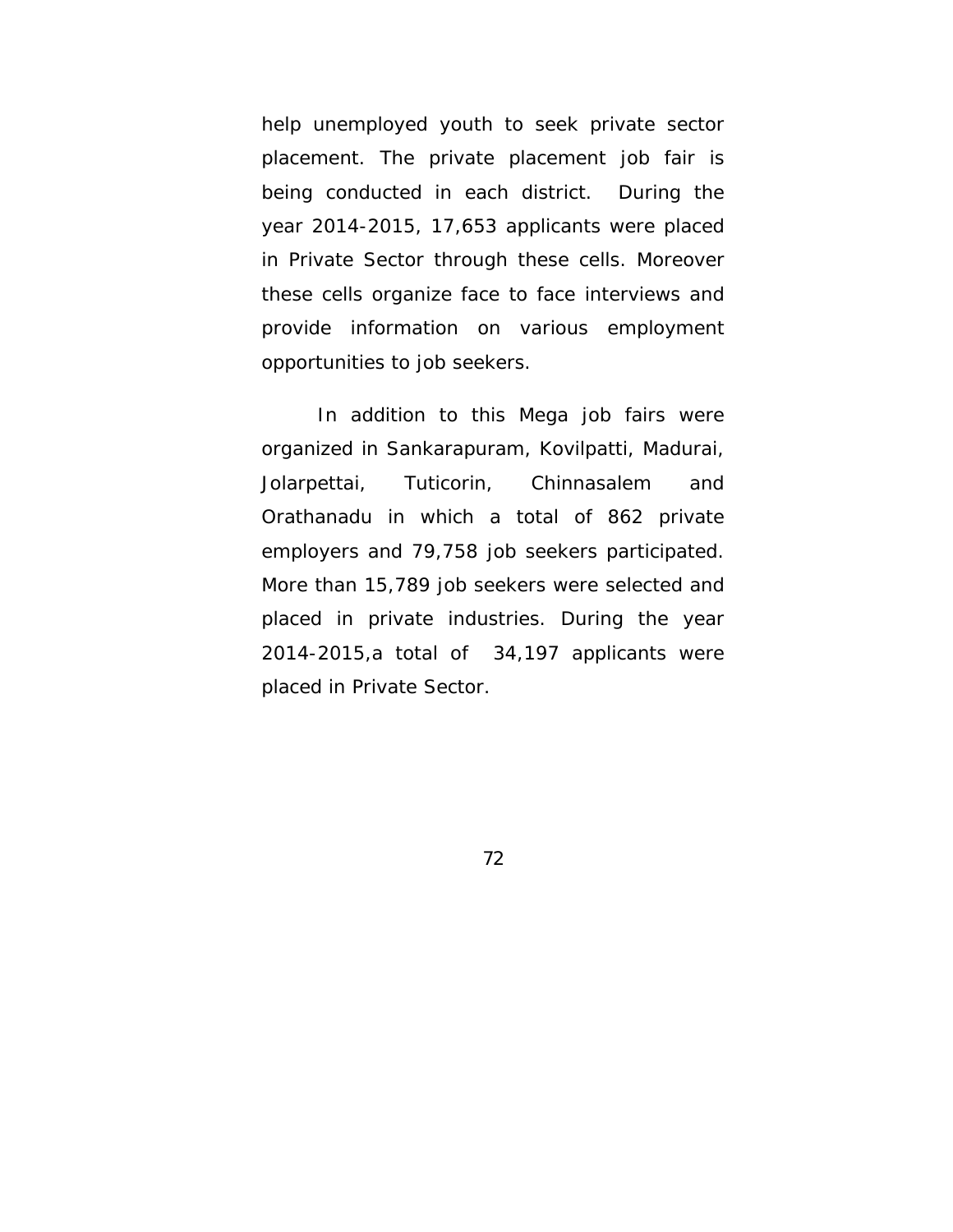# **UNEMPLOYMENT ASSISTANCE SCHEME a) General Category**

 Unemployment Assistance is given to those who are waiting on the Live Registers of Employment Offices for atleast 5 years. The assistance is given for three years period subject to the eligibility conditions like age limit and annual income. An amount of Rs.100/- for S.S.L.C. failed; Rs.150/- for S.S.L.C. passed; Rs.200/- for H.S.C. passed and Rs.300/- for graduates per month. During the year 2014-2015, a sum of Rs.20.76 crores disbursed to 79,844 beneficiaries.

## **b) Differently Abled**

Unemployment Assistance is given to Differently Abled waiting on the Live Registers of Employment Offices for atleast 1 year. The assistance is given for ten years period subject to the eligibility conditions like age limit and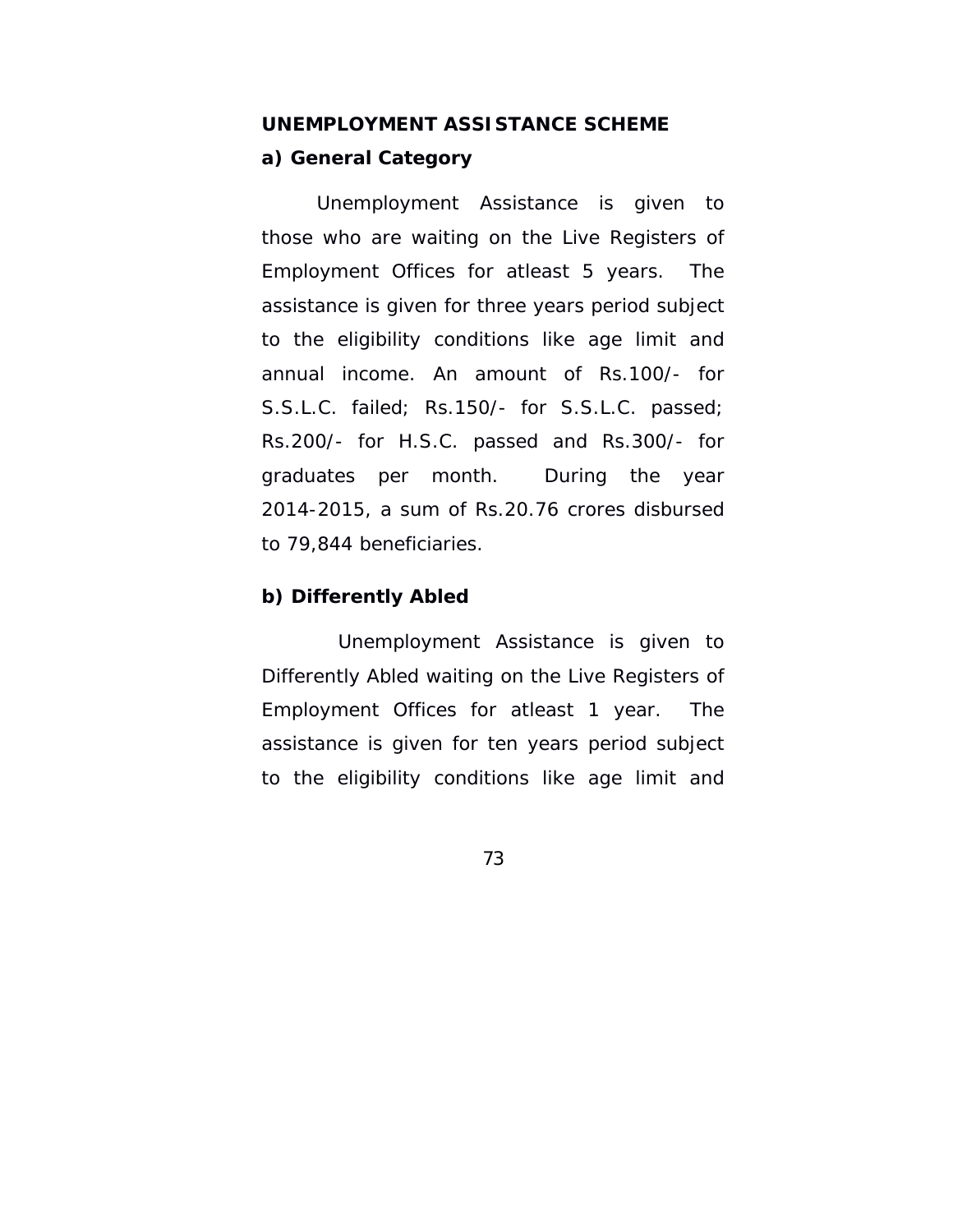annual income. An amount of Rs.300/- for S.S.L.C. failed and passed; Rs.375/- for H.S.C. passed and Rs.450/- for graduates per month. During the year 2014-2015, a sum of Rs.9.91 crores disbursed to 23,314 beneficiaries.

#### **TRANSFORMATION OF NATIONAL EMPLOYMENT SERVICE TO NATIONAL CAREER SERVICE**

 All employment offices will be gradually converted in to career guidance centres. Initially one model career centre is to be established at Vellore with the financial sanction of Rs.50 lakhs. The first Model Career Centre with the state of art technology will be established at the District Employment Office, Vellore. National Career Service Portal forms an integral part of National Career service. The data of the unemployed youth will be migrated to the National Career Service Portal for the benefit of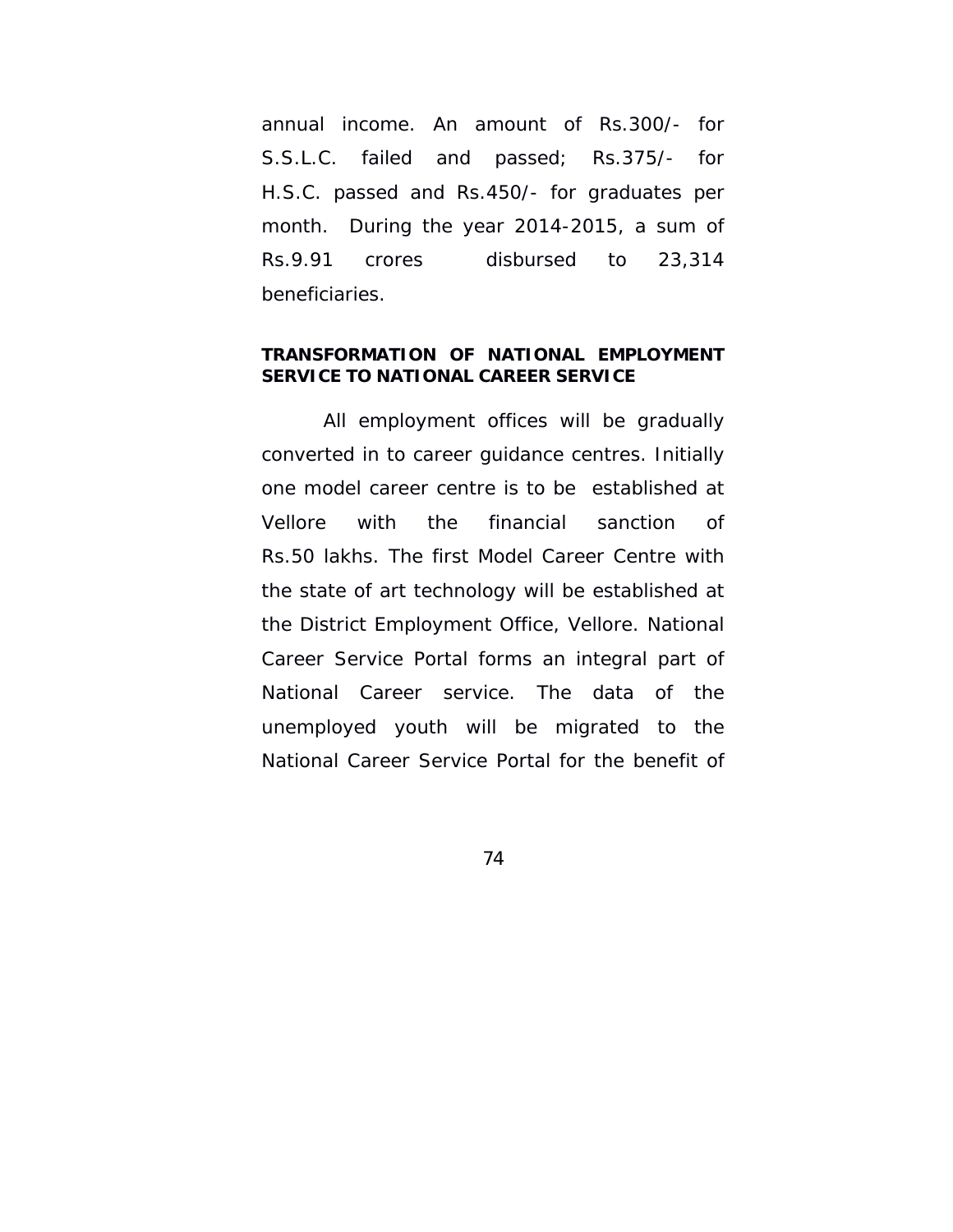the employers and job seekers in the National level.

#### **SPECIAL RENEWAL CONCESSION**

 As per the announcement made by the Hon'ble Minister for Rural Industries and Labour during the last Budget session, vide G.O.(D) No.584, Labour and Employment (T2) Department, dated 08.12.2014 a special renewal concession was given to the registrants who failed to renew their employment registration during the year 2011, 2012 and 2013. Using this facility, 1,10,694 registrants have renewed their registration.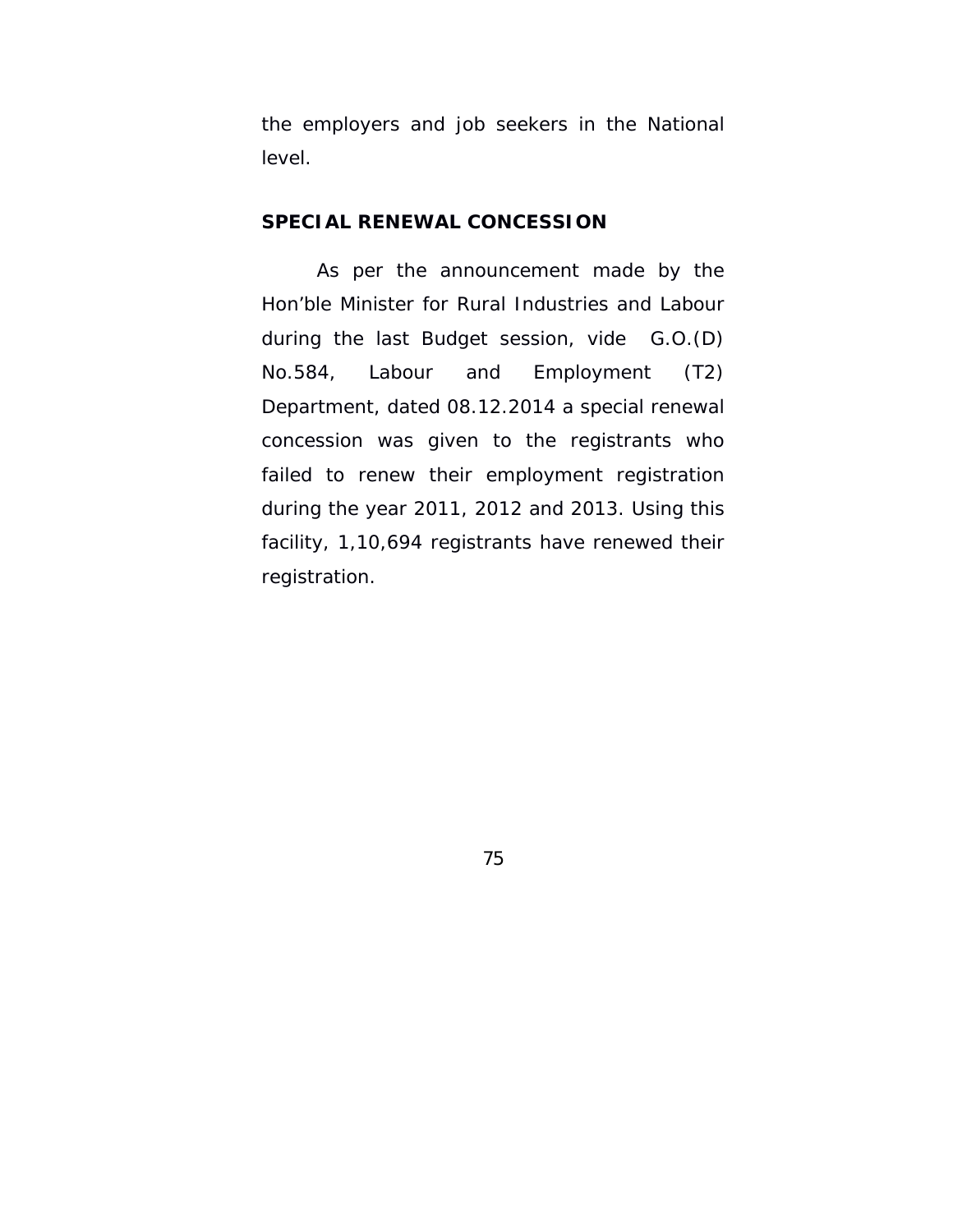#### **TRAINING WING**

Vocational training prepares an individual for a specific vocation or occupation, for the world of work. It is a main key for people to become self-reliant, widens the opportunities for people to find a job which fits with their talents and preferences, helps them to get decent work and a fair income, helps people to come out of the poverty trap and provides them with skills to make progress in their life. Skill development also contributes in enhancing individual's employability, both wage and self employment and ability to adopt to changing technologies and labour market demands. Training wing of the Department of Employment and Training is functioning with the aim of developing skilled manpower through diversified courses to meet the requirement of industries and to equip employment skills in people through a large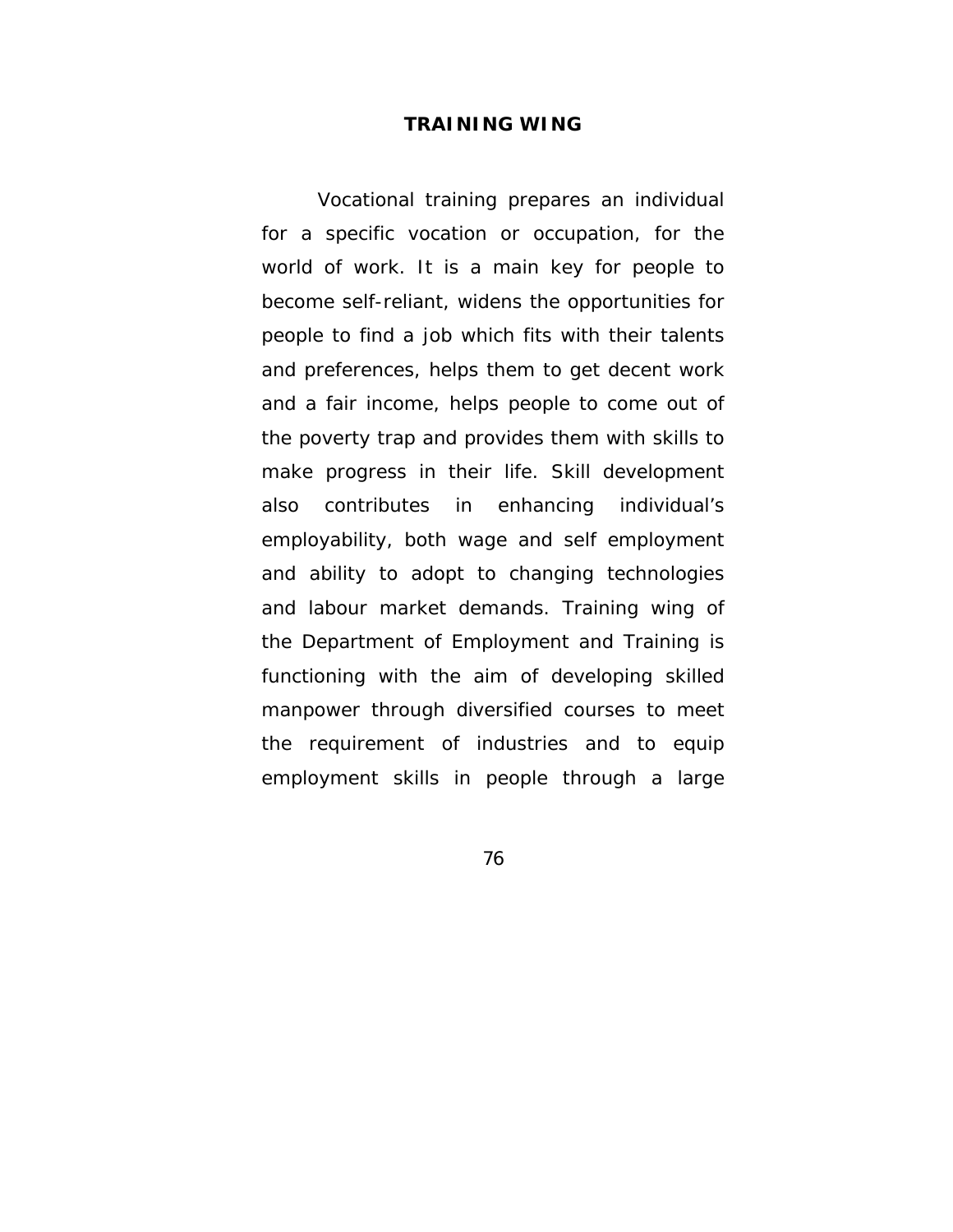number of courses in different trades in the State.

The Director of Employment and Training is the Head of Department. Two Joint Directors at the state Directorate are assisting the Director. For administrative convenience the state is divided in to 5 regions viz., Chennai, Trichy, Coimbatore, Madurai and Tirunelveli. In each region, the Regional Joint Director is supervising the training activities in ITIs. Government ITIs are headed by Principal in the cadre of Training Officer / Assistant Director / Deputy Director depending upon the trainee strength.

#### **CRAFTSMEN TRAINING SCHEME**

## **Government Industrial Training Institutes (ITIs)**

Industrial Training Institutes (ITIs) play a vital role in imparting skill training under Craftsmen Training Scheme and produce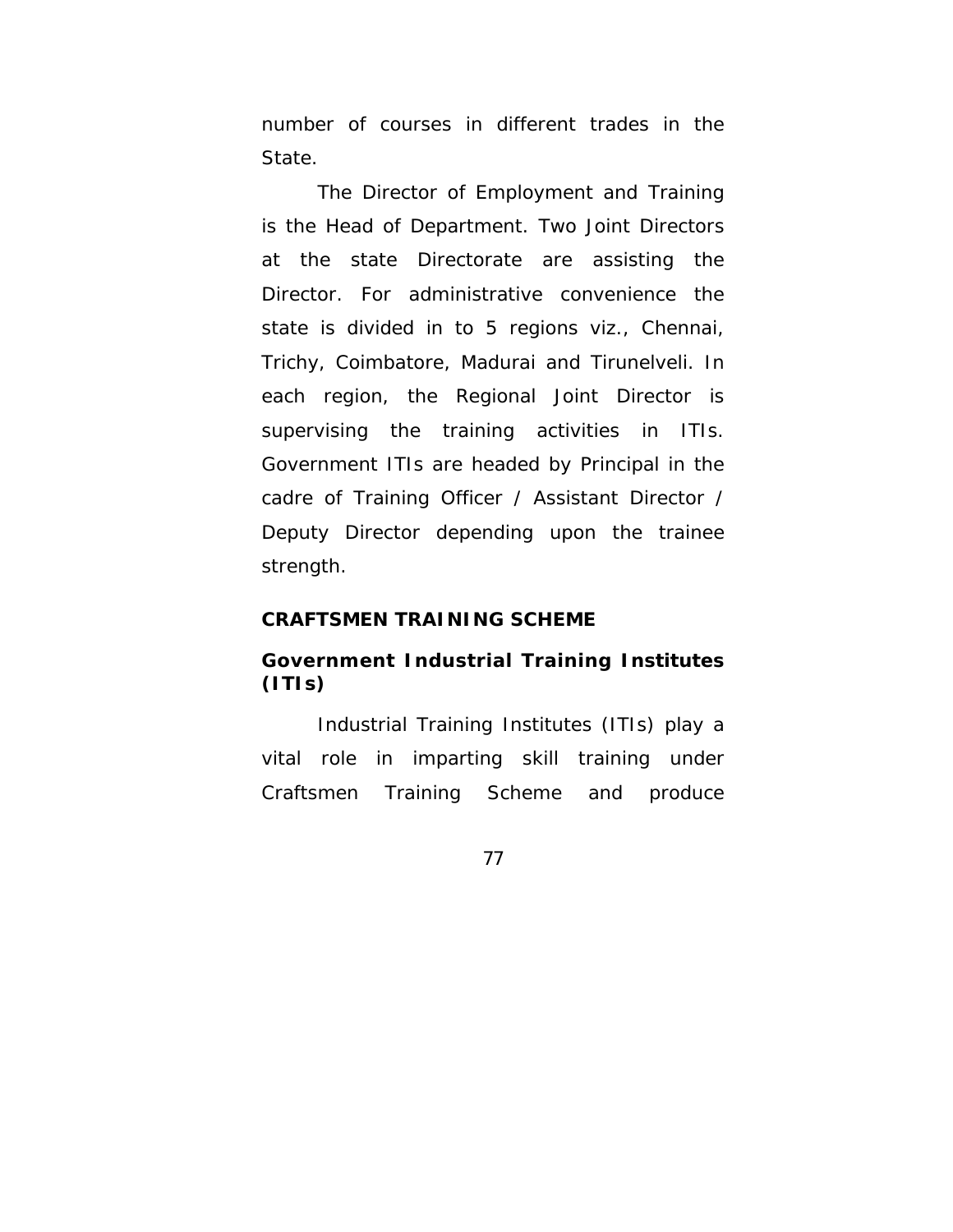technician level work force in the State in different trades. Various skill training programmes are being implemented through a vast network of Government ITIs and Private ITIs in the State. Systematic training offered in these institutes in different trades to ensure a steady flow of skilled manpower to the industries.

 There are 77 Government Industrial Training Institutes (Government ITIs) functioning across the State. These include 12 Government ITIs functioning exclusively for women, one ITI for Scheduled Caste and six for Scheduled Tribe. In 2014-15, 28259 trainees are undergoing training in all Government ITIs. Training is imparted both for boys and girls in all General Government ITIs. Students between the age group of 14 and 40 years are admitted in ITIs. There is no upper age limit for girls admitted in ITIs.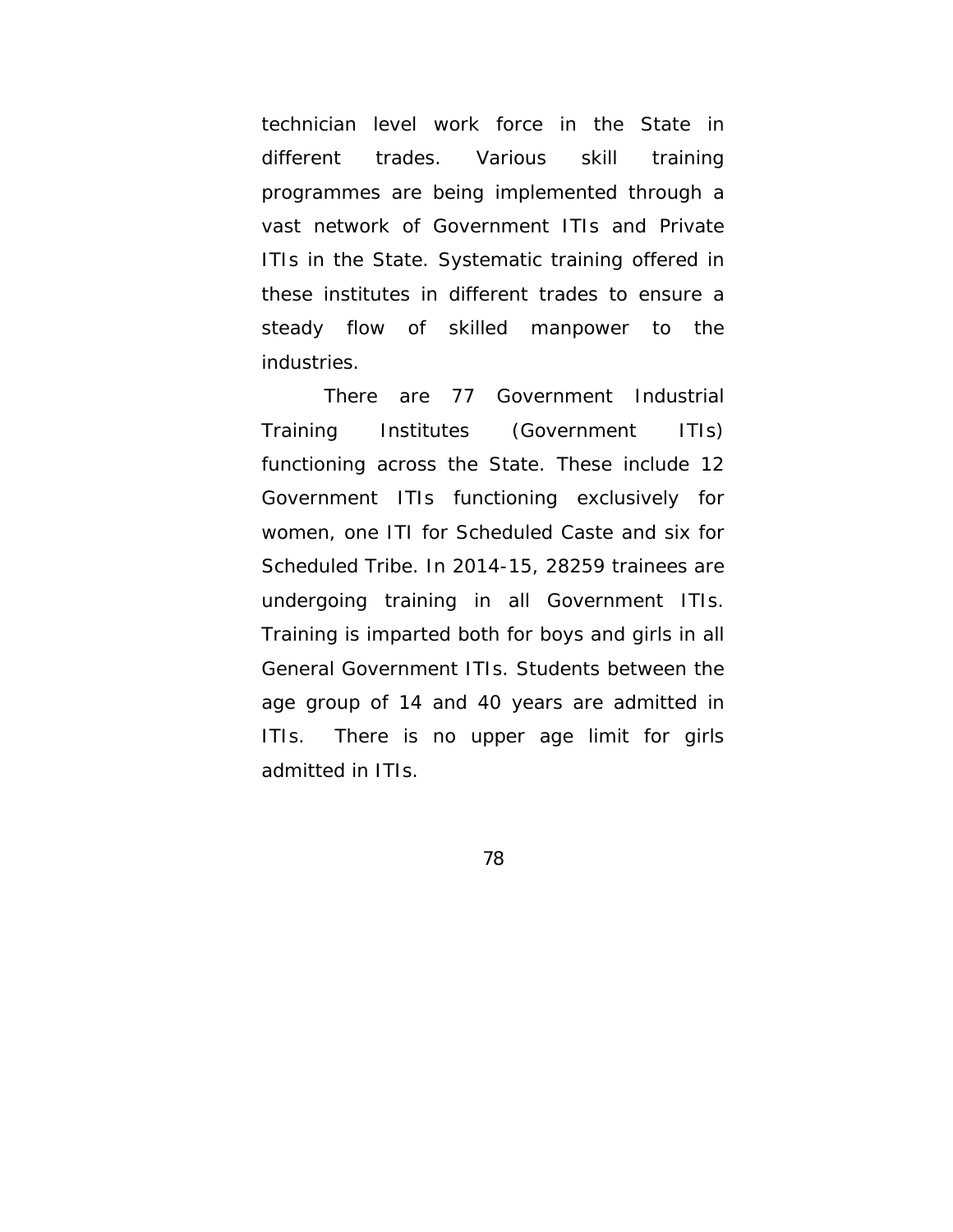Admission in all Government ITIs is made every year during the month of July through District Level Counselling. The training period ranges from one year to two years depending upon the trades as per National Council for Vocational Training (NCVT) norms. With effect from August 2013 admission, semester system has been introduced in ITI training. Two year courses will have four semesters and one year courses will have two semesters. Training is imparted in 45 Engineering courses like Fitter, Turner, Machinist, Electrician, Wireman, plumber, etc., and 20 Non-Engineering trades like computer programming, Cutting and sewing, etc, in the State which are in the approved list of National Council for Vocational Training (NCVT). Nationwide common curriculum prescribed by National Council for Vocational Training (NCVT) is followed for all the courses. Certificate for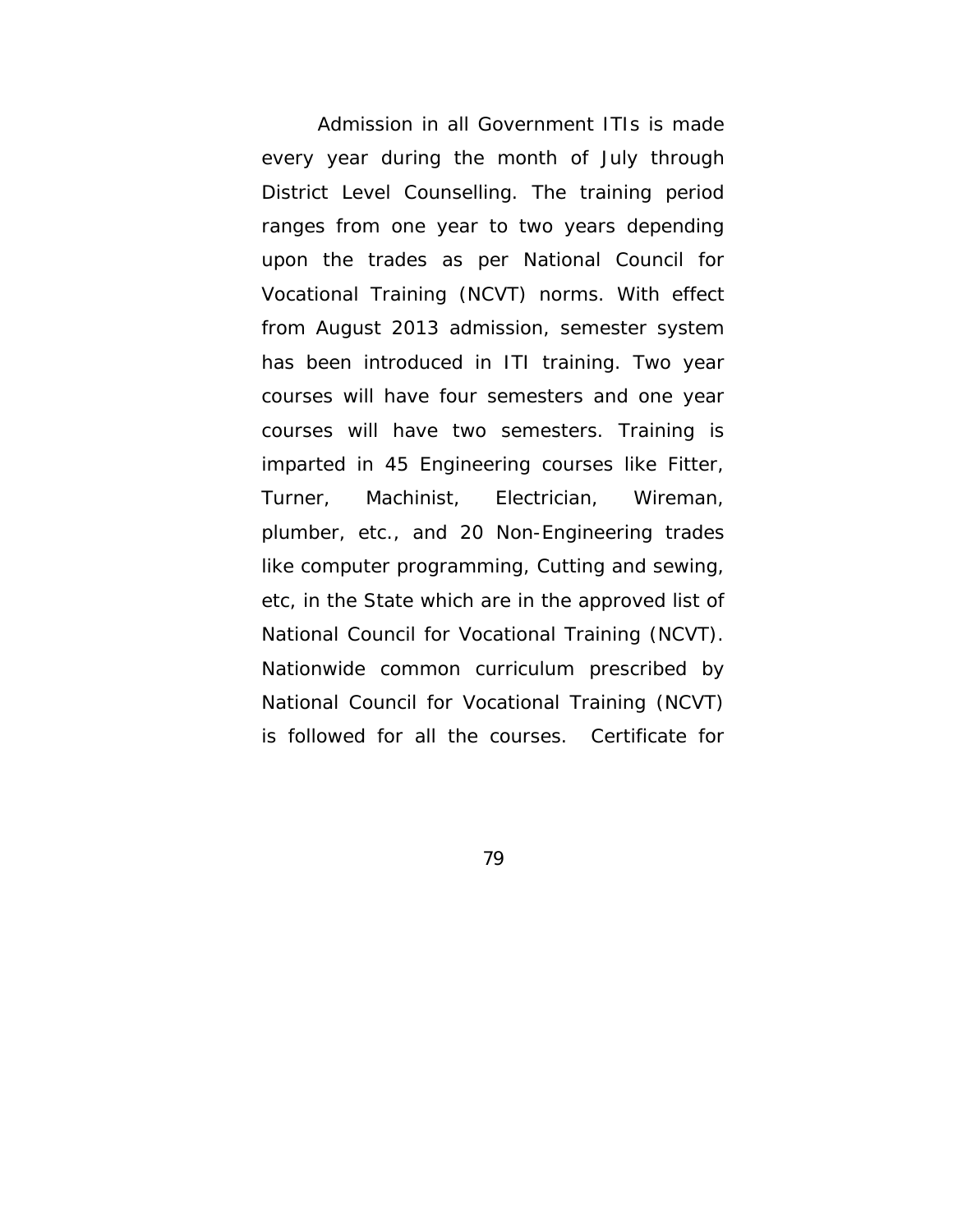successful candidates also issued by National Council for Vocational Training (NCVT).

## **Admission of Students in ITIs through District Counseling**

The candidates for admission are selected according to merit and communal rotation every year through District Wise Counseling. District Counseling is conducted by the Nodal Government ITIs located in each District. The candidates according to their rank will choose the course or ITI as per his choice. The selection order will be issued to each candidate on the spot. The candidates thus allotted by the Department in the month of July every year will be trained in the concerned Institute as per National Council for Vocational Training (NCVT) norms of training.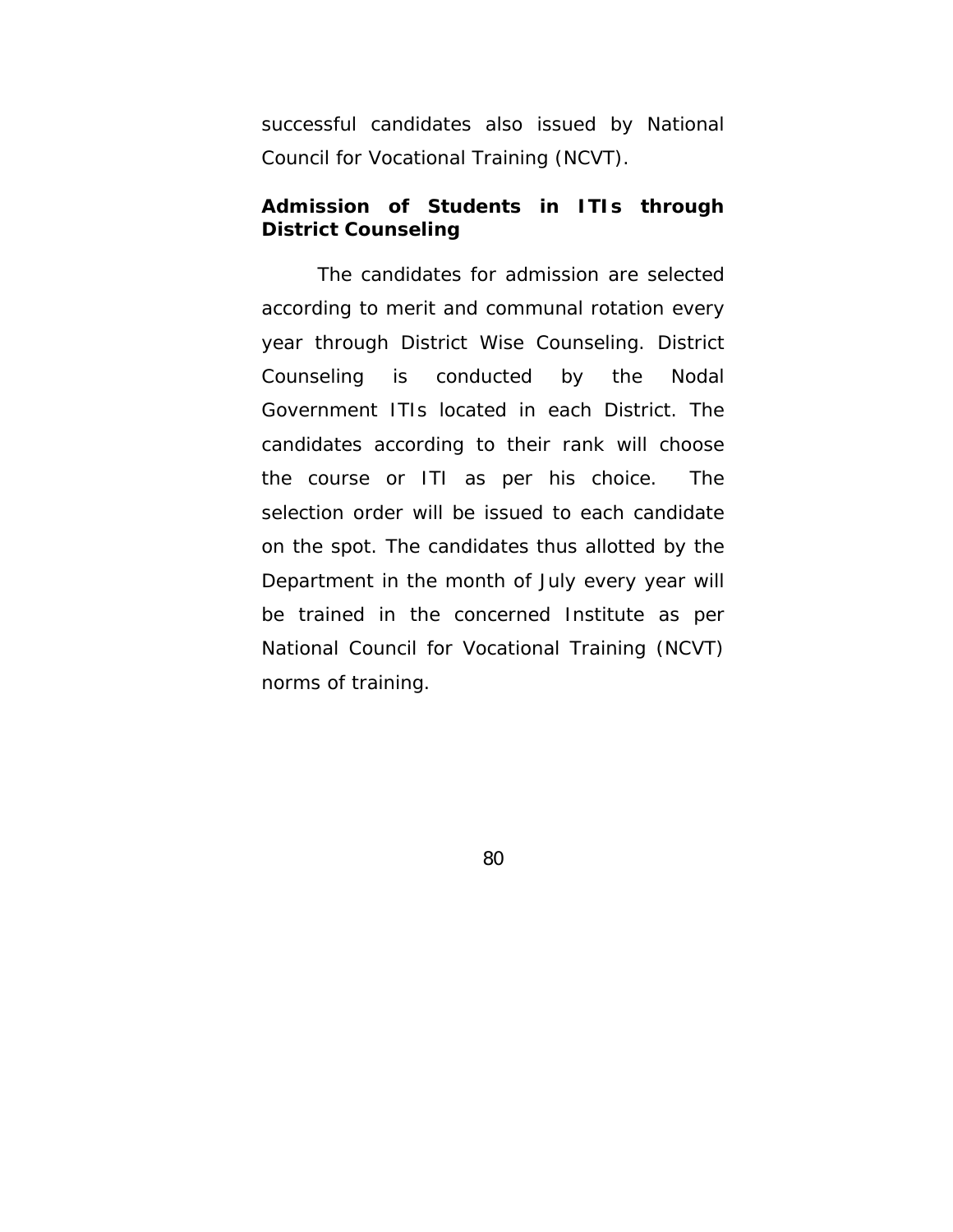#### **WELFARE SCHEMES TO THE TRAINEES**

 To encourage admission and active participation in skill training programme and to help the poor and downtrodden youth, tuition fee is waived by the Government and free training is offered to all the trainees of Government ITIs.

The Government have sanctioned the following concessions to the Government ITI and Government aided Private ITI trainees:-

- 1. Bus pass between their place of residence and the institute for 12 months
- 2. Two sets of uniforms per year to all the trainees
- 3. Bi-Cycle to all the trainees
- 4. Monthly stipend @ Rs.500/- to all the trainees irrespective of community and income
- 5. Laptop to all the trainees and
- 6. Text Books and Drawing instruments to all the trainees.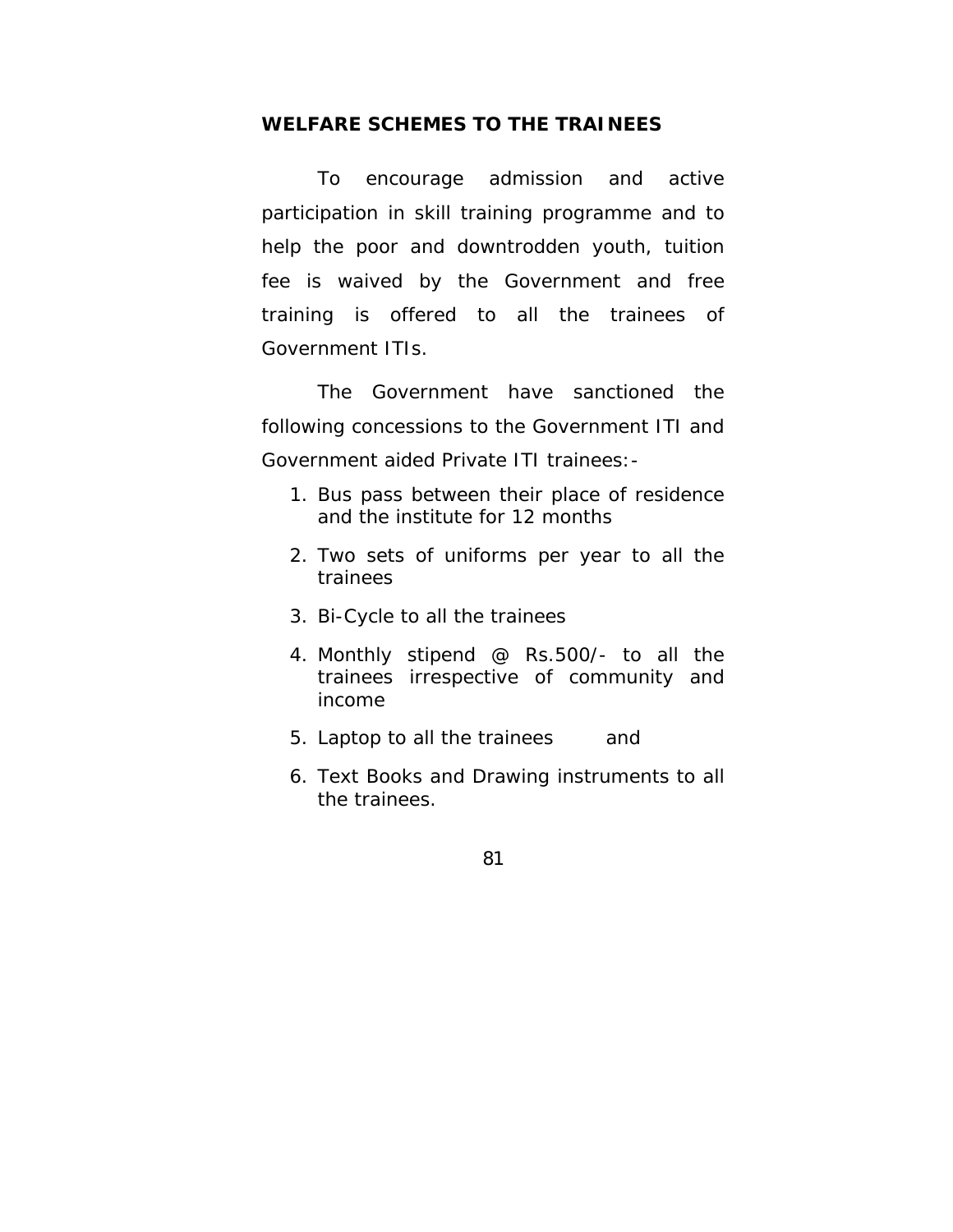#### **All India Trade Test and Certification**

Trade Test is conducted by National Council for Vocational Training (NCVT) for the trainees of affiliated ITIs on All India basis with a nationwide common examination schedule and common question papers. In 2014, 38,682 trainees both from Government and Private ITIs including the supplementary candidates have appeared in the All India trade Test under NCVT in our State. Pass out candidates are awarded with National Trade Certificate (NTC) by NCVT.

 With effect from August 2013 admission, semester system of examination has been introduced in the ITI training programme. Accordingly, two year courses have four semesters and one year courses have two semesters. At the end of each semester All India Trade Test is conducted.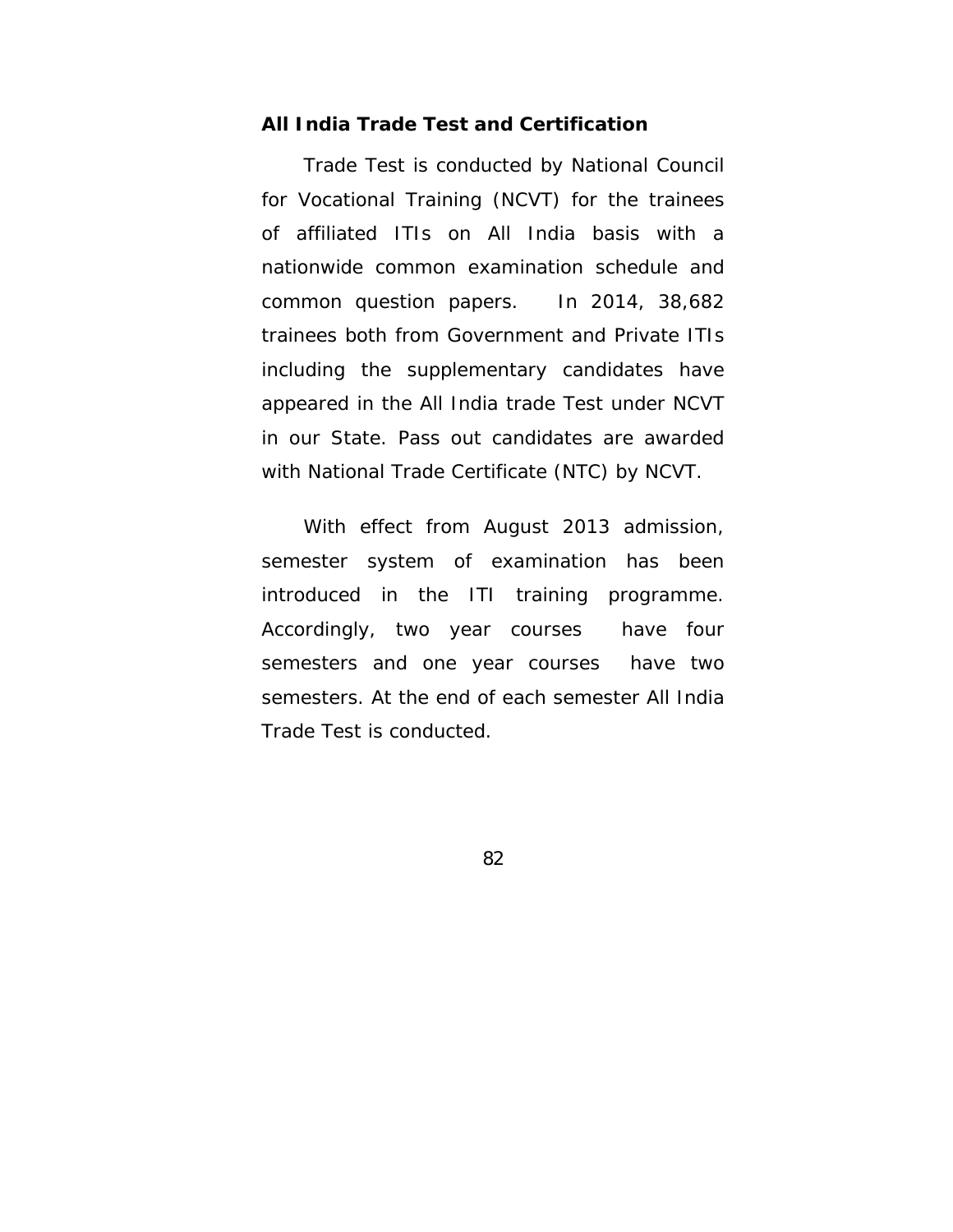The results of final examination in respect of Government ITIs for the last 3 years are given below:

| SI.<br>No.    | <b>Year of Exam</b> | Appeared | Passed | % Pass |
|---------------|---------------------|----------|--------|--------|
|               | 2012                | 9940     | 7571   | 76%    |
| $\mathcal{P}$ | 2013                | 10907    | 8632   | 79%    |
| 3             | 2014                | 6399     | 4861   | 76%    |
|               | Semester<br>Pattern | 8609     | 5367   | 62.34% |

## **Question Papers in Tamil Language**

 In All India Trade Test for ITI Students, Question Papers were issued by NCVT only in English and Hindi. The students who are 8<sup>th</sup> passed and above with rural background find it very difficult to understand the questions available in English and Hindi. With the effort of our Hon'ble Chief Minister of Tamil Nadu, the question papers in Tamil language is being supplied by NCVT with effect from July 2012.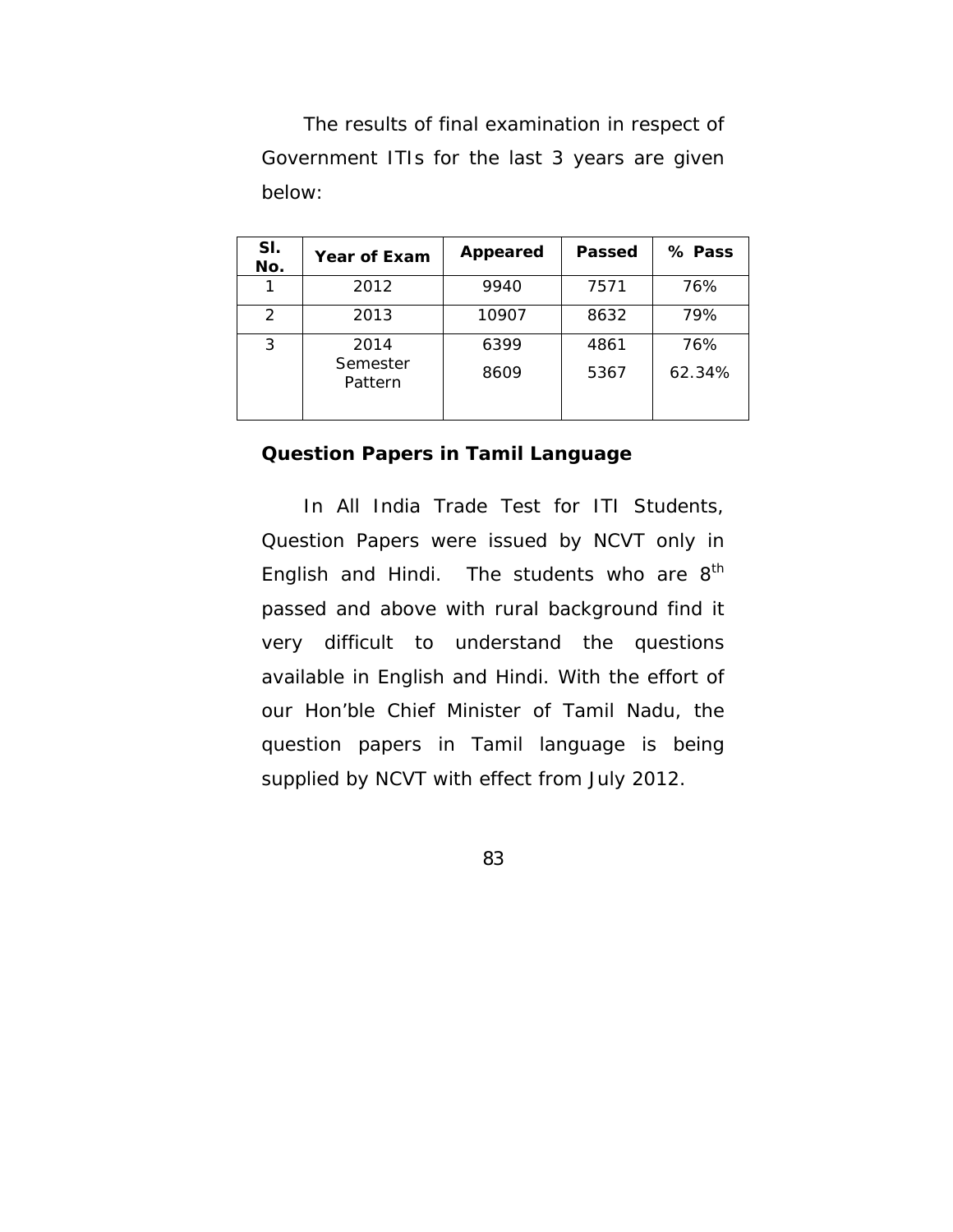#### **State Skill Competition**

State skill competition is conducted every year in 18 trades at the state level with a view to foster the spirit of healthy competition among the trainees of Industrial Training Institutes.. The State best trainee in each trade is awarded with a cash prize of Rs.25,000/- each and a Merit Certificate.

#### **All India Skill Competition**

 All India Skill Competition is conducted every year by Government of India in 15 trades. The State best trainee in each of the 15 trades from all the states compete at the All India Skill Competition. The best trainee at All India level in each trade is given a cash prize of Rs.50,000/ and a merit certificate by Government of India.

 The best State whose trainees secure the highest total marks among all the trades is awarded a merit certificate and a running shield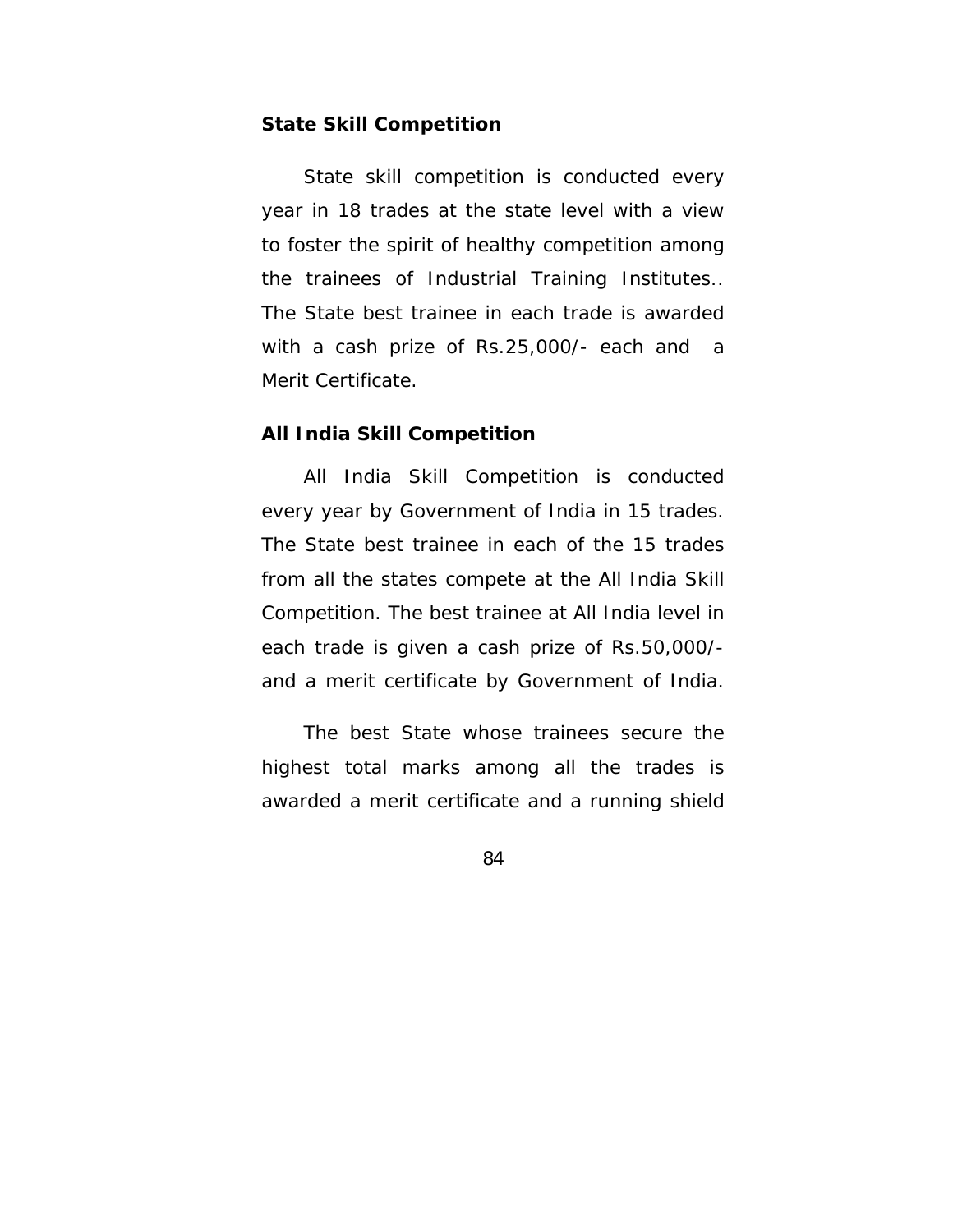medal by Government of India. Out of 50 All India Skill Competitions held so far, Tamil Nadu alone has been declared as the Best State 22 times. So far, 34 Students were benefited.

## **TRAINING FOR SCHEDULED CASTE/ SCHEDULED TRIBE**

 Vocational Training is given to the Scheduled Caste and Scheduled Tribe youths, in different trades to enhance their employability in getting decent job and by the way to improve their Socio-Economic conditions.

 A Government Industrial Training Institutes is functioning at Chidambaram in Cuddalore District is exclusively for Scheduled Caste with total seat of 200.

 Six Government Industrial Training Institutes viz., Sankarapuram in Villupuram District, Anaikatti in Coimbatore District, Karumandurai in Salem District,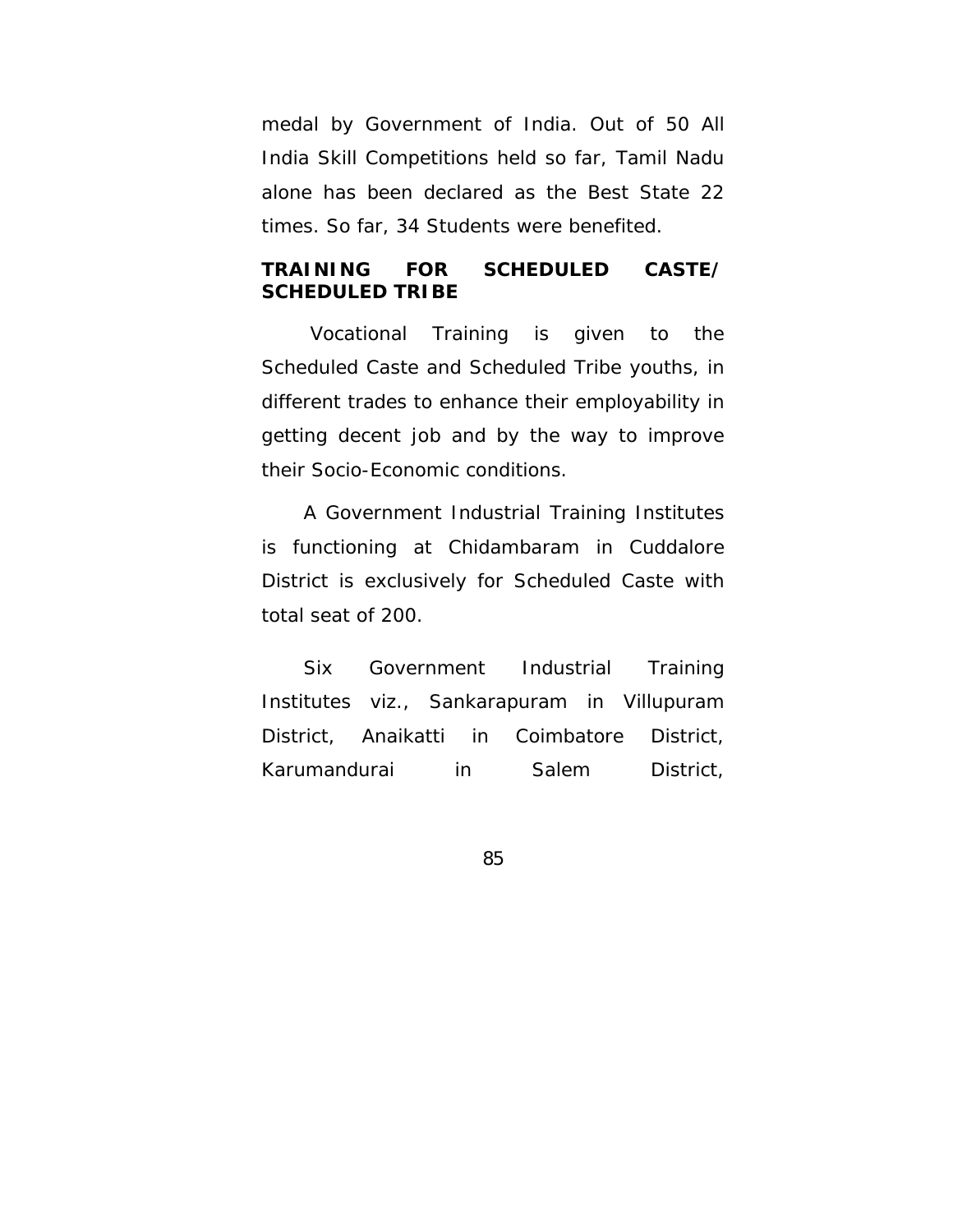Jamunamarathur in Thiruvannamalai District, Kolli Hills in Namakkal District, and Gudalur in The Nilgiris District are functioning exclusively for Scheduled Tribe with total seat of 1215.

#### **Women Training**

Under Craftsmen Training Scheme Skill development training for women is offered in 12 Government ITIs exclusively functioning for women in Guindy, Ambattur, Karur, Andipatti, Namakkal, Dindigul, Madurai, Coimbatore, Salem, Nagercoil, Cuddalore and Pullambadi with total seats of 3058. Further, Separate women wings have been set up at Government ITIs viz., Thanjavur, Ramanathapuram and Hosur with total seating capacity of 356 seats. There is no upper age limit for girls admitted in all ITIs. Apart from this, 30% of seats are reserved for women candidates in all Government Industrial Training Institutes.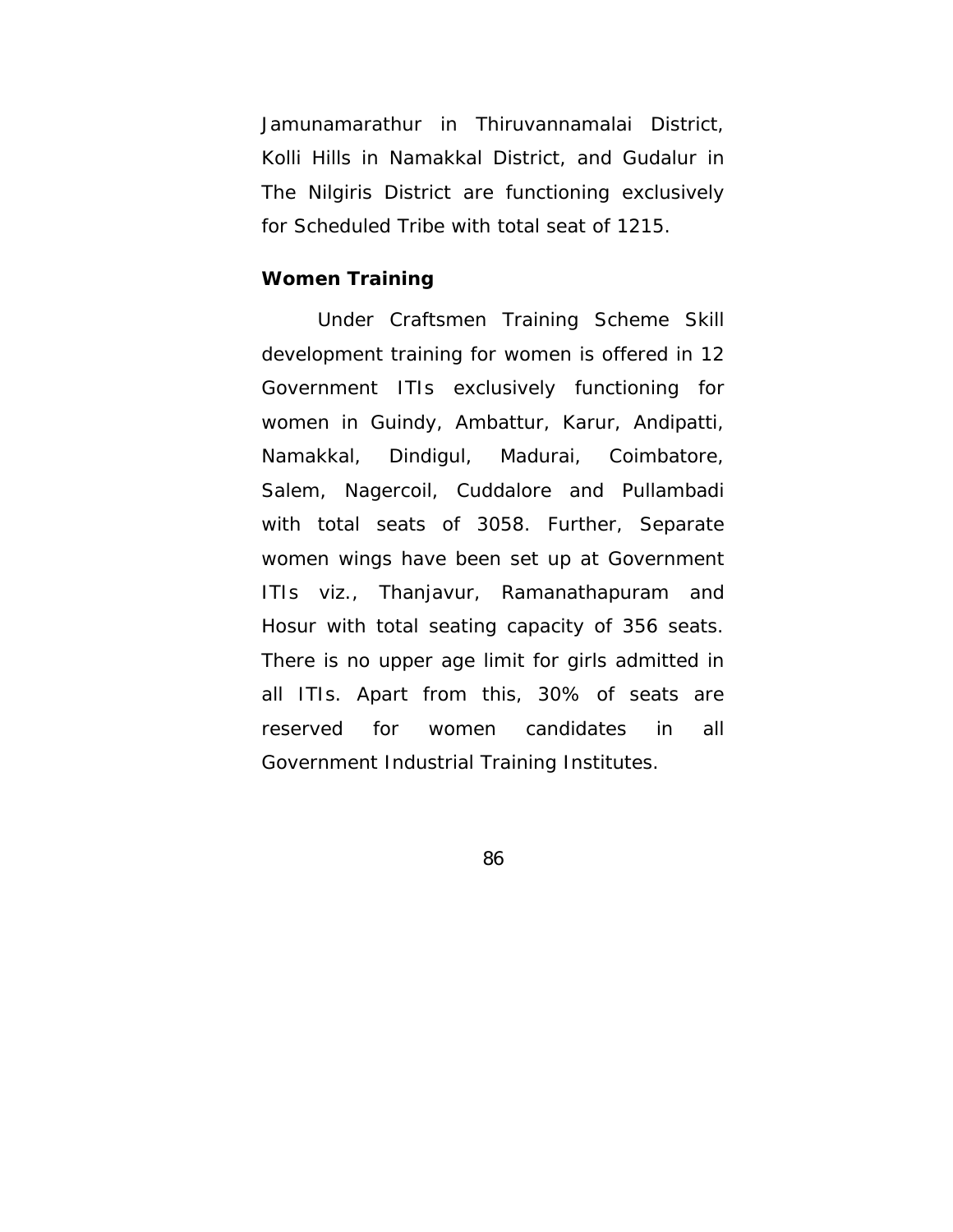### **PRIVATE ITIs**

At present there are 658 Private affiliated ITIs in Tamil Nadu with a total seating capacity of 68,334. These Private ITIs are affiliated with National Council for Vocational Training (NCVT) and are imparting training in National Council for Vocational Training approved courses.

### **Training Cost Reimbursement Scheme for Private ITI students**

The private institutes willing to come under this scheme has to surrender 50% of their seats to the Department. The 50% seats available in Private Industrial Training Institutes under Government quota are filled up through District Counseling. State Government is reimbursing the training cost to the private institutes on behalf of the candidates.

The reimbursement of the cost of training under the scheme would be at the rate of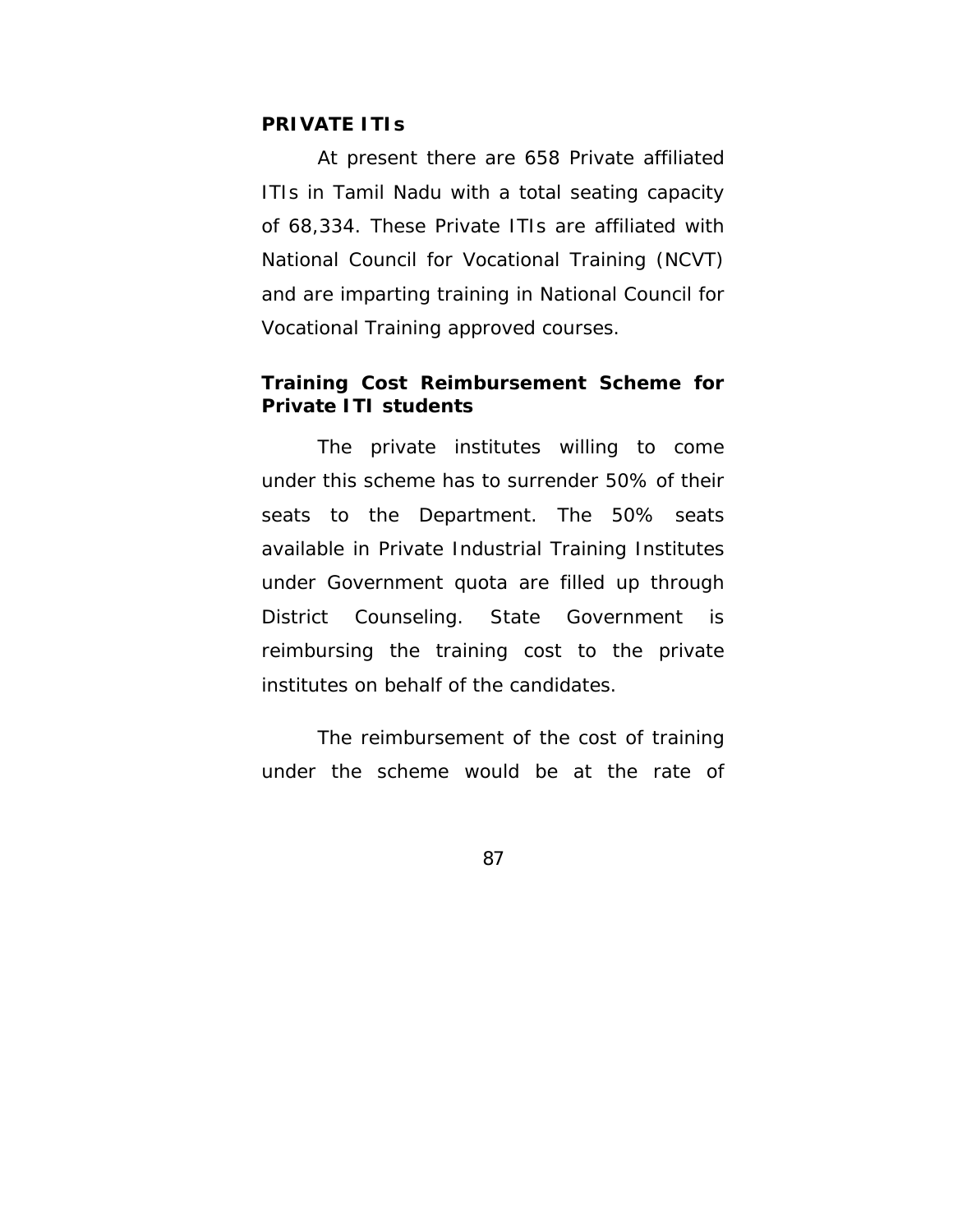Rs.10,000/- per trainee per year in rural areas and Rs.12,000/- per trainee per year in urban areas. For two year courses, reimbursement of Rs.20,000/- per student for rural institutes and Rs.24,000/- per student for institutes located in Municipalities and Corporation limits is eligible. This support is meant for the complete process i.e. towards mobilization and recruitment of trainees, training of trainers, cost of trainers, preparation of training location, training equipment, consumables, training materials, utilities, boarding/lodging of trainees if required, assessment and certification of trainees etc,. In 2014-2015, under this scheme, 8322 students have been admitted in the private ITIs through District Counseling.

## **Examination and Certification system for the Private Candidates**

 Candidates having minimum entry qualification prescribed for regular course for a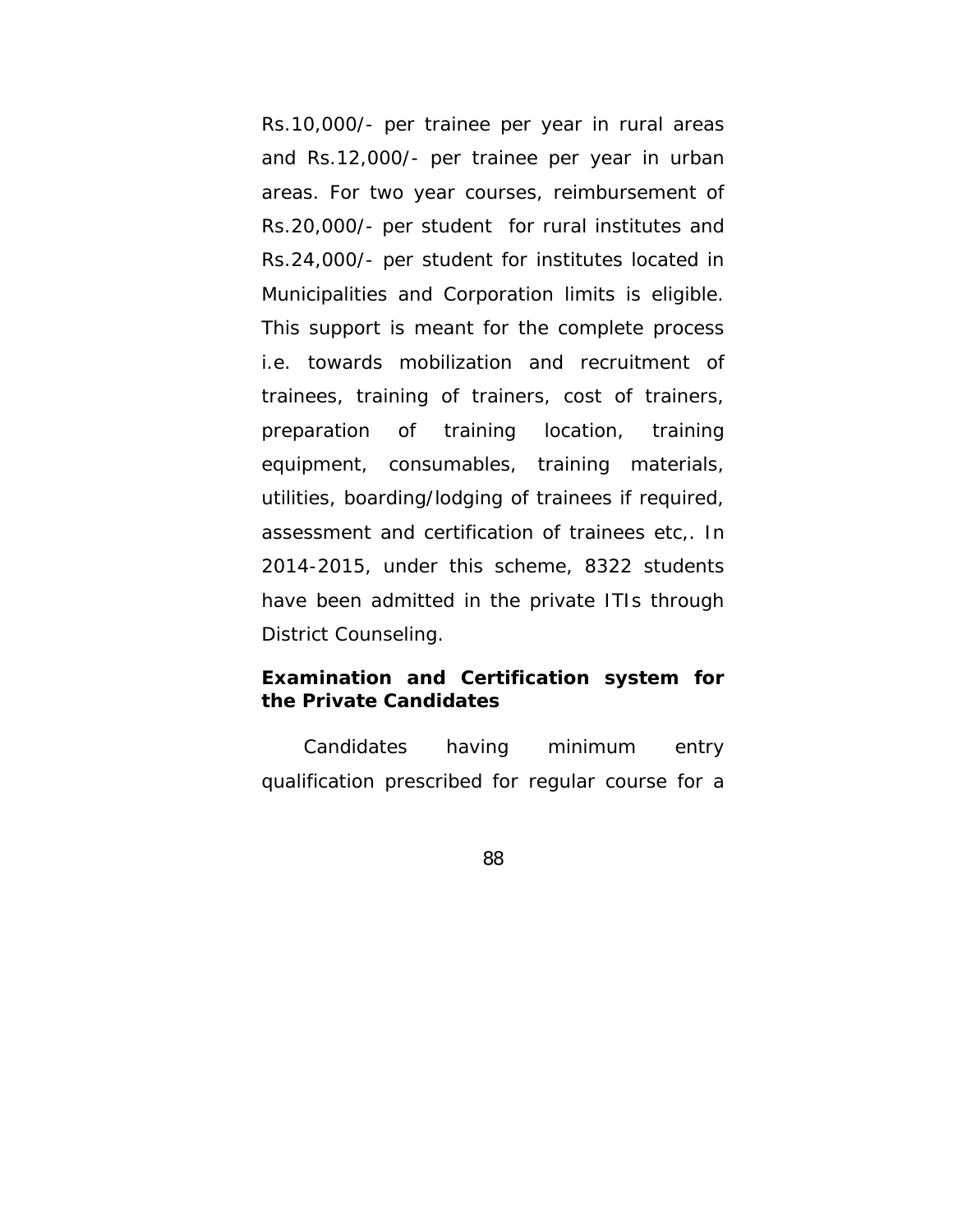particular trade under Craftsmen Training Scheme (CTS) and possessing minimum 3 years experience in the relevant trade in establishments implementing Apprenticeship Training Scheme/ Establishments covered under Factories Act or registered with any Government / local authorities will be allowed to appear for the All India Trade Test as a private candidate. The successful candidates in all India Trade test are awarded National Trade Certificate (NTC) by National Council for Vocational Training (NCVT). A screening Test is conducted by the department in the month of December every year to select the candidates eligible for appearing all India Trade Test. So far, 156 candidates appeared in last three years and 57 candidates were passed.

#### **Wireman Helper Competency Examination**

"Wireman Helper Competency" Examination is conducted by the department once in 3 years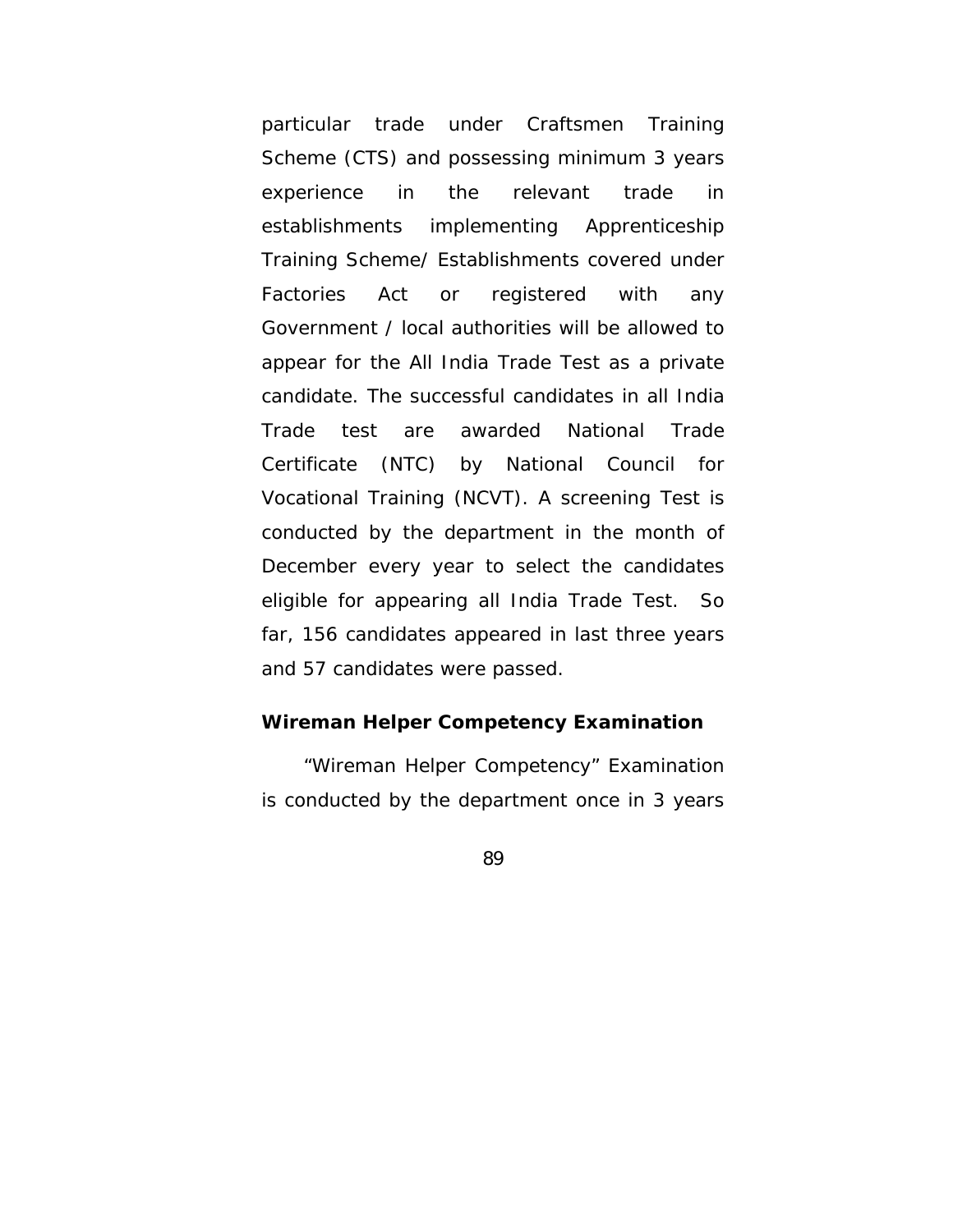to test and certify skill of the candidates who have acquired skill through experience in House wiring Skills,. Candidates with 21 years of age and having a minimum work experience of 5 years with an electrical contractor or in a recognized establishment are eligible to appear for this examination. The last examination was held in December 2012. There were 3,113 candidates had appeared for the Examinations and SCVT Certificates were issued to 2,649 successful candidates by the State. The next examination will be held in December 2015.

#### **Training programmes for the Trainers**

 ITI instructors are deputed for training to various institutions run by Government of India like Central Training Institute (CTI), Advanced Training Institute (ATI) at Chennai and Apex Hi-tech Institute at Bangaluru. This training equips them with the latest technology and skill in the areas like Teaching Techniques, use of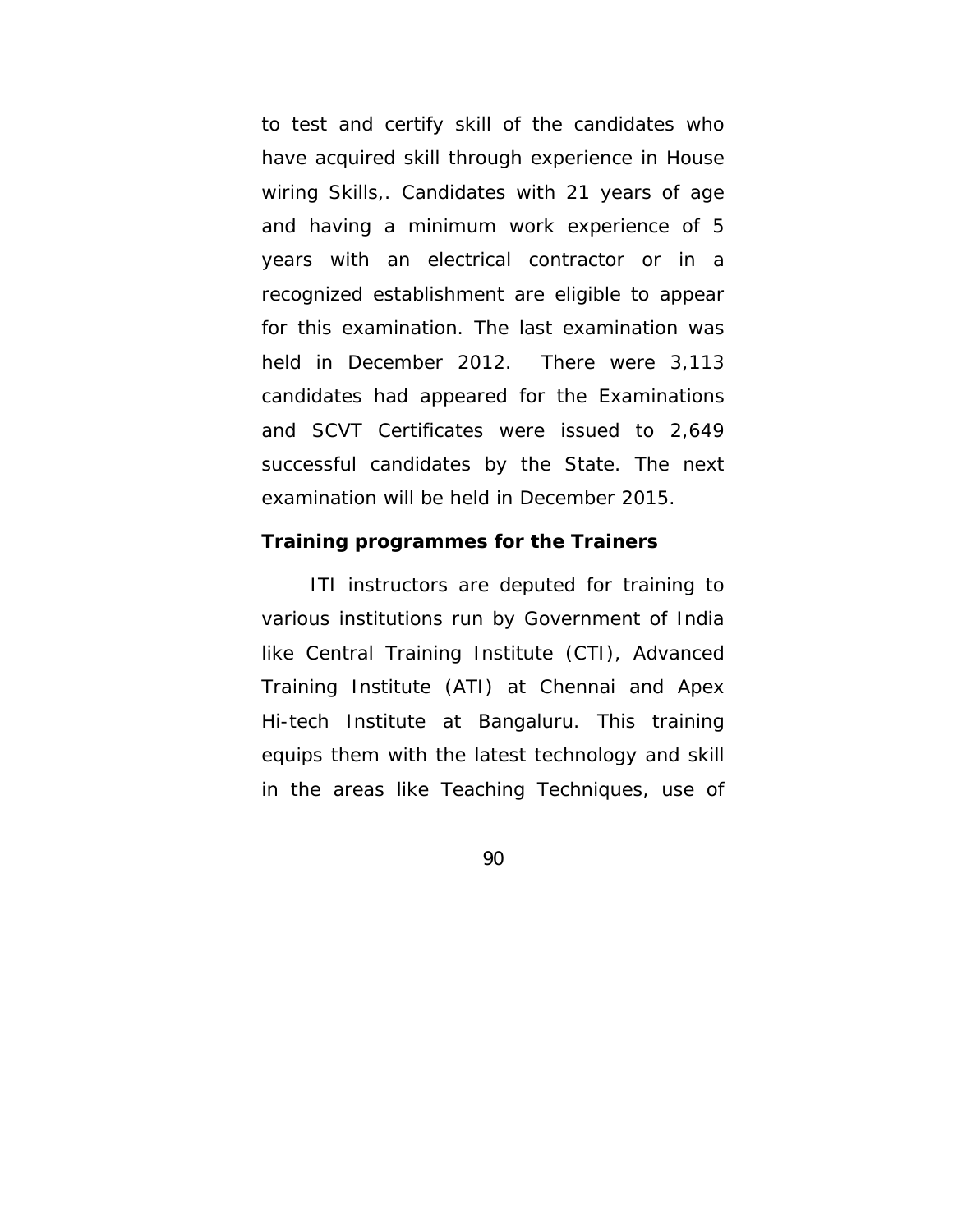Audio Visual Aids in teaching, Classroom Management etc. In 2014-15, about 292 instructors had been sent for training. In the current year (2015-16), 182 instructors have been deputed for training.

#### **Dr. Radhakrishnan Best Teacher Award**

 Every year, 12 Best Teachers (Principal-2, Training Officer-2, Assistant Training Officer-4 and Junior Training Officer-4) of Government ITIs are selected who show exemplary performance in imparting training. Best Teacher award in the name of Dr. Radhakrishnan award is given to them. This award comprises a cash prize of Rs.10000/- each along with a Merit Certificate.

## **CENTRES OF EXCELLENCE (UP-GRADATION OF GOVERNMENT ITIS)**

 This is Centrally Sponsored scheme, intended for enhancement of the quality of skill training imparted in Govt. ITIs on par with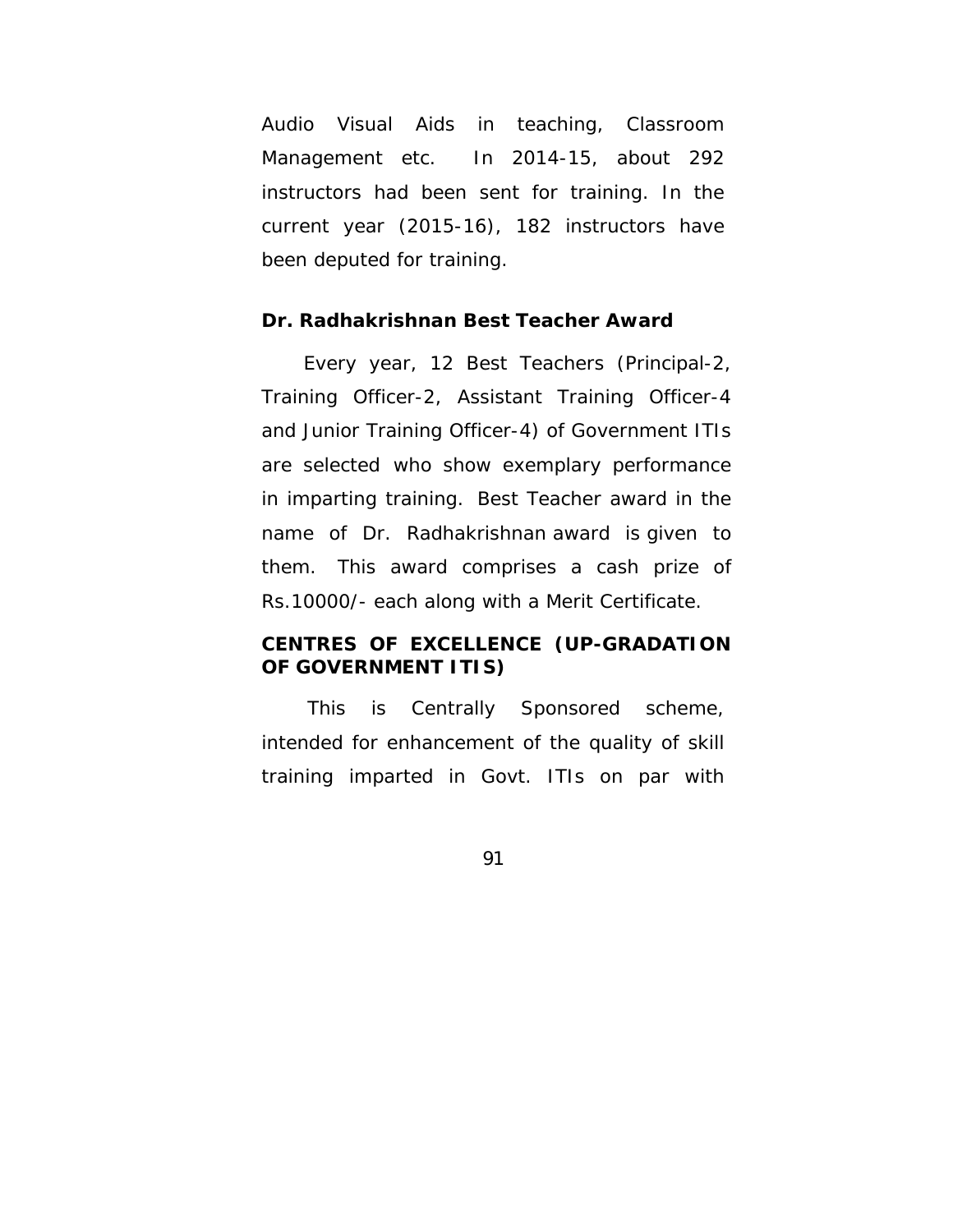market demands. There are 22 Government Industrial Training Institutes have been upgraded in 10 sectors as Centre of Excellence (CoE). The salient features of the scheme include Broad Based multi-skill training during the first year, followed by advanced and specialized modular training in the second year with multi entry and multi exit options. Certification is done by National Council for Vocational Training (NCVT). The expenditure is shared between the Central and State Government in the ratio of 75:25.

 In domestic pattern, 5 Government ITIs have been upgraded at an outlay of Rs.1.60 crore each. In World Bank assisted Vocational Training Improvement Project(VTIP), 14 Govt. ITIs at an outlay of Rs.3.50 crore each and 3 Government ITIs have been upgraded at an outlay of Rs.2.00 crore each. By introduction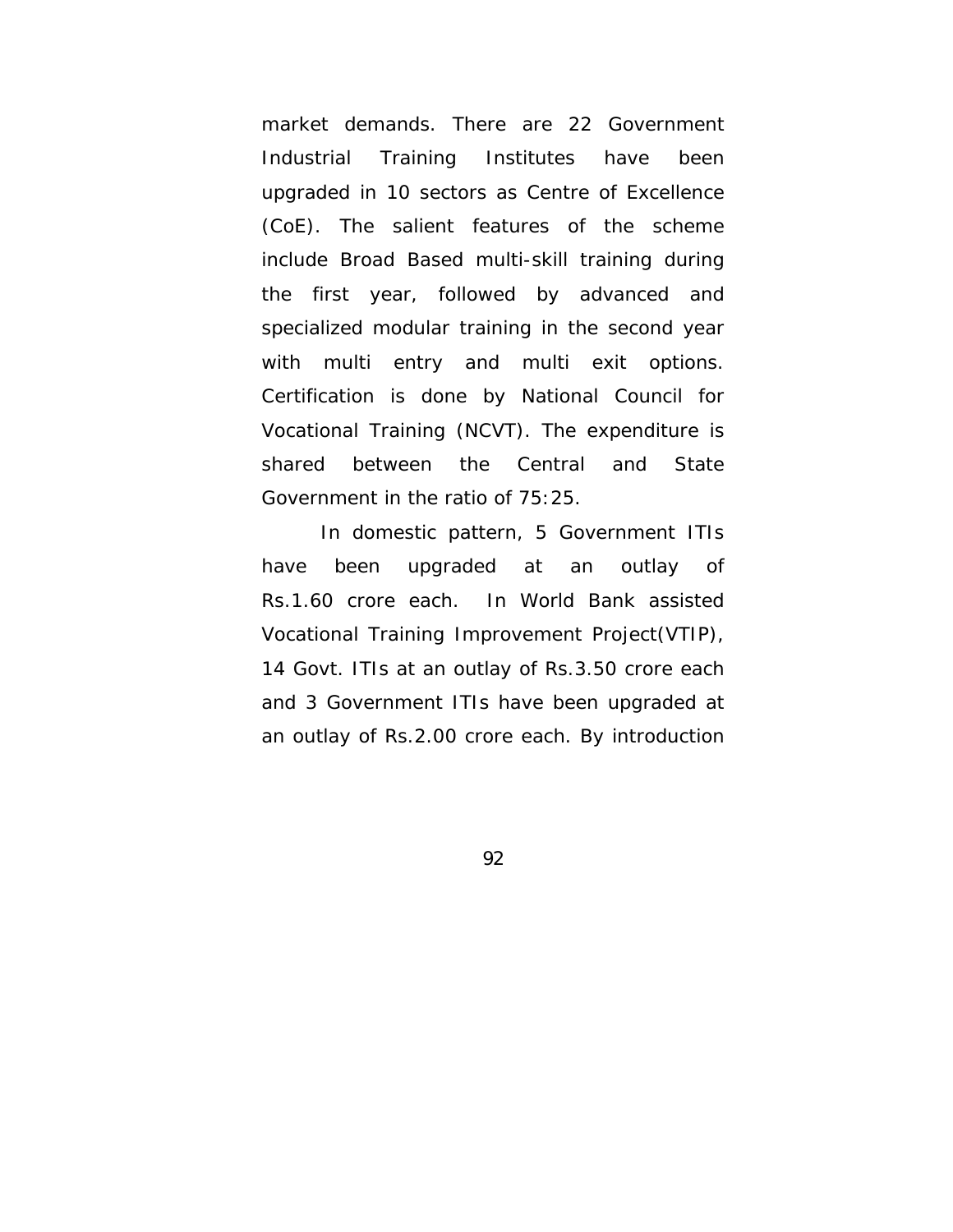of this scheme, admission intake has been increased by 5074 seats in these 22 ITIs.

 This scheme envisaged for construction of new buildings for ITI and purchase of Tools and equipments for ITIs. On appraisal of the scheme implementation in our State, Government of India released additional fund of Rs.22.57 crores for 17 ITIs. Further, Incentive fund at an outlay of Rs.3.49 crores have been sanctioned for 2 domestic funded ITIs. As on 31.07.2015 a sum of Rs.85.45 Crores have been sanctioned by the Government, out of which Rs.64.39 Crores have been spent.

 The sector wise details of project ITIs is tabulated as below

| SI.No. | Name of the<br><b>Institute</b> | Name of<br><b>Trade</b> |  |
|--------|---------------------------------|-------------------------|--|
|        | <b>Domestic Funding</b>         |                         |  |
|        | Ambattur                        | Automobile              |  |
| 2      | Trichy                          | Production and          |  |
|        |                                 | Manufacturing           |  |
| 3      | Coimbatore                      | Production and          |  |
|        |                                 | Manufacturing           |  |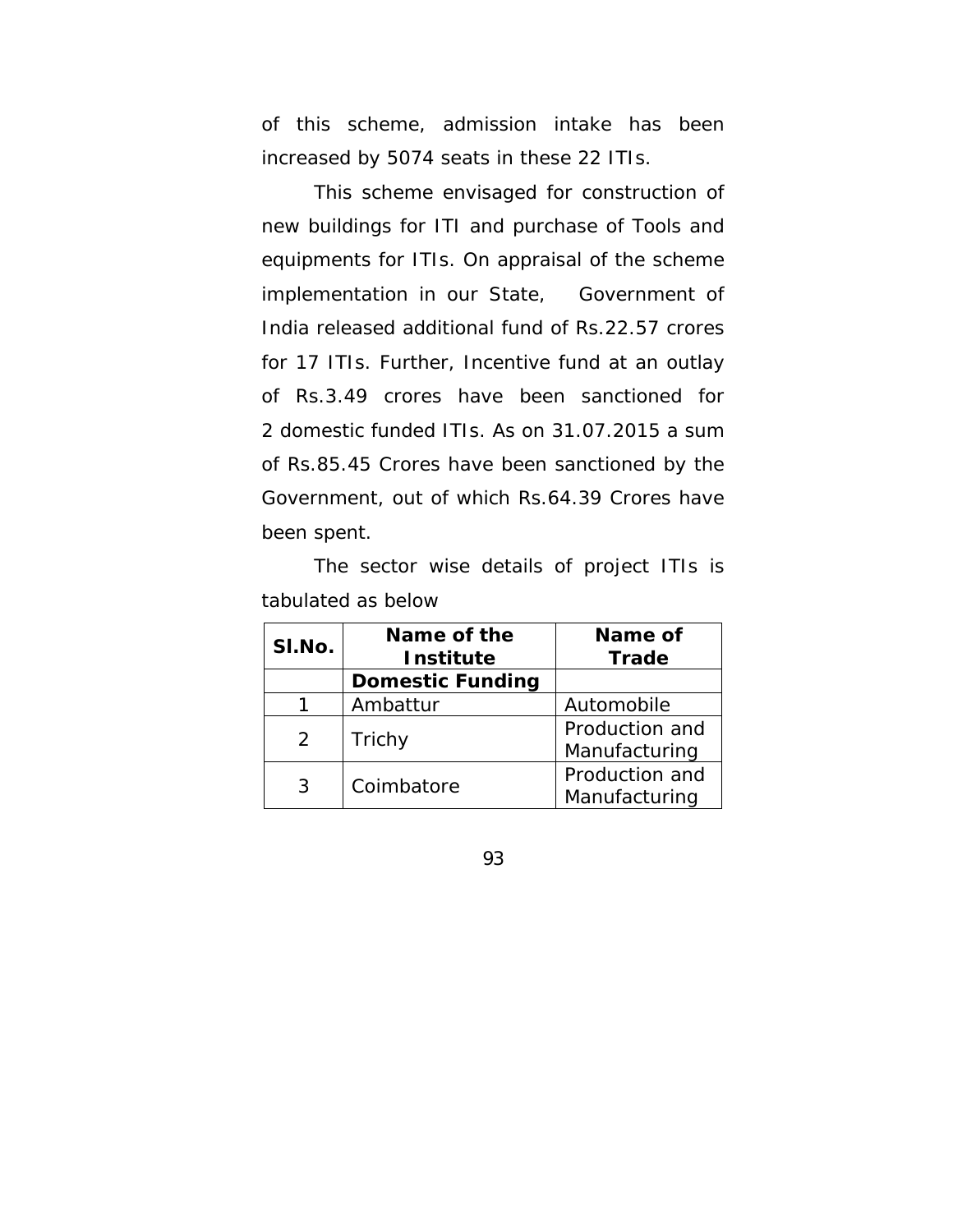| $\overline{4}$ | Hosur               | Production and<br>Manufacturing |  |
|----------------|---------------------|---------------------------------|--|
| 5              |                     | Fabrication                     |  |
|                | Salem               | (Fitting &                      |  |
|                |                     | Welding)                        |  |
|                | <b>World Bank</b>   |                                 |  |
|                | funding (VTIP)      |                                 |  |
| 6              | Guindy (Women)      | Apparel                         |  |
| $\overline{7}$ | Vellore             | Leather goods                   |  |
|                |                     | and Footwear                    |  |
| 8              | Pettai, Tirunelveli | Electrical                      |  |
| 9              | Madurai             | Automobile                      |  |
| 10             |                     | Hospitality                     |  |
|                | Guindy              | Management                      |  |
| 11             | Chengalpattu        | Production and                  |  |
|                |                     | Manufacturing                   |  |
|                | North Chennai       | Construction                    |  |
| 12             |                     | and Wood                        |  |
|                |                     | Working                         |  |
|                |                     | Fabrication                     |  |
| 13             | Thanjavur           | (Fitting &                      |  |
|                |                     | Welding)                        |  |
| 14             | Cuddalore           | Plastic                         |  |
|                |                     | Processing                      |  |
|                | Coimbatore (Women)  | Information                     |  |
|                |                     | Technology,                     |  |
| 15             |                     | Cutting and                     |  |
|                |                     | Sewing and                      |  |
|                |                     | Fashion                         |  |
|                |                     | Technology                      |  |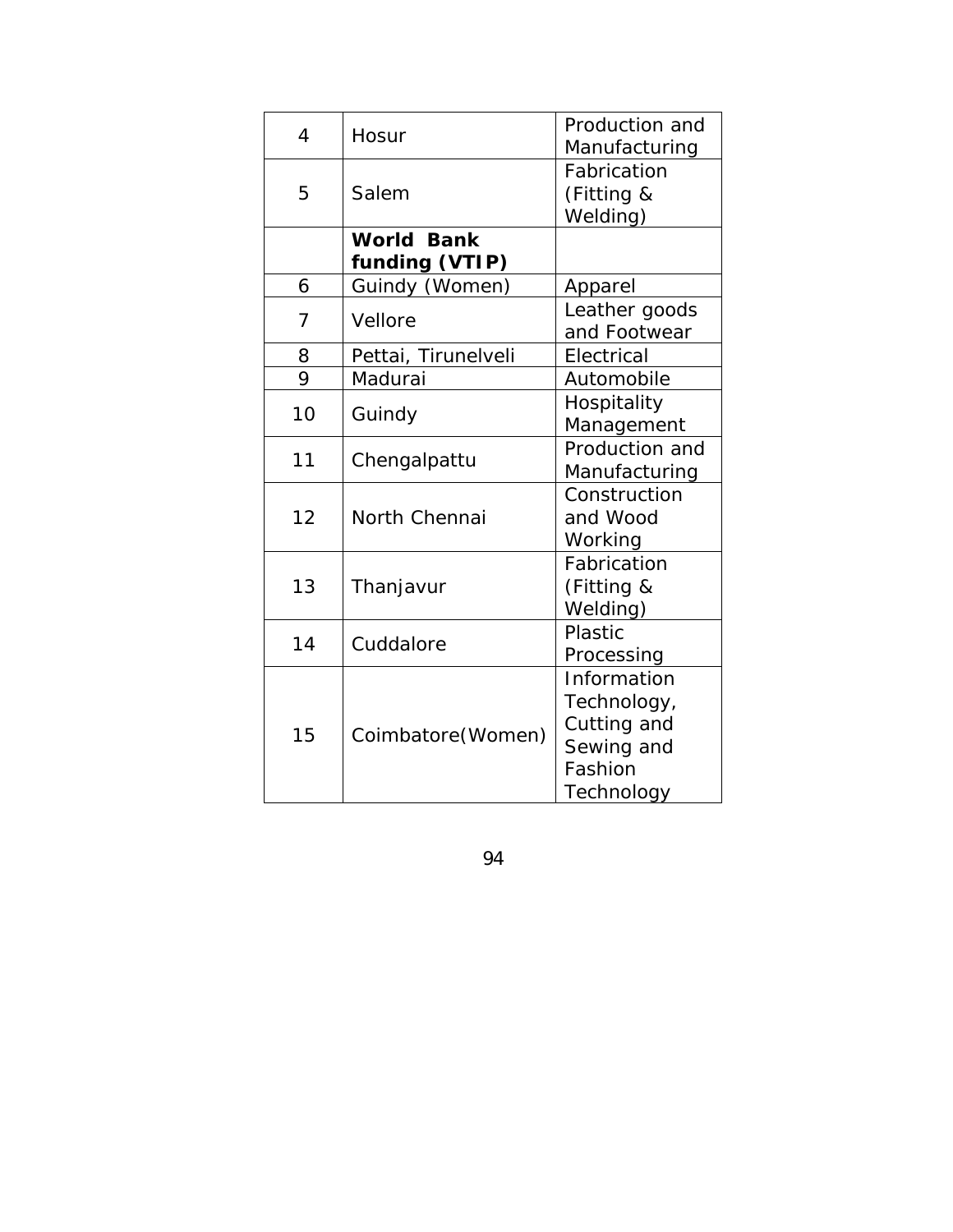| 16 | Tuticorin    | Fabrication<br>(Fitting &<br>Welding)     |  |
|----|--------------|-------------------------------------------|--|
| 17 | Karaikudi    | Fabrication<br>(Fitting &<br>Welding)     |  |
| 18 | Dharmapuri   | Automobile,<br>Machinist and<br>Welder    |  |
| 19 | Dharapuram   | Production and<br>Manufacturing           |  |
| 20 | Ariyalur     | Welder                                    |  |
| 21 | Nagapattinam | Fitter and<br>Welder                      |  |
| 22 | Dindugul     | Electrician and<br>Spinning<br>Technician |  |

## **Up-gradation Of Government ITIs under Public Private Partnership Mode**

 The Government introduced this scheme to improve the Industry and Institute linkage so as to enhance the participation of Private Sector in skill development activities. 32 Government ITIs have been upgraded in phased manner with an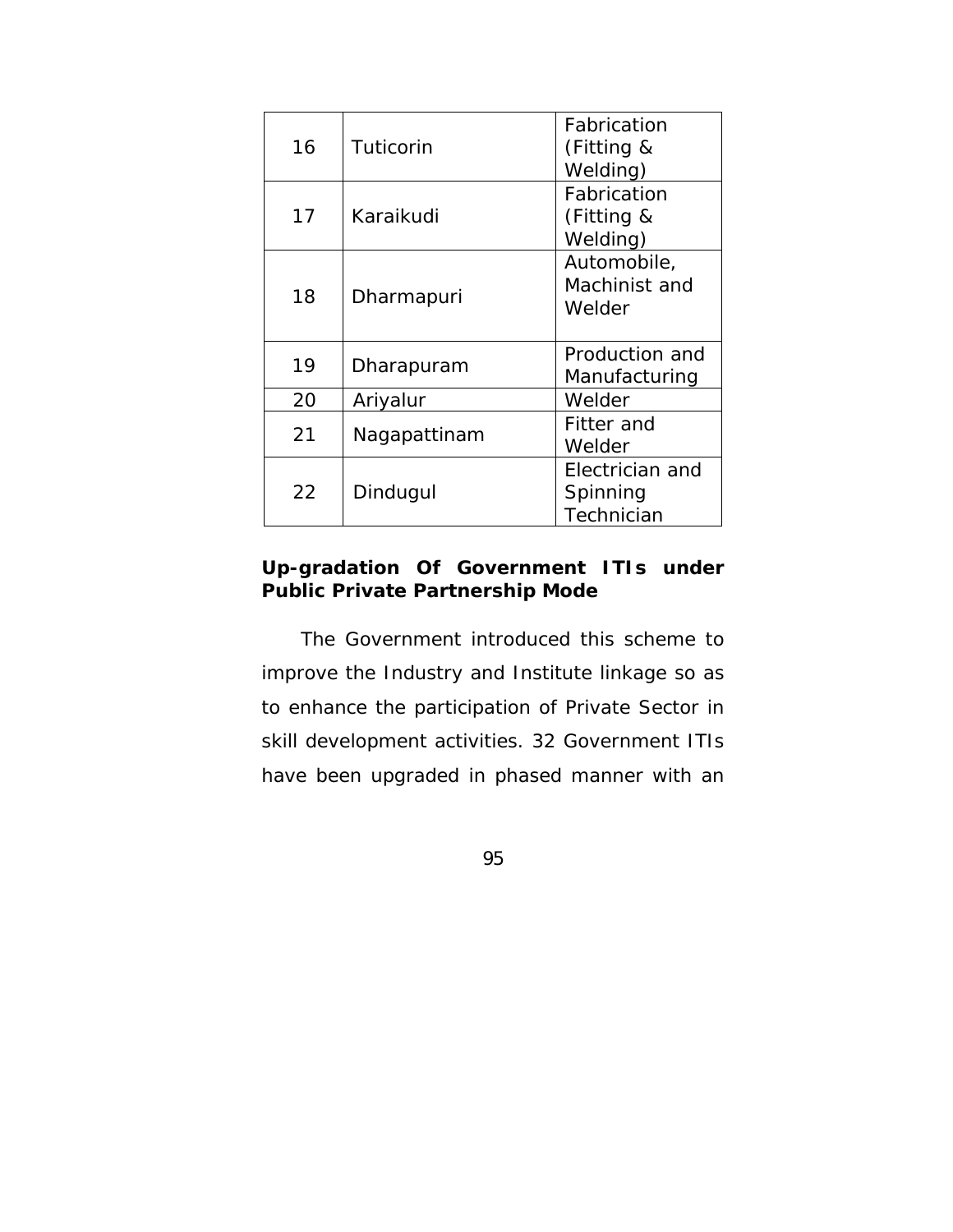interest free loan of Rs.2.50 crores each to upgrade Civil infrastructure, to procure additional tools & equipments as per latest syllabus.

 Each Institute is managed by a Institute Management Committee (IMC) headed by an industry partner that included 5 representatives each from Government and industry. The Institute Management Committee (IMC) is registered as a society and entrusted with the task of managing the affairs of the ITI in accordance to the terms and conditions laid down in the tripartite Memorandum of Agreement.

 The Government has provided adequate administrative and financial powers to the IMC to assess emerging skill requirements in the area by conducting short-term training courses and providing placement to the successful trainees.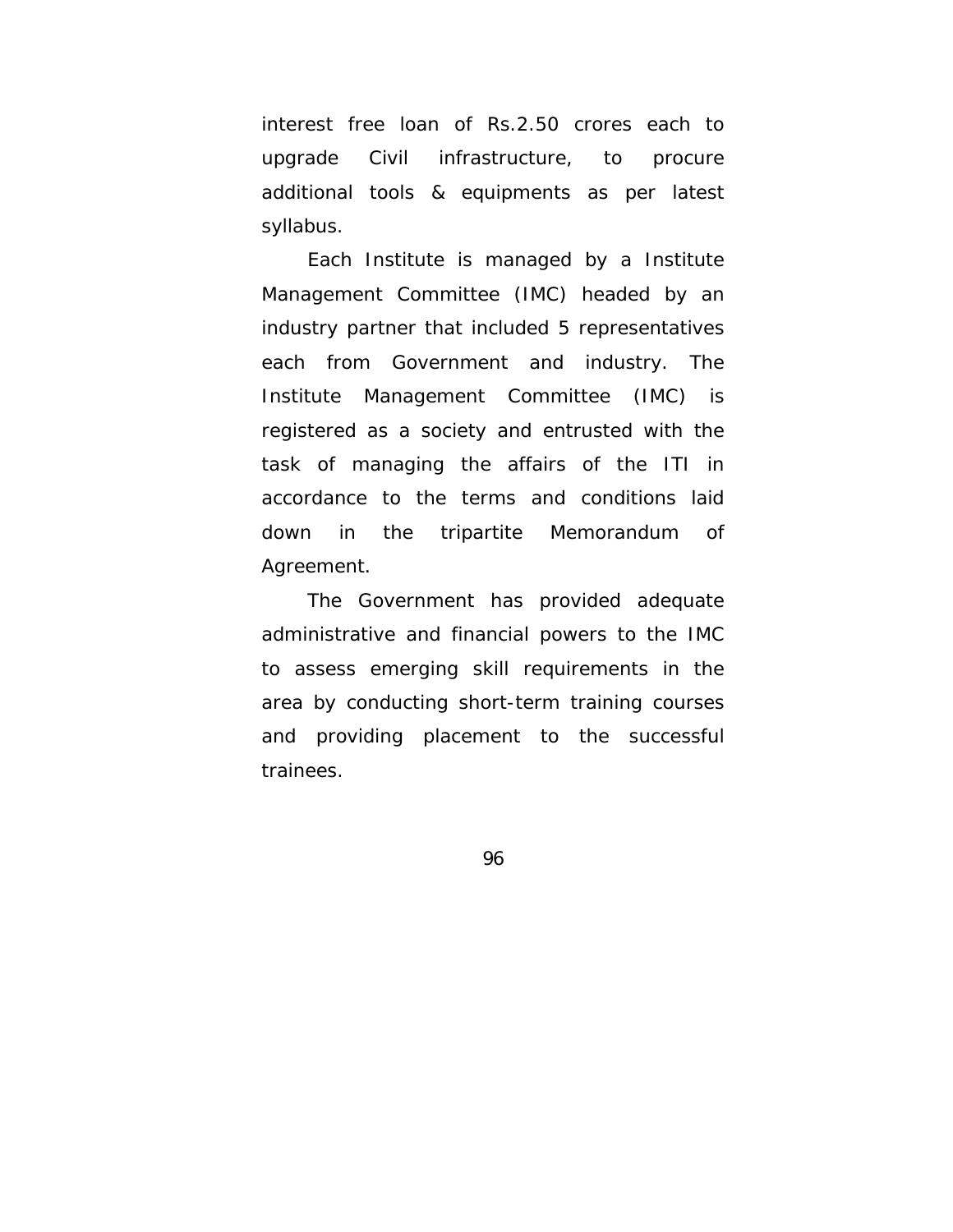The Scheme involves the preparation of an Institute Development Plan (IDP) which lays down the road map for the development of the Institute with Key Performance Indicators as objectives to be achieved in 5 years. An interest free loan of Rs.2.50 Crore is released to IMC of each ITI repayable in 20 equal annual installments after a moratorium period of 10 years. Apart from functional autonomy, the IMCs are also allowed to determine 20% admissions in the ITI as management quota seats. So far, 18 new trades with seating capacity of 1097 students have been exclusively introduced in the project ITIs under this scheme. Industry Partners are helping the Project ITIs in the following areas

- 1. Civil Work and procurement of machinery and equipment as per scheme guidelines
- 2. Industrial Visit for trainees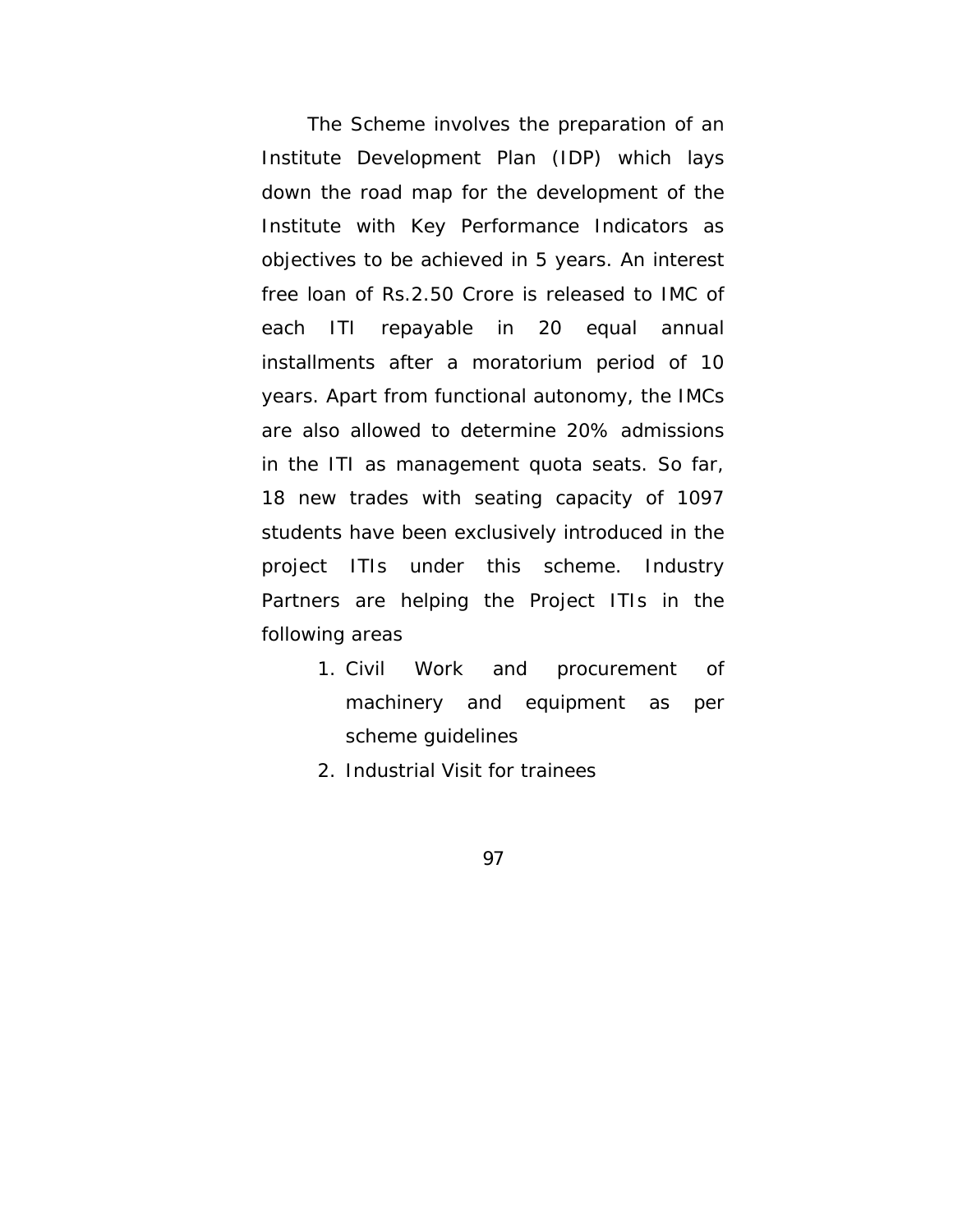- 3. Inplant training for trainees
- 4. Guest Lectures by Executives from the Industry at Project ITIs
- 5. Maintenance of Machineries and Equipment
- 6. Donation of Machinery, equipment and tools for the ITI

 The Industry Partners so far contributed various machineries and equipment worth of Rs.134.00 lakhs to the Project ITIs.

## **Industrial Schools**

 There are 635 self financing Private Industrial Schools functioning in Tamil Nadu. They train the youths depending on the employment opportunities available in Districts. At present, 22149 candidates are undergoing training in industrial schools. Skill Training is offered in 90 trades mainly in Automobile, catering, Electrical, Electronics, Welding,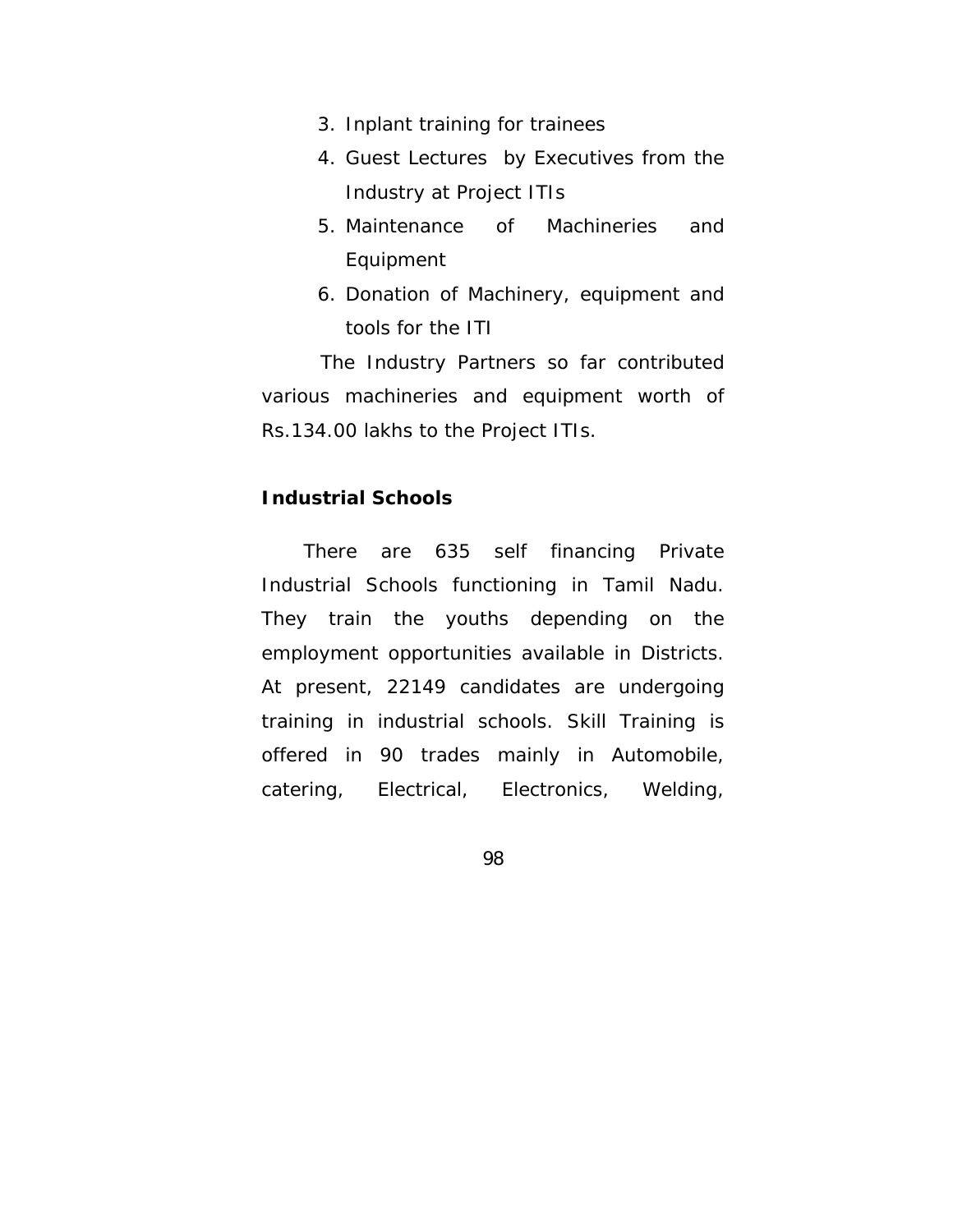tailoring, Computer application, beautician, Office Automation etc. Training period ranges from 45 days to 3 years for short term and for long term courses depending on the trades. 8<sup>th</sup> standard pass and 10<sup>th</sup> standard pass candidates are admitted for training. Training starts from 1st July of every year for long term courses. State Level examination is conducted for long term courses and Certificates are issued to the successful candidates by the State Government. Technical Teacher's Training Certificate Course is conducted under this scheme, which is the eligible certificate for appointment as technical teachers in schools. 44 Industrial Schools including minority status institutions are receiving maintenance grant from the Government every year out of which 22 institutes have also got NCVT affiliation and upgraded as Industrial Training Institutes.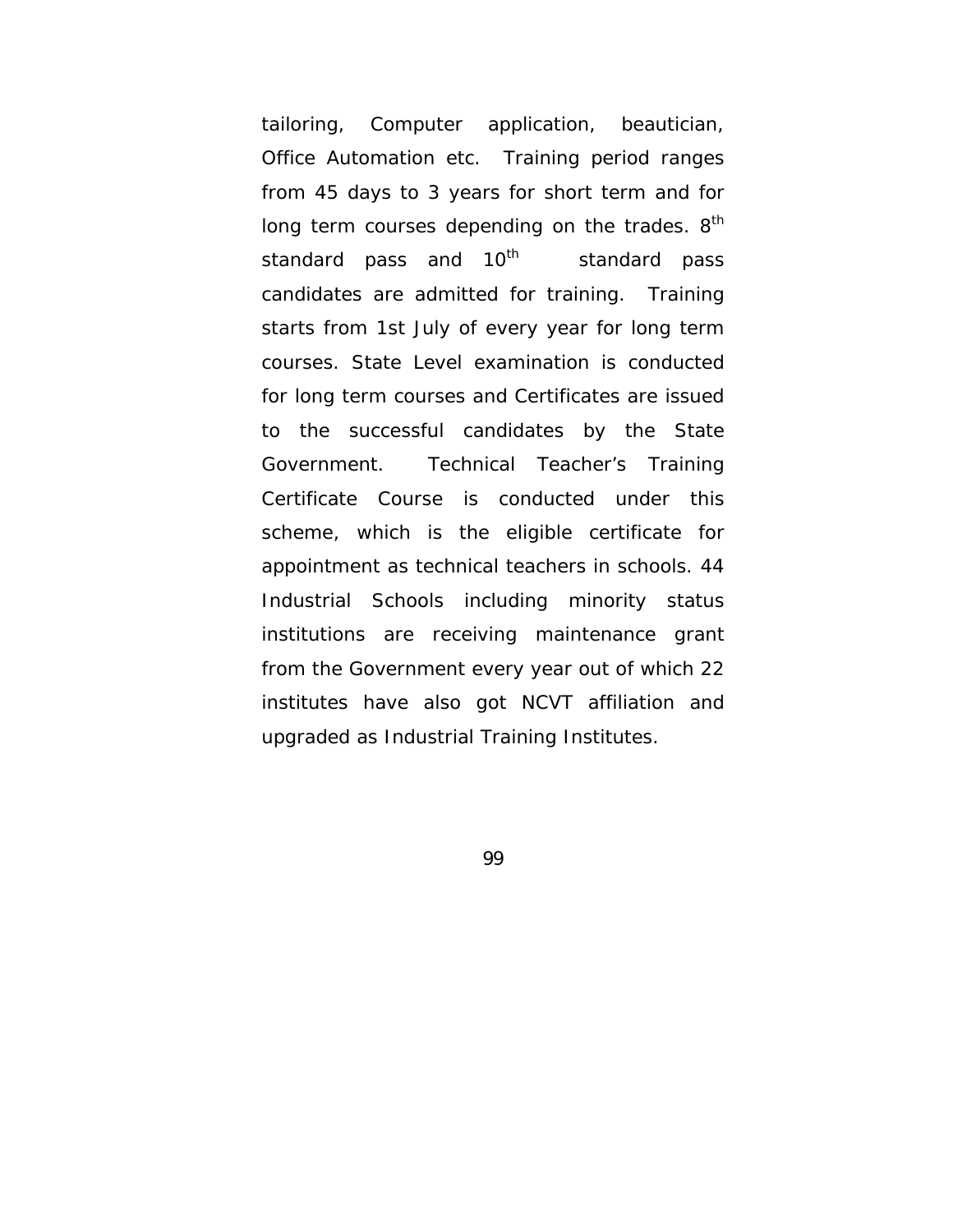| SI.<br>No. | <b>Year of Exam</b> | Appeared | Passed | % Pass |
|------------|---------------------|----------|--------|--------|
|            | 2012                | 18,623   | 13,688 | 73.50  |
| 2          | 2013                | 15,703   | 13,566 | 86.39  |
| 3          | 2014                | 16,707   | 14,843 | 88.84  |

 The result of Industrial School final examination for the last 3 years is given below:

## **Skill Development Initiative – Modular Employable Skill (SDI–MES)**

 A demand driven short–term training Modules have been introduced under the scheme titled "Skill Development Initiative – Modular Employable Skill" (SDI – MES) to enable the school drop outs and college drop outs to acquire skill in a short span.

 The scheme offers multi – entry and multi exit options, flexible delivery schedule and lifelong learning. Courses are available for persons having completed minimum 5<sup>th</sup> standard and attained the age of 14 years. Testing of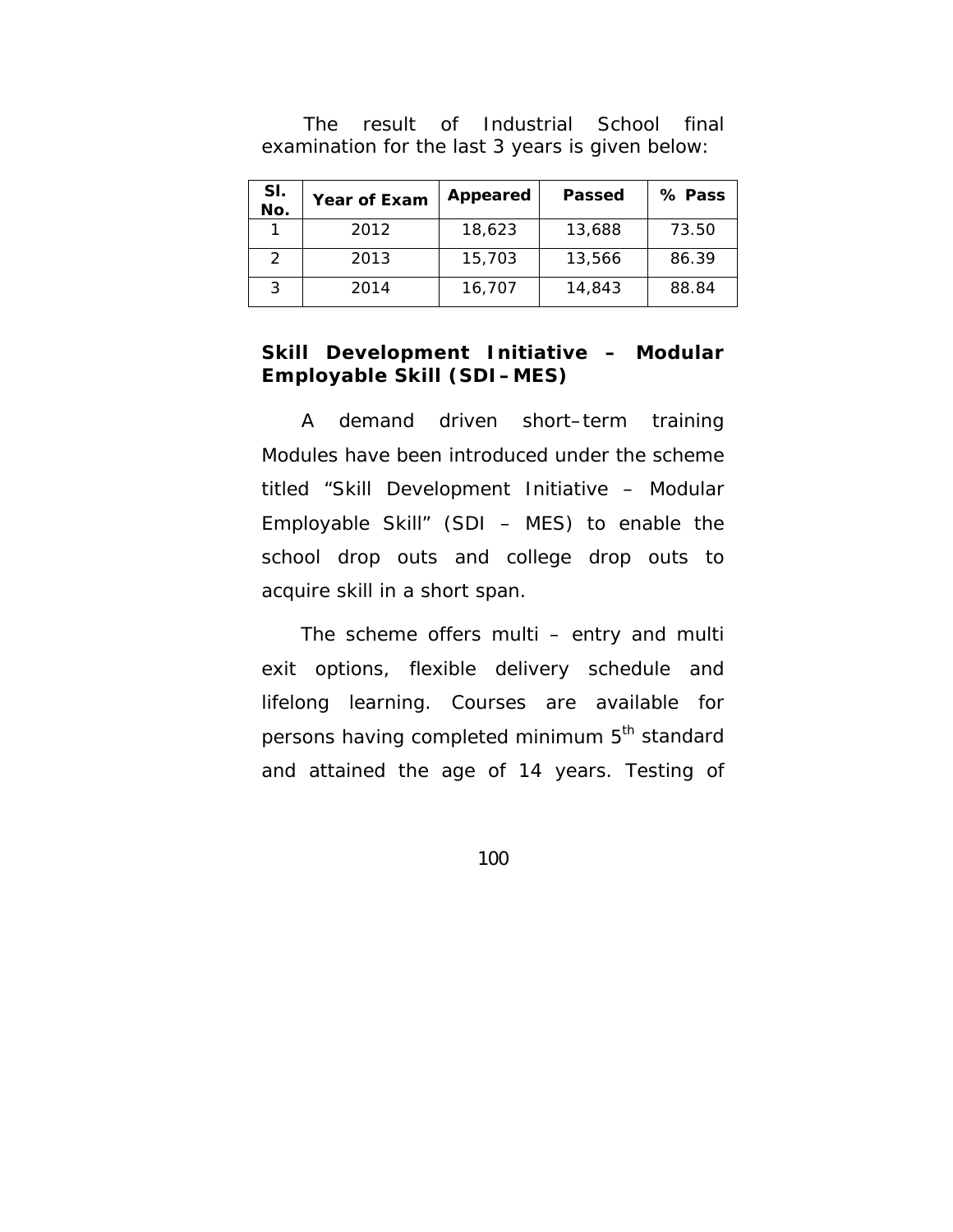skills of trainees is being done by independent assessing bodies, which are not involved in training delivery, to ensure that it is done impartially. under the scheme, so far 565 courses have been developed. Testing of skills of trainees is being done by 35 independent assessing bodies. 12,352 persons have been enrolled during the year 2014–2015 and are getting trained.

 This scheme is 100% funded by the Central Government in form of reimbursement of training cost to the training providers. This scheme is implemented through 1,099 Registered Vocational Training Providers (VTPs) comprises of 62 Government ITIs, 13 Central Prisons, 1 Central Government Institute and 1,023 other private bodies.

 To reduce the burden for the poor students, the state Government bears the cost of training on their behalf at Government ITI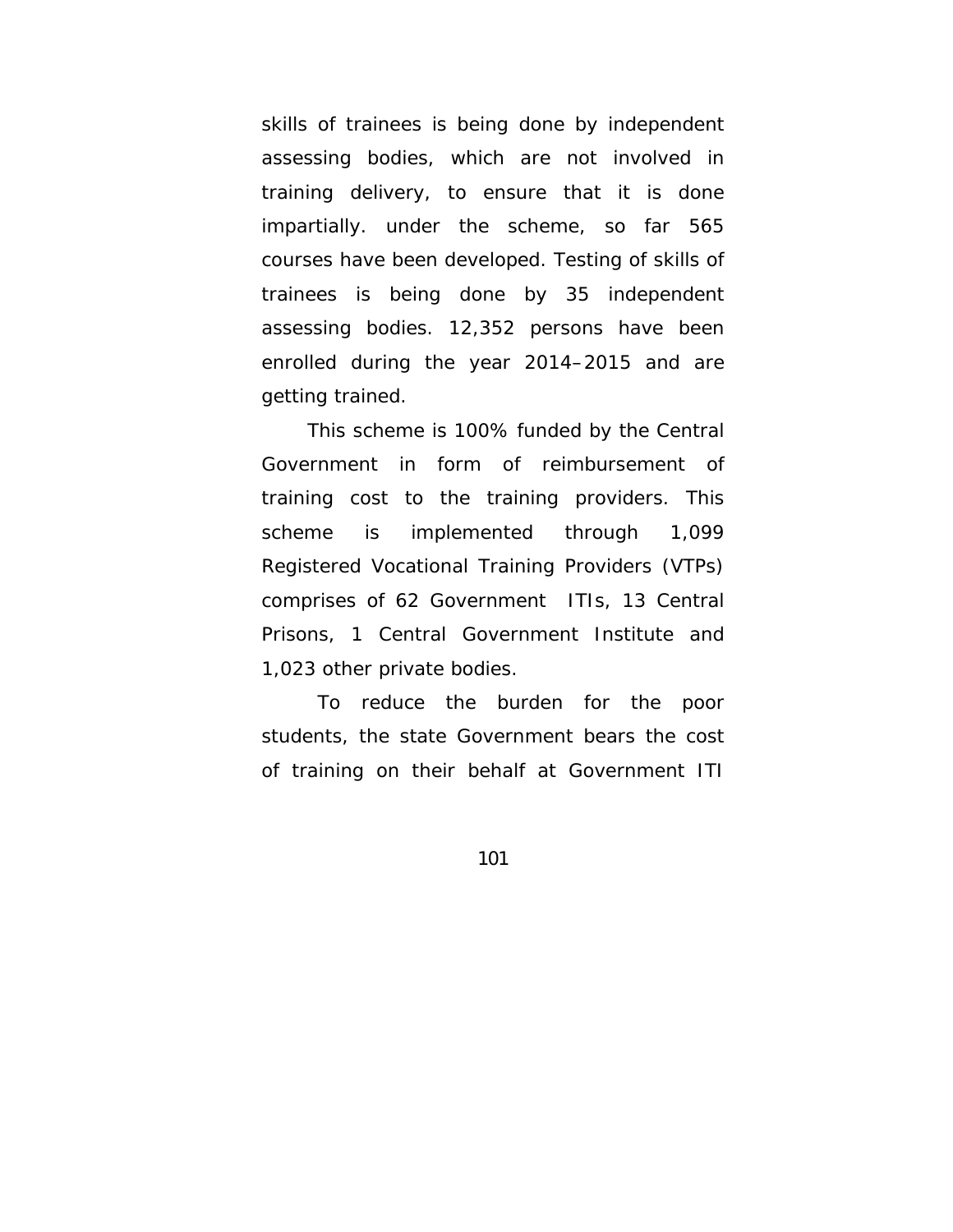VTPs. In the Year 2014-2015, through Government ITIs 1,888 candidates and through Private VTPs 10,464 candidates are being trained under this scheme.

#### **APPRENTICESHIP TRAINING SCHEME**

 In India, the system of formal Apprenticeship was introduced in the Apprentices Act 1961, which requires employers in notified Industry to engage apprentices in specified ratios in relation to the workforce. The programme of training of Apprentices is regulated in the Industries so as to confirm to the prescribed syllabi / approved programme, period of training etc. as laid down by the Central Apprenticeship Council.

 The duration of training for trade apprentices varies from 6 months to 4 years depending upon the requirements of the specified trade. Apprenticeship Training is given to ITI passed (National Trade Certificate holders)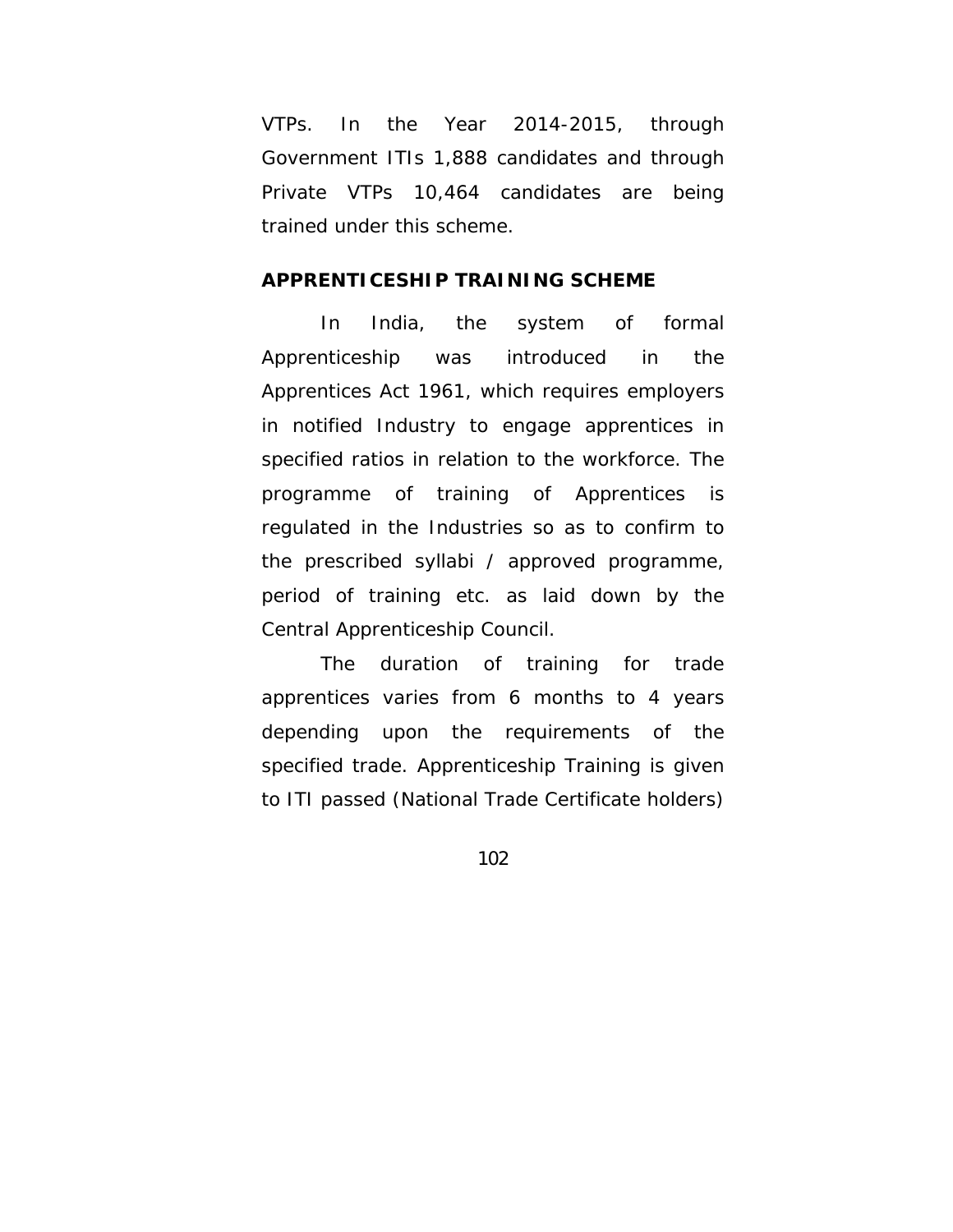and Fresher in Industrial Establishments. While the I.T.Is produce semi-skilled workers, Apprenticeship Training moulds them as skilled workers. The Apprentices gained hands on practical training in shop floor in Industrial Establishment.

 ITI passed trainees (National Trade Certificate holder) by registering their name in Government Related Instruction Centres (RIC) and by attending campus interview get apprenticeship training in private sectors. In public sector establishment apprentice trainees are selected through Employment Exchanges. In the year 2014-15, 9536 trainees underwent apprenticeship training and 5484 trainees appeared in the All India Trade Test for Apprentices.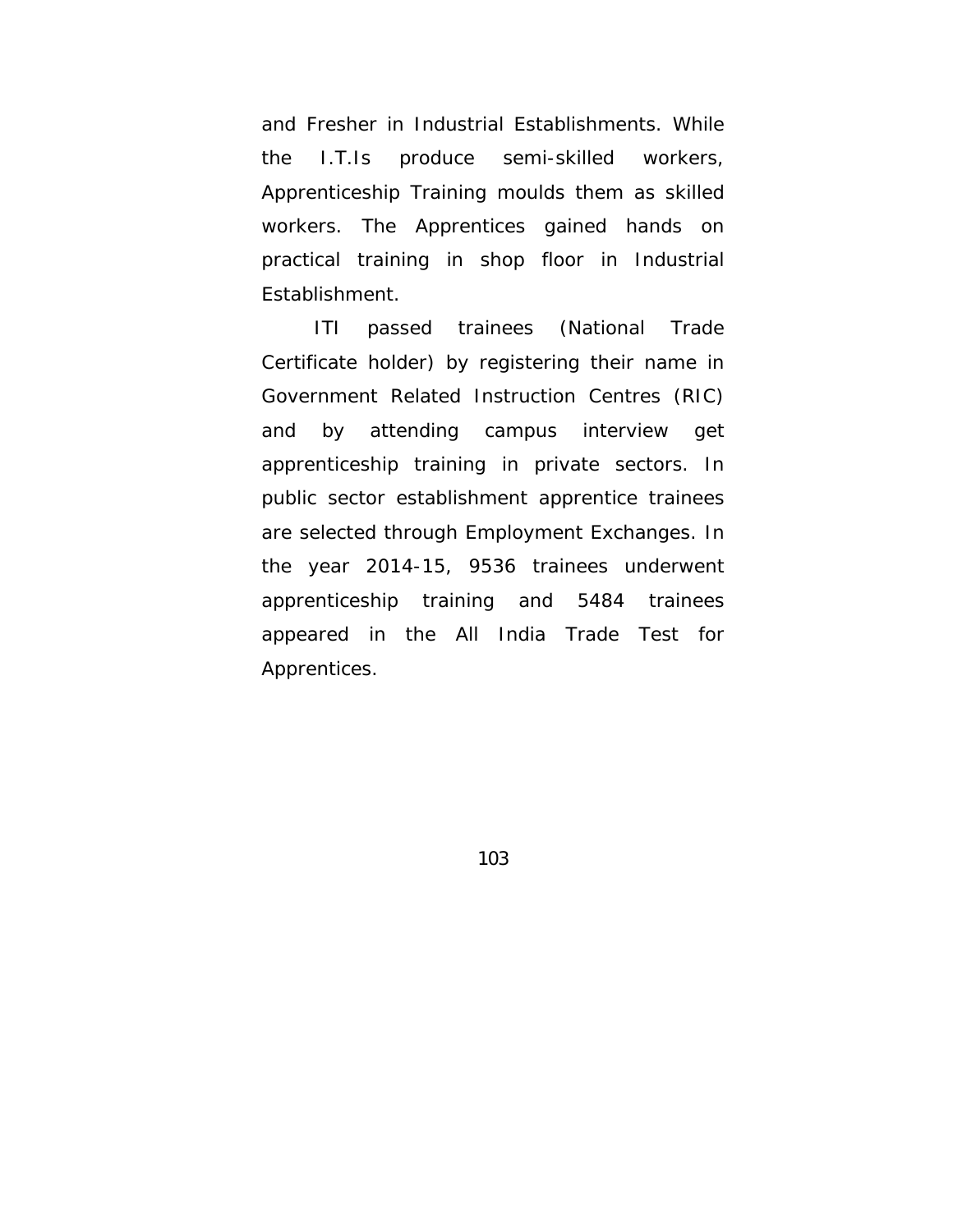Stipend for apprentices have been revised by Government of India from 22.09.2014 as noted below :-

- (a) During the first year of **Training** Seventy per cent of minimum wage of semiskilled workers notified by State Government.
- (b) During the second year of **Training** Eighty per cent of minimum wage of semiskilled workers notified by State Government
- (c) During the third year of **Training** Ninety per cent of minimum wage of semiskilled workers notified by State Government

 Apprenticeship Training Scheme (ATS) is implemented in 111 designated trades in Tamilnadu State through 11 Related Instruction Centres (RIC) located at Guindy, Ambattur,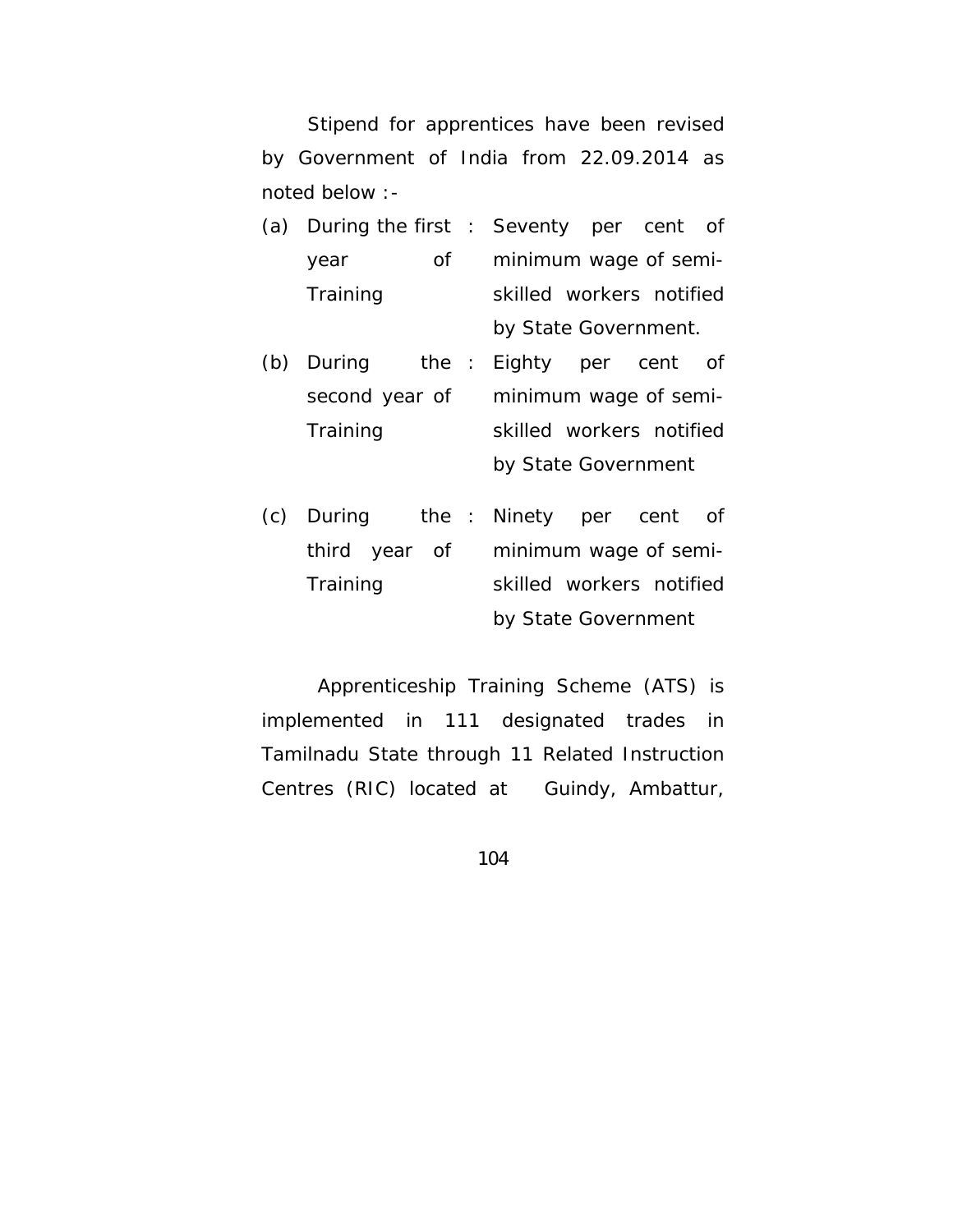North Chennai, Vellore, Salem, Coimbatore, Hosur, Cuddalore, Trichy, Madurai, Tirunelveli and 3 Govt. ITIs located at Thanjavur, Metturdam and Dharapuram. All India Trade Test under this Scheme is conducted during April and October every year. After completion of prescribed training period and passing of trade test, Apprentices are issued with National Apprenticeship Certificate (NAC). In our State Apprenticeship Training Scheme is being implemented in 2414 Industrial Establishments which includes 1773 Private and 641 State Government Establishments. Also, 105 Central Government Establishments imparting ATS in our State.

 The Government of India has launched Apprentice Protsahan Yojana (APY) scheme on 16.10.14. Under this scheme 50% of stipend payable to maximum two Apprentices per MSME will be borne by Central Government.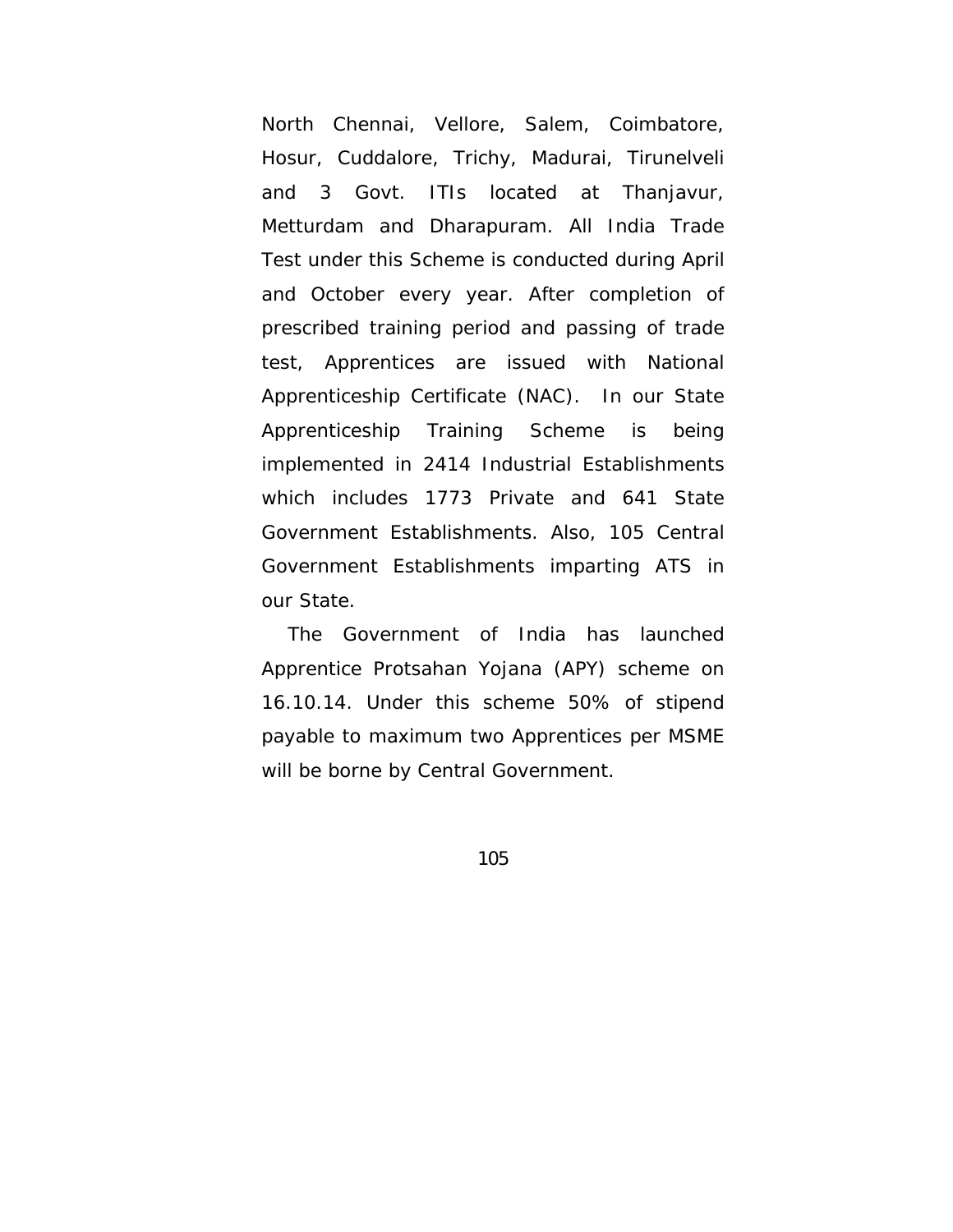In our State 23 Basic Training Centres (BTC's) are functioning at where  $10^{th}$  std passed candidate are enrolled as Apprentices. At these Basic Training Centres 868 seats are assigned as annual intake. Based on trade in which the Apprentices are trained, initially they are trained at Basic Training Centre as per syllabus followed by shop floor training. At BTCs the Apprentices are getting training similar to Industrial Training Institute training. The apprentices are able to get On the Job Training at shop floor. These apprentices are directly getting National Apprenticeship Certificate at end of the Apprenticeship training.

### **ACHIEVEMENTS AND INITIATIVES**

## **Establishment of 15 New Industrial Training Institutes**

 As a measure of increasing the quantity of Skilled Workforce in the State, in a historical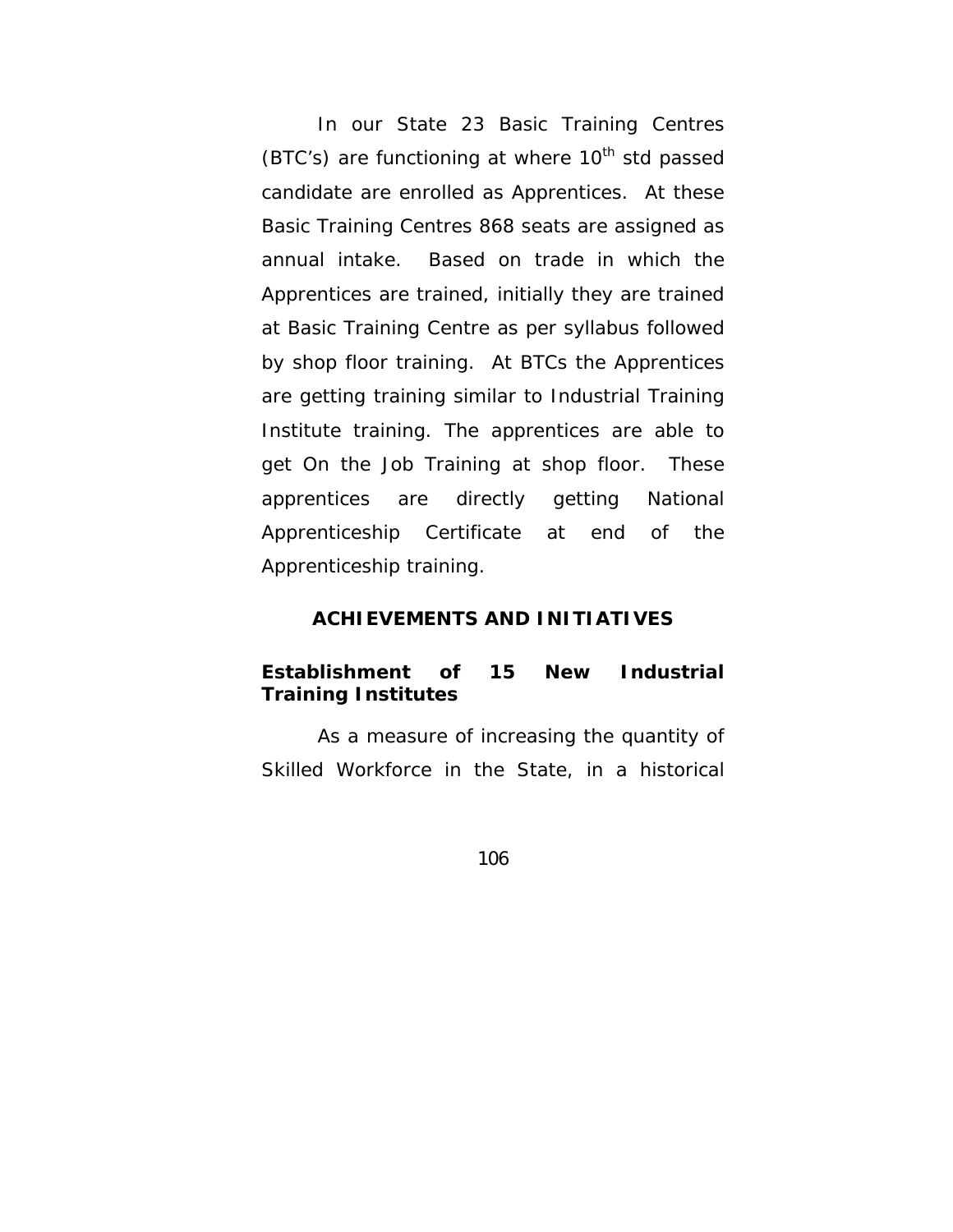achievement, 10 new Government ITIs have been started by the Government in the year 2013-14 at Bodi, Veppalodai, Aruppukottai, Radhapuram, Thiruvaiyaru, Karumandurai, Anaicutti, Gudalur, Jamunamaruthur and Kolli Hills with an expenditure of 50.89 Crores towards the expenditure for the construction of new workshops & classrooms, Procurement of Machineries and equipments and staff salary. Further, in the year 2014- 15, another 5 Government ITIs have been started by the Government at Manikandam, Chinna salem, Kattumannar koil, Kadayanallur and Udumalaipettai to help huge rural youths of these areas to acquire skills and able to mainstream with the workforce in developed regions.

#### **Up-Gradation of Government ITIs**

Students must be trained in latest skills is an important agenda of the Government. The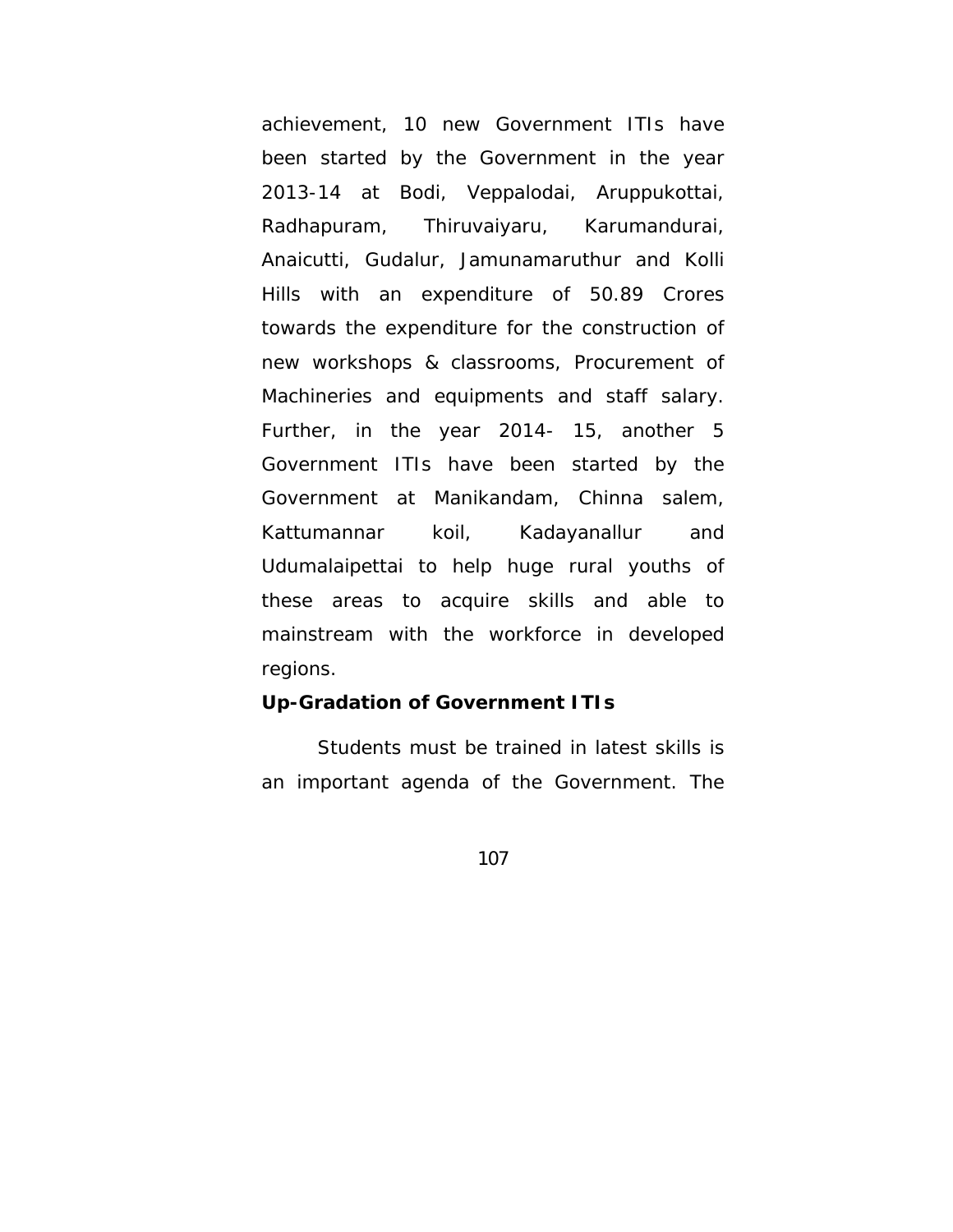Government have sanctioned an amount of Rs. 65.75 Crore for the procurement and supply of all latest machineries, classroom furniture and renovation of buildings, in the existing Government Industrial Training Institutes in the state to facilitate quality training in latest skills with improved training environment. Upgradation activities is under progress.

#### **Bio-metric Attendance System**

 To keep the students and staff prompt in attending the training programmes conducted in Government Industrial Training Institutes, Biometric attendance system of attendance have been introduced by the Government and Biometric readers have been installed in all the Government ITIs at the cost of Rs.50.55 Lakhs.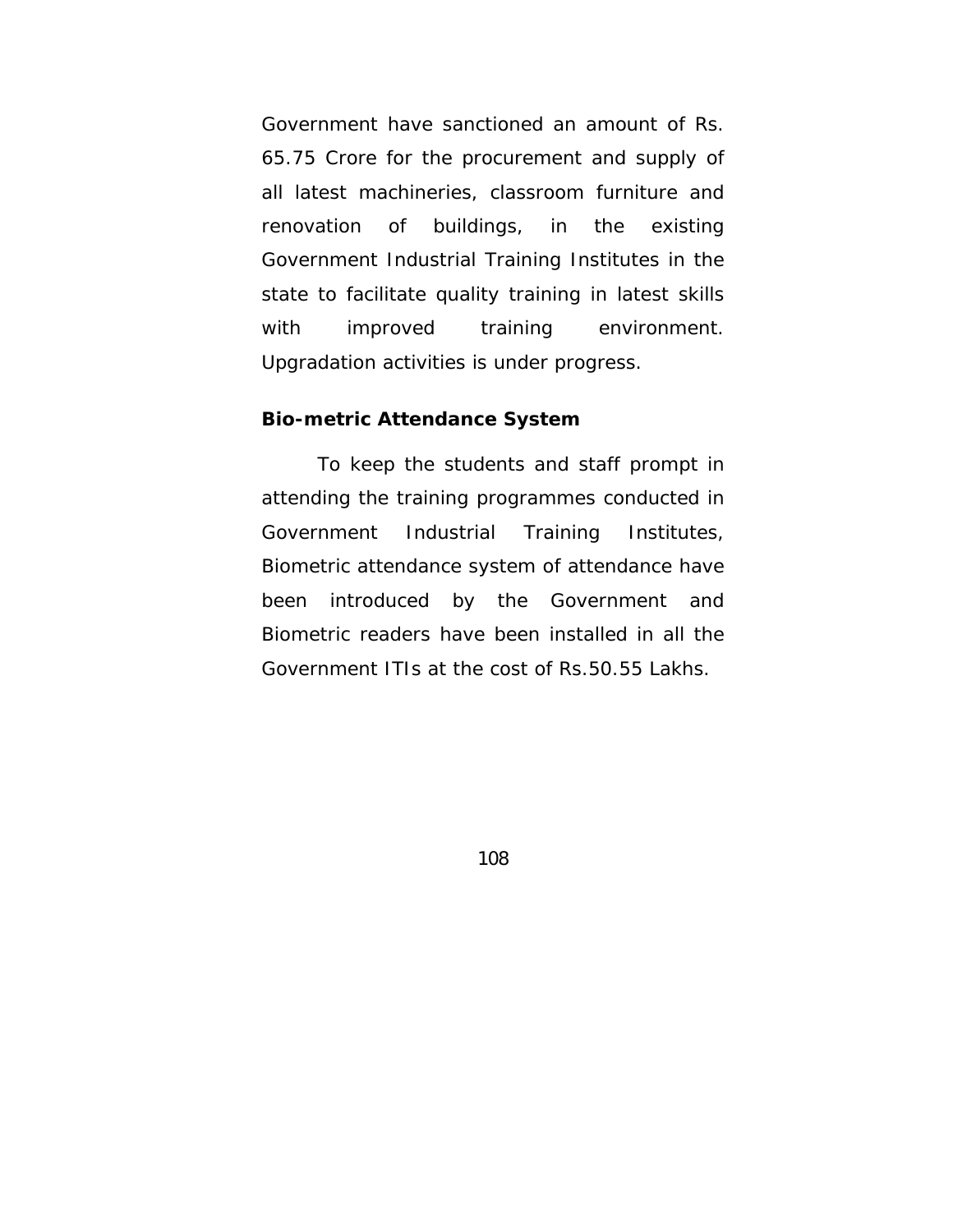### **TAMIL NADU SKILL DEVELOPMENT CORPORATION**

Tamil Nadu Skill Development Mission is formed in the year 2009 and later it was registered as a society. It is created with the objective to increase skilled manpower in Tamil Nadu so as to fulfill skill needs of industries there by attracting large investments to our State. As per a study the skilled workforce demand of industry in Tamil Nadu by 2016-2017 is estimated around 68 lakhs.

To address the skill gap requirement and to expand the ambit of its functions this society was converted into a non-profit section 25 company in the year 2013. The vision 2023 document envisages training and skilling 20 million people by 2023, to achieve this objective Government has taken pro active thrust to enhance the skilled work force in the state both quantitatively and qualitatively,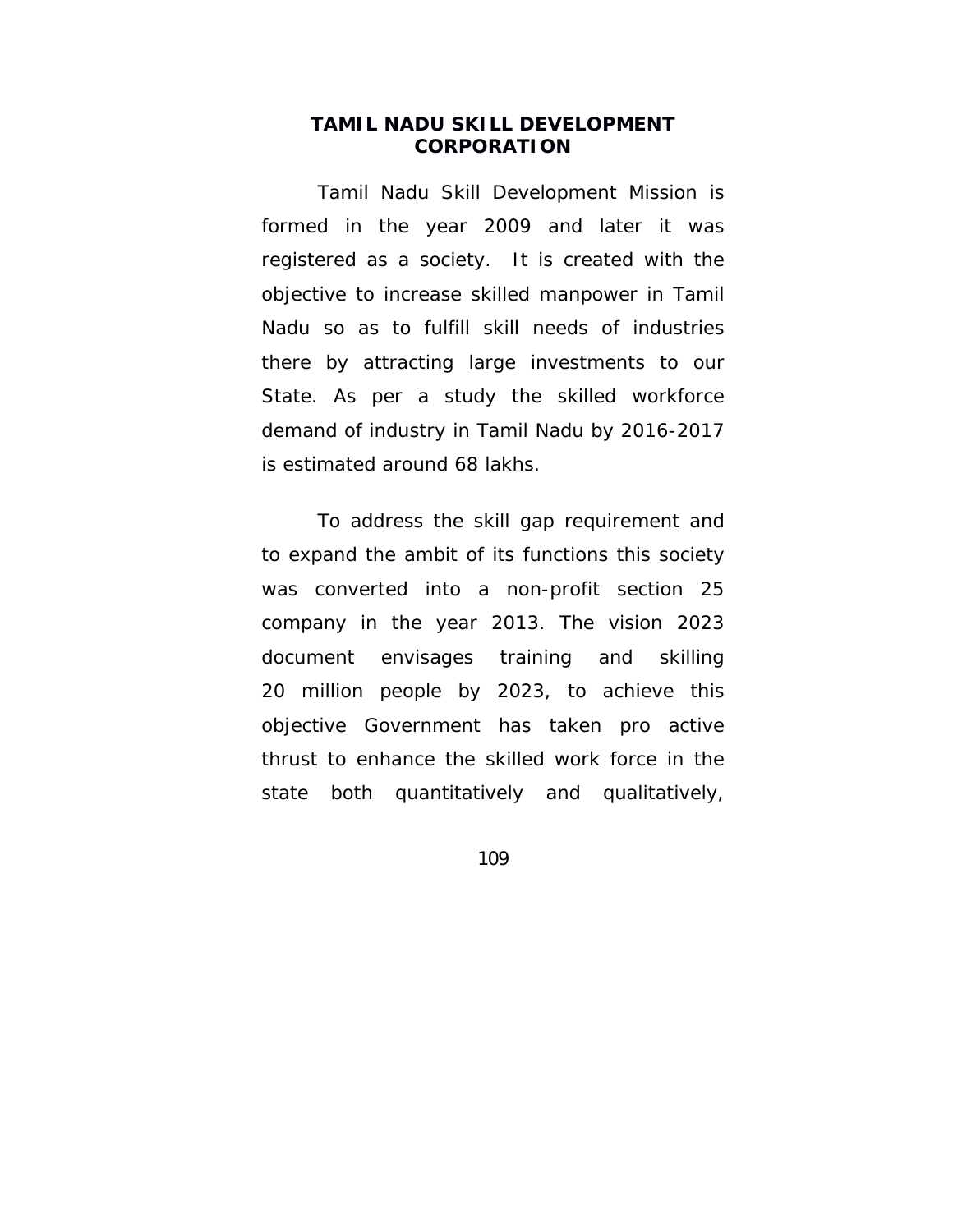thereby transforming the state into a Skill Hub of the Country. This will ultimately attract foreign direct investment to the state resulting in employment generation benefiting the youth.

To carry forward the task the Government also declared it as a "Special Purpose Vehicle (SPV)" in 2013 and also, declared as the Nodal agency for all the skill development training programmes conducted by different departments in the State during the year 2013.

To undertake demand driven areas the Tamil Nadu Skill Development Corporation has identified prominent sectors which are having huge employment potential. The prominent sectors thus identified are

- 1. Automobile
- 2. Construction
- 3. Leather
- 4. Textile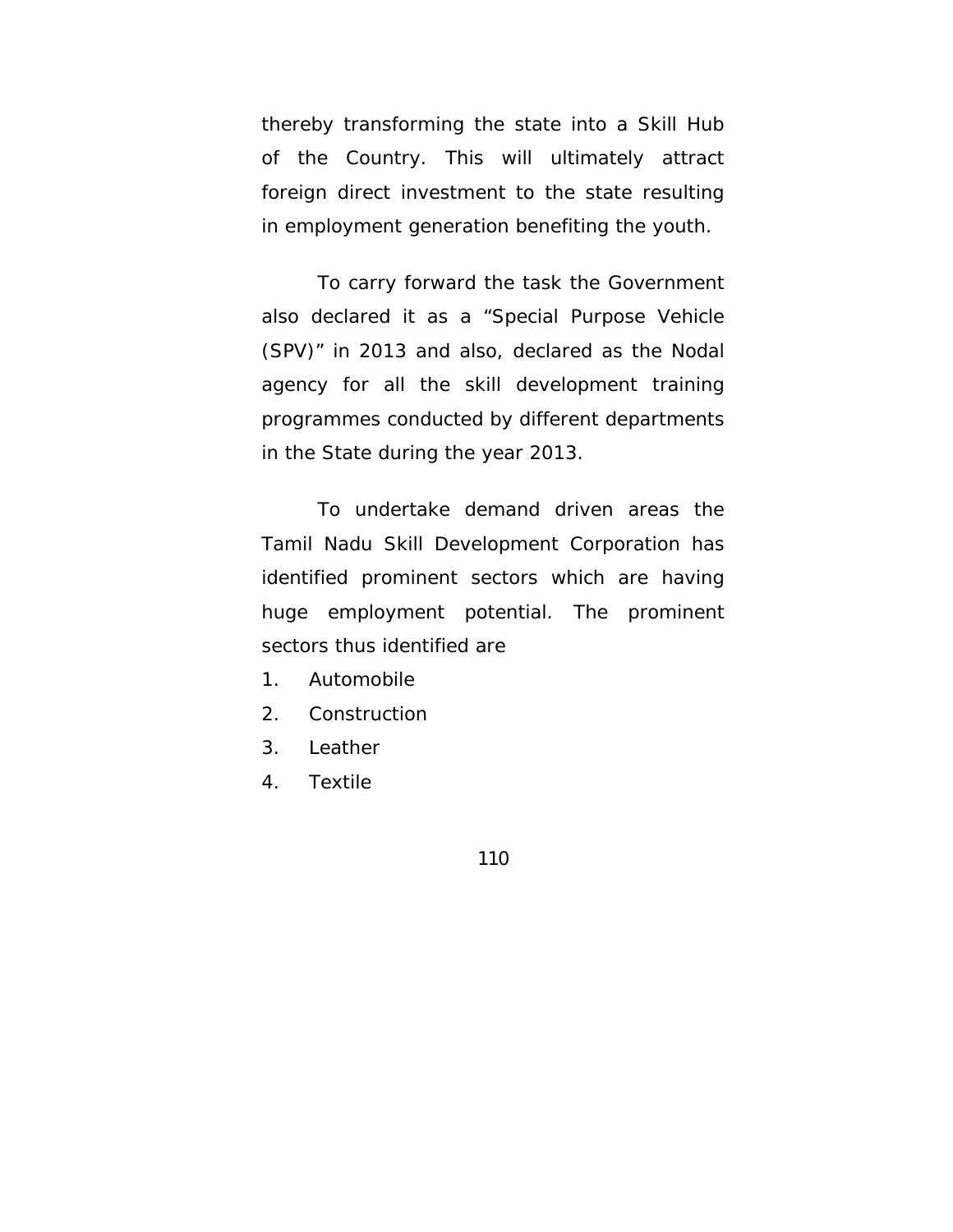- 5. Banking Financial Service and Insurance
- 6. Health Services
- 7. Security Services
- 8. Driver Training (Logistics)
- 9. Hospitality
- 10. Light Engineering
- 11. Telecom
- 12. Solar Energy Etc.,
- 13. Media & Entertainment
- 14. Retail

Accordingly market leaders in private sector and public training institutions were identified for imparting skill training. The training providers are emphasized to provide minimum 70% placement to the trainees. Government has allotted Rs.100 Crore for skill training every year. In the current year, Government has allotted Rs.150 Crore for skill training.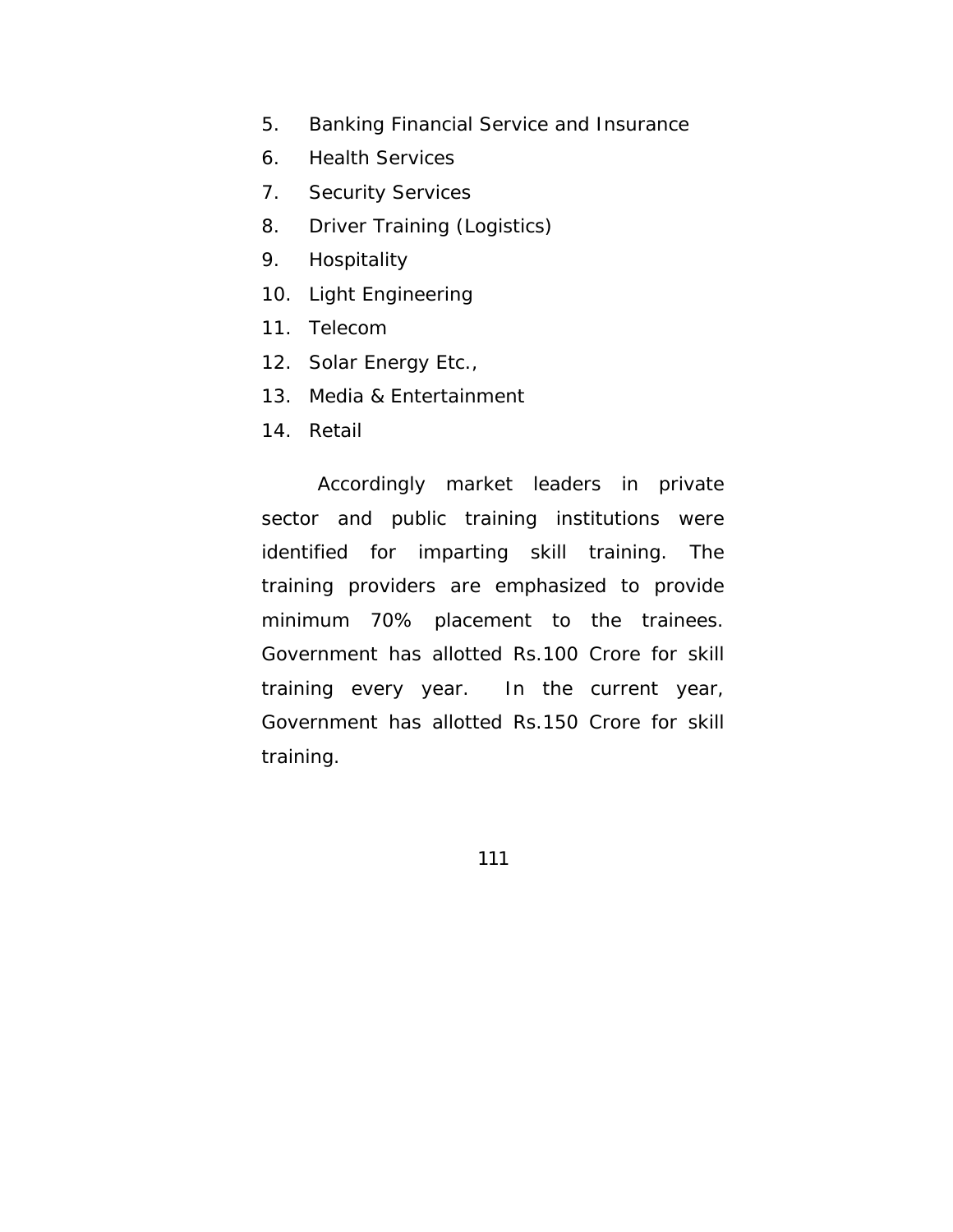| SI.              | Sector                                               | No. of persons trained        |       |       |
|------------------|------------------------------------------------------|-------------------------------|-------|-------|
| <b>No</b>        |                                                      | $2014 -$<br>$2012 -$<br>2013- |       |       |
|                  |                                                      | 2013                          | 2014  | 2015  |
|                  |                                                      |                               |       |       |
| 1.               | <b>IT&amp;ITES &amp; Telecom</b>                     | 21500                         | 19100 | 7993  |
| 2.               | <b>Textile</b>                                       | 3600                          | 400   | 13059 |
| $\overline{3}$ . | Construction                                         | 3500                          |       | 3500  |
| 4.               | Automobile &                                         |                               | 25202 | 3740  |
|                  | Logistics                                            |                               |       |       |
| 5.               | Media &                                              |                               | 1300  | 2700  |
|                  | Entertainment                                        |                               |       |       |
| 6.               | <b>Plastic Engineering</b>                           |                               | 200   | 590   |
| 7.               | Retail                                               |                               | 10000 |       |
| 8.               | Leather                                              |                               | 120   | 3080  |
| 9.               | Health Care &                                        |                               | 2360  | 2540  |
|                  | Hospitality                                          |                               |       |       |
| 10.              | Solar Photo Voltaic                                  |                               | 500   |       |
| 11.              | <b>Beautician</b>                                    |                               | 50    | 120   |
| 12.              | Security service                                     |                               | 25000 |       |
|                  | training                                             |                               |       |       |
| 13.              | <b>Light Engineering</b>                             |                               | 2987  | 3785  |
| 14.              | Banking and<br><b>Financial Service</b><br>Insurance |                               |       | 2200  |

# **Sector wise / Trade wise Achievements:-**

112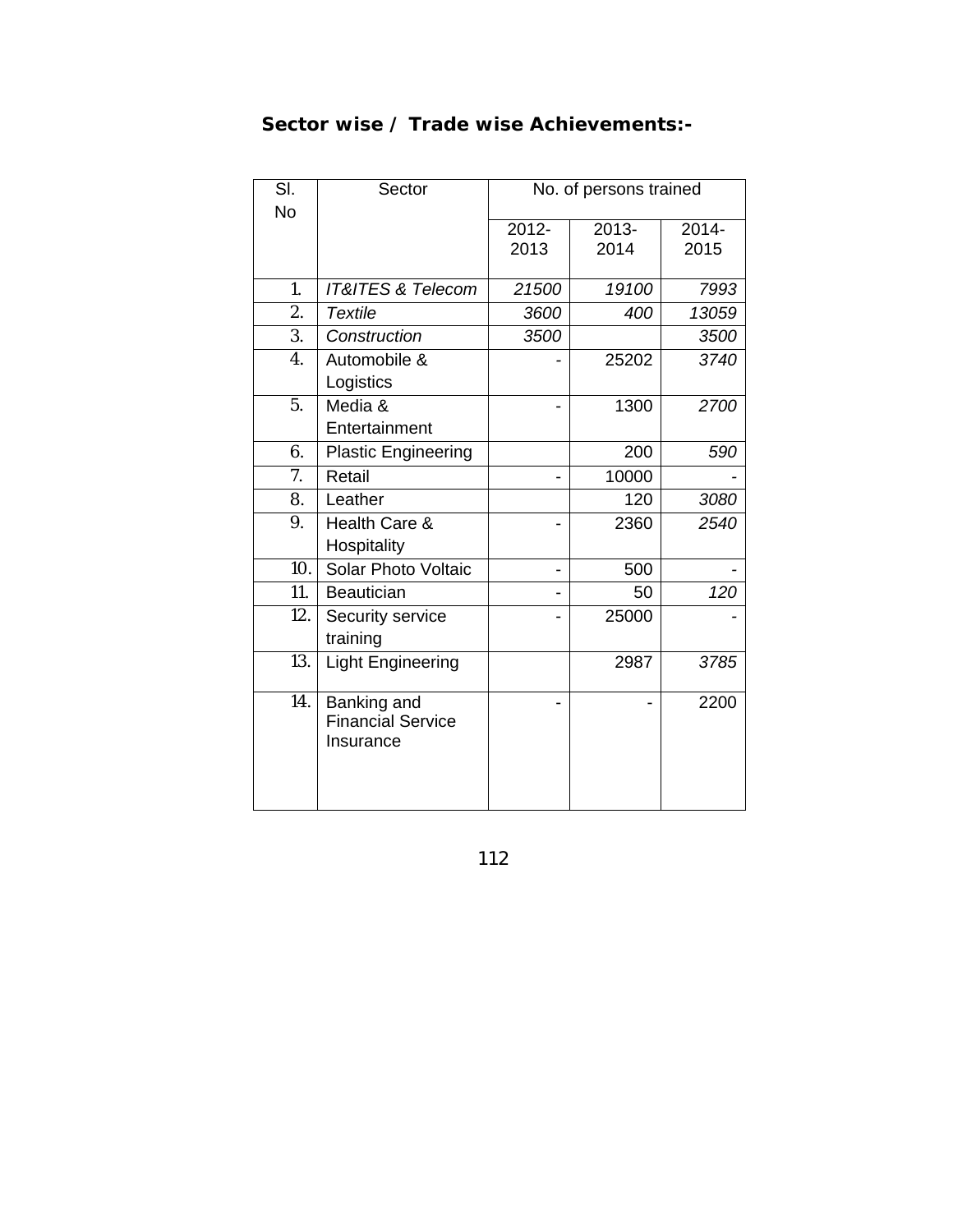|       | 15.   Agri & Allied | $\overline{\phantom{0}}$ | -        | 1630      |
|-------|---------------------|--------------------------|----------|-----------|
| 16. I | <b>Other Sector</b> | 20750                    | 68625    | 22860     |
| Total |                     | 49,350                   | 1,59,444 | $67.797*$ |

 **\*** It was estimated to train 1,04,723 persons during the year 2014-2015. The remaining 36,926 persons are undergoing training.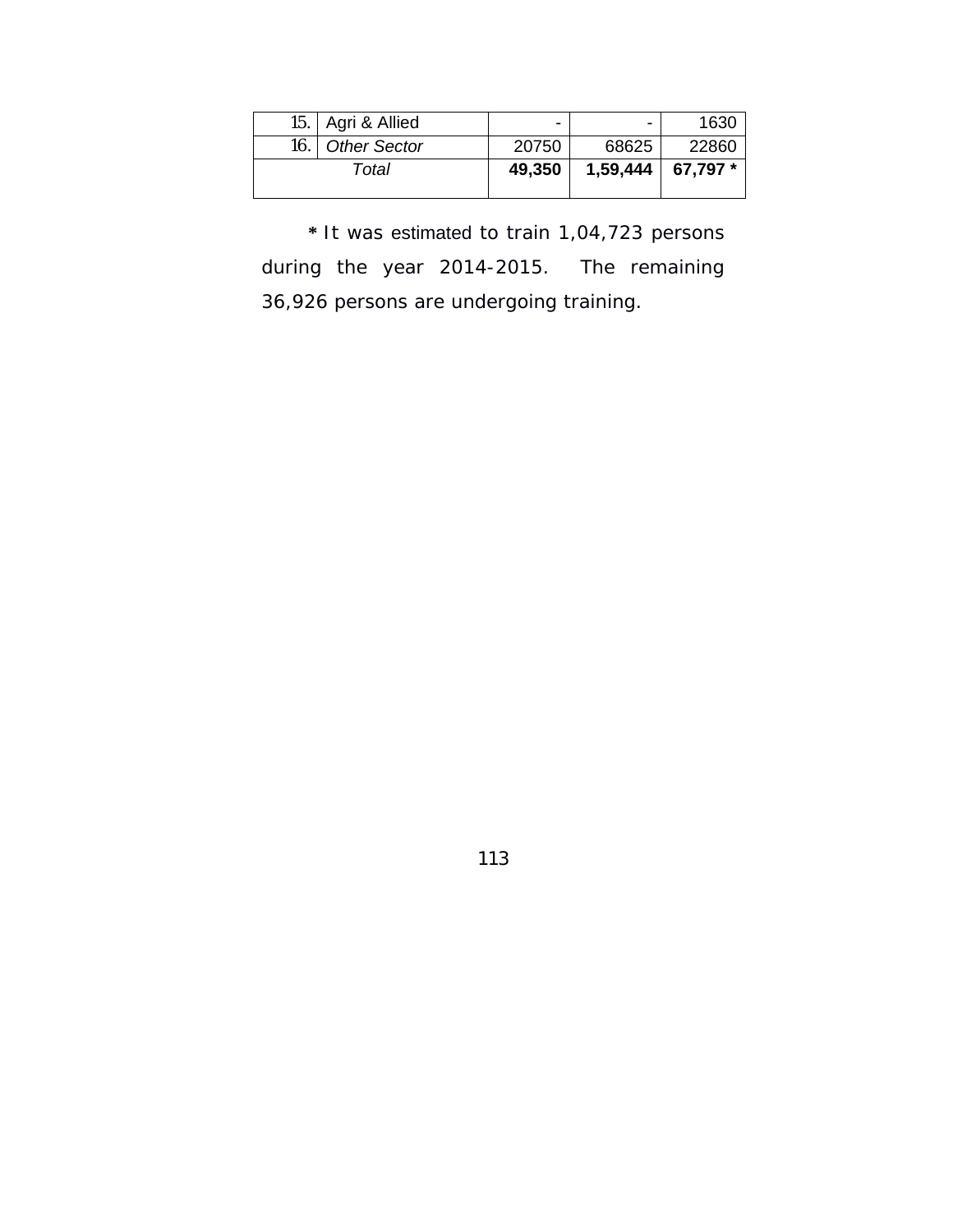### **IV. OVERSEAS MANPOWER CORPORATION LIMITED**

#### **INTRODUCTION**

 Overseas Manpower Corporation Limited was incorporated on 30.11.1978 under the Indian Companies Act, 1956 by Government of Tamilnadu as Public Sector Undertaking in order to prevent the overseas job seekers from the exploitation of the unscrupulous recruitment agents. The main objective of the Corporation is to recruit Indian job seekers in General and job seekers from Tamilnadu in particular to Overseas Nations. The Authorised Share Capital of the Corporation is Rs.50 Lakhs and the Paid-up Share Capital is Rs.15 Lakhs.

### **PHYSICAL PERFORMANCE**

#### **1) Registration**

 As on 31.03.2014, **19,959** registrants are on the rolls and in the year 2014-2015, **2239**  job seekers have registered for overseas job.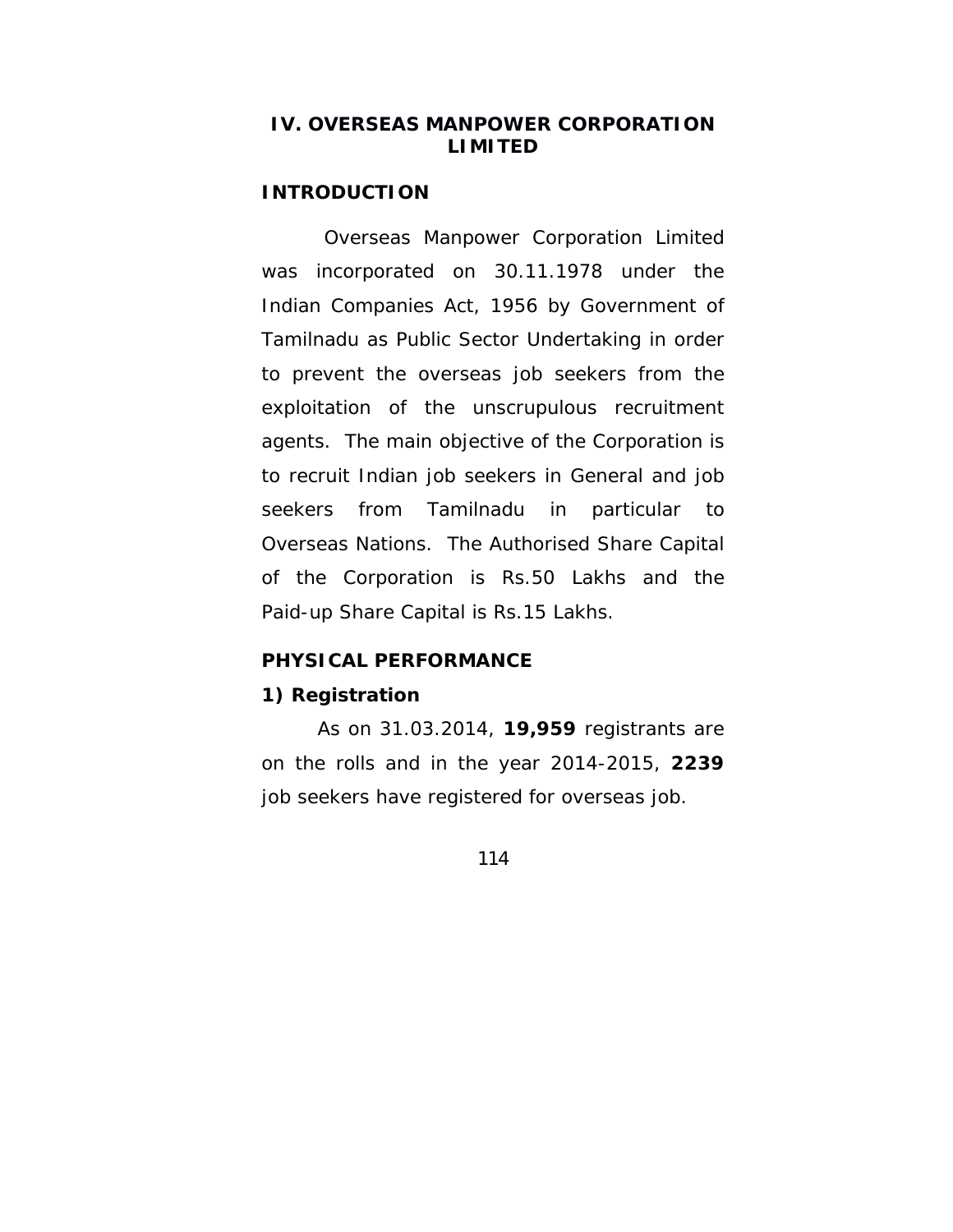#### **2) Placement**

 Since its inception and upto 31.03.2014, Overseas Manpower Corporation has placed **8217** job seekers in abroad. In the year 2014-2015, it has placed **252** candidates. Thus Overseas Manpower Corporation has guided and assisted the job seekers to get overseas jobs and contributed in enhancing the foreign exchange

### **3) Financial Status**

 In the financial year 2013-2014, Overseas Manpower Corporation has earned a net profit of Rs. **5.89** lakhs after tax. During the current financial year 2014-2015, it has earned Rs.**45.16** lakhs as on 31.3.2015 as pre-audit profit.

 The Corporation in its maiden attempt deployed 5 registrants to Australia during the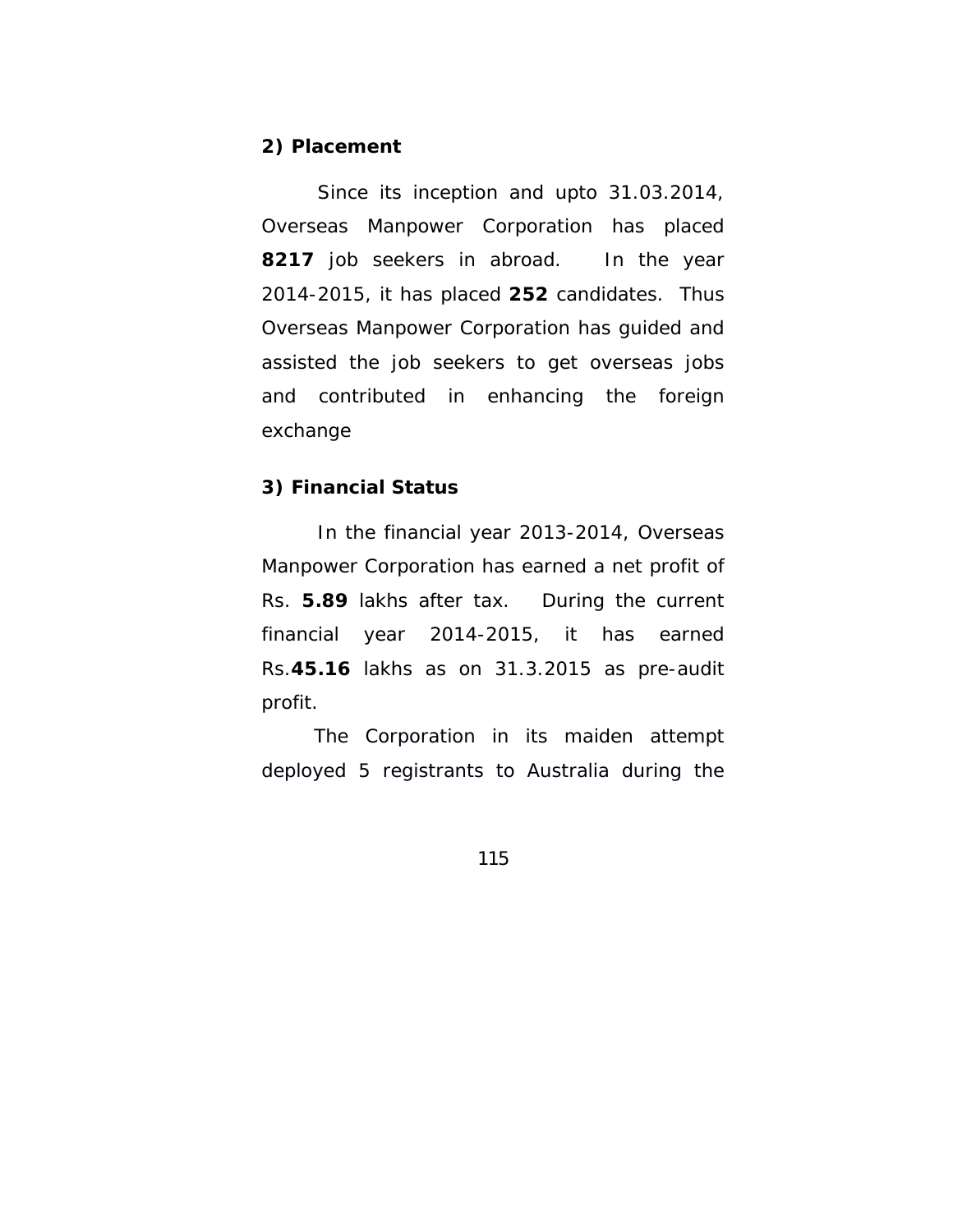financial year 2014-2015 and further the Overseas Manpower Corporation Ltd taking steps to send more registrants to Australia.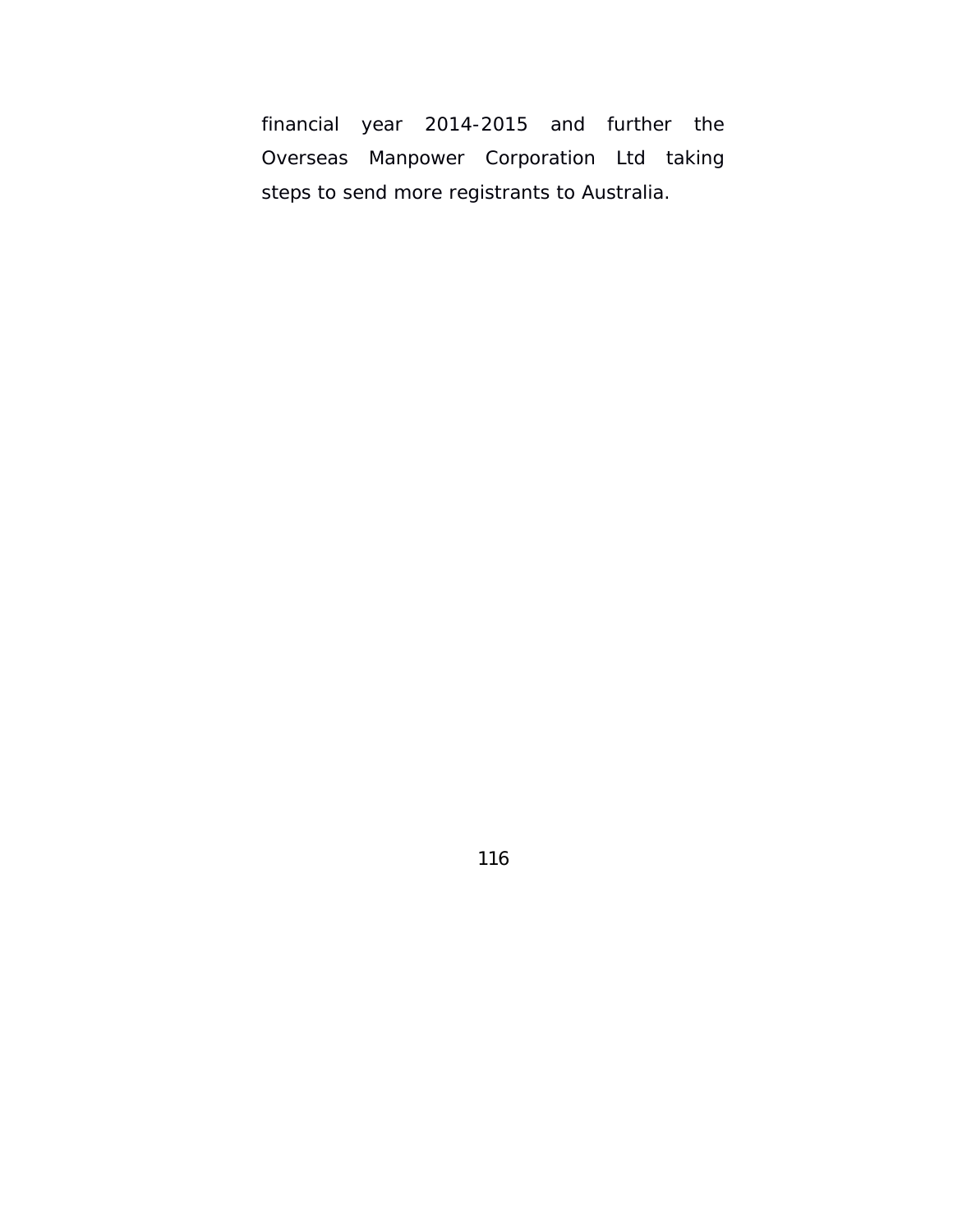### **V. DIRECTOR OF MEDICAL AND RURAL HEALTH SERVICES (ESIS)**

#### **(Employees' State Insurance Scheme)**

The ESI Scheme is administered by a duly constituted corporate body called the 'Employees State Insurance Corporation' as per the provision of the ESI Act 1948 enacted by the Parliament. This Scheme provides full medical care to the Insured Persons, registered under the Scheme during the period of their incapacity or illness for restoration of his / her health.

The Employees State Insurance Scheme is a comprehensive Social Security Scheme designed to accomplish the task of protecting the Insured Persons in the organised sector against the events of sickness, maternity, disablement and death due to employment injury or occupational diseases.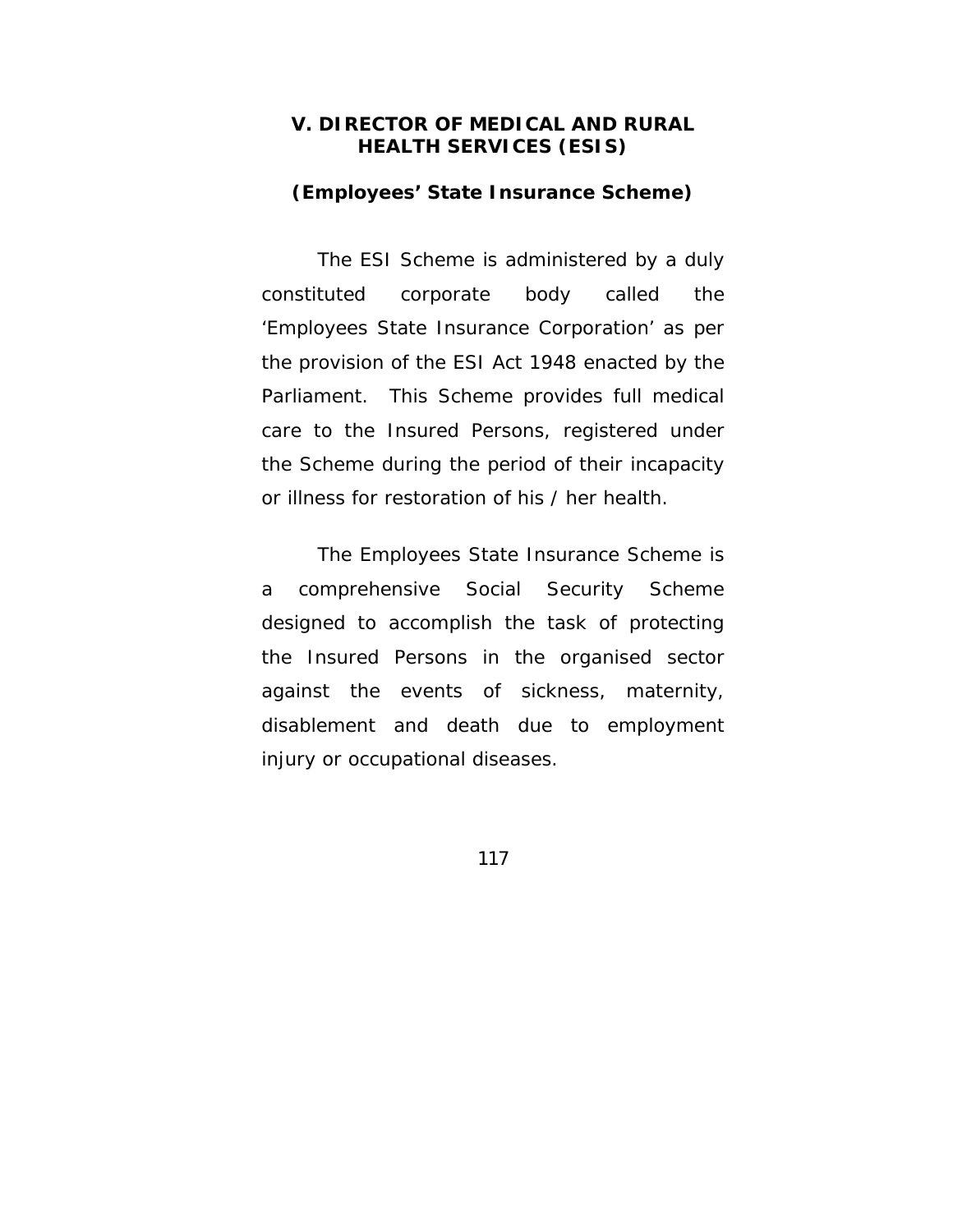In Tamil Nadu, medical care is provided through a network of 210 ESI Dispensaries (203 Static ESI Dispensaries, **5** Mobile Dispensaries and **2** Utilisation Dispensaries) and 10 ESI Hospitals Among them, 3 ESI Hospitals at Chennai K.K.Nagar, Coimbatore and Tirunelveli are run directly by the ESI Corporation. Other **7** ESI Hospitals are under the control of the State Government. The total number of beds available in the ESI Hospitals are 2011.

## **ADMINISTRATIVE SETUP OF ESI SCHEME IN TAMIL NADU**

The Director of Medical and Rural Health Services (ESIS) is administering the Scheme, and under him, four Regional Administrative Medical Officers (ESIS) and seven Medical Superintendents are appointed.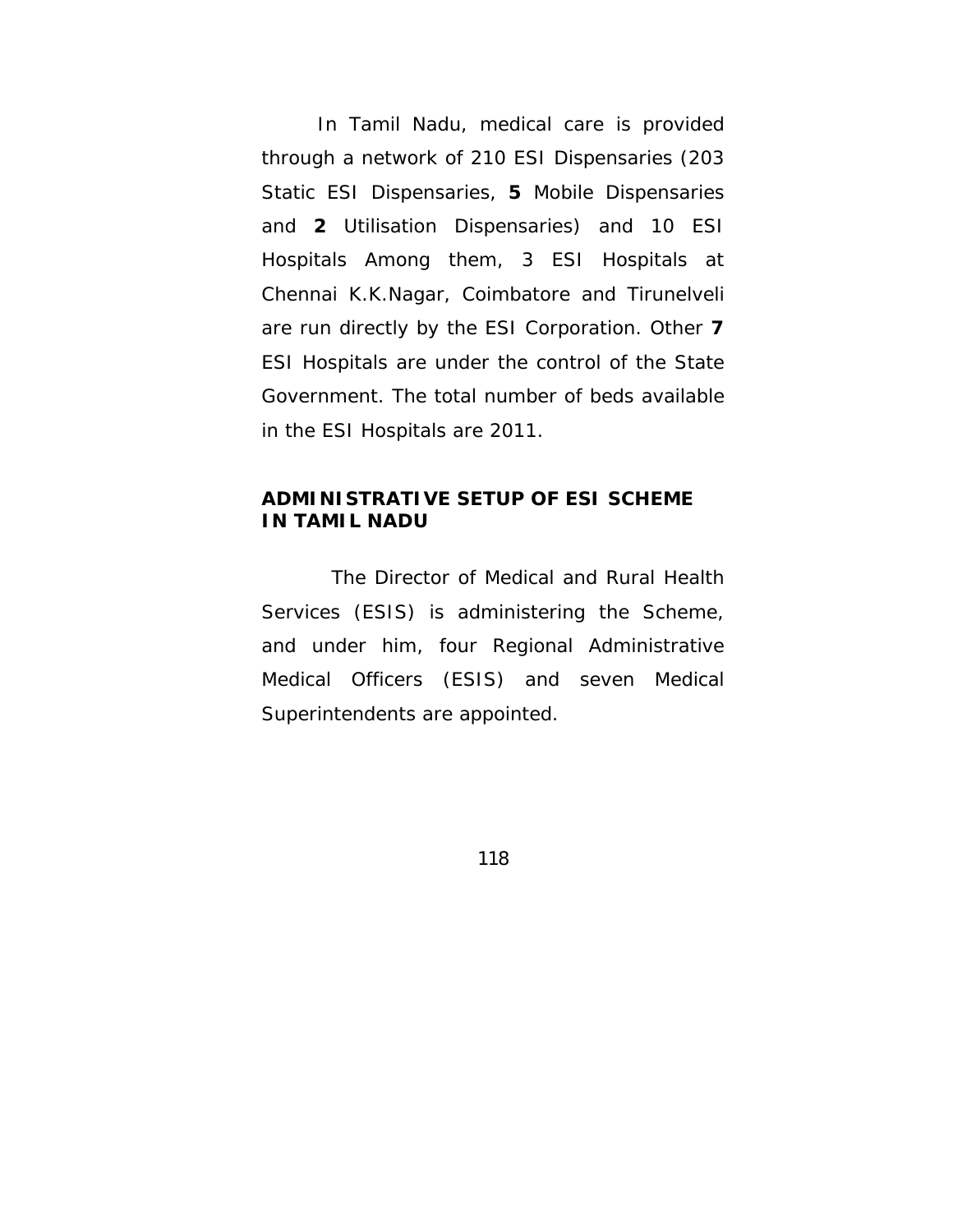#### **BENEFITS**

Under the Scheme the following benefits are provided to the Insured Persons and their family members.

### **Sickness Benefit**

 Sickness Benefit is payable to an Insured Person in cash in the event of sickness resulting in absence from work and when duly certified by an authorised Insurance Medical Officer. The Insured Person is eligible for this benefit on payment of contribution for 78 days in corresponding contribution period of six months.

### **Extended Sickness Benefit (By Cash)**

 Extended Sickness Benefit is payable to the Insured Persons for the period of certified sickness in case of specified 34 long term diseases that need prolonged treatment and absence from work on Medical advice.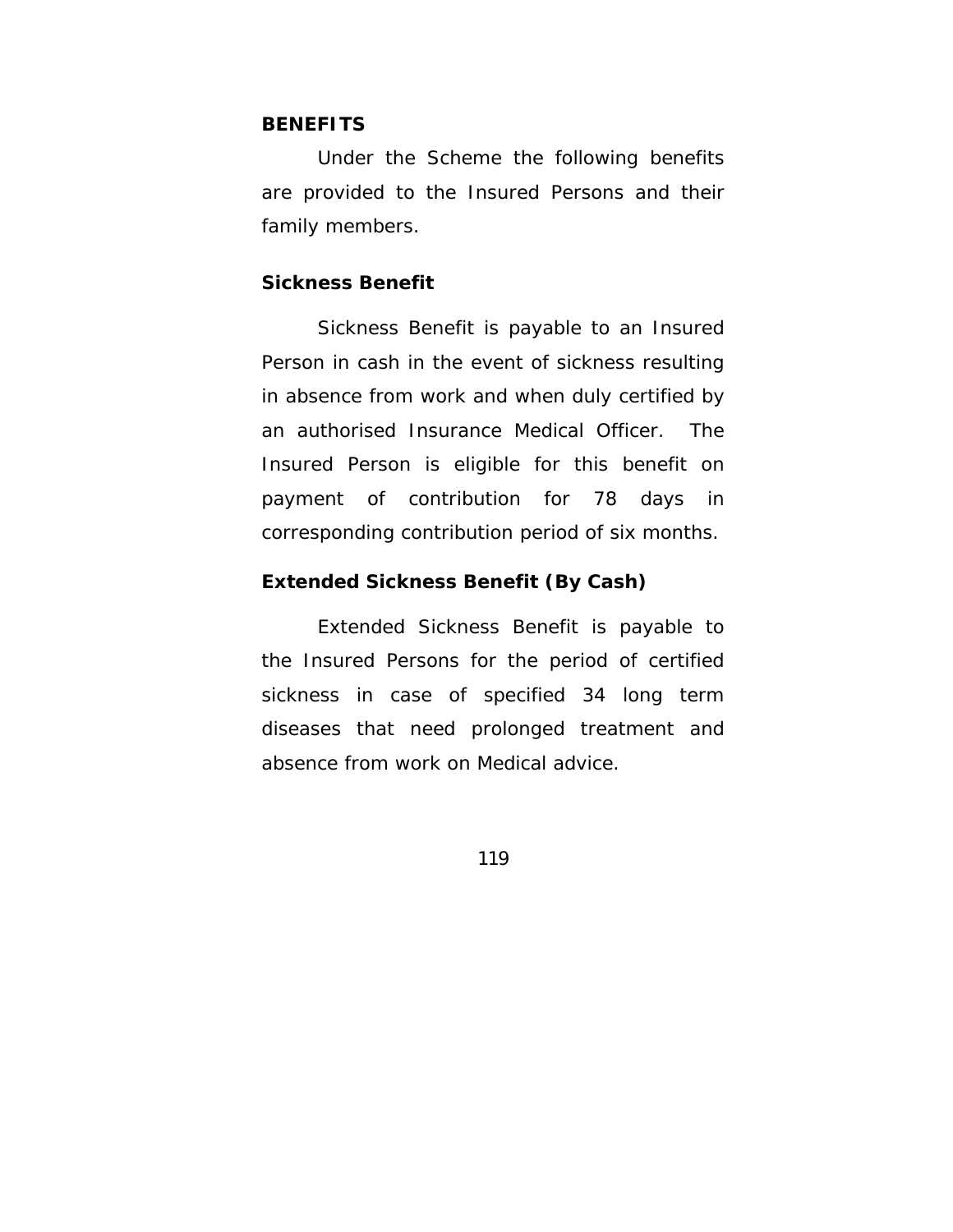#### **Enhanced Sickness Benefit (By Cash)**

 The Insured Person is eligible for this benefit on payment of contribution for 78 days in corresponding contribution period of six months. Enhanced Sickness Benefit is payable to Insured Persons in the productive age group for undergoing Sterilization operation viz. Vasectomy/Tubectomy.

#### **Medical Benefit**

 Full medical facilities for Insured Persons and their family members are admissible from day one of entering insurable employment. Primary, Secondary and Tertiary care are provided through a network of ESI Dispensaries, ESI Hospitals and tie-up Private Hospitals.

#### **Maternity Benefit**

 Maternity Benefit is payable to Insured Women in case of confinement or miscarriage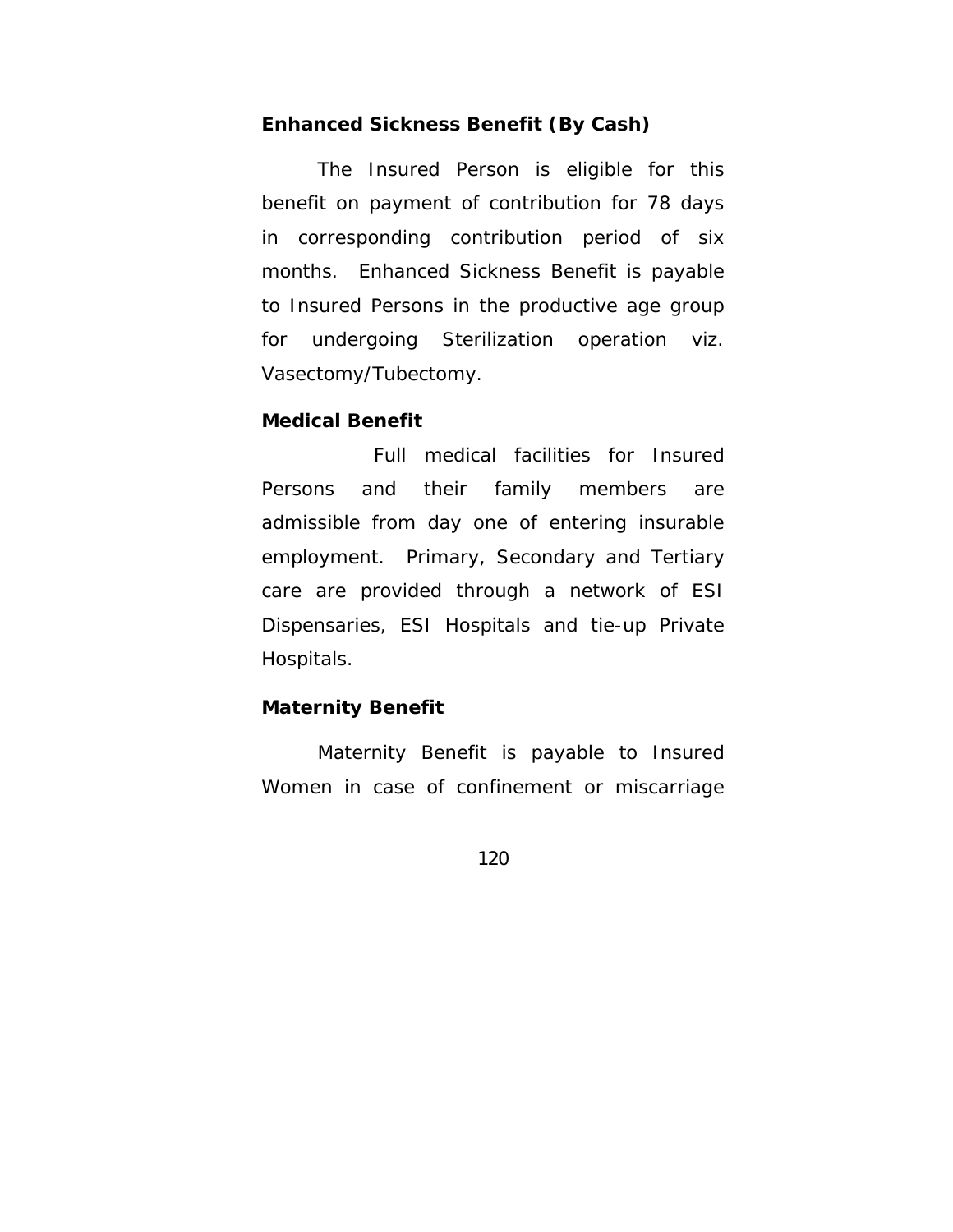for 84 days and sickness related to Maternity for further period of 30 days. The Insured Women is eligible for this benefit on payment of contribution of 70 days in one year.

## **Disablement Benefit (By Cash)**

 Disablement Benefit is payable to Insured Employees suffering from physical disablement due to employment injury or occupational disease.

## **a) Temporary Disablement Benefit (By Cash)**

From day one of entering insurable employment, the Temporary Disablement Benefit at 70% of wages is payable till temporary disablement lasts and is to be duly certified by authorised Insurance Medical Officer.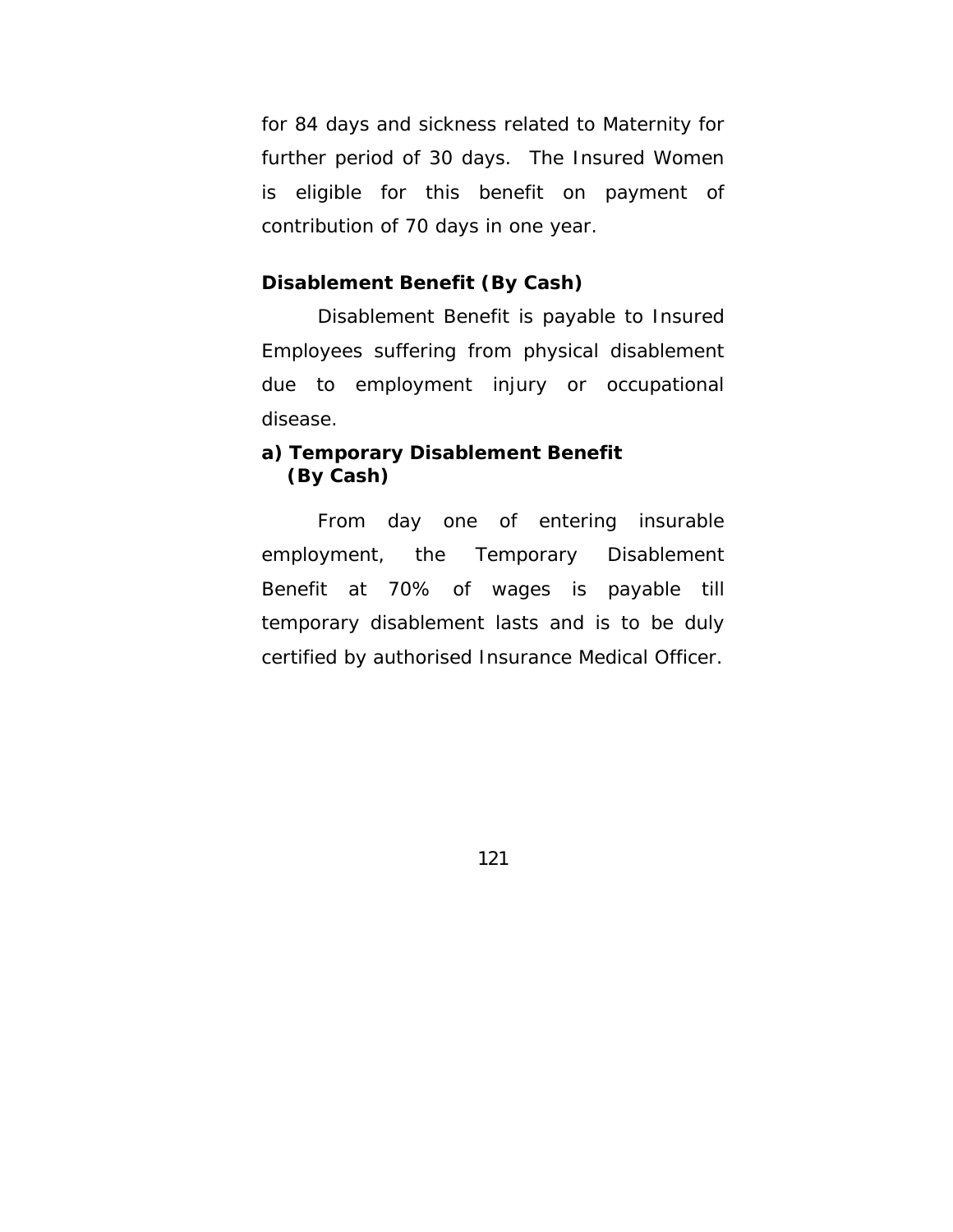## **b) Permanent Disablement Benefit (By Cash)**

From day one of entering insurable employment, the Permanent Disablement Benefit is payable for life time of the individual.

### **Dependent's Benefit (By Cash)**

 Dependent's Benefit is payable to dependent of a deceased Insured Person when death occurs due to Employment injury or any occupational illness.

### **Funeral Benefit (By Cash)**

 From day one of entering insurable employment, the Funeral Benefit of Rs.10,000/ on death of an Insured Person is payable to the family.

### **Unemployment Allowance (By Cash)**

 In case of involuntarily loss of employment due to closure of factory, retrenchment or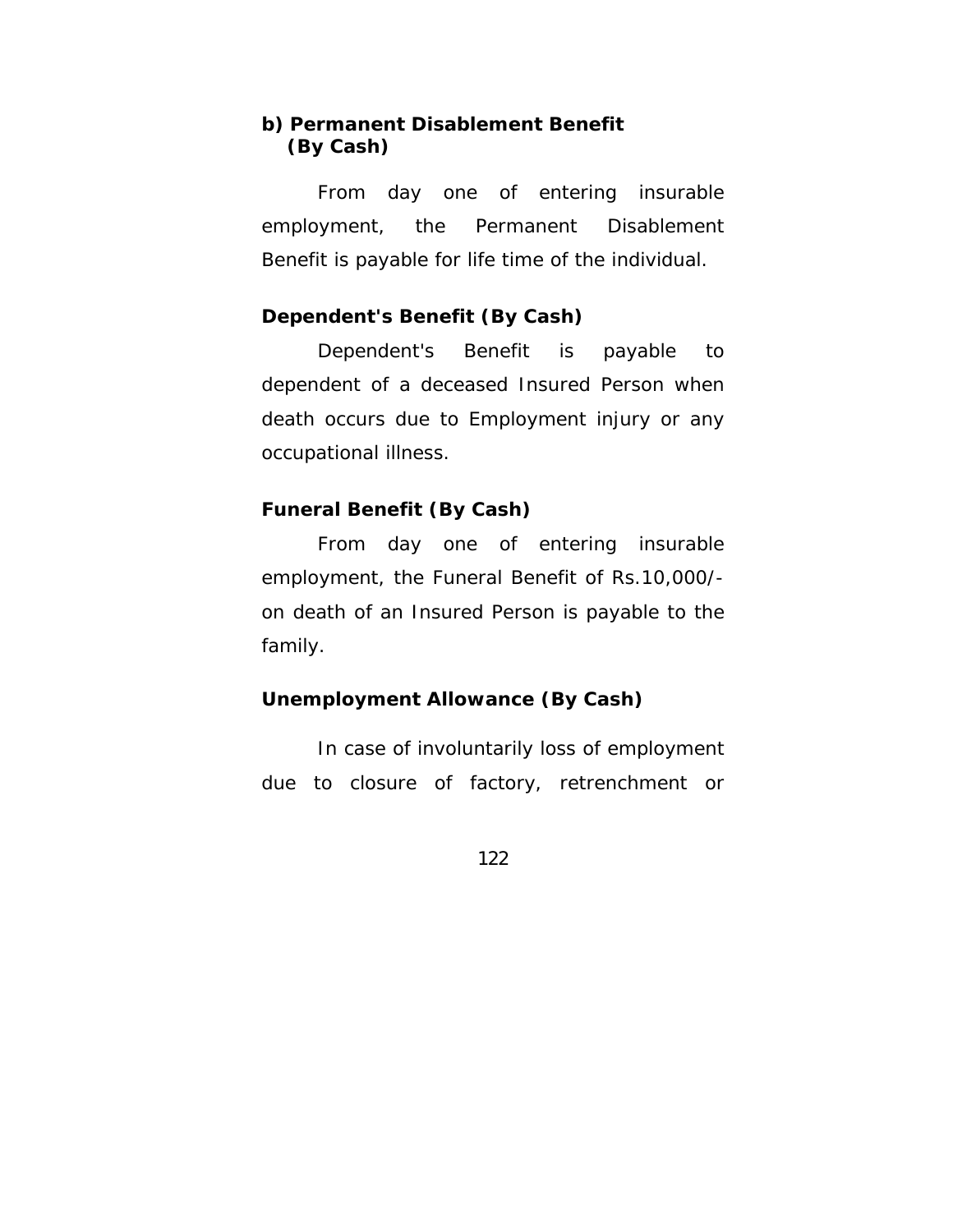permanent invalidity due to non-employment injury or other specified contingencies, provided the Insured Person has put in 3 years of continuous service, the Insured Person is eligible for 50% of his last month average salary paid for a period of maximum 1 year under Rajiv Gandhi Shramik Kalyan Yojana Unemployment Allowance.

## **REIMBURSEMENT OF MEDICAL EXPENSES INCURRED IN PRIVATE HOSPITALS BY THE ESI BENEFICIERIES:**

### **(1) Revolving Fund**

 The 'Revolving Fund' was created by the State Government in the year 2004. It is created for the purpose of quick settlement of the Medical and Surgical reimbursement bills of the Insured Persons and their family members treated in Private Hospitals. Treatment bills of Specialty and Super Specialty disease also can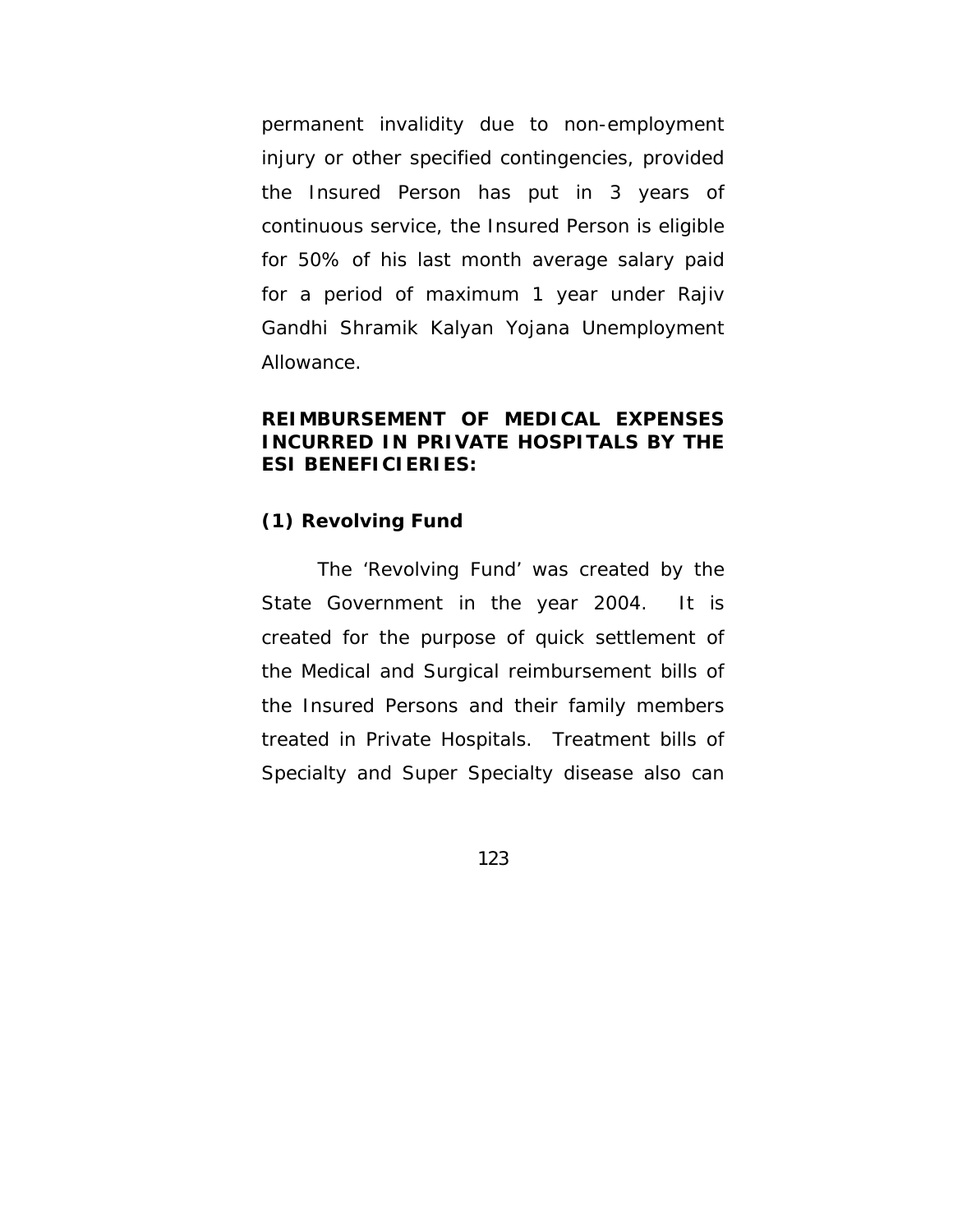be reimbursed. During the financial year 2013-2014, treatment bills at private hospitals amounting to Rs.15,01,80,912/- for the Specialty / Super Specialty treatment of 8496 Insured Persons have been settled.

 During the Financial year 2014-2015, a sum of Rs.19,93,38,927/- has been settled to 9,274 Insured Persons.

#### **(2) Package Scheme**

 Under Package Deal, agreements have been made with 164 private Hospitals for the convenience of the Insured Persons and their families to undergo Specialty and Super Specialty Treatment. The Insured Persons and their family members are admitted to the Private Hospitals as per the recommendations of the concerned ESI Dispensaries and ESI Hospitals. The Insured Persons are free from paying the medical expenses to the private Hospitals after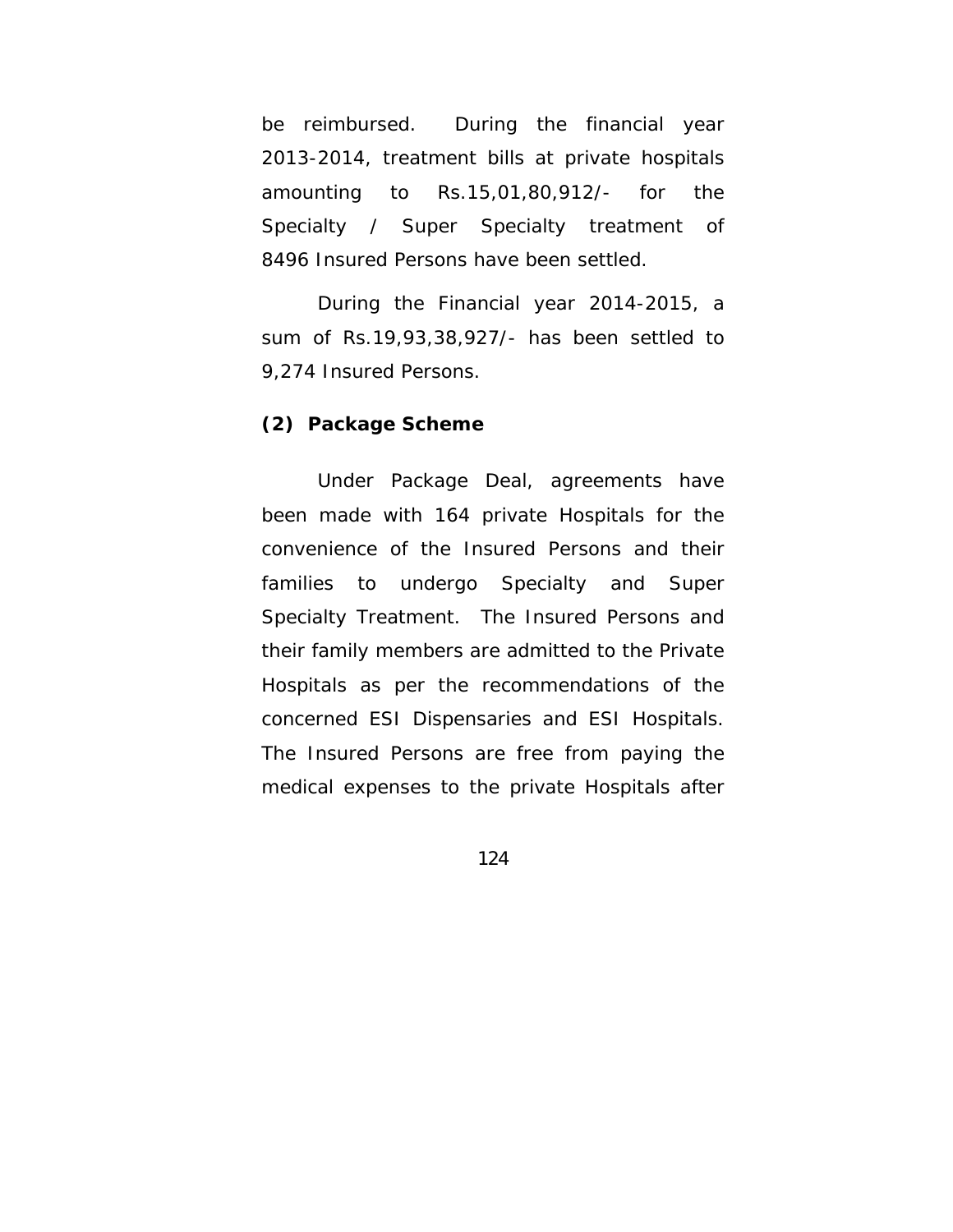treatment. The Hospital Bills are directly settled by the ESI Corporation under Package Deal. During the financial year 2013-2014, an amount of Rs. 26,26,03,973/- under this package deal has been settled to 57,667 cases.

 During the Financial year 2014-2015, a sum of Rs.29,77,88,737/- has been settled to 91,503 Insured Persons.

### **OTHER BENEFITS**

- 1) Old age medical care for self and spouse at a nominal contribution of Rs.120/ per annum after superannuation.
- 2) Free supply of physical aids such as Crutches, Wheel Chairs, Dentures, Spectacles are offered under this Scheme.
- 3) Preventive Health Care Services such as Immunisation. HIV / AIDS Detection and treatment are provided.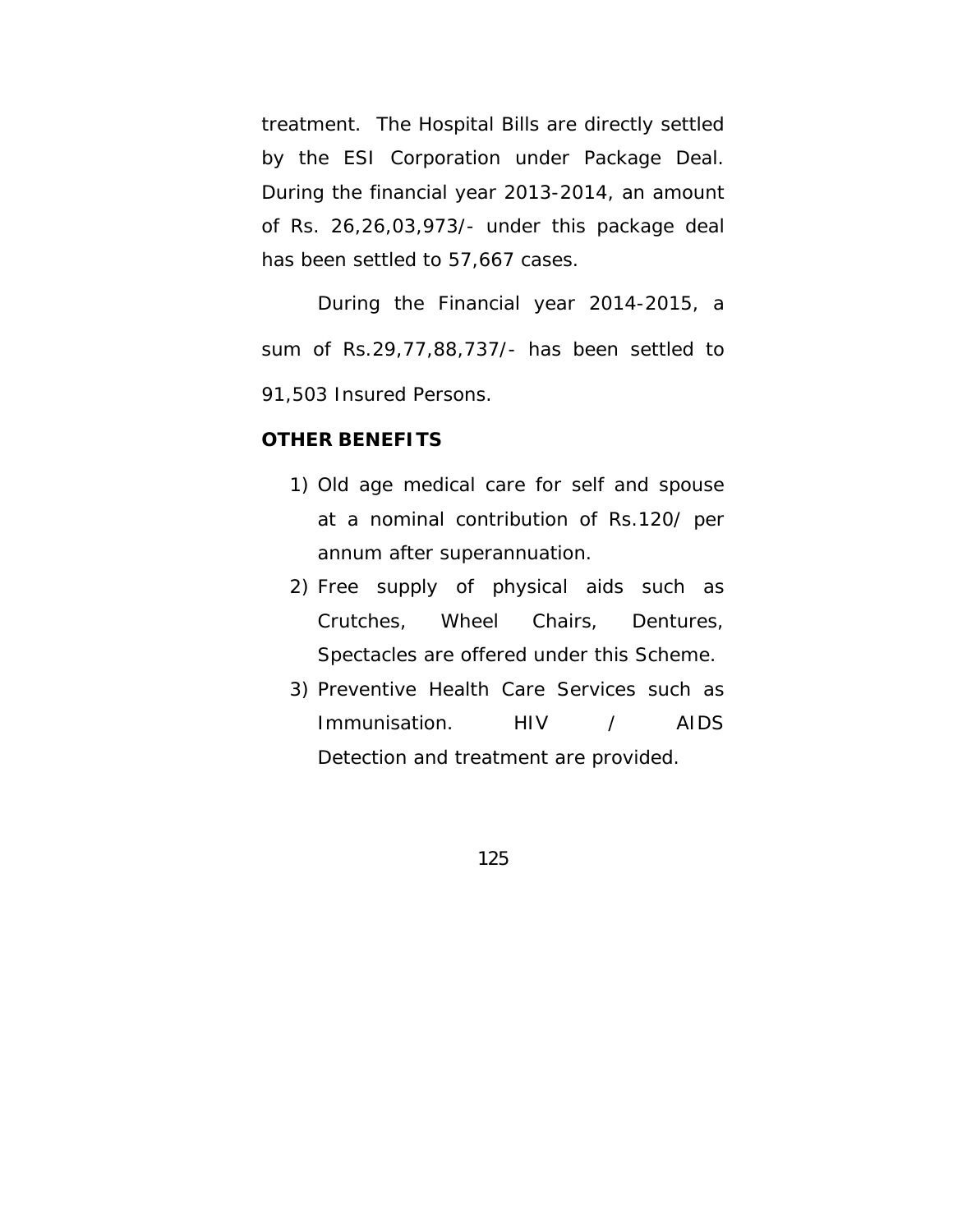- 4) National Programmes like Family Welfare activity, TB Control Programmes are also implemented.
- 5) Allowance of Rs.5,000/- is paid to an Insured Woman or to the wife of an Insured Person, in case if she does not avail hospital facilities for her confinement.

## **Eligibility Norms for Enrolment in ESI Scheme**

 Employees drawing wages up to Rs.15,000/- per month is covered under the Scheme. However, the employee affected with disability of Autism, Cerebral Palsy, Mental Retardation and Multiple Disabilities, who draws wages Rs.25,000/- per month will also be covered under the Scheme.

 The ESI funds are built out of contributions from employees and employers monthly at a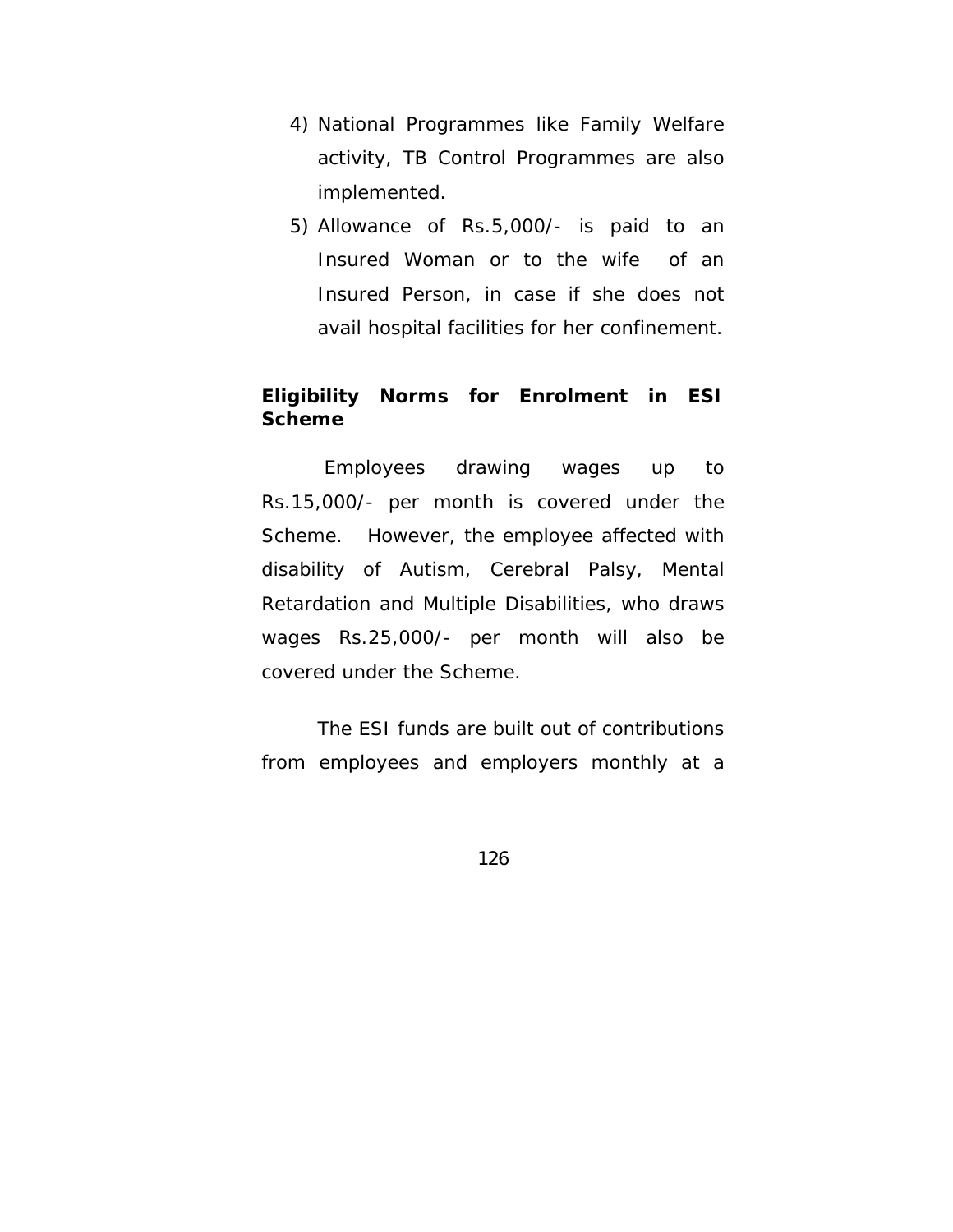fixed percentage a sum equivalent to 1.75% and 4.75% of wages respectively.

 The total expenditure on the medical facilities of the scheme is incurred by the Tamil Nadu Government, and 7/8 of the audited expenditure is reimbursed by the ESI Corporation on quarterly basis.

## **Ayurvedha and Yoga Units**

 Ayurvedha and Yoga Units are functioning in all the seven State-run ESI Hospitals.

### **Unani and Homoeopathy Units**

 Unani and Homoeopathy Units are functioning in two State-run ESI Hospitals.

### **Siddha Units**

 Siddha units are functioning in all the 7 State-run ESI Hospitals and 20 ESI Dispensaries.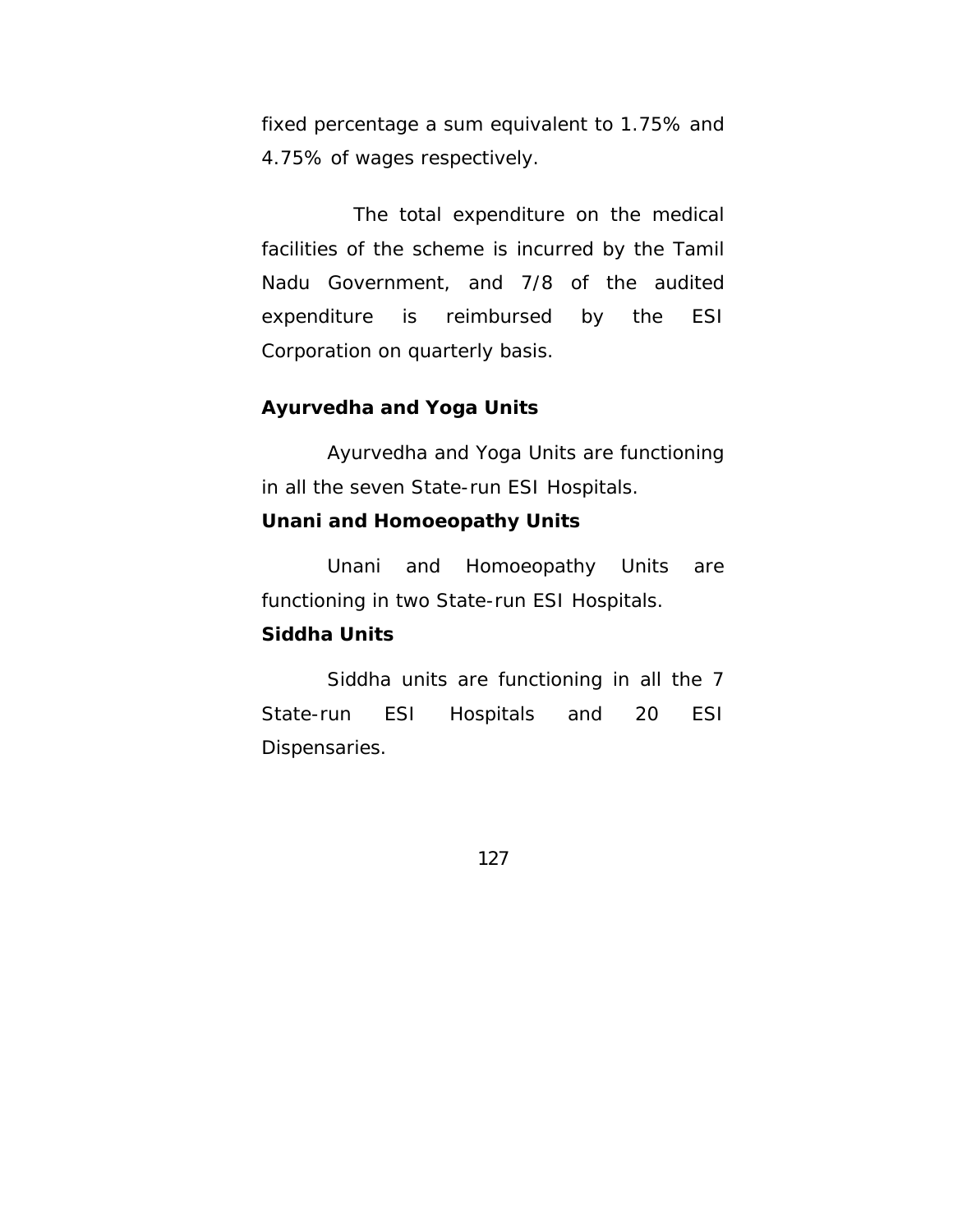#### **IMPLEMENTATION OF ESI SCHEME**

- **1)** Coverage of new geographical areas by attaching them with the already existing ESI Dispensaries. During the year 2014- 2015, the Government have issued orders for the coverage of seven new areas for the benefit of 5111 employees and by attaching them with the already existing ESI Dispensaries. Among the seven areas, two areas have been implemented and the other five areas will be implemented very soon.
- **2)** Opening of new ESI Dispensaries in various places. During the year 2014-2015, the Government have issued orders for the opening of six new ESI Dispensaries covering and for the benefit of 15,884 employees. They will be opened during this year.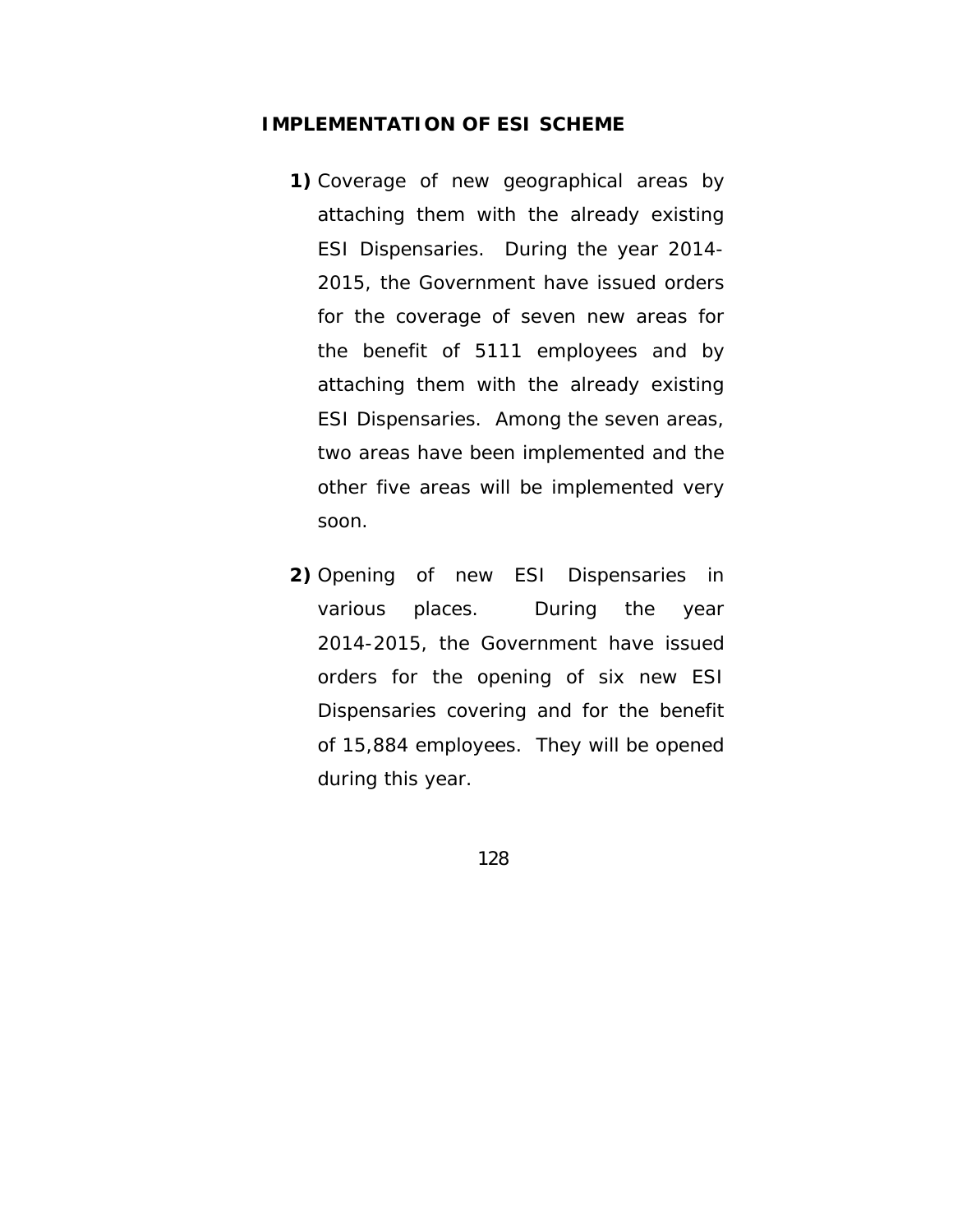#### **HOSPITAL DEVELOPMENT COMMITTEE**

 Hospital Development Committee has been constituted in ESI Hospitals for the maintenance of minor and major repairs of the ESI buildings, and also for the purchase and repair of Medical equipments in the ESI Hospitals and ESI Dispensaries.

#### **COMPUTERISATION**

 All the ESI Hospitals and ESI Dispensaries excluding five mobile ESI Dispensaries in this State have been linked by Broad Band facility to a central server by M/s. WIPRO under nationwide venture called "Project Panchdeep". Under this Scheme the registration facilities of the Insured Persons have been simplified by giving them a smart card wherein the details of his work place and family details are available. Using this card the Insured Persons and their family members can take treatment in any ESI